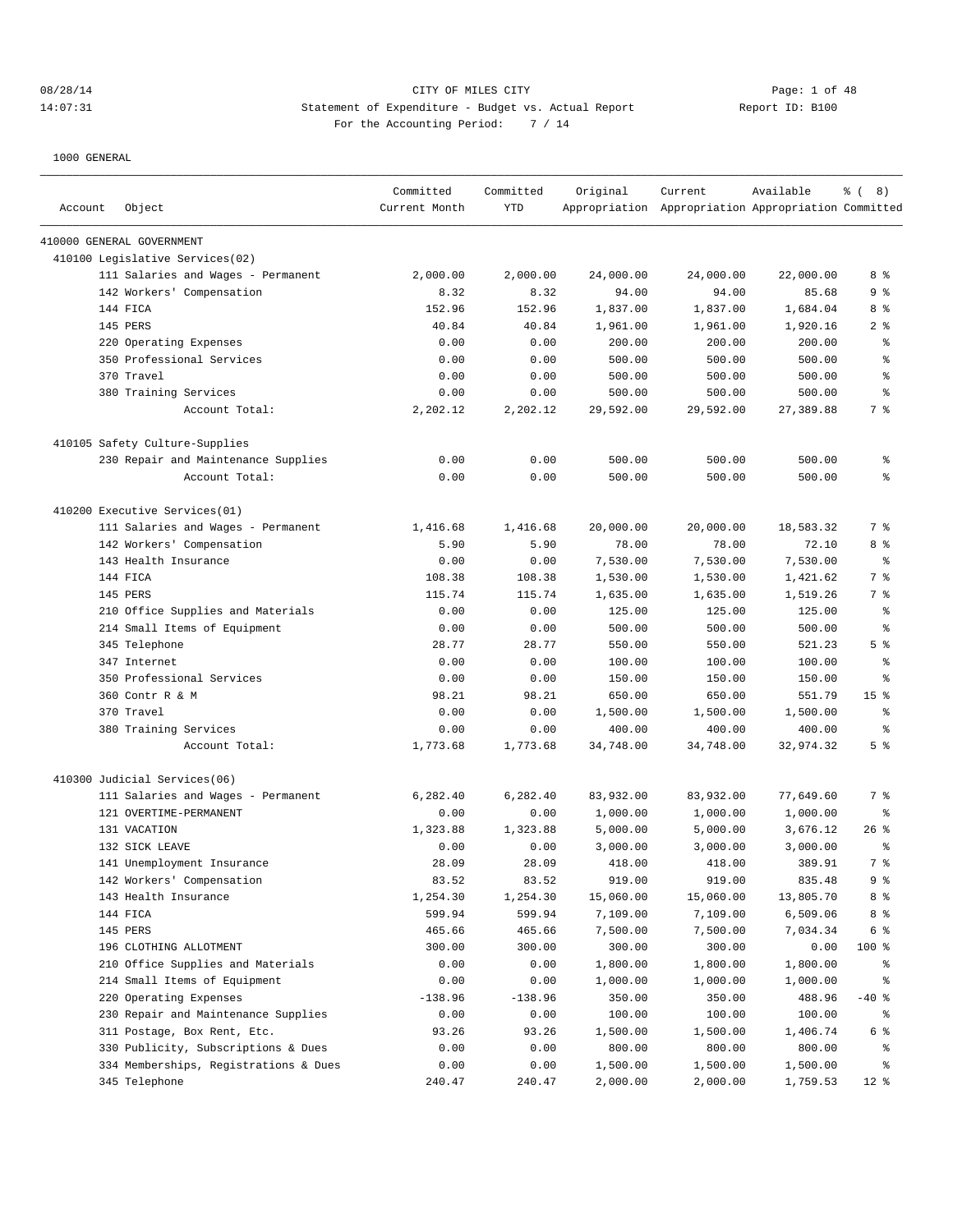# 08/28/14 CITY OF MILES CITY Page: 2 of 48 14:07:31 Statement of Expenditure - Budget vs. Actual Report 11: Deport ID: B100 For the Accounting Period: 7 / 14

| Account | Object                                     | Committed<br>Current Month | Committed<br>YTD | Original   | Current<br>Appropriation Appropriation Appropriation Committed | Available  | $\frac{6}{6}$ ( 8) |
|---------|--------------------------------------------|----------------------------|------------------|------------|----------------------------------------------------------------|------------|--------------------|
|         | 347 Internet                               | 0.00                       | 0.00             | 2,500.00   | 2,500.00                                                       | 2,500.00   | ႜ                  |
|         | 350 Professional Services                  | 551.00                     | 551.00           | 1,000.00   | 1,000.00                                                       | 449.00     | 55%                |
|         | 360 Contr R & M                            | 0.00                       | 0.00             | 2,000.00   | 2,000.00                                                       | 2,000.00   | ి                  |
|         | 370 Travel                                 | 0.00                       | 0.00             | 3,500.00   | 3,500.00                                                       | 3,500.00   | န့                 |
|         | 380 Training Services                      | 0.00                       | 0.00             | 400.00     | 400.00                                                         | 400.00     | š                  |
|         | 382 Books                                  | 0.00                       | 0.00             | 800.00     | 800.00                                                         | 800.00     | န္                 |
|         | 533 Machinery and Equipment Rental         | 0.00                       | 0.00             | 1,000.00   | 1,000.00                                                       | 1,000.00   | န္                 |
|         | Account Total:                             | 11,083.56                  | 11,083.56        | 144,488.00 | 144,488.00                                                     | 133,404.44 | 8 %                |
|         | 410500 Financial Services(03)              |                            |                  |            |                                                                |            |                    |
|         | 111 Salaries and Wages - Permanent         | 8,940.12                   | 8,940.12         | 108,994.00 | 108,994.00                                                     | 100,053.88 | 8 %                |
|         | 131 VACATION                               | 52.44                      | 52.44            | 5,847.00   | 5,847.00                                                       | 5,794.56   | 1 <sup>°</sup>     |
|         | 132 SICK LEAVE                             | 208.22                     | 208.22           | 3,000.00   | 3,000.00                                                       | 2,791.78   | 7 %                |
|         | 133 OTHER LEAVE PAY                        | 598.44                     | 598.44           | 11,975.00  | 11,975.00                                                      | 11,376.56  | 5 <sup>°</sup>     |
|         | 141 Unemployment Insurance                 | 46.12                      | 46.12            | 577.00     | 577.00                                                         | 530.88     | 8%                 |
|         | 142 Workers' Compensation                  | 124.60                     | 124.60           | 1,477.00   | 1,477.00                                                       | 1,352.40   | 8 %                |
|         | 143 Health Insurance                       | 1,882.15                   | 1,882.15         | 22,590.00  | 22,590.00                                                      | 20,707.85  | 8 %                |
|         | 144 FICA                                   | 783.66                     | 783.66           | 9,795.00   | 9,795.00                                                       | 9,011.34   | 8 %                |
|         | 145 PERS                                   | 800.60                     | 800.60           | 10,461.00  | 10,461.00                                                      | 9,660.40   | 8%                 |
|         | 196 CLOTHING ALLOTMENT                     | 450.00                     | 450.00           | 450.00     | 450.00                                                         | 0.00       | $100$ %            |
|         | 210 Office Supplies and Materials          | 0.00                       | 0.00             | 3,000.00   | 3,000.00                                                       | 3,000.00   | ႜ                  |
|         | 214 Small Items of Equipment               | 0.00                       | 0.00             | 3,050.00   | 3,050.00                                                       | 3,050.00   | န္                 |
|         | 220 Operating Expenses                     | 3.29                       | 3.29             | 3,600.00   | 3,600.00                                                       | 3,596.71   | နွ                 |
|         | 230 Repair and Maintenance Supplies        | 0.00                       | 0.00             | 200.00     | 200.00                                                         | 200.00     | န္                 |
|         | 311 Postage, Box Rent, Etc.                | 704.94                     | 704.94           | 3,600.00   | 3,600.00                                                       | 2,895.06   | $20*$              |
|         | 320 Printing, Duplicating, Typing &        | 70.74                      | 70.74            | 1,000.00   | 1,000.00                                                       | 929.26     | 7 <sup>8</sup>     |
|         | 330 Publicity, Subscriptions & Dues        | 0.00                       | 0.00             | 1,400.00   | 1,400.00                                                       | 1,400.00   | န္                 |
|         | 334 Memberships, Registrations & Dues      | 2,673.00                   | 2,673.00         | 3,400.00   | 3,400.00                                                       | 727.00     | 79 %               |
|         | 345 Telephone                              | 50.30                      | 50.30            | 750.00     | 750.00                                                         | 699.70     | 7 %                |
|         | 347 Internet                               | 19.52                      | 19.52            | 250.00     | 250.00                                                         | 230.48     | 8%                 |
|         | 350 Professional Services                  | 1,618.34                   | 1,618.34         | 27,000.00  | 27,000.00                                                      | 25,381.66  | 6 %                |
|         | 360 Contr R & M                            | 5,140.30                   | 5,140.30         | 12,500.00  | 12,500.00                                                      | 7,359.70   | 41 %               |
|         | 370 Travel                                 | 0.00                       | 0.00             | 1,500.00   | 1,500.00                                                       | 1,500.00   | ႜ                  |
|         | 380 Training Services                      | 118.33                     | 118.33           | 1,200.00   | 1,200.00                                                       | 1,081.67   | 10 <sup>8</sup>    |
|         | 382 Books                                  | 12.88                      | 12.88            | 200.00     | 200.00                                                         | 187.12     | 6 <sup>°</sup>     |
|         | 521 Surety Bonds for Officials & Employees | 983.00                     | 983.00           | 983.00     | 983.00                                                         | 0.00       | $100$ %            |
|         | Account Total:                             | 25,280.99                  | 25,280.99        | 238,799.00 | 238,799.00                                                     | 213,518.01 | 11 <sup>8</sup>    |
|         | 410540 City Treasurer(09)                  |                            |                  |            |                                                                |            |                    |
|         | 111 Salaries and Wages - Permanent         | 1,666.66                   | 1,666.66         | 20,000.00  | 20,000.00                                                      | 18, 333.34 | 8 <sup>°</sup>     |
|         | 142 Workers' Compensation                  | 6.94                       | 6.94             | 79.00      | 79.00                                                          | 72.06      | 9 <sup>°</sup>     |
|         | 144 FICA                                   | 127.50                     | 127.50           | 1,530.00   | 1,530.00                                                       | 1,402.50   | 8 %                |
|         | 145 PERS                                   | 136.16                     | 136.16           | 1,634.00   | 1,634.00                                                       | 1,497.84   | 8 %                |
|         | 345 Telephone                              | 2.41                       | 2.41             | 100.00     | 100.00                                                         | 97.59      | 2 <sub>8</sub>     |
|         | 350 Professional Services                  | 0.00                       | 0.00             | 100.00     | 100.00                                                         | 100.00     | ိ                  |
|         | 360 Contr R & M                            | 110.49                     | 110.49           | 944.00     | 944.00                                                         | 833.51     | $12$ %             |
|         | Account Total:                             | 2,050.16                   | 2,050.16         | 24,387.00  | 24,387.00                                                      | 22,336.84  | 8 %                |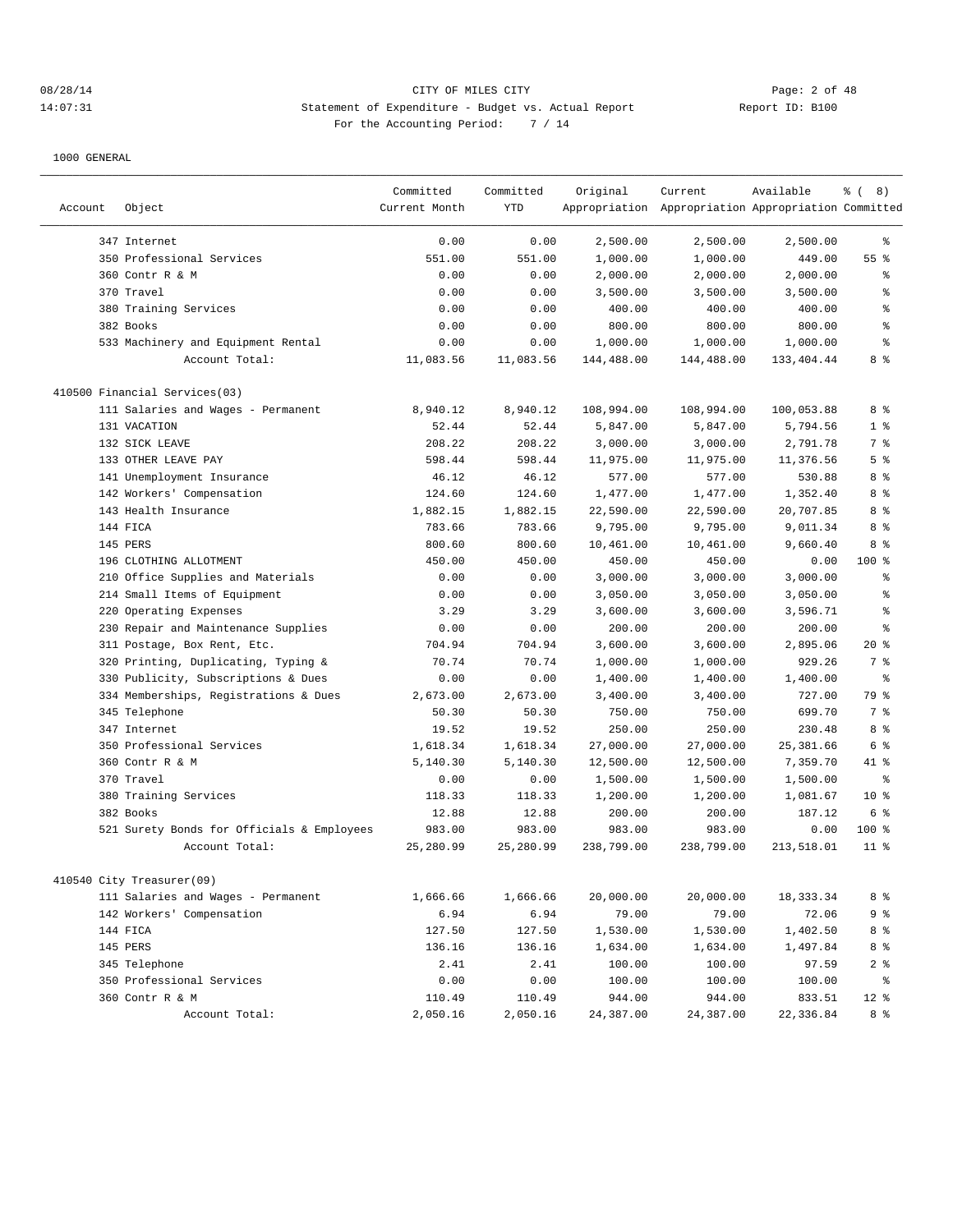|                  |                                           | Committed     | Committed     | Original             | Current                                             | Available            | $\frac{6}{6}$ ( 8)   |
|------------------|-------------------------------------------|---------------|---------------|----------------------|-----------------------------------------------------|----------------------|----------------------|
| Account          | Object                                    | Current Month | YTD           |                      | Appropriation Appropriation Appropriation Committed |                      |                      |
| 410600 Elections |                                           |               |               |                      |                                                     |                      |                      |
|                  | 300 PURCHASED SERVICES                    | 0.00          | 0.00          | 9,500.00             | 9,500.00                                            | 9,500.00             | န္                   |
|                  | Account Total:                            | 0.00          | 0.00          | 9,500.00             | 9,500.00                                            | 9,500.00             | ి                    |
|                  |                                           |               |               |                      |                                                     |                      |                      |
|                  | 411020 Community Services & Planning      |               |               |                      |                                                     |                      |                      |
|                  | 111 Salaries and Wages - Permanent        | 2,801.97      | 2,801.97      | 33,735.00            | 33,735.00                                           | 30,933.03            | 8 %                  |
|                  | 121 OVERTIME-PERMANENT                    | 9.83          | 9.83          | 500.00               | 500.00                                              | 490.17               | 2 <sup>8</sup>       |
|                  | 131 VACATION                              | 334.85        | 334.85        | 4,000.00             | 4,000.00                                            | 3,665.15             | 8 %                  |
|                  | 132 SICK LEAVE                            | 3.26          | 3.26          | 2,000.00             | 2,000.00                                            | 1,996.74             | န့                   |
|                  | 133 OTHER LEAVE PAY                       | 0.00          | 0.00          | 3,143.00             | 3,143.00                                            | 3,143.00             | န့                   |
|                  | 141 Unemployment Insurance                | 14.90         | 14.90         | 195.00               | 195.00                                              | 180.10               | 8 %                  |
|                  | 142 Workers' Compensation                 | 16.20         | 16.20         | 199.00               | 199.00                                              | 182.80               | 8 %                  |
|                  | 143 Health Insurance                      | 683.64        | 683.64        | 8,208.00             | 8,208.00                                            | 7,524.36             | 8 %                  |
|                  | 144 FICA                                  | 249.46        | 249.46        | 3,318.00             | 3,318.00                                            | 3,068.54             | 8 %                  |
|                  | 145 PERS                                  | 257.37        | 257.37        | 3,544.00             | 3,544.00                                            | 3,286.63             | 7 %                  |
|                  | 196 CLOTHING ALLOTMENT                    | 163.50        | 163.50        | 314.00               | 314.00                                              | 150.50               | $52$ $%$             |
|                  | 210 Office Supplies and Materials         | 74.16         | 74.16         | 800.00               | 800.00                                              | 725.84               | 9%                   |
|                  | 214 Small Items of Equipment              | 0.00          | 0.00          | 800.00               | 800.00                                              | 800.00               | ႜ                    |
|                  | 220 Operating Expenses                    | 96.02         | 96.02         | 100.00               | 100.00                                              | 3.98                 | 96%                  |
|                  | 311 Postage, Box Rent, Etc.               | 0.48          | 0.48          | 250.00               | 250.00                                              | 249.52               | န္                   |
|                  | 320 Printing, Duplicating, Typing &       | 0.00          | 0.00          | 500.00               | 500.00                                              | 500.00               | ి                    |
|                  | 327 Map Printing                          | 0.00          | 0.00          | 100.00               | 100.00                                              | 100.00               | န့                   |
|                  | 330 Publicity, Subscriptions & Dues       | 0.00          | 0.00          | 775.00               | 775.00                                              | 775.00               | န့                   |
|                  | 331 Publication of Formal & Legal Notices | 0.00          | 0.00          | 275.00               | 275.00                                              | 275.00               | န့                   |
|                  | 334 Memberships, Registrations & Dues     | 0.00          | 0.00          | 100.00               | 100.00                                              | 100.00               | န္                   |
|                  | 345 Telephone                             | 75.34         | 75.34         | 900.00               | 900.00                                              | 824.66               | 8 %                  |
|                  | 347 Internet                              | 0.00          | 0.00          | 100.00               | 100.00                                              | 100.00               | န့<br>1 <sup>8</sup> |
|                  | 350 Professional Services                 | 1,433.25      | 1,433.25      | 180,000.00           | 180,000.00                                          | 178,566.75           |                      |
|                  | 360 Contr R & M<br>370 Travel             | 98.21         | 98.21<br>0.00 | 1,500.00             | 1,500.00                                            | 1,401.79             | 7 %<br>န့            |
|                  | 380 Training Services                     | 0.00<br>0.00  | 0.00          | 1,000.00<br>1,000.00 | 1,000.00<br>1,000.00                                | 1,000.00<br>1,000.00 | နွ                   |
|                  | 382 Books                                 | 0.00          | 0.00          | 200.00               | 200.00                                              | 200.00               | နွ                   |
|                  | Account Total:                            | 6,312.44      | 6,312.44      | 247,556.00           | 247,556.00                                          | 241, 243.56          | 3%                   |
|                  |                                           |               |               |                      |                                                     |                      |                      |
|                  | 411100 Legal Services(04)                 |               |               |                      |                                                     |                      |                      |
|                  | 111 Salaries and Wages - Permanent        | 7,788.70      | 7,788.70      | 107,232.00           | 107,232.00                                          | 99,443.30            | 7 %                  |
|                  | 131 VACATION                              | 384.48        | 384.48        | 3,000.00             | 3,000.00                                            | 2,615.52             | 13 <sup>8</sup>      |
|                  | 132 SICK LEAVE                            | 0.00          | 0.00          | 1,500.00             | 1,500.00                                            | 1,500.00             | ి                    |
|                  | 141 Unemployment Insurance                | 37.03         | 37.03         | 503.00               | 503.00                                              | 465.97               | 7 %                  |
|                  | 142 Workers' Compensation                 | 48.80         | 48.80         | 579.00               | 579.00                                              | 530.20               | 8 %                  |
|                  | 144 FICA                                  | 629.52        | 629.52        | 8,548.00             | 8,548.00                                            | 7,918.48             | 7 %                  |
|                  | 145 PERS                                  | 667.74        | 667.74        | 9,129.00             | 9,129.00                                            | 8,461.26             | 7 %                  |
|                  | 196 CLOTHING ALLOTMENT                    | 56.00         | 56.00         | 100.00               | 100.00                                              | 44.00                | 56 %                 |
|                  | 210 Office Supplies and Materials         | 0.00          | 0.00          | 500.00               | 500.00                                              | 500.00               | ိင                   |
|                  | 214 Small Items of Equipment              | 0.00          | 0.00          | 450.00               | 450.00                                              | 450.00               | ွေ                   |
|                  | 220 Operating Expenses                    | 168.90        | 168.90        | 500.00               | 500.00                                              | 331.10               | 34%                  |
|                  | 311 Postage, Box Rent, Etc.               | 65.57         | 65.57         | 600.00               | 600.00                                              | 534.43               | $11$ %               |
|                  | 345 Telephone                             | 2.41          | 2.41          | 120.00               | 120.00                                              | 117.59               | 2 <sup>8</sup>       |
|                  | 350 Professional Services                 | 3,379.75      | 3,379.75      | 5,500.00             | 5,500.00                                            | 2,120.25             | 61 %                 |
|                  | 360 Contr R & M                           | 0.00          | 0.00          | 100.00               | 100.00                                              | 100.00               | ိ                    |
|                  | 370 Travel                                | 0.00          | 0.00          | 550.00               | 550.00                                              | 550.00               | ွေ                   |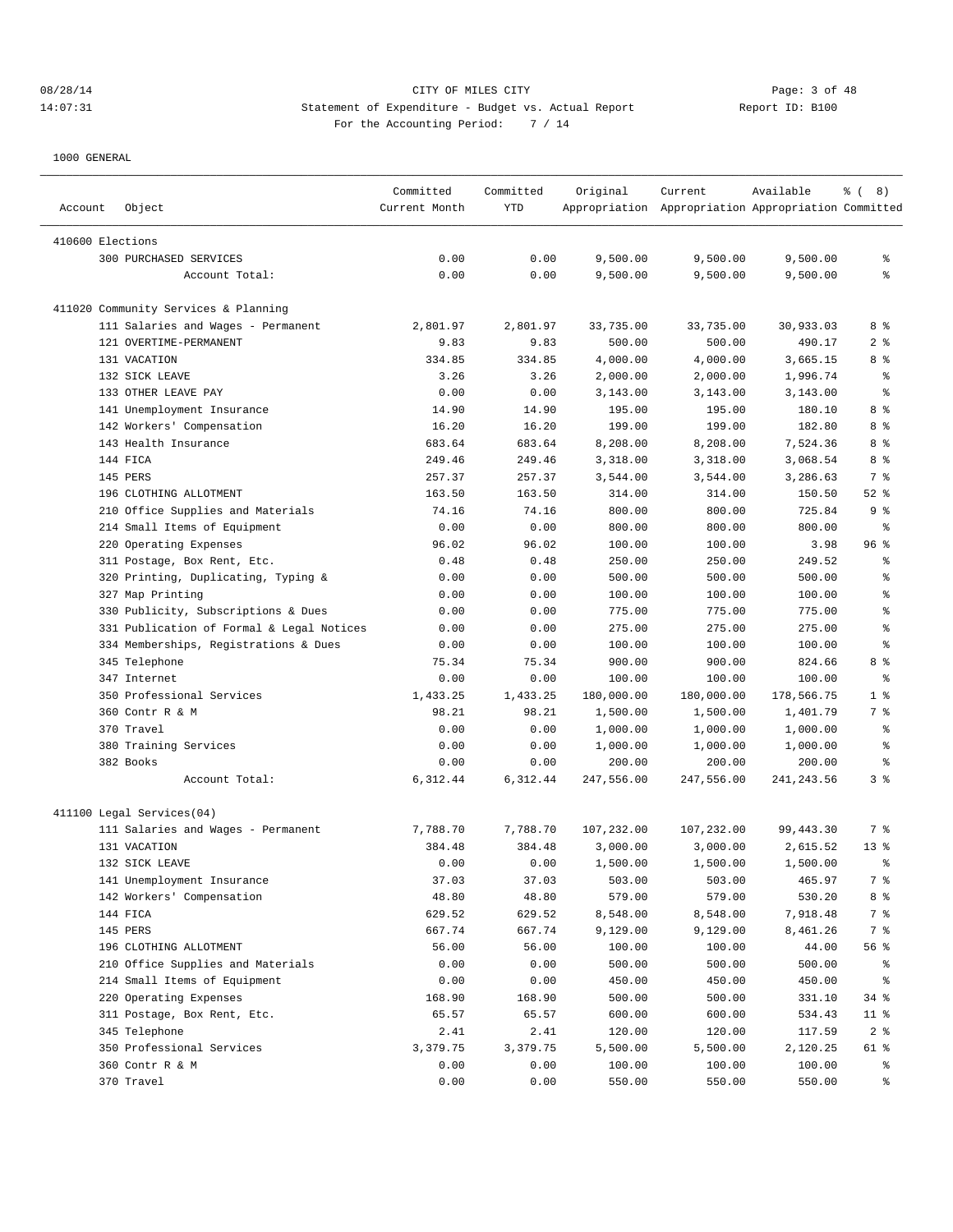## 08/28/14 Page: 4 of 48 14:07:31 Statement of Expenditure - Budget vs. Actual Report Changer Report ID: B100 For the Accounting Period: 7 / 14

| Account              | Object                                     | Committed<br>Current Month | Committed<br>YTD | Original   | Current<br>Appropriation Appropriation Appropriation Committed | Available  | $\frac{6}{6}$ ( 8) |
|----------------------|--------------------------------------------|----------------------------|------------------|------------|----------------------------------------------------------------|------------|--------------------|
|                      | Account Total:                             | 13,228.90                  | 13,228.90        | 138,911.00 | 138,911.00                                                     | 125,682.10 | 10 <sub>8</sub>    |
|                      | 411101 Labor Negotiations                  |                            |                  |            |                                                                |            |                    |
|                      | 350 Professional Services                  | 0.00                       | 0.00             | 10,000.00  | 10,000.00                                                      | 10,000.00  | န္                 |
|                      | Account Total:                             | 0.00                       | 0.00             | 10,000.00  | 10,000.00                                                      | 10,000.00  | နွ                 |
| 411230 City Hall     |                                            |                            |                  |            |                                                                |            |                    |
|                      | 214 Small Items of Equipment               | 0.00                       | 0.00             | 400.00     | 400.00                                                         | 400.00     | ႜ                  |
|                      | 220 Operating Expenses                     | 177.45                     | 177.45           | 2,500.00   | 2,500.00                                                       | 2,322.55   | 7 %                |
|                      | 230 Repair and Maintenance Supplies        | 75.00                      | 75.00            | 1,000.00   | 1,000.00                                                       | 925.00     | 8 %                |
|                      | 341 Electric Utility Services              | 569.93                     | 569.93           | 5,500.00   | 5,500.00                                                       | 4,930.07   | $10*$              |
|                      | 342 Water Utility Services                 | 51.52                      | 51.52            | 750.00     | 750.00                                                         | 698.48     | 7 %                |
|                      | 343 Sewer Utility Services                 | 32.50                      | 32.50            | 370.00     | 370.00                                                         | 337.50     | 9 %                |
|                      | 344 Gas Utility Service                    | 30.29                      | 30.29            | 5,000.00   | 5,000.00                                                       | 4,969.71   | 1 <sup>°</sup>     |
|                      | 346 Garbage Service                        | 0.00                       | 0.00             | 200.00     | 200.00                                                         | 200.00     | နွ                 |
|                      | 360 Contr R & M                            | 600.00                     | 600.00           | 30,000.00  | 30,000.00                                                      | 29,400.00  | 2 <sup>8</sup>     |
|                      | 400 BUILDING MATERIALS                     | 0.00                       | 0.00             | 1,000.00   | 1,000.00                                                       | 1,000.00   | ి                  |
|                      | 511 Insurance on Buildings                 | 2,335.42                   | 2,335.42         | 2,336.00   | 2,336.00                                                       | 0.58       | $100$ %            |
|                      | Account Total:                             | 3,872.11                   | 3,872.11         | 49,056.00  | 49,056.00                                                      | 45, 183.89 | 8 %                |
|                      | 411840 Program Assistant                   |                            |                  |            |                                                                |            |                    |
|                      | 111 Salaries and Wages - Permanent         | 0.00                       | 0.00             | 30,182.00  | 30,182.00                                                      | 30,182.00  | ႜ                  |
|                      | 131 VACATION                               | 0.00                       | 0.00             | 468.00     | 468.00                                                         | 468.00     | န္                 |
|                      | 132 SICK LEAVE                             | 0.00                       | 0.00             | 468.00     | 468.00                                                         | 468.00     | န္                 |
|                      | 141 Unemployment Insurance                 | 0.00                       | 0.00             | 140.00     | 140.00                                                         | 140.00     | န္                 |
|                      | 142 Workers' Compensation                  | 0.00                       | 0.00             | 359.00     | 359.00                                                         | 359.00     | န္                 |
|                      | 143 Health Insurance                       | 0.00                       | 0.00             | 7,530.00   | 7,530.00                                                       | 7,530.00   | န္                 |
|                      | 144 FICA                                   | 0.00                       | 0.00             | 2,380.00   | 2,380.00                                                       | 2,380.00   | န္                 |
|                      | 145 PERS                                   | 0.00                       | 0.00             | 2,542.00   | 2,542.00                                                       | 2,542.00   | န္                 |
|                      | Account Total:                             | 0.00                       | 0.00             | 44,069.00  | 44,069.00                                                      | 44,069.00  | ి                  |
|                      | Account Group Total:                       | 65,803.96                  | 65,803.96        | 971,606.00 | 971,606.00                                                     | 905,802.04 | 7 %                |
| 420000 PUBLIC SAFETY |                                            |                            |                  |            |                                                                |            |                    |
|                      | 420140 Crime Control and Investigation(05) |                            |                  |            |                                                                |            |                    |
|                      | 111 Salaries and Wages - Permanent         | 47,631.76                  | 47,631.76        | 652,543.00 | 652,543.00                                                     | 604,911.24 | 7 %                |
|                      | 121 OVERTIME-PERMANENT                     | 2,785.36                   | 2,785.36         | 21,500.00  | 21,500.00                                                      | 18,714.64  | $13*$              |
|                      | 131 VACATION                               | 5,514.95                   | 5,514.95         | 30,000.00  | 30,000.00                                                      | 24,485.05  | 18 %               |
|                      | 132 SICK LEAVE                             | 2,198.85                   | 2,198.85         | 7,500.00   | 7,500.00                                                       | 5,301.15   | 29%                |
|                      | 133 OTHER LEAVE PAY                        | 1,785.90                   | 1,785.90         | 8,004.00   | 8,004.00                                                       | 6,218.10   | $22$ %             |
|                      | 134 HOLIDAY PAY                            | 2,666.60                   | 2,666.60         | 21,500.00  | 21,500.00                                                      | 18,833.40  | $12$ %             |
|                      | 141 Unemployment Insurance                 | 281.64                     | 281.64           | 3,406.00   | 3,406.00                                                       | 3,124.36   | 8 %                |
|                      | 142 Workers' Compensation                  | 2,894.04                   | 2,894.04         | 34,709.00  | 34,709.00                                                      | 31,814.96  | 8 %                |
|                      | 143 Health Insurance                       | 8,224.07                   | 8,224.07         | 107,304.00 | 107,304.00                                                     | 99,079.93  | 8 %                |
|                      | 144 FICA                                   | 894.92                     | 894.92           | 10,974.00  | 10,974.00                                                      | 10,079.08  | 8 %                |
|                      | 146 Police Pension                         | 7,877.39                   | 7,877.39         | 109,054.00 | 109,054.00                                                     | 101,176.61 | 7 %                |
|                      | 196 CLOTHING ALLOTMENT                     | 0.00                       | 0.00             | 12,960.00  | 12,960.00                                                      | 12,960.00  | ి                  |
|                      | 210 Office Supplies and Materials          | 1,074.76                   | 1,074.76         | 6,000.00   | 6,000.00                                                       | 4,925.24   | 18 %               |
|                      | 214 Small Items of Equipment               | 2,987.23                   | 2,987.23         | 35,000.00  | 35,000.00                                                      | 32,012.77  | 9%                 |
|                      | 220 Operating Expenses                     | 400.56                     | 400.56           | 13,125.00  | 13,125.00                                                      | 12,724.44  | 3%                 |
|                      | 226 Clothing and Uniforms                  | 0.00                       | 0.00             | 500.00     | 500.00                                                         | 500.00     | ွေ                 |
|                      | 227 Firearm Supplies                       | 0.00                       | 0.00             | 4,800.00   | 4,800.00                                                       | 4,800.00   | ွေ                 |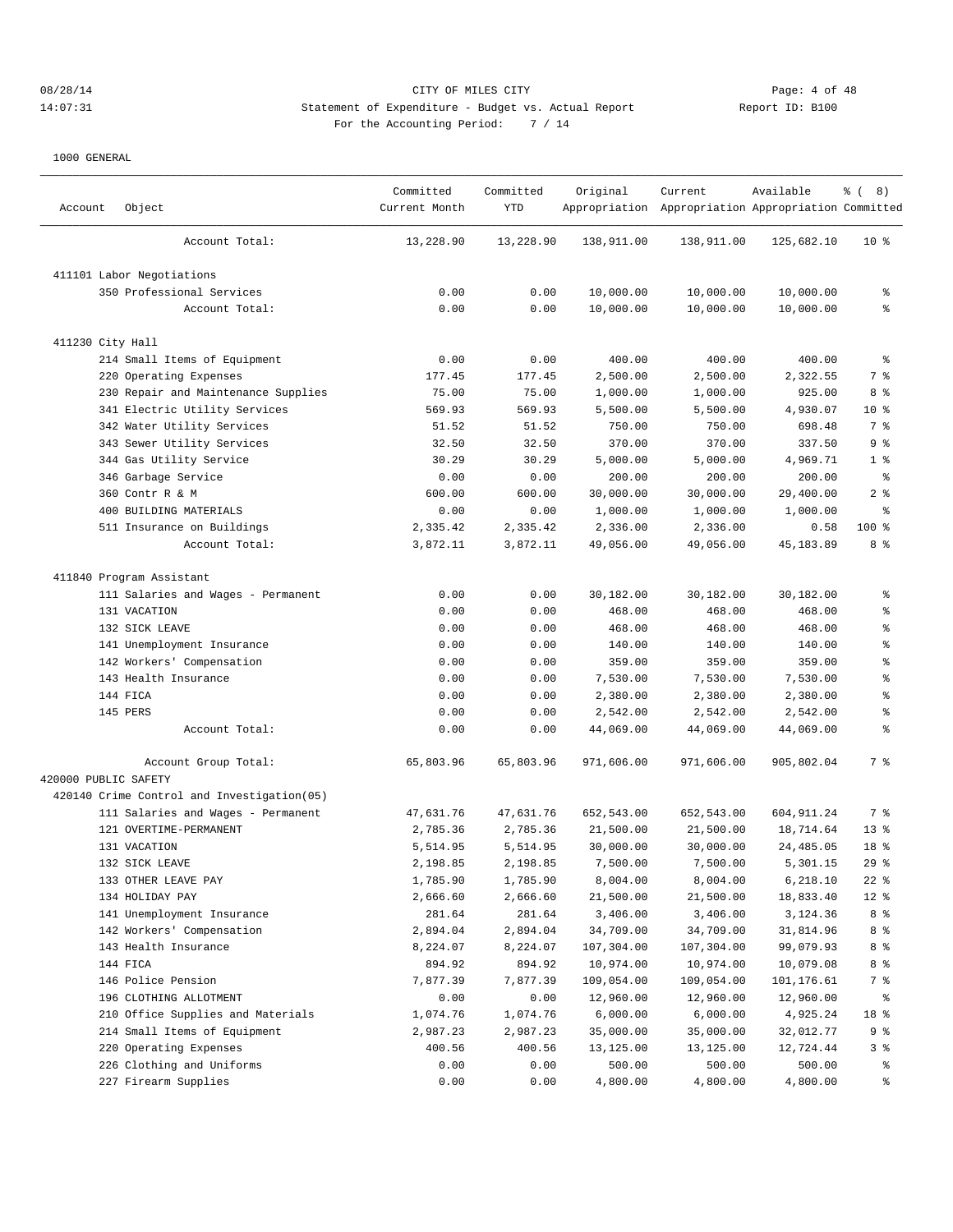# 08/28/14 CITY OF MILES CITY Page: 5 of 48 14:07:31 Statement of Expenditure - Budget vs. Actual Report 11: Deport ID: B100 For the Accounting Period: 7 / 14

| Account | Object                                   | Committed<br>Current Month | Committed<br><b>YTD</b> | Original                    | Current<br>Appropriation Appropriation Appropriation Committed | Available                 | $\frac{6}{6}$ ( 8) |
|---------|------------------------------------------|----------------------------|-------------------------|-----------------------------|----------------------------------------------------------------|---------------------------|--------------------|
|         | 230 Repair and Maintenance Supplies      | 492.85                     | 492.85                  | 6,000.00                    | 6,000.00                                                       | 5,507.15                  | 8 %                |
|         | 231 Gas, Oil, Diesel Fuel, Grease, etc.  | 3,675.82                   | 3,675.82                | 38,000.00                   | 38,000.00                                                      | 34, 324. 18               | 10 <sup>8</sup>    |
|         | 311 Postage, Box Rent, Etc.              | 44.96                      | 44.96                   | 800.00                      | 800.00                                                         | 755.04                    | 6 %                |
|         | 330 Publicity, Subscriptions & Dues      | 0.00                       | 0.00                    | 300.00                      | 300.00                                                         | 300.00                    | $\epsilon$         |
|         | 334 Memberships, Registrations & Dues    | 150.00                     | 150.00                  | 3,208.00                    | 3,208.00                                                       | 3,058.00                  | 5 <sup>°</sup>     |
|         | 345 Telephone                            | 310.80                     | 310.80                  | 4,500.00                    | 4,500.00                                                       | 4,189.20                  | 7 %                |
|         | 346 Garbage Service                      | 43.00                      | 43.00                   | 500.00                      | 500.00                                                         | 457.00                    | 9%                 |
|         | 347 Internet                             | 65.60                      | 65.60                   | 800.00                      | 800.00                                                         | 734.40                    | 8 %                |
|         | 350 Professional Services                | 464.75                     | 464.75                  | 9,000.00                    | 9,000.00                                                       | 8,535.25                  | 5 <sup>°</sup>     |
|         | 360 Contr R & M                          | 13.50                      | 13.50                   | 204.00                      | 204.00                                                         | 190.50                    | 7 %                |
|         | 366 R&M Vehicles - Police/Animal Control | 603.58                     | 603.58                  | 18,000.00                   | 18,000.00                                                      | 17,396.42                 | 3%                 |
|         | 370 Travel                               | 162.00                     | 162.00                  | 4,500.00                    | 4,500.00                                                       | 4,338.00                  | 4%                 |
|         | 380 Training Services                    | 1,986.00                   | 1,986.00                | 8,000.00                    | 8,000.00                                                       | 6,014.00                  | $25$ %             |
|         | 381 BOOKS(POP&MILES) (correct)           | 0.00                       | 0.00                    | 200.00                      | 200.00                                                         | 200.00                    | နွ                 |
|         | 512 Insurance on Vehicles & Equipment    | 998.53                     | 998.53                  | 999.00                      | 999.00                                                         | 0.47                      | $100*$             |
|         | 700 Grants, Contributions & Indemnities  | 0.00                       | 0.00                    | 15,970.00                   | 15,970.00                                                      | 15,970.00                 | န္                 |
|         | Account Total:                           | 96,229.42                  |                         | 96, 229. 42 1, 189, 860. 00 |                                                                | 1,189,860.00 1,093,630.58 | 8 %                |
|         | 420142 Drug Enforcement                  |                            |                         |                             |                                                                |                           |                    |
|         | 111 Salaries and Wages - Permanent       | 6,422.70                   | 6,422.70                | 46,816.00                   | 46,816.00                                                      | 40,393.30                 | $14*$              |
|         | 121 OVERTIME-PERMANENT                   | 236.12                     | 236.12                  | 1,274.00                    | 1,274.00                                                       | 1,037.88                  | 19 <sup>°</sup>    |
|         | 131 VACATION                             | 958.16                     | 958.16                  | 1,070.00                    | 1,070.00                                                       | 111.84                    | $90*$              |
|         | 132 SICK LEAVE                           | 0.00                       | 0.00                    | 700.00                      | 700.00                                                         | 700.00                    | ి                  |
|         | 133 OTHER LEAVE PAY                      | 200.40                     | 200.40                  | 531.00                      | 531.00                                                         | 330.60                    | 38 %               |
|         | 134 HOLIDAY PAY                          | 446.80                     | 446.80                  | 212.00                      | 212.00                                                         | $-234.80$                 | $211$ %            |
|         | 141 Unemployment Insurance               | 37.20                      | 37.20                   | 228.00                      | 228.00                                                         | 190.80                    | 16 <sup>8</sup>    |
|         | 142 Workers' Compensation                | 385.91                     | 385.91                  | 2,316.00                    | 2,316.00                                                       | 1,930.09                  | 17.8               |
|         | 143 Health Insurance                     | 1,242.53                   | 1,242.53                | 7,530.00                    | 7,530.00                                                       | 6,287.47                  | $17*$              |
|         | 144 FICA                                 | 119.63                     | 119.63                  | 734.00                      | 734.00                                                         | 614.37                    | 16 <sup>8</sup>    |
|         | 146 Police Pension                       | 1,067.26                   | 1,067.26                | 7,292.00                    | 7,292.00                                                       | 6,224.74                  | 15 <sup>°</sup>    |
|         | 196 CLOTHING ALLOTMENT                   | 0.00                       | 0.00                    | 720.00                      | 720.00                                                         | 720.00                    | န္                 |
|         | Account Total:                           | 11, 116.71                 | 11, 116.71              | 69,423.00                   | 69,423.00                                                      | 58,306.29                 | 16 <sup>8</sup>    |
|         |                                          |                            |                         |                             |                                                                |                           |                    |
|         | 420144 School Resource Officer           |                            |                         |                             |                                                                |                           |                    |
|         | 111 Salaries and Wages - Permanent       | 0.00                       | 0.00                    | 34,529.00                   | 34,529.00                                                      | 34,529.00                 | နွ                 |
|         | 121 OVERTIME-PERMANENT                   | 0.00                       | 0.00                    | 1,500.00                    | 1,500.00                                                       | 1,500.00                  | ి                  |
|         | 131 VACATION                             | 0.00                       | 0.00                    | 1,500.00                    | 1,500.00                                                       | 1,500.00                  | န္                 |
|         | 132 SICK LEAVE                           | 0.00                       | 0.00                    | 1,300.00                    | 1,300.00                                                       | 1,300.00                  | $\approx$          |
|         | 133 OTHER LEAVE PAY                      | 0.00                       | 0.00                    | 1,000.00                    | 1,000.00                                                       | 1,000.00                  | ៖                  |
|         | 134 HOLIDAY PAY                          | 0.00                       | 0.00                    | 500.00                      | 500.00                                                         | 500.00                    | $\frac{6}{3}$      |
|         | 141 Unemployment Insurance               | 0.00                       | 0.00                    | 182.00                      | 182.00                                                         | 182.00                    | $\frac{6}{3}$      |
|         | 142 Workers' Compensation                | 0.00                       | 0.00                    | 1,851.00                    | 1,851.00                                                       | 1,851.00                  | $\frac{6}{3}$      |
|         | 143 Health Insurance                     | 0.00                       | 0.00                    | 5,648.00                    | 5,648.00                                                       | 5,648.00                  | $\frac{6}{3}$      |
|         | 144 FICA                                 | 0.00                       | 0.00                    | 585.00                      | 585.00                                                         | 585.00                    | $\frac{6}{3}$      |
|         | 146 Police Pension                       | 0.00                       | 0.00                    | 5,811.00                    | 5,811.00                                                       | 5,811.00                  | $\frac{6}{3}$      |
|         | Account Total:                           | 0.00                       | 0.00                    | 54,406.00                   | 54,406.00                                                      | 54,406.00                 | ್ಠಿ                |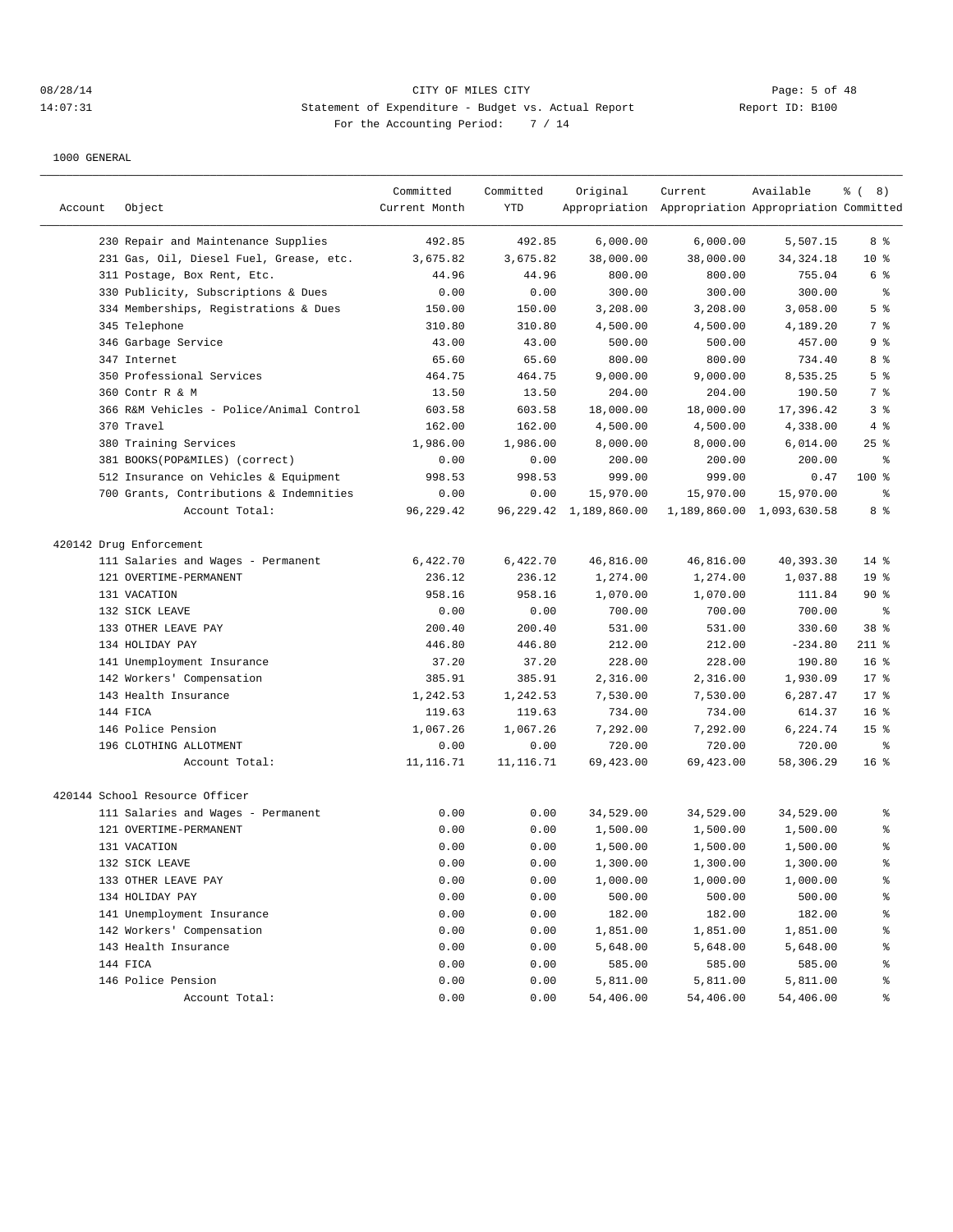|         |                                          | Committed     | Committed  | Original   | Current                                             | Available   | % (8)                                    |
|---------|------------------------------------------|---------------|------------|------------|-----------------------------------------------------|-------------|------------------------------------------|
| Account | Object                                   | Current Month | YTD        |            | Appropriation Appropriation Appropriation Committed |             |                                          |
|         | 420160 Communications-Dispatch           |               |            |            |                                                     |             |                                          |
|         | 111 Salaries and Wages - Permanent       | 19, 311.54    | 19, 311.54 | 249,526.00 | 249,526.00                                          | 230, 214.46 | 8 %                                      |
|         | 121 OVERTIME-PERMANENT                   | 491.83        | 491.83     | 7,000.00   | 7,000.00                                            | 6,508.17    | 7 %                                      |
|         | 131 VACATION                             | 2,899.44      | 2,899.44   | 12,000.00  | 12,000.00                                           | 9,100.56    | $24$ %                                   |
|         | 132 SICK LEAVE                           | 269.59        | 269.59     | 4,500.00   | 4,500.00                                            | 4,230.41    | 6 <sup>°</sup>                           |
|         | 134 HOLIDAY PAY                          | 1,004.96      | 1,004.96   | 3,851.00   | 3,851.00                                            | 2,846.04    | $26$ %                                   |
|         | 141 Unemployment Insurance               | 107.90        | 107.90     | 1,321.00   | 1,321.00                                            | 1,213.10    | 8%                                       |
|         | 142 Workers' Compensation                | 1,120.22      | 1,120.22   | 13,257.00  | 13,257.00                                           | 12,136.78   | 8 %                                      |
|         | 143 Health Insurance                     | 3, 141.30     | 3, 141.30  | 45,181.00  | 45,181.00                                           | 42,039.70   | 7 %                                      |
|         | 144 FICA                                 | 1,822.73      | 1,822.73   | 22,447.00  | 22,447.00                                           | 20,624.27   | 8 %                                      |
|         | 145 PERS                                 | 1,958.41      | 1,958.41   | 23,652.00  | 23,652.00                                           | 21,693.59   | 8 %                                      |
|         | 196 CLOTHING ALLOTMENT                   | 0.00          | 0.00       | 2,000.00   | 2,000.00                                            | 2,000.00    | နွ                                       |
|         | 210 Office Supplies and Materials        | 0.00          | 0.00       | 3,000.00   | 3,000.00                                            | 3,000.00    | န္                                       |
|         | 214 Small Items of Equipment             | 0.00          | 0.00       | 4,500.00   | 4,500.00                                            | 4,500.00    | န္                                       |
|         | 220 Operating Expenses                   | 0.00          | 0.00       | 1,500.00   | 1,500.00                                            | 1,500.00    | $\, \raisebox{0.6ex}{\scriptsize{*}} \,$ |
|         | 231 Gas, Oil, Diesel Fuel, Grease, etc.  | 0.00          | 0.00       | 600.00     | 600.00                                              | 600.00      | ి                                        |
|         | 311 Postage, Box Rent, Etc.              | 11.44         | 11.44      | 50.00      | 50.00                                               | 38.56       | $23$ %                                   |
|         | 320 Printing, Duplicating, Typing &      | 0.00          | 0.00       | 100.00     | 100.00                                              | 100.00      | ႜ                                        |
|         | 330 Publicity, Subscriptions & Dues      | 0.00          | 0.00       | 100.00     | 100.00                                              | 100.00      | $\,{}^{\circ}\!$                         |
|         | 334 Memberships, Registrations & Dues    | 0.00          | 0.00       | 400.00     | 400.00                                              | 400.00      | န္                                       |
|         | 345 Telephone                            | 308.98        | 308.98     | 5,100.00   | 5,100.00                                            | 4,791.02    | 6 %                                      |
|         | 350 Professional Services                | 2,220.66      | 2,220.66   | 5,000.00   | 5,000.00                                            | 2,779.34    | 44 %                                     |
|         | 366 R&M Vehicles - Police/Animal Control | 0.00          | 0.00       | 400.00     | 400.00                                              | 400.00      | ႜ                                        |
|         | 370 Travel                               | 288.69        | 288.69     | 1,500.00   | 1,500.00                                            | 1,211.31    | 19 <sup>°</sup>                          |
|         | 380 Training Services                    | 0.00          | 0.00       | 700.00     | 700.00                                              | 700.00      | နွ                                       |
|         | Account Total:                           | 34,957.69     | 34,957.69  | 407,685.00 | 407,685.00                                          | 372,727.31  | 9 %                                      |
|         | 420460 Fire Suppression(07)              |               |            |            |                                                     |             |                                          |
|         | 111 Salaries and Wages - Permanent       | 32,728.71     | 32,728.71  | 422,014.00 | 422,014.00                                          | 389,285.29  | 8 %                                      |
|         | 112 SALARIES AND WAGES - PART PAID       | 0.00          | 0.00       | 6,000.00   | 6,000.00                                            | 6,000.00    | ್ಠಿ                                      |
|         | 121 OVERTIME-PERMANENT                   | 4,374.74      | 4,374.74   | 25,000.00  | 25,000.00                                           | 20,625.26   | $17$ %                                   |
|         | 131 VACATION                             | 11,329.80     | 11,329.80  | 16,000.00  | 16,000.00                                           | 4,670.20    | 71 %                                     |
|         | 132 SICK LEAVE                           | 5,896.43      | 5,896.43   | 15,000.00  | 15,000.00                                           | 9,103.57    | 39%                                      |
|         | 133 OTHER LEAVE PAY                      | 0.00          | 0.00       | 4,000.00   | 4,000.00                                            | 4,000.00    | နွ                                       |
|         | 134 HOLIDAY PAY                          | 979.86        | 979.86     | 10,000.00  | 10,000.00                                           | 9,020.14    | 10 <sup>8</sup>                          |
|         | 141 Unemployment Insurance               | 248.89        | 248.89     | 2,219.00   | 2,219.00                                            | 1,970.11    | $11$ %                                   |
|         | 142 Workers' Compensation                | 2,033.46      | 2,033.46   | 15,925.00  | 15,925.00                                           | 13,891.54   | $13*$                                    |
|         | 143 Health Insurance                     | 5,869.34      | 5,869.34   | 75,904.00  | 75,904.00                                           | 70,034.66   | 8 %                                      |
|         | 144 FICA                                 | 800.73        | 800.73     | 7,150.00   | 7,150.00                                            | 6,349.27    | $11$ %                                   |
|         | 147 Firemen's Pension                    | 6,316.81      | 6,316.81   | 69,801.00  | 69,801.00                                           | 63,484.19   | 9 %                                      |
|         | 210 Office Supplies and Materials        | 21.24         | 21.24      | 1,000.00   | 1,000.00                                            | 978.76      | 2 <sub>8</sub>                           |
|         | 211 Clothing Allotment                   | 0.00          | 0.00       | 8,000.00   | 8,000.00                                            | 8,000.00    | ್ಠಿ                                      |
|         | 214 Small Items of Equipment             | 0.00          | 0.00       | 5,500.00   | 5,500.00                                            | 5,500.00    | ွေ                                       |
|         | 220 Operating Expenses                   | 152.75        | 152.75     | 4,000.00   | 4,000.00                                            | 3,847.25    | 4%                                       |
|         | 226 Clothing and Uniforms                | 0.00          | 0.00       | 8,000.00   | 8,000.00                                            | 8,000.00    | ి                                        |
|         | 230 Repair and Maintenance Supplies      | 72.47         | 72.47      | 6,000.00   | 6,000.00                                            | 5,927.53    | 1 <sup>8</sup>                           |
|         | 231 Gas, Oil, Diesel Fuel, Grease, etc.  | 816.63        | 816.63     | 8,000.00   | 8,000.00                                            | 7,183.37    | 10 <sup>°</sup>                          |
|         | 241 Consumable Tools                     | 0.00          | 0.00       | 2,000.00   | 2,000.00                                            | 2,000.00    | ႜွ                                       |
|         | 311 Postage, Box Rent, Etc.              | 3.25          | 3.25       | 100.00     | 100.00                                              | 96.75       | 3 %                                      |
|         | 320 Printing, Duplicating, Typing &      | 0.00          | 0.00       | 100.00     | 100.00                                              | 100.00      | ွေ                                       |
|         | 330 Publicity, Subscriptions & Dues      | 0.00          | 0.00       | 300.00     | 300.00                                              | 300.00      | ွေ                                       |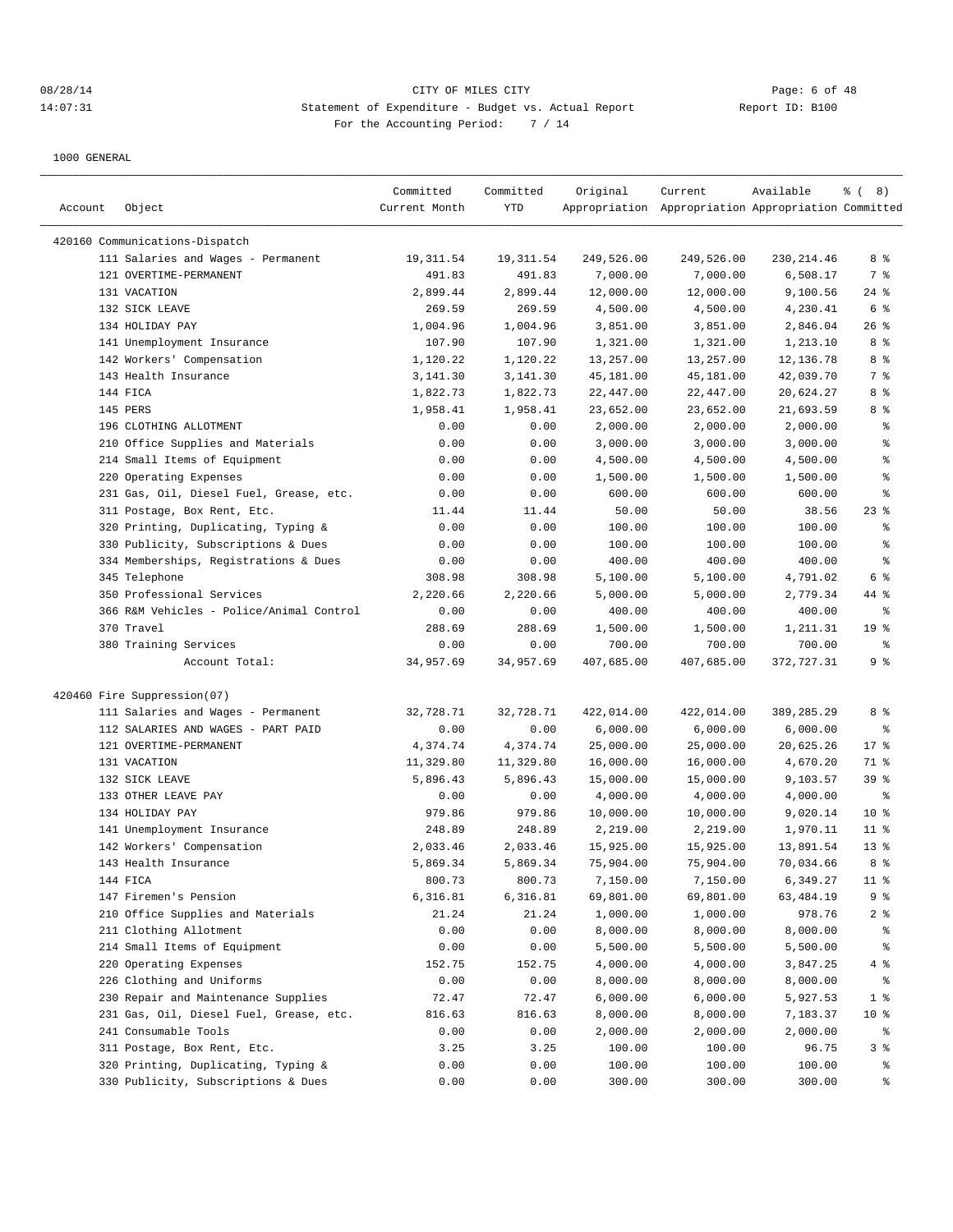## 08/28/14 Page: 7 of 48 14:07:31 Statement of Expenditure - Budget vs. Actual Report Changer Report ID: B100 For the Accounting Period: 7 / 14

|                      |                                           | Committed     | Committed | Original                   | Current                                             | Available                 | $\frac{6}{6}$ ( 8) |
|----------------------|-------------------------------------------|---------------|-----------|----------------------------|-----------------------------------------------------|---------------------------|--------------------|
| Account              | Object                                    | Current Month | YTD       |                            | Appropriation Appropriation Appropriation Committed |                           |                    |
|                      |                                           |               |           |                            |                                                     |                           |                    |
|                      | 334 Memberships, Registrations & Dues     | 0.00          | 0.00      | 1,800.00                   | 1,800.00                                            | 1,800.00                  | ႜ                  |
|                      | 341 Electric Utility Services             | 330.98        | 330.98    | 3,500.00                   | 3,500.00                                            | 3,169.02                  | 9%                 |
|                      | 342 Water Utility Services                | 29.36         | 29.36     | 450.00                     | 450.00                                              | 420.64                    | 7 %                |
|                      | 343 Sewer Utility Services                | 18.52         | 18.52     | 300.00                     | 300.00                                              | 281.48                    | 6 %                |
|                      | 344 Gas Utility Service                   | 20.03         | 20.03     | 2,000.00                   | 2,000.00                                            | 1,979.97                  | 1 <sup>°</sup>     |
|                      | 345 Telephone                             | 252.66        | 252.66    | 3,200.00                   | 3,200.00                                            | 2,947.34                  | 8%                 |
|                      | 346 Garbage Service<br>347 Internet       | 673.20        | 673.20    | 600.00                     | 600.00                                              | $-73.20$                  | 112 %              |
|                      |                                           | 135.60        | 135.60    | 2,000.00                   | 2,000.00                                            | 1,864.40                  | 7 %                |
|                      | 350 Professional Services                 | 0.00          | 0.00      | 5,500.00                   | 5,500.00                                            | 5,500.00                  | နွ                 |
|                      | 360 Contr R & M                           | 440.73        | 440.73    | 6,000.00                   | 6,000.00                                            | 5,559.27                  | 7 %                |
|                      | 364 R&M Vehicles - Fire/Amb               | 0.00          | 0.00      | 8,000.00                   | 8,000.00                                            | 8,000.00                  | $\epsilon$         |
|                      | 370 Travel                                | 0.00          | 0.00      | 3,000.00                   | 3,000.00                                            | 3,000.00                  | ి                  |
|                      | 380 Training Services                     | 435.00        | 435.00    | 3,000.00                   | 3,000.00                                            | 2,565.00                  | 15 <sup>°</sup>    |
|                      | 382 Books                                 | 0.00          | 0.00      | 1,500.00                   | 1,500.00                                            | 1,500.00                  | $\epsilon$         |
|                      | 400 BUILDING MATERIALS                    | 72.00         | 72.00     | 1,800.00                   | 1,800.00                                            | 1,728.00                  | 4%                 |
|                      | 511 Insurance on Buildings                | 1,574.01      | 1,574.01  | 1,575.00                   | 1,575.00                                            | 0.99                      | $100$ %            |
|                      | 512 Insurance on Vehicles & Equipment     | 4,551.11      | 4,551.11  | 4,552.00                   | 4,552.00                                            | 0.89                      | 100 %              |
|                      | Account Total:                            | 80,178.31     | 80,178.31 | 760,790.00                 | 760,790.00                                          | 680,611.69                | $11$ %             |
|                      | Account Group Total:                      | 222,482.13    |           | 222, 482.13 2, 482, 164.00 |                                                     | 2,482,164.00 2,259,681.87 | 9 <sup>°</sup>     |
| 430000 Public Works  |                                           |               |           |                            |                                                     |                           |                    |
| 431200 Flood Control |                                           |               |           |                            |                                                     |                           |                    |
|                      | 111 Salaries and Wages - Permanent        | 1,102.29      | 1,102.29  | 12,242.00                  | 12,242.00                                           | 11,139.71                 | 9%                 |
|                      | 131 VACATION                              | 87.02         | 87.02     | 2,200.00                   | 2,200.00                                            | 2,112.98                  | 4%                 |
|                      | 132 SICK LEAVE                            | 72.52         | 72.52     | 700.00                     | 700.00                                              | 627.48                    | $10*$              |
|                      | 133 OTHER LEAVE PAY                       | 0.00          | 0.00      | 1,311.00                   | 1,311.00                                            | 1,311.00                  | ి                  |
|                      | 141 Unemployment Insurance                | 5.94          | 5.94      | 74.00                      | 74.00                                               | 68.06                     | 8 %                |
|                      | 142 Workers' Compensation                 | 73.65         | 73.65     | 862.00                     | 862.00                                              | 788.35                    | 9%                 |
|                      | 143 Health Insurance                      | 250.94        | 250.94    | 3,012.00                   | 3,012.00                                            | 2,761.06                  | 8 %                |
|                      | 144 FICA                                  | 101.09        | 101.09    | 1,259.00                   | 1,259.00                                            | 1,157.91                  | 8 %                |
|                      | 145 PERS                                  | 103.05        | 103.05    | 1,344.00                   | 1,344.00                                            | 1,240.95                  | 8 %                |
|                      | 196 CLOTHING ALLOTMENT                    | 60.00         | 60.00     | 60.00                      | 60.00                                               | 0.00                      | 100 %              |
|                      | 210 Office Supplies and Materials         | 34.01         | 34.01     | 300.00                     | 300.00                                              | 265.99                    | $11*$              |
|                      | 214 Small Items of Equipment              | 4,455.00      | 4,455.00  | 5,085.00                   | 5,085.00                                            | 630.00                    | 88 %               |
| 220                  | Operating Expenses                        | 96.03         | 96.03     | 1,100.00                   | 1,100.00                                            | 1,003.97                  | 9%                 |
|                      | 231 Gas, Oil, Diesel Fuel, Grease, etc.   | 0.00          | 0.00      | 350.00                     | 350.00                                              | 350.00                    | နွ                 |
|                      | 311 Postage, Box Rent, Etc.               | 4.32          | 4.32      | 1,800.00                   | 1,800.00                                            | 1,795.68                  | နွ                 |
|                      | 327 Map Printing                          | 0.00          | 0.00      | 150.00                     | 150.00                                              | 150.00                    | ి                  |
|                      | 330 Publicity, Subscriptions & Dues       | 0.00          | 0.00      | 200.00                     | 200.00                                              | 200.00                    | န္                 |
|                      | 331 Publication of Formal & Legal Notices | 0.00          | 0.00      | 2,000.00                   | 2,000.00                                            | 2,000.00                  | $\,{}^{\circ}\!$   |
|                      | 334 Memberships, Registrations & Dues     | 0.00          | 0.00      | 250.00                     | 250.00                                              | 250.00                    | န္                 |
|                      | 345 Telephone                             | 0.00          | 0.00      | 100.00                     | 100.00                                              | 100.00                    | န္                 |
|                      | 350 Professional Services                 | 31,295.62     | 31,295.62 | 80,000.00                  | 80,000.00                                           | 48,704.38                 | 39 %               |
|                      | 370 Travel                                | 354.48        | 354.48    | 1,200.00                   | 1,200.00                                            | 845.52                    | $30*$              |
|                      | 380 Training Services                     | 0.00          | 0.00      | 500.00                     | 500.00                                              | 500.00                    | ိန                 |
|                      | 382 Books                                 | 0.00          | 0.00      | 100.00                     | 100.00                                              | 100.00                    | ိင                 |
|                      | 513 Liability                             | 948.00        | 948.00    | 0.00                       | 0.00                                                | $-948.00$                 | ႜ                  |
|                      | 533 Machinery and Equipment Rental        | 0.00          | 0.00      | 250.00                     | 250.00                                              | 250.00                    | ႜ                  |
|                      | 540 Special Assessments                   | 0.00          | 0.00      | 250.00                     | 250.00                                              | 250.00                    | ိန                 |
|                      | Account Total:                            | 39,043.96     | 39,043.96 | 116,699.00                 | 116,699.00                                          | 77,655.04                 | 33%                |
|                      |                                           |               |           |                            |                                                     |                           |                    |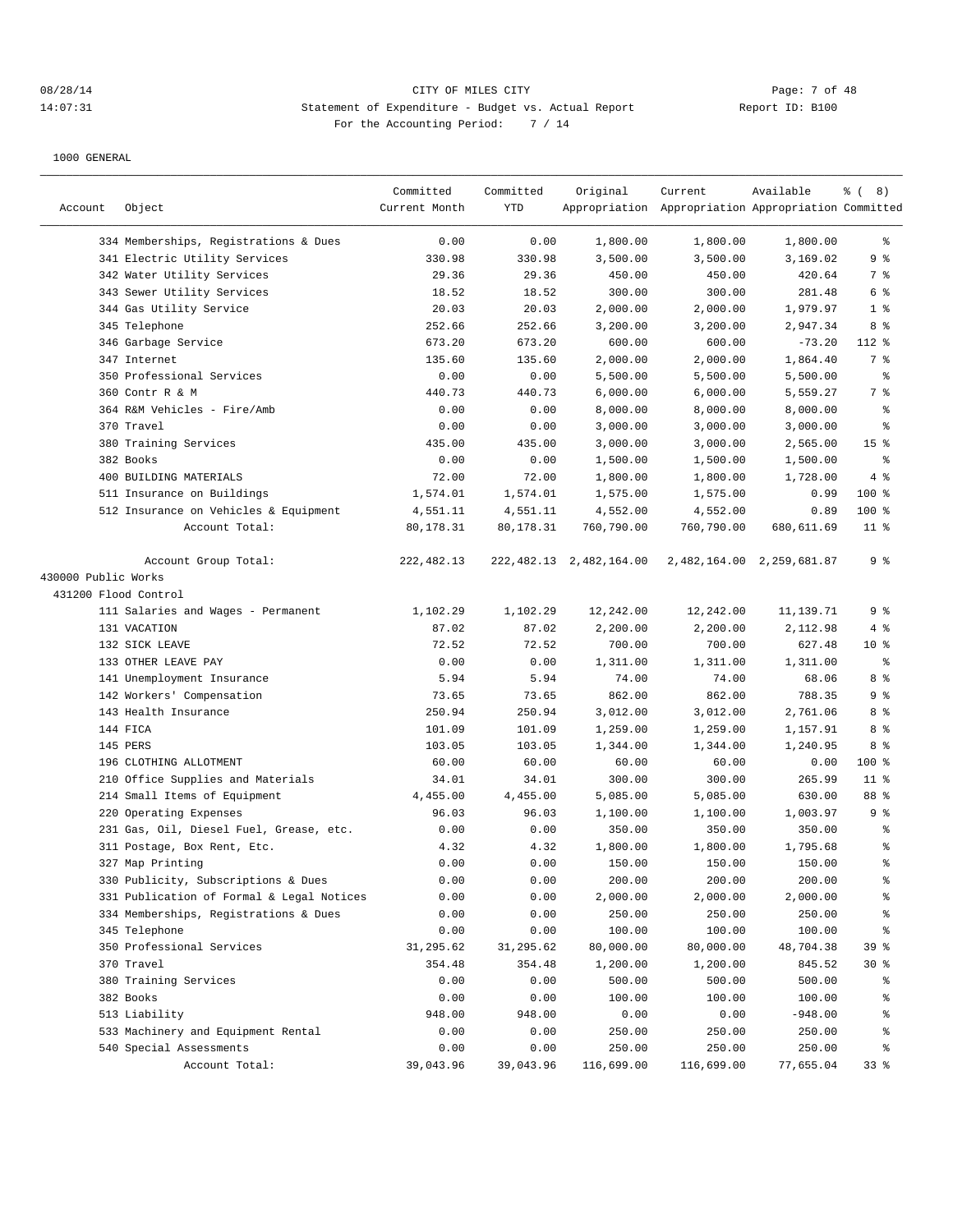# 08/28/14 CITY OF MILES CITY Page: 8 of 48 14:07:31 Statement of Expenditure - Budget vs. Actual Report Changer Report ID: B100 For the Accounting Period: 7 / 14

| Account              | Object                                   | Committed<br>Current Month | Committed<br><b>YTD</b> | Original   | Current<br>Appropriation Appropriation Appropriation Committed | Available  | $\frac{6}{6}$ ( 8) |
|----------------------|------------------------------------------|----------------------------|-------------------------|------------|----------------------------------------------------------------|------------|--------------------|
|                      | Account Group Total:                     | 39,043.96                  | 39,043.96               | 116,699.00 | 116,699.00                                                     | 77,655.04  | 338                |
| 440000 PUBLIC HEALTH |                                          |                            |                         |            |                                                                |            |                    |
|                      | 440600 Animal Control Services(21)       |                            |                         |            |                                                                |            |                    |
|                      | 111 Salaries and Wages - Permanent       | 3,551.57                   | 3,551.57                | 42,080.00  | 42,080.00                                                      | 38,528.43  | 8 %                |
|                      | 121 OVERTIME-PERMANENT                   | 15.05                      | 15.05                   | 500.00     | 500.00                                                         | 484.95     | 3 <sup>°</sup>     |
|                      | 131 VACATION                             | 87.80                      | 87.80                   | 1,500.00   | 1,500.00                                                       | 1,412.20   | 6 %                |
|                      | 132 SICK LEAVE                           | 0.00                       | 0.00                    | 700.00     | 700.00                                                         | 700.00     | $\epsilon$         |
|                      | 133 OTHER LEAVE PAY                      | 0.00                       | 0.00                    | 500.00     | 500.00                                                         | 500.00     | ి                  |
|                      | 134 HOLIDAY PAY                          | 39.50                      | 39.50                   | 300.00     | 300.00                                                         | 260.50     | $13*$              |
|                      | 141 Unemployment Insurance               | 16.61                      | 16.61                   | 205.00     | 205.00                                                         | 188.39     | 8 %                |
|                      | 142 Workers' Compensation                | 204.28                     | 204.28                  | 2,387.00   | 2,387.00                                                       | 2,182.72   | 9 <sup>°</sup>     |
|                      | 143 Health Insurance                     | 627.50                     | 627.50                  | 7,530.00   | 7,530.00                                                       | 6,902.50   | 8 %                |
|                      | 144 FICA                                 | 282.59                     | 282.59                  | 3,487.00   | 3,487.00                                                       | 3,204.41   | 8 %                |
|                      | 145 PERS                                 | 288.24                     | 288.24                  | 3,549.00   | 3,549.00                                                       | 3,260.76   | 8 %                |
|                      | 196 CLOTHING ALLOTMENT                   | 0.00                       | 0.00                    | 720.00     | 720.00                                                         | 720.00     | $\epsilon$         |
|                      | 210 Office Supplies and Materials        | 0.00                       | 0.00                    | 150.00     | 150.00                                                         | 150.00     | ి                  |
|                      | 211 Clothing Allotment                   | 0.00                       | 0.00                    | 150.00     | 150.00                                                         | 150.00     | ి                  |
|                      | 214 Small Items of Equipment             | 0.00                       | 0.00                    | 400.00     | 400.00                                                         | 400.00     | $\,{}^{\circ}\!$   |
|                      | 220 Operating Expenses                   | 36.84                      | 36.84                   | 1,200.00   | 1,200.00                                                       | 1,163.16   | 3 <sup>°</sup>     |
|                      | 230 Repair and Maintenance Supplies      | 0.00                       | 0.00                    | 250.00     | 250.00                                                         | 250.00     | $\epsilon$         |
|                      | 231 Gas, Oil, Diesel Fuel, Grease, etc.  | 142.56                     | 142.56                  | 1,400.00   | 1,400.00                                                       | 1,257.44   | $10*$              |
|                      | 311 Postage, Box Rent, Etc.              | 0.00                       | 0.00                    | 20.00      | 20.00                                                          | 20.00      | နွ                 |
|                      | 320 Printing, Duplicating, Typing &      | 0.00                       | 0.00                    | 25.00      | 25.00                                                          | 25.00      | နွ                 |
|                      | 330 Publicity, Subscriptions & Dues      | 0.00                       | 0.00                    | 25.00      | 25.00                                                          | 25.00      | နွ                 |
|                      | 341 Electric Utility Services            | 40.74                      | 40.74                   | 500.00     | 500.00                                                         | 459.26     | 8 %                |
|                      | 342 Water Utility Services               | 20.94                      | 20.94                   | 350.00     | 350.00                                                         | 329.06     | 6 %                |
|                      | 343 Sewer Utility Services               | 12.95                      | 12.95                   | 150.00     | 150.00                                                         | 137.05     | 9 <sup>8</sup>     |
|                      | 344 Gas Utility Service                  | 24.65                      | 24.65                   | 600.00     | 600.00                                                         | 575.35     | 4%                 |
|                      | 345 Telephone                            | 40.03                      | 40.03                   | 500.00     | 500.00                                                         | 459.97     | 8 %                |
|                      | 347 Internet                             | 0.00                       | 0.00                    | 20.00      | 20.00                                                          | 20.00      | $\epsilon$         |
|                      | 350 Professional Services                | 0.00                       | 0.00                    | 3,000.00   | 3,000.00                                                       | 3,000.00   | ి                  |
|                      | 366 R&M Vehicles - Police/Animal Control | 0.00                       | 0.00                    | 100.00     | 100.00                                                         | 100.00     | ి                  |
|                      | 370 Travel                               | 0.00                       | 0.00                    | 200.00     | 200.00                                                         | 200.00     | ి                  |
|                      | 380 Training Services                    | 0.00                       | 0.00                    | 100.00     | 100.00                                                         | 100.00     | နွ                 |
|                      | 511 Insurance on Buildings               | 72.61                      | 72.61                   | 73.00      | 73.00                                                          | 0.39       | 99%                |
|                      | Account Total:                           | 5,504.46                   | 5,504.46                | 72,671.00  | 72,671.00                                                      | 67,166.54  | 8 %                |
|                      | Account Group Total:                     | 5,504.46                   | 5,504.46                | 72,671.00  | 72,671.00                                                      | 67,166.54  | 8%                 |
|                      | 460000 CULTURE AND RECREATION            |                            |                         |            |                                                                |            |                    |
| 460432 Lion Shelter  |                                          |                            |                         |            |                                                                |            |                    |
|                      | 230 Repair and Maintenance Supplies      | 0.00                       | 0.00                    | 5,000.00   | 5,000.00                                                       | 5,000.00   | န္                 |
|                      | Account Total:                           | 0.00                       | 0.00                    | 5,000.00   | 5,000.00                                                       | 5,000.00   | နွ                 |
|                      | 460433 Park Operations(13)               |                            |                         |            |                                                                |            |                    |
|                      | 111 Salaries and Wages - Permanent       | 13,021.05                  | 13,021.05               | 145,368.00 | 145,368.00                                                     | 132,346.95 | 9%                 |
|                      | 121 OVERTIME-PERMANENT                   | 2,091.27                   | 2,091.27                | 6,800.00   | 6,800.00                                                       | 4,708.73   | $31$ %             |
|                      | 131 VACATION                             | 1,402.46                   | 1,402.46                | 10,000.00  | 10,000.00                                                      | 8,597.54   | $14$ %             |
|                      | 132 SICK LEAVE                           | 144.96                     | 144.96                  | 5,000.00   | 5,000.00                                                       | 4,855.04   | 3%                 |
|                      | 133 OTHER LEAVE PAY                      | 0.00                       | 0.00                    | 1,021.00   | 1,021.00                                                       | 1,021.00   | $\epsilon$         |
|                      | 134 HOLIDAY PAY                          | 1,257.98                   | 1,257.98                | 3,400.00   | 3,400.00                                                       | 2,142.02   | 37%                |
|                      | 141 Unemployment Insurance               | 82.84                      | 82.84                   | 565.00     | 565.00                                                         | 482.16     | 15 <sup>°</sup>    |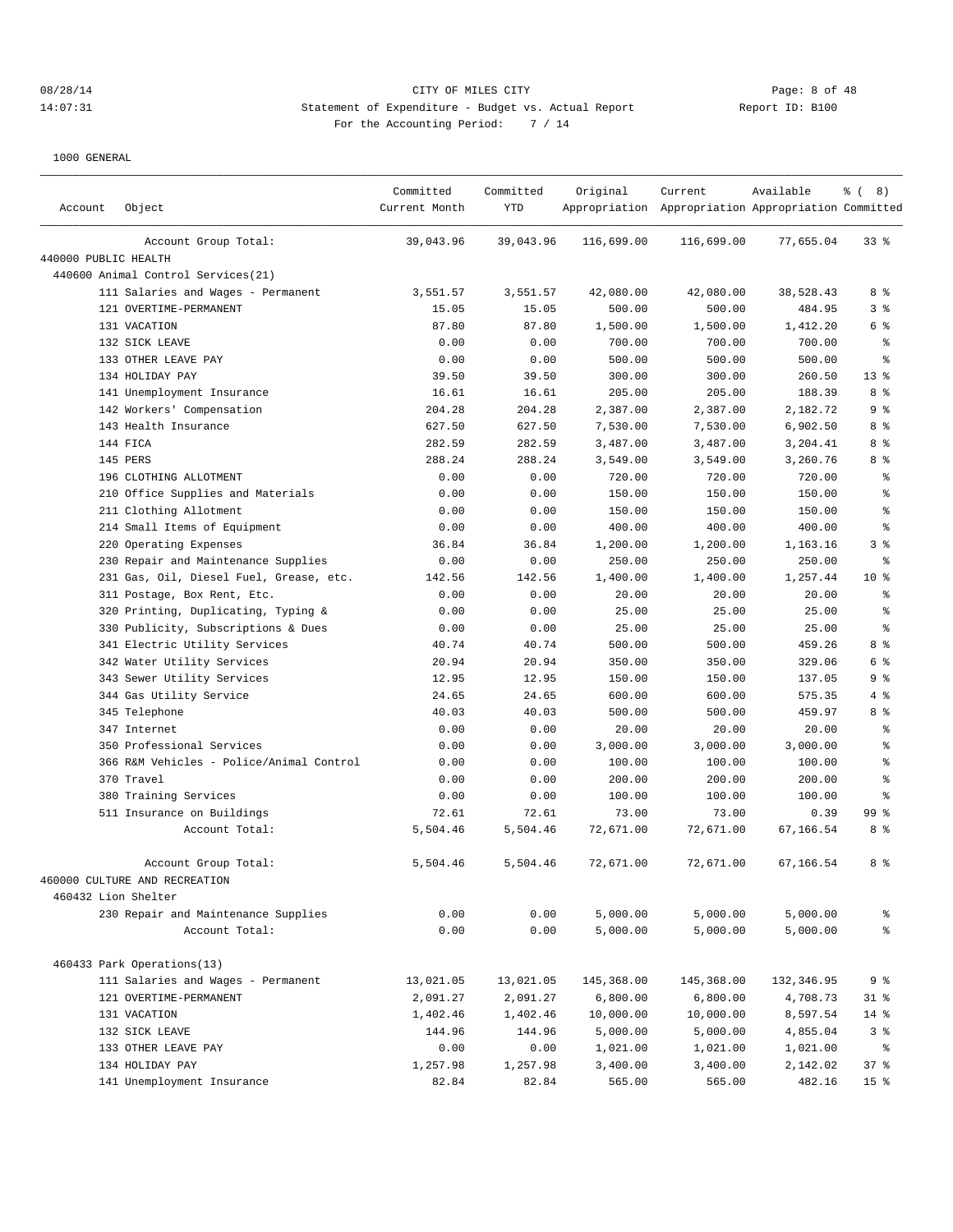## 08/28/14 Page: 9 of 48 14:07:31 Statement of Expenditure - Budget vs. Actual Report Changer Report ID: B100 For the Accounting Period: 7 / 14

|         |                                            | Committed<br>Current Month | Committed<br>YTD | Original    | Current                                             | Available   | $\frac{6}{6}$ ( 8) |
|---------|--------------------------------------------|----------------------------|------------------|-------------|-----------------------------------------------------|-------------|--------------------|
| Account | Object                                     |                            |                  |             | Appropriation Appropriation Appropriation Committed |             |                    |
|         | 142 Workers' Compensation                  | 949.83                     | 949.83           | 8,538.00    | 8,538.00                                            | 7,588.17    | $11$ %             |
|         | 143 Health Insurance                       | 2,032.73                   | 2,032.73         | 24,398.00   | 24,398.00                                           | 22,365.27   | 8%                 |
|         | 144 FICA                                   | 1,359.81                   | 1,359.81         | 9,608.00    | 9,608.00                                            | 8,248.19    | $14*$              |
|         | 145 PERS                                   | 1,235.16                   | 1,235.16         | 10,261.00   | 10,261.00                                           | 9,025.84    | $12*$              |
|         | 196 CLOTHING ALLOTMENT                     | 486.00                     | 486.00           | 450.00      | 450.00                                              | $-36.00$    | 108 %              |
|         | 210 Office Supplies and Materials          | 53.16                      | 53.16            | 150.00      | 150.00                                              | 96.84       | 35%                |
|         | 214 Small Items of Equipment               | 2,214.71                   | 2,214.71         | 7,500.00    | 7,500.00                                            | 5,285.29    | $30*$              |
|         | 220 Operating Expenses                     | 57.93                      | 57.93            | 2,200.00    | 2,200.00                                            | 2,142.07    | 3 <sup>8</sup>     |
|         | 222 Chemicals, Lab & Med Supplies          | 119.55                     | 119.55           | 8,920.00    | 8,920.00                                            | 8,800.45    | 1 <sup>8</sup>     |
| 226     | Clothing and Uniforms                      | 0.00                       | 0.00             | 500.00      | 500.00                                              | 500.00      | $\epsilon$         |
|         | 230 Repair and Maintenance Supplies        | 1,566.92                   | 1,566.92         | 10,000.00   | 10,000.00                                           | 8,433.08    | 16 <sup>8</sup>    |
|         | 231 Gas, Oil, Diesel Fuel, Grease, etc.    | 1,076.78                   | 1,076.78         | 8,000.00    | 8,000.00                                            | 6,923.22    | $13*$              |
|         | 334 Memberships, Registrations & Dues      | 0.00                       | 0.00             | 500.00      | 500.00                                              | 500.00      | နွ                 |
|         | 341 Electric Utility Services              | 869.69                     | 869.69           | 7,500.00    | 7,500.00                                            | 6,630.31    | $12*$              |
|         | 342 Water Utility Services                 | 1,689.04                   | 1,689.04         | 22,000.00   | 22,000.00                                           | 20,310.96   | 8%                 |
|         | 343 Sewer Utility Services                 | 142.19                     | 142.19           | 1,000.00    | 1,000.00                                            | 857.81      | $14*$              |
|         | 344 Gas Utility Service                    | 50.18                      | 50.18            | 3,000.00    | 3,000.00                                            | 2,949.82    | 2 <sub>8</sub>     |
|         | 345 Telephone                              | 38.47                      | 38.47            | 500.00      | 500.00                                              | 461.53      | 8 %                |
|         | 346 Garbage Service                        | 0.00                       | 0.00             | 500.00      | 500.00                                              | 500.00      | $\epsilon$         |
|         | 347 Internet                               | 37.60                      | 37.60            | 450.00      | 450.00                                              | 412.40      | 8%                 |
|         | 350 Professional Services                  | 150.00                     | 150.00           | 19,300.00   | 19,300.00                                           | 19,150.00   | 1 <sup>8</sup>     |
|         | 360 Contr R & M                            | 0.00                       | 0.00             | 9,000.00    | 9,000.00                                            | 9,000.00    | န့                 |
|         | 363 R&M Vehicles/Equip/Labor-PW            | 421.36                     | 421.36           | 17,300.00   | 17,300.00                                           | 16,878.64   | 2 <sub>8</sub>     |
|         | 370 Travel                                 | 0.00                       | 0.00             | 600.00      | 600.00                                              | 600.00      | န့                 |
|         | 380 Training Services                      | 0.00                       | 0.00             | 800.00      | 800.00                                              | 800.00      | န္                 |
|         | 511 Insurance on Buildings                 | 2,956.93                   | 2,956.93         | 2,957.00    | 2,957.00                                            | 0.07        | $100$ %            |
|         | 512 Insurance on Vehicles & Equipment      | 558.71                     | 558.71           | 559.00      | 559.00                                              | 0.29        | $100$ %            |
|         | 514 Other Insurance (Boilers)              | 0.00                       | 0.00             | 800.00      | 800.00                                              | 800.00      | န္                 |
|         | 930 Improvements Other than Buildings      | 0.00                       | 0.00             | 9,900.00    | 9,900.00                                            | 9,900.00    | န့                 |
|         | 940 Machinery & Equipment                  | 0.00                       | 0.00             | 5,000.00    | 5,000.00                                            | 5,000.00    | န္                 |
|         | Account Total:                             | 36,067.31                  | 36,067.31        | 364, 345.00 | 364, 345.00                                         | 328, 277.69 | $10*$              |
|         |                                            |                            |                  |             |                                                     |             |                    |
|         | 460434 Fish, Wildlife Trailways            |                            |                  |             |                                                     |             |                    |
|         | 740 Awards and Indemnities                 | 0.00                       | 0.00             | 10,486.00   | 10,486.00                                           | 10,486.00   | န္                 |
|         | Account Total:                             | 0.00                       | 0.00             | 10,486.00   | 10,486.00                                           | 10,486.00   | ి                  |
|         | 460439 Riverside Park Tennis Court Project |                            |                  |             |                                                     |             |                    |
|         | 350 Professional Services                  | 0.00                       | 0.00             | 1,066.00    | 1,066.00                                            | 1,066.00    | န့                 |
|         | Account Total:                             | 0.00                       | 0.00             | 1,066.00    | 1,066.00                                            | 1,066.00    | နွ                 |
|         |                                            |                            |                  |             |                                                     |             |                    |
|         | 460445 Swimming Pool                       |                            |                  |             |                                                     |             |                    |
|         | 111 Salaries and Wages - Permanent         | 14,423.26                  | 14, 423.26       | 44,221.00   | 44,221.00                                           | 29,797.74   | 33%                |
|         | 141 Unemployment Insurance                 | 64.90                      | 64.90            | 200.00      | 200.00                                              | 135.10      | 32%                |
|         | 142 Workers' Compensation                  | 803.95                     | 803.95           | 2,315.00    | 2,315.00                                            | 1,511.05    | 35%                |
|         | 144 FICA                                   | 1,103.39                   | 1,103.39         | 3,396.00    | 3,396.00                                            | 2,292.61    | 32%                |
|         | 145 PERS                                   | 155.10                     | 155.10           | 447.00      | 447.00                                              | 291.90      | 35%                |
|         | 214 Small Items of Equipment               | 199.85                     | 199.85           | 200.00      | 200.00                                              | 0.15        | 100 %              |
|         | 220 Operating Expenses                     | 236.03                     | 236.03           | 900.00      | 900.00                                              | 663.97      | $26$ %             |
|         | 222 Chemicals, Lab & Med Supplies          | 281.69                     | 281.69           | 3,500.00    | 3,500.00                                            | 3,218.31    | 8 %                |
|         | 226 Clothing and Uniforms                  | 311.00                     | 311.00           | 500.00      | 500.00                                              | 189.00      | 62 %               |
|         | 230 Repair and Maintenance Supplies        | 0.00                       | 0.00             | 1,000.00    | 1,000.00                                            | 1,000.00    | $\approx$          |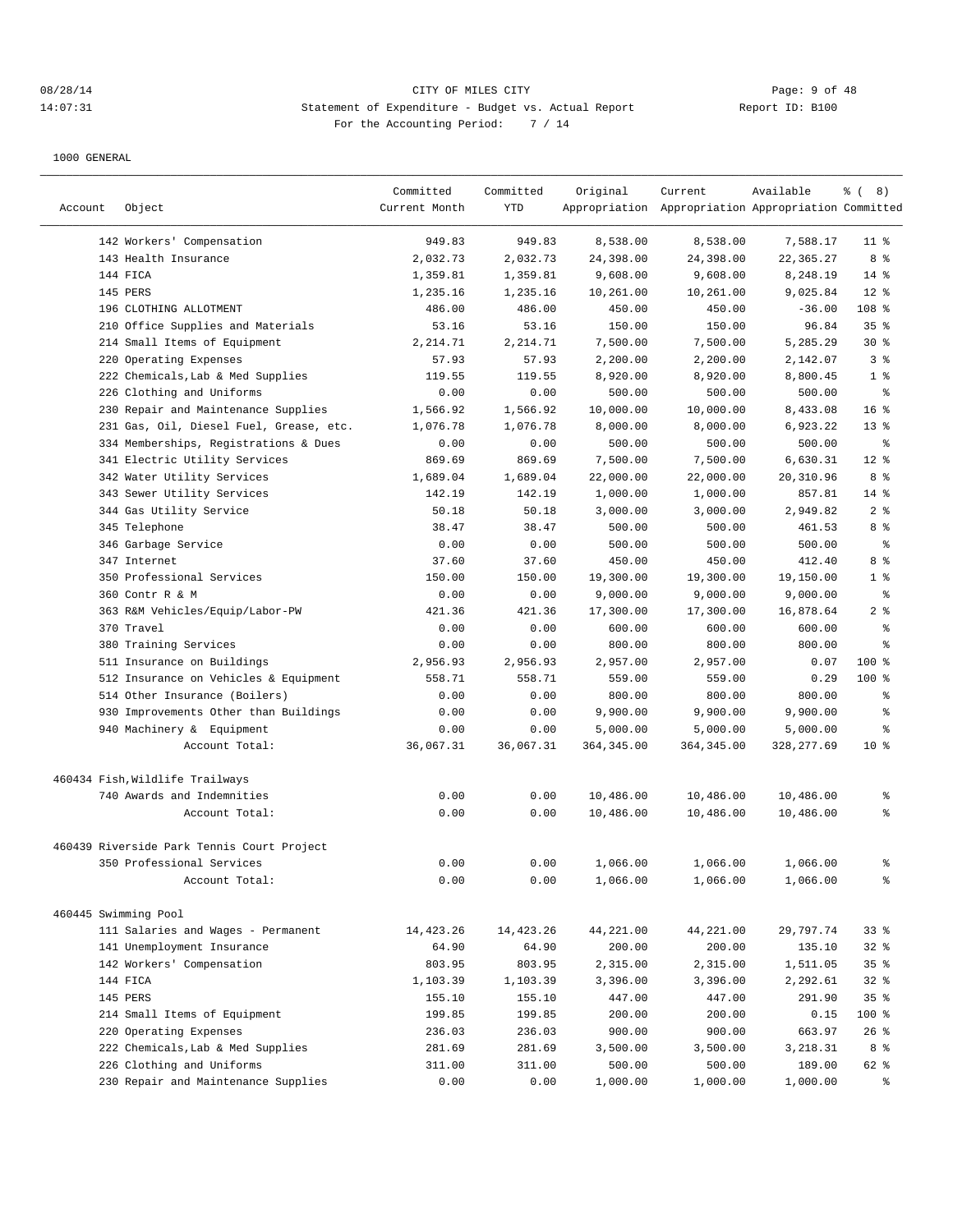# 08/28/14 Page: 10 of 48 14:07:31 Statement of Expenditure - Budget vs. Actual Report Changer Report ID: B100 For the Accounting Period: 7 / 14

|                      |                                          | Committed     | Committed  | Original                     | Current                                             | Available    | <sub>රි</sub> ( 8 ) |
|----------------------|------------------------------------------|---------------|------------|------------------------------|-----------------------------------------------------|--------------|---------------------|
| Account              | Object                                   | Current Month | <b>YTD</b> |                              | Appropriation Appropriation Appropriation Committed |              |                     |
|                      | 341 Electric Utility Services            | 318.75        | 318.75     | 1,000.00                     | 1,000.00                                            | 681.25       | $32$ $%$            |
|                      | 342 Water Utility Services               | 39.88         | 39.88      | 300.00                       | 300.00                                              | 260.12       | $13*$               |
|                      | 343 Sewer Utility Services               | 21.33         | 21.33      | 85.00                        | 85.00                                               | 63.67        | $25$ %              |
|                      | 345 Telephone                            | 73.94         | 73.94      | 130.00                       | 130.00                                              | 56.06        | 57%                 |
|                      | 350 Professional Services                | 0.00          | 0.00       | 250.00                       | 250.00                                              | 250.00       | ి                   |
|                      | 360 Contr R & M                          | 0.00          | 0.00       | 500.00                       | 500.00                                              | 500.00       | န္                  |
|                      | 363 R&M Vehicles/Equip/Labor-PW          | 0.00          | 0.00       | 1,000.00                     | 1,000.00                                            | 1,000.00     | န္                  |
|                      | 380 Training Services                    | 0.00          | 0.00       | 1,200.00                     | 1,200.00                                            | 1,200.00     | န္                  |
|                      | 540 Special Assessments                  | 0.00          | 0.00       | 678.00                       | 678.00                                              | 678.00       | န္                  |
|                      | Account Total:                           | 18,033.07     | 18,033.07  | 61,822.00                    | 61,822.00                                           | 43,788.93    | 29%                 |
|                      | Account Group Total:                     | 54,100.38     | 54,100.38  | 442,719.00                   | 442,719.00                                          | 388,618.62   | $12$ %              |
|                      | 470000 Housing and Community Development |               |            |                              |                                                     |              |                     |
|                      | 470300 Ecomonic Development              |               |            |                              |                                                     |              |                     |
|                      | 350 Professional Services                | 0.00          | 0.00       | 13,646.00                    | 13,646.00                                           | 13,646.00    | ి                   |
|                      | Account Total:                           | 0.00          | 0.00       | 13,646.00                    | 13,646.00                                           | 13,646.00    | နွ                  |
|                      | Account Group Total:                     | 0.00          | 0.00       | 13,646.00                    | 13,646.00                                           | 13,646.00    | ి                   |
| 490000 DEBT SERVICE  |                                          |               |            |                              |                                                     |              |                     |
|                      | 490500 Other Debt Service Payments       |               |            |                              |                                                     |              |                     |
|                      | 610 Principal-Police Cars                | 9,137.56      | 9.137.56   | 9,138.00                     | 9,138.00                                            | 0.44         | 100%                |
|                      | 620 Interest-Police Cars                 | 45.31         | 45.31      | 0.00                         | 0.00                                                | $-45.31$     | နွ                  |
|                      | Account Total:                           | 9,182.87      | 9,182.87   | 9,138.00                     | 9,138.00                                            | $-44.87$     | 100 %               |
|                      | Account Group Total:                     | 9,182.87      | 9,182.87   | 9,138.00                     | 9,138.00                                            | $-44.87$     | $100$ %             |
| 510000 MISCELLANEOUS |                                          |               |            |                              |                                                     |              |                     |
|                      | 510330 Comprehensive Liability Insurance |               |            |                              |                                                     |              |                     |
|                      | 513 Liability                            | 28,656.32     | 28,656.32  | 28,657.00                    | 28,657.00                                           | 0.68         | $100$ %             |
|                      | Account Total:                           | 28,656.32     | 28,656.32  | 28,657.00                    | 28,657.00                                           | 0.68         | 100 %               |
|                      | Account Group Total:                     | 28,656.32     | 28,656.32  | 28,657.00                    | 28,657.00                                           | 0.68         | $100$ %             |
|                      | 520000 OTHER FINANCING USES              |               |            |                              |                                                     |              |                     |
|                      | 521000 Interfund Operating Transfers Out |               |            |                              |                                                     |              |                     |
|                      | 820 Transfers to Other Funds             | 23,978.25     | 23,978.25  | 321,196.00                   | 321,196.00                                          | 297, 217.75  | 7 %                 |
|                      | Account Total:                           | 23,978.25     | 23,978.25  | 321,196.00                   | 321,196.00                                          | 297, 217.75  | 7 %                 |
|                      | Account Group Total:                     | 23,978.25     | 23,978.25  | 321,196.00                   | 321,196.00                                          | 297, 217.75  | 7 %                 |
|                      | Fund Total:                              | 448,752.33    |            | 448, 752. 33 4, 458, 496. 00 | 4,458,496.00                                        | 4,009,743.67 | $10*$               |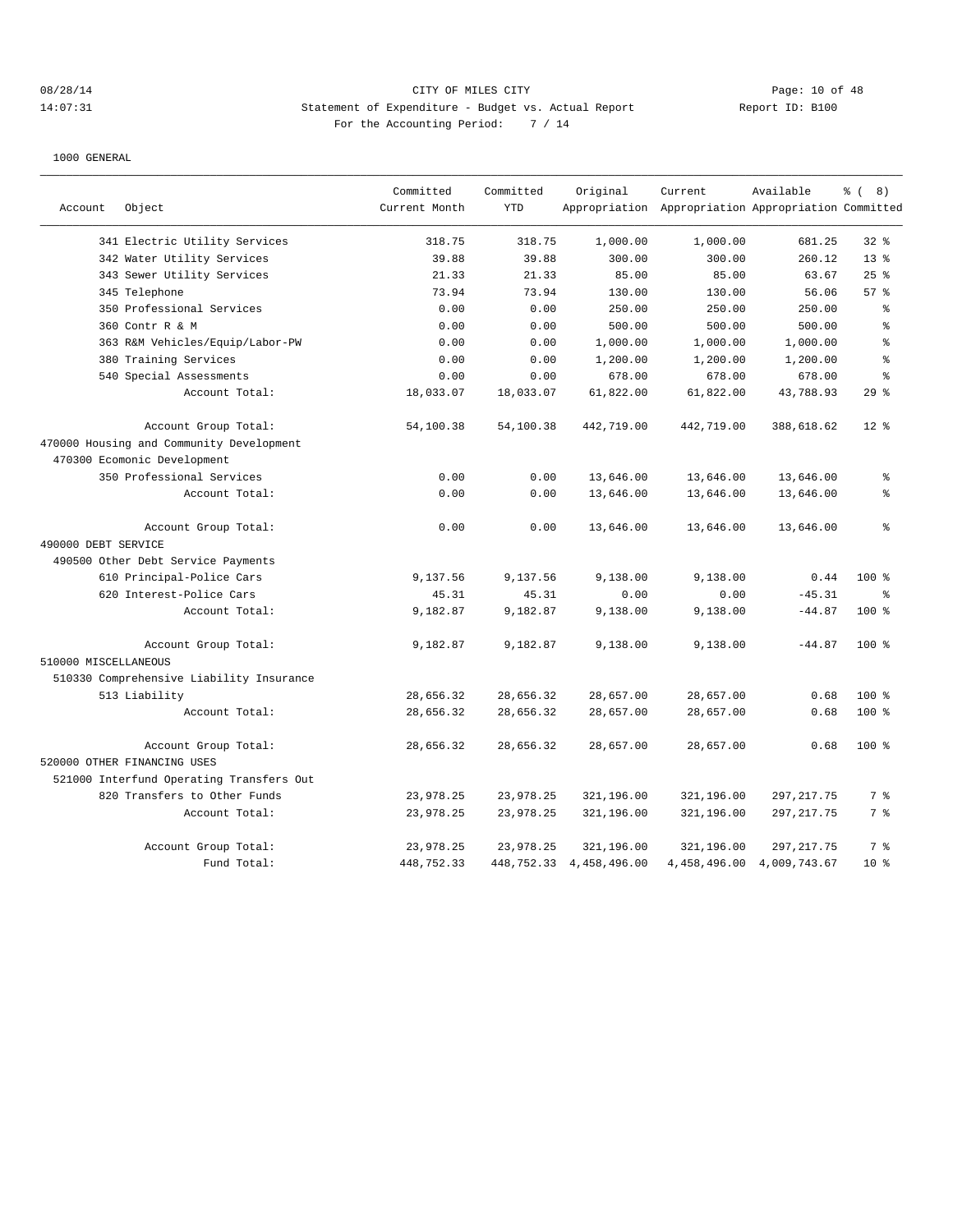## 08/28/14 Page: 11 of 48 14:07:31 Statement of Expenditure - Budget vs. Actual Report Changer Report ID: B100 For the Accounting Period: 7 / 14

2220 LIBRARY

| Account              | Object                                   | Committed<br>Current Month | Committed<br><b>YTD</b> | Original   | Current<br>Appropriation Appropriation Appropriation Committed | Available  | $\frac{6}{6}$ ( 8) |
|----------------------|------------------------------------------|----------------------------|-------------------------|------------|----------------------------------------------------------------|------------|--------------------|
|                      | 460000 CULTURE AND RECREATION            |                            |                         |            |                                                                |            |                    |
|                      | 460100 Library Services(16)              |                            |                         |            |                                                                |            |                    |
|                      | 111 Salaries and Wages - Permanent       | 14,588.33                  | 14,588.33               | 176,111.00 | 176,111.00                                                     | 161,522.67 | 8 %                |
|                      | 121 OVERTIME-PERMANENT                   | 0.00                       | 0.00                    | 600.00     | 600.00                                                         | 600.00     | နွ                 |
|                      | 131 VACATION                             | 1,529.27                   | 1,529.27                | 12,000.00  | 12,000.00                                                      | 10,470.73  | $13*$              |
|                      | 132 SICK LEAVE                           | 0.00                       | 0.00                    | 4,000.00   | 4,000.00                                                       | 4,000.00   | ి                  |
|                      | 133 OTHER LEAVE PAY                      | 0.00                       | 0.00                    | 3,839.00   | 3,839.00                                                       | 3,839.00   | ి                  |
|                      | 141 Unemployment Insurance               | 75.94                      | 75.94                   | 885.00     | 885.00                                                         | 809.06     | 9 %                |
|                      | 142 Workers' Compensation                | 70.10                      | 70.10                   | 768.00     | 768.00                                                         | 697.90     | 9%                 |
|                      | 143 Health Insurance                     | 3,136.80                   | 3,136.80                | 37,650.00  | 37,650.00                                                      | 34,513.20  | 8 %                |
|                      | 144 FICA                                 | 1,276.56                   | 1,276.56                | 15,044.00  | 15,044.00                                                      | 13,767.44  | 8 %                |
|                      | 145 PERS                                 | 1,316.80                   | 1,316.80                | 16,067.00  | 16,067.00                                                      | 14,750.20  | 8 %                |
|                      | 196 CLOTHING ALLOTMENT                   | 750.00                     | 750.00                  | 900.00     | 900.00                                                         | 150.00     | 83%                |
|                      | 210 Office Supplies and Materials        | 166.21                     | 166.21                  | 1,500.00   | 1,500.00                                                       | 1,333.79   | $11$ %             |
|                      | 214 Small Items of Equipment             | 0.00                       | 0.00                    | 2,000.00   | 2,000.00                                                       | 2,000.00   | နွ                 |
|                      | 220 Operating Expenses                   | 0.00                       | 0.00                    | 200.00     | 200.00                                                         | 200.00     | ి                  |
|                      | 224 Janitorial Supplies                  | 0.00                       | 0.00                    | 700.00     | 700.00                                                         | 700.00     | ి                  |
|                      | 311 Postage, Box Rent, Etc.              | 104.01                     | 104.01                  | 2,000.00   | 2,000.00                                                       | 1,895.99   | 5 <sup>°</sup>     |
|                      | 320 Printing, Duplicating, Typing &      | 0.00                       | 0.00                    | 1,500.00   | 1,500.00                                                       | 1,500.00   | န္                 |
|                      | 334 Memberships, Registrations & Dues    | 0.00                       | 0.00                    | 250.00     | 250.00                                                         | 250.00     | ి                  |
|                      | 341 Electric Utility Services            | 857.77                     | 857.77                  | 7,000.00   | 7,000.00                                                       | 6,142.23   | $12$ %             |
|                      | 342 Water Utility Services               | 27.59                      | 27.59                   | 400.00     | 400.00                                                         | 372.41     | 7 %                |
|                      | 343 Sewer Utility Services               | 14.35                      | 14.35                   | 200.00     | 200.00                                                         | 185.65     | 7 %                |
|                      | 344 Gas Utility Service                  | 27.95                      | 27.95                   | 3,000.00   | 3,000.00                                                       | 2,972.05   | 1 <sup>°</sup>     |
|                      | 345 Telephone                            | 49.98                      | 49.98                   | 1,000.00   | 1,000.00                                                       | 950.02     | 5 <sup>8</sup>     |
|                      | 346 Garbage Service                      | 0.00                       | 0.00                    | 300.00     | 300.00                                                         | 300.00     | နွ                 |
|                      | 347 Internet                             | 94.50                      | 94.50                   | 1,100.00   | 1,100.00                                                       | 1,005.50   | 9 <sup>8</sup>     |
|                      | 350 Professional Services                | 0.00                       | 0.00                    | 8,000.00   | 8,000.00                                                       | 8,000.00   | နွ                 |
|                      | 360 Contr R & M                          | 473.76                     | 473.76                  | 9,187.00   | 9,187.00                                                       | 8,713.24   | 5 <sup>°</sup>     |
|                      | 370 Travel                               | 0.00                       | 0.00                    | 2,200.00   | 2,200.00                                                       | 2,200.00   | နွ                 |
|                      | 380 Training Services                    | 0.00                       | 0.00                    | 500.00     | 500.00                                                         | 500.00     | နွ                 |
|                      | 382 Books                                | 912.76                     | 912.76                  | 15,000.00  | 15,000.00                                                      | 14,087.24  | 6 %                |
|                      | 511 Insurance on Buildings               | 2,972.27                   | 2,972.27                | 5,000.00   | 5,000.00                                                       | 2,027.73   | 59 %               |
|                      | Account Total:                           | 28, 444.95                 | 28, 444.95              | 328,901.00 | 328,901.00                                                     | 300,456.05 | 9 %                |
|                      | Account Group Total:                     | 28, 444.95                 | 28, 444.95              | 328,901.00 | 328,901.00                                                     | 300,456.05 | 9 <sup>8</sup>     |
| 510000 MISCELLANEOUS |                                          |                            |                         |            |                                                                |            |                    |
|                      | 510330 Comprehensive Liability Insurance |                            |                         |            |                                                                |            |                    |
|                      | 513 Liability                            | 1,750.68                   | 1,750.68                | 1,750.00   | 1,750.00                                                       | $-0.68$    | 100 %              |
|                      | Account Total:                           | 1,750.68                   | 1,750.68                | 1,750.00   | 1,750.00                                                       | $-0.68$    | 100 %              |
|                      | Account Group Total:                     | 1,750.68                   | 1,750.68                | 1,750.00   | 1,750.00                                                       | $-0.68$    | 100 %              |
|                      | 520000 OTHER FINANCING USES              |                            |                         |            |                                                                |            |                    |
|                      | 521000 Interfund Operating Transfers Out |                            |                         |            |                                                                |            |                    |
|                      | 820 Transfers to Other Funds             | 1,701.12                   | 1,701.12                | 20,413.00  | 20,413.00                                                      | 18,711.88  | 8 %                |
|                      | Account Total:                           | 1,701.12                   | 1,701.12                | 20,413.00  | 20,413.00                                                      | 18,711.88  | 8 %                |
|                      | Account Group Total:                     | 1,701.12                   | 1,701.12                | 20,413.00  | 20,413.00                                                      | 18,711.88  | 8 %                |
|                      | Fund Total:                              | 31,896.75                  | 31,896.75               | 351,064.00 | 351,064.00                                                     | 319,167.25 | 9%                 |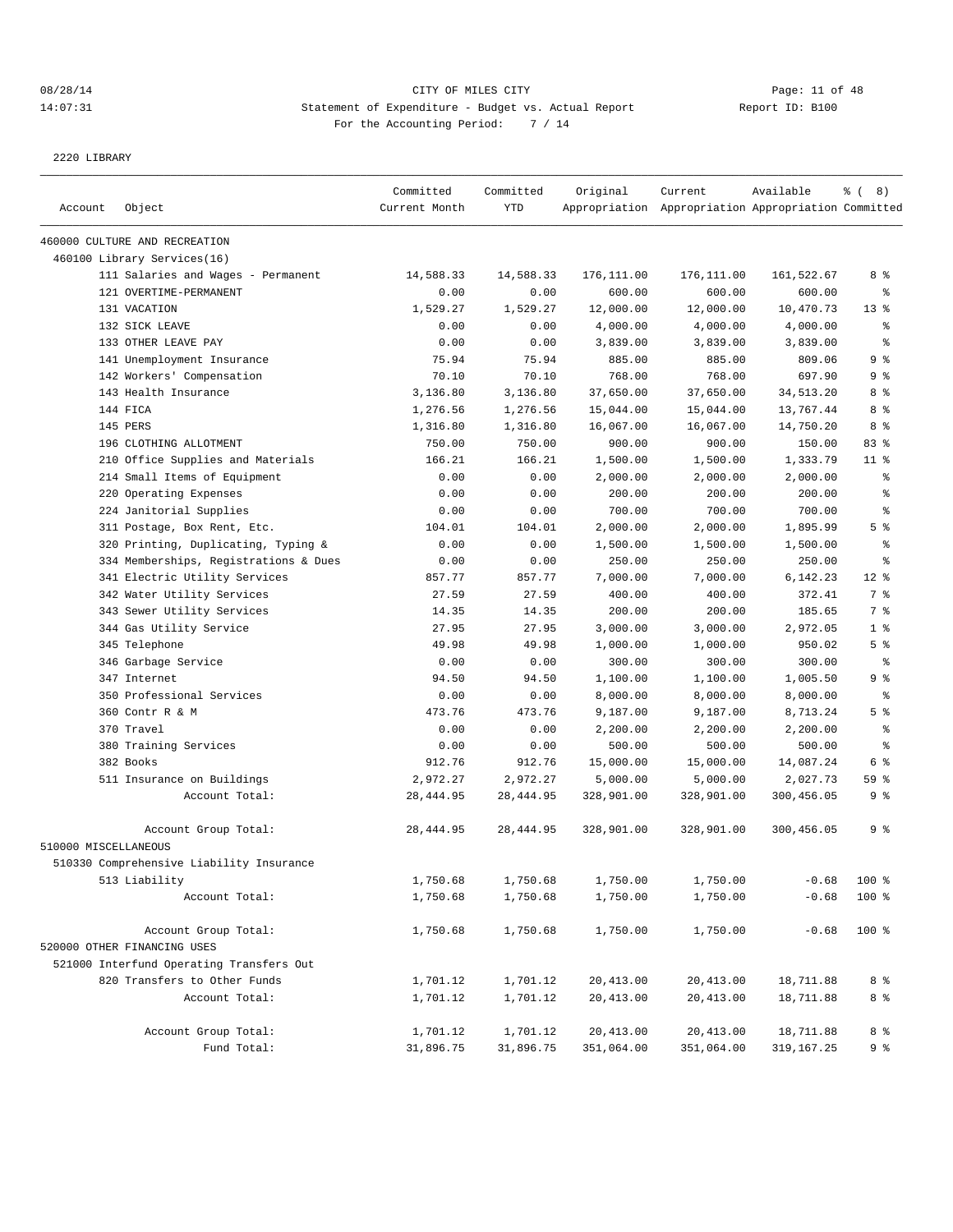# 08/28/14 Page: 12 of 48 14:07:31 Statement of Expenditure - Budget vs. Actual Report Changery Report ID: B100 For the Accounting Period: 7 / 14

2270 Health

| Object<br>Account                  | Committed<br>Current Month | Committed<br>YTD | Original  | Current<br>Appropriation Appropriation Appropriation Committed | Available | ී ( 8 )        |
|------------------------------------|----------------------------|------------------|-----------|----------------------------------------------------------------|-----------|----------------|
|                                    |                            |                  |           |                                                                |           |                |
| 440000 PUBLIC HEALTH               |                            |                  |           |                                                                |           |                |
| 440140 Registration and Inspection |                            |                  |           |                                                                |           |                |
| 311 Postage, Box Rent, Etc.        | 0.48                       | 0.48             | 200.00    | 200.00                                                         | 199.52    | ႜ              |
| 350 Professional Services          | 2,750.00                   | 2,750.00         | 30,000.00 | 30,000.00                                                      | 27,250.00 | 9 %            |
| Account Total:                     | 2,750.48                   | 2,750.48         | 30,200.00 | 30,200.00                                                      | 27,449.52 | 9 <sup>8</sup> |
| Account Group Total:               | 2,750.48                   | 2,750.48         | 30,200.00 | 30,200.00                                                      | 27,449.52 | 9 <sup>8</sup> |
| Fund Total:                        | 2,750.48                   | 2,750.48         | 30,200.00 | 30,200.00                                                      | 27,449.52 | 98             |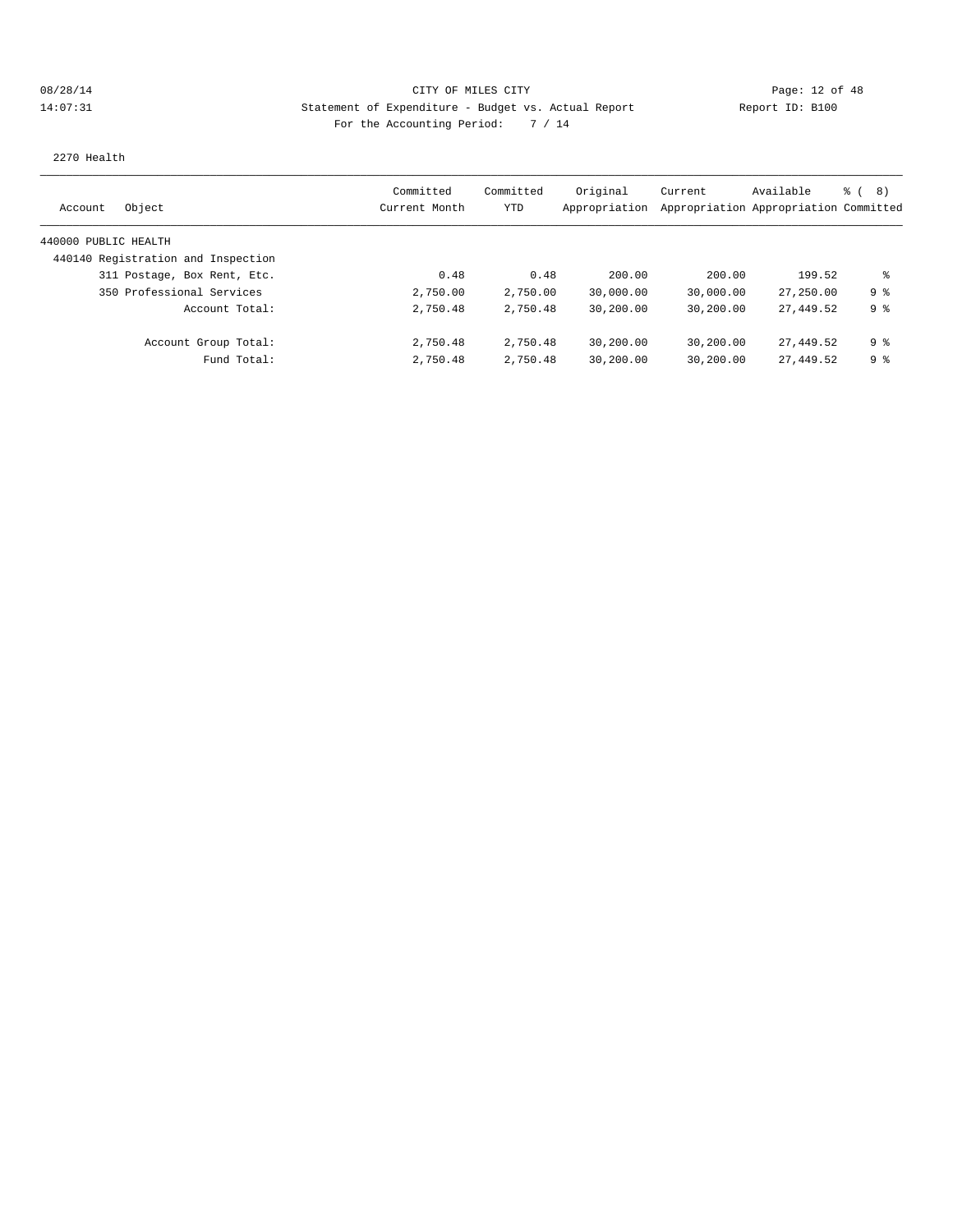## 08/28/14 Page: 13 of 48 14:07:31 Statement of Expenditure - Budget vs. Actual Report Changer Report ID: B100 For the Accounting Period: 7 / 14

2350 Local Government/Study Commission

| Account | Object                               | Committed<br>Current Month | Committed<br>YTD | Original<br>Appropriation | Current   | Available<br>Appropriation Appropriation Committed | ී (<br>8) |
|---------|--------------------------------------|----------------------------|------------------|---------------------------|-----------|----------------------------------------------------|-----------|
|         | 410000 GENERAL GOVERNMENT            |                            |                  |                           |           |                                                    |           |
|         | 410130 Committees and Special Bodies |                            |                  |                           |           |                                                    |           |
|         | 210 Office Supplies and Materials    | 0.00                       | 0.00             | 500.00                    | 500.00    | 500.00                                             | နွ        |
|         | 220 Operating Expenses               | 0.00                       | 0.00             | 500.00                    | 500.00    | 500.00                                             | နွ        |
|         | 311 Postage, Box Rent, Etc.          | 0.00                       | 0.00             | 1,000.00                  | 1,000.00  | 1,000.00                                           | နွ        |
|         | 320 Printing, Duplicating, Typing &  | 0.00                       | 0.00             | 1,000.00                  | 1,000.00  | 1,000.00                                           | နွ        |
|         | 350 Professional Services            | 0.00                       | 0.00             | 8,142.00                  | 8,142.00  | 8,142.00                                           | နွ        |
|         | 370 Travel                           | 0.00                       | 0.00             | 3.000.00                  | 3,000.00  | 3,000.00                                           | နွ        |
|         | Account Total:                       | 0.00                       | 0.00             | 14,142.00                 | 14,142.00 | 14,142.00                                          | နွ        |
|         | Account Group Total:                 | 0.00                       | 0.00             | 14,142.00                 | 14,142.00 | 14,142.00                                          | နွ        |
|         | Fund Total:                          | 0.00                       | 0.00             | 14,142.00                 | 14,142.00 | 14,142.00                                          | နွ        |
|         |                                      |                            |                  |                           |           |                                                    |           |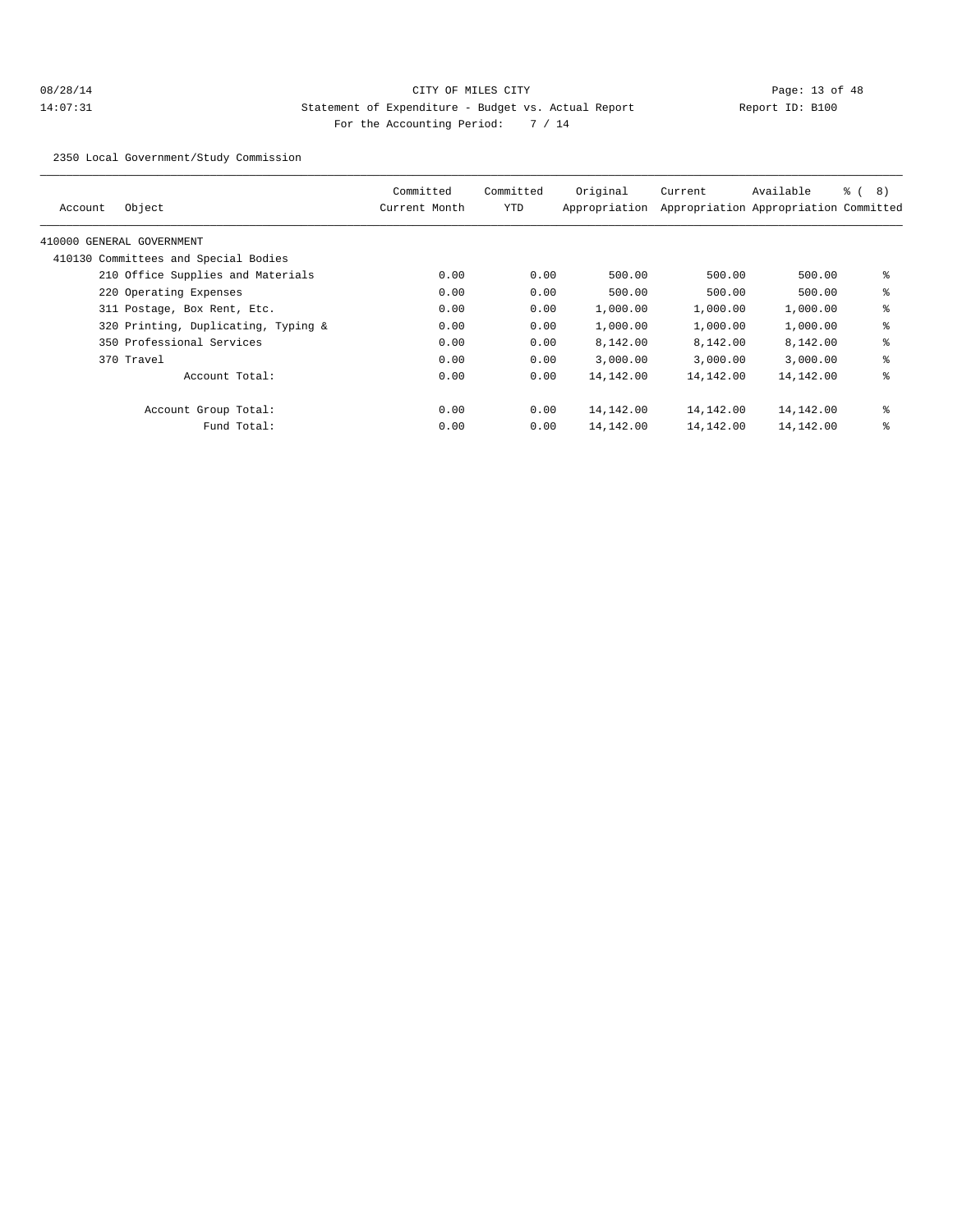2372 Permissive Medical Levy

| Account | Object                                   | Committed<br>Current Month | Committed<br>YTD | Original<br>Appropriation | Current    | Available<br>Appropriation Appropriation Committed | ී ( 8 ) |
|---------|------------------------------------------|----------------------------|------------------|---------------------------|------------|----------------------------------------------------|---------|
|         | 520000 OTHER FINANCING USES              |                            |                  |                           |            |                                                    |         |
|         | 521000 Interfund Operating Transfers Out |                            |                  |                           |            |                                                    |         |
|         | 820 Transfers to Other Funds             | 0.00                       | 0.00             | 162,064.00                | 162,064.00 | 162,064.00                                         | ႜ       |
|         | Account Total:                           | 0.00                       | 0.00             | 162,064.00                | 162,064.00 | 162,064.00                                         | ႜ       |
|         | Account Group Total:                     | 0.00                       | 0.00             | 162,064.00                | 162,064.00 | 162,064.00                                         | ႜ       |
|         | Fund Total:                              | 0.00                       | 0.00             | 162,064.00                | 162,064.00 | 162,064.00                                         | ႜ       |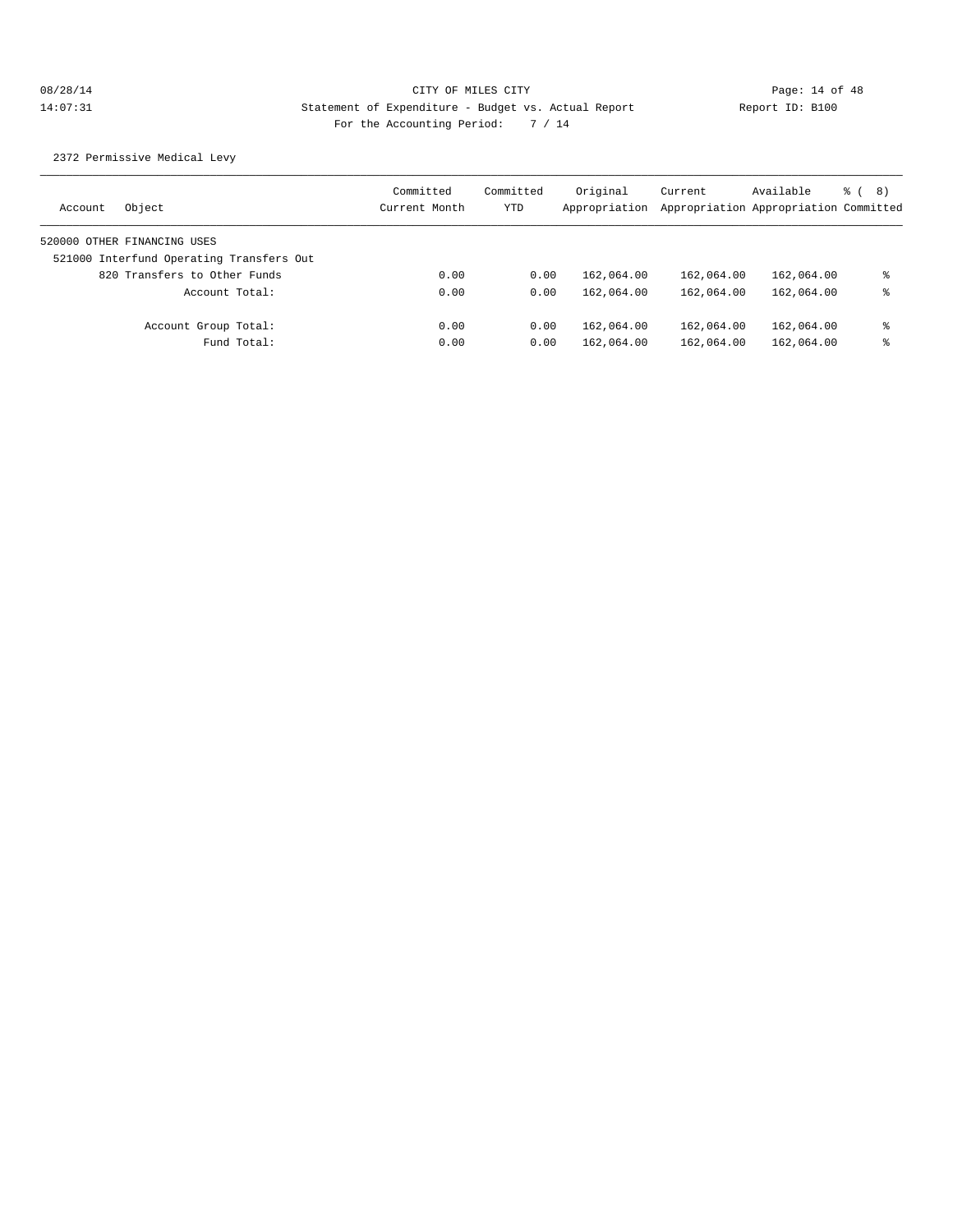## 08/28/14 Page: 15 of 48 14:07:31 Statement of Expenditure - Budget vs. Actual Report Changer Report ID: B100 For the Accounting Period: 7 / 14

#### 2394 BUILDING CODE ENFORCEMENT

|                      |                                          | Committed     | Committed  | Original   | Current                                             | Available  | $\frac{6}{6}$ ( 8) |
|----------------------|------------------------------------------|---------------|------------|------------|-----------------------------------------------------|------------|--------------------|
| Account              | Object                                   | Current Month | <b>YTD</b> |            | Appropriation Appropriation Appropriation Committed |            |                    |
| 420000 PUBLIC SAFETY |                                          |               |            |            |                                                     |            |                    |
|                      | 420531 Building Inspection               |               |            |            |                                                     |            |                    |
|                      | 111 Salaries and Wages - Permanent       | 546.58        | 546.58     | 6,784.00   | 6,784.00                                            | 6,237.42   | 8 %                |
|                      | 121 OVERTIME-PERMANENT                   | 10.92         | 10.92      | 150.00     | 150.00                                              | 139.08     | 7 <sup>°</sup>     |
|                      | 131 VACATION                             | 67.23         | 67.23      | 500.00     | 500.00                                              | 432.77     | 13 <sup>°</sup>    |
|                      | 132 SICK LEAVE                           | 21.77         | 21.77      | 300.00     | 300.00                                              | 278.23     | 7 %                |
|                      | 133 OTHER LEAVE PAY                      | 0.00          | 0.00       | 328.00     | 328.00                                              | 328.00     | ႜ                  |
|                      | 141 Unemployment Insurance               | 3.05          | 3.05       | 37.00      | 37.00                                               | 33.95      | 8 %                |
|                      | 142 Workers' Compensation                | 22.63         | 22.63      | 272.00     | 272.00                                              | 249.37     | 8 %                |
|                      | 143 Health Insurance                     | 125.50        | 125.50     | 1,506.00   | 1,506.00                                            | 1,380.50   | 8 <sup>8</sup>     |
|                      | 144 FICA                                 | 47.36         | 47.36      | 617.00     | 617.00                                              | 569.64     | 8%                 |
|                      | 145 PERS                                 | 52.83         | 52.83      | 659.00     | 659.00                                              | 606.17     | 8 <sup>8</sup>     |
|                      | 196 CLOTHING ALLOTMENT                   | 30.00         | 30.00      | 30.00      | 30.00                                               | 0.00       | $100*$             |
|                      | 210 Office Supplies and Materials        | 0.00          | 0.00       | 3,000.00   | 3,000.00                                            | 3,000.00   | ႜ                  |
|                      | 214 Small Items of Equipment             | 5,179.00      | 5,179.00   | 12,000.00  | 12,000.00                                           | 6,821.00   | $43*$              |
|                      | 220 Operating Expenses                   | 96.03         | 96.03      | 0.00       | 0.00                                                | $-96.03$   | $\epsilon$         |
|                      | 311 Postage, Box Rent, Etc.              | 6.77          | 6.77       | 250.00     | 250.00                                              | 243.23     | 3 <sup>°</sup>     |
|                      | 320 Printing, Duplicating, Typing &      | 0.00          | 0.00       | 300.00     | 300.00                                              | 300.00     | နွ                 |
|                      | 330 Publicity, Subscriptions & Dues      | 0.00          | 0.00       | 150.00     | 150.00                                              | 150.00     | န္                 |
|                      | 334 Memberships, Registrations & Dues    | 0.00          | 0.00       | 300.00     | 300.00                                              | 300.00     | နွ                 |
|                      | 345 Telephone                            | 26.36         | 26.36      | 400.00     | 400.00                                              | 373.64     | 7 <sup>8</sup>     |
|                      | 347 Internet                             | 0.00          | 0.00       | 200.00     | 200.00                                              | 200.00     | ៖                  |
|                      | 350 Professional Services                | 1,264.15      | 1,264.15   | 75,000.00  | 75,000.00                                           | 73,735.85  | 2 <sup>8</sup>     |
|                      | 360 Contr R & M                          | 100.18        | 100.18     | 0.00       | 0.00                                                | $-100.18$  | နွ                 |
|                      | 380 Training Services                    | 0.00          | 0.00       | 1,500.00   | 1,500.00                                            | 1,500.00   | š                  |
|                      | 382 Books                                | 0.00          | 0.00       | 400.00     | 400.00                                              | 400.00     | š                  |
|                      | 513 Liability                            | 237.00        | 237.00     | 0.00       | 0.00                                                | $-237.00$  | ٥Ŗ                 |
|                      | 540 Special Assessments                  | 709.93        | 709.93     | 700.00     | 700.00                                              | $-9.93$    | $101$ %            |
|                      | Account Total:                           | 8,547.29      | 8,547.29   | 105,383.00 | 105,383.00                                          | 96,835.71  | 8 %                |
| 510000 MISCELLANEOUS | Account Group Total:                     | 8,547.29      | 8,547.29   | 105,383.00 | 105,383.00                                          | 96,835.71  | 8%                 |
|                      | 510330 Comprehensive Liability Insurance |               |            |            |                                                     |            |                    |
|                      | 513 Liability                            | 71.62         | 71.62      | 72.00      | 72.00                                               | 0.38       | 99 <sup>8</sup>    |
|                      | Account Total:                           | 71.62         | 71.62      | 72.00      | 72.00                                               | 0.38       | 99 <sup>°</sup>    |
|                      | Account Group Total:                     | 71.62         | 71.62      | 72.00      | 72.00                                               | 0.38       | 99 <sup>°</sup>    |
|                      | 520000 OTHER FINANCING USES              |               |            |            |                                                     |            |                    |
|                      | 521000 Interfund Operating Transfers Out |               |            |            |                                                     |            |                    |
|                      | 820 Transfers to Other Funds             | 522.38        | 522.38     | 6,269.00   | 6,269.00                                            | 5,746.62   | 8 %                |
|                      | Account Total:                           | 522.38        | 522.38     | 6, 269.00  | 6, 269.00                                           | 5,746.62   | 8%                 |
|                      |                                          |               |            |            |                                                     |            |                    |
|                      | Account Group Total:                     | 522.38        | 522.38     | 6, 269.00  | 6, 269.00                                           | 5,746.62   | 8 %                |
|                      | Fund Total:                              | 9,141.29      | 9,141.29   | 111,724.00 | 111,724.00                                          | 102,582.71 | 8 %                |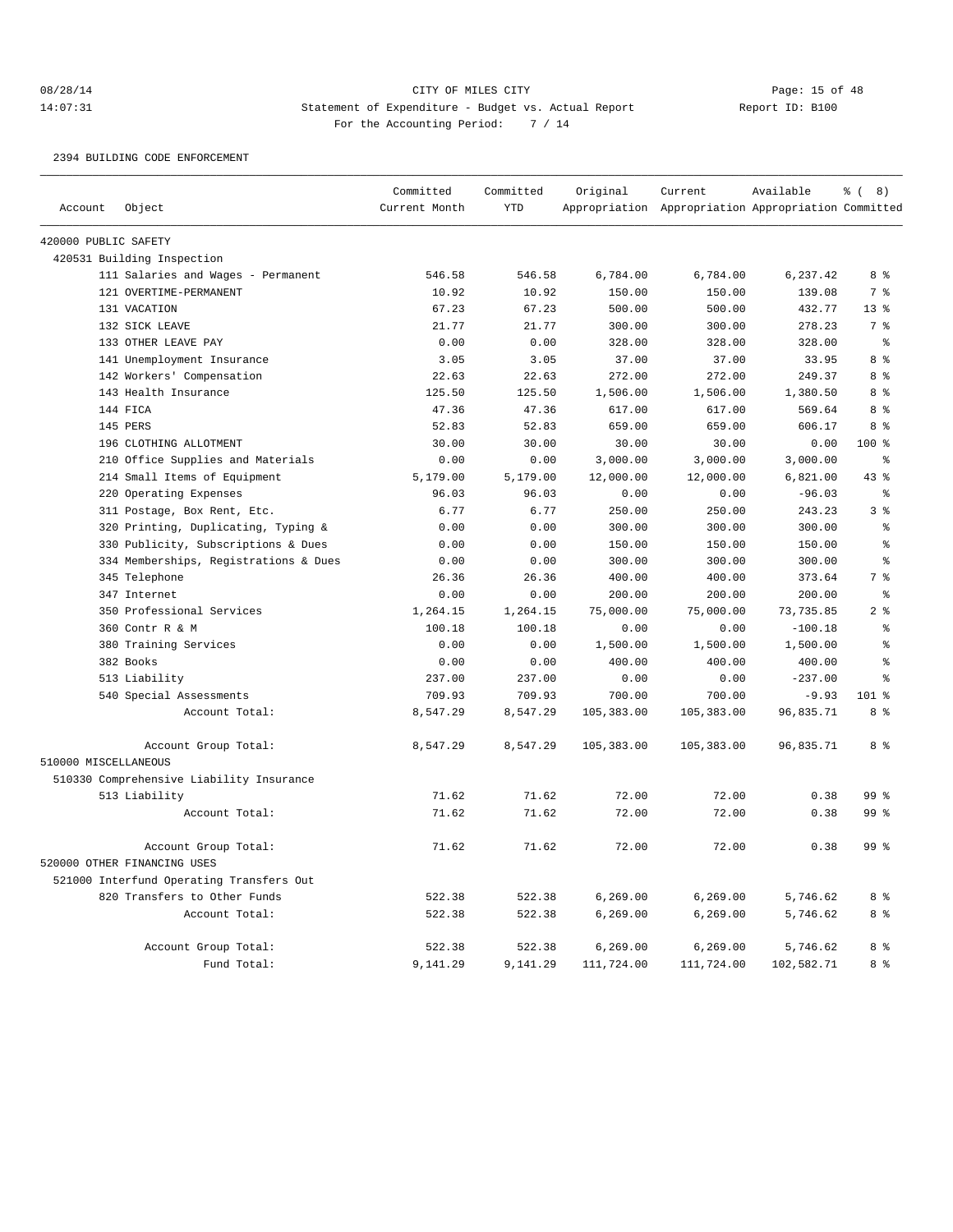2400 LTG M D#165-(Gen City)

| Object<br>Account                        | Committed<br>Current Month | Committed<br><b>YTD</b> | Original<br>Appropriation | Current    | Available<br>Appropriation Appropriation Committed | <sub>රි</sub> ( 8 ) |
|------------------------------------------|----------------------------|-------------------------|---------------------------|------------|----------------------------------------------------|---------------------|
| 430000 Public Works                      |                            |                         |                           |            |                                                    |                     |
| 430263 STREET LIGHTING                   |                            |                         |                           |            |                                                    |                     |
| 341 Electric Utility Services            | 0.00                       | 0.00                    | 117,500.00                | 117,500.00 | 117,500.00                                         | နွ                  |
| 533 Machinery and Equipment Rental       | 0.00                       | 0.00                    | 47,000.00                 | 47,000.00  | 47,000.00                                          | နွ                  |
| Account Total:                           | 0.00                       | 0.00                    | 164,500.00                | 164,500.00 | 164,500.00                                         | ៖                   |
| Account Group Total:                     | 0.00                       | 0.00                    | 164,500.00                | 164,500.00 | 164,500.00                                         | နွ                  |
| 520000 OTHER FINANCING USES              |                            |                         |                           |            |                                                    |                     |
| 521000 Interfund Operating Transfers Out |                            |                         |                           |            |                                                    |                     |
| 820 Transfers to Other Funds             | 1,000.00                   | 1,000.00                | 1,000.00                  | 1,000.00   | 0.00                                               | $100$ %             |
| Account Total:                           | 1,000.00                   | 1,000.00                | 1,000.00                  | 1,000.00   | 0.00                                               | $100$ %             |
| Account Group Total:                     | 1,000.00                   | 1,000.00                | 1,000.00                  | 1,000.00   | 0.00                                               | $100$ %             |
| Fund Total:                              | 1,000.00                   | 1,000.00                | 165,500.00                | 165,500.00 | 164,500.00                                         | 1 %                 |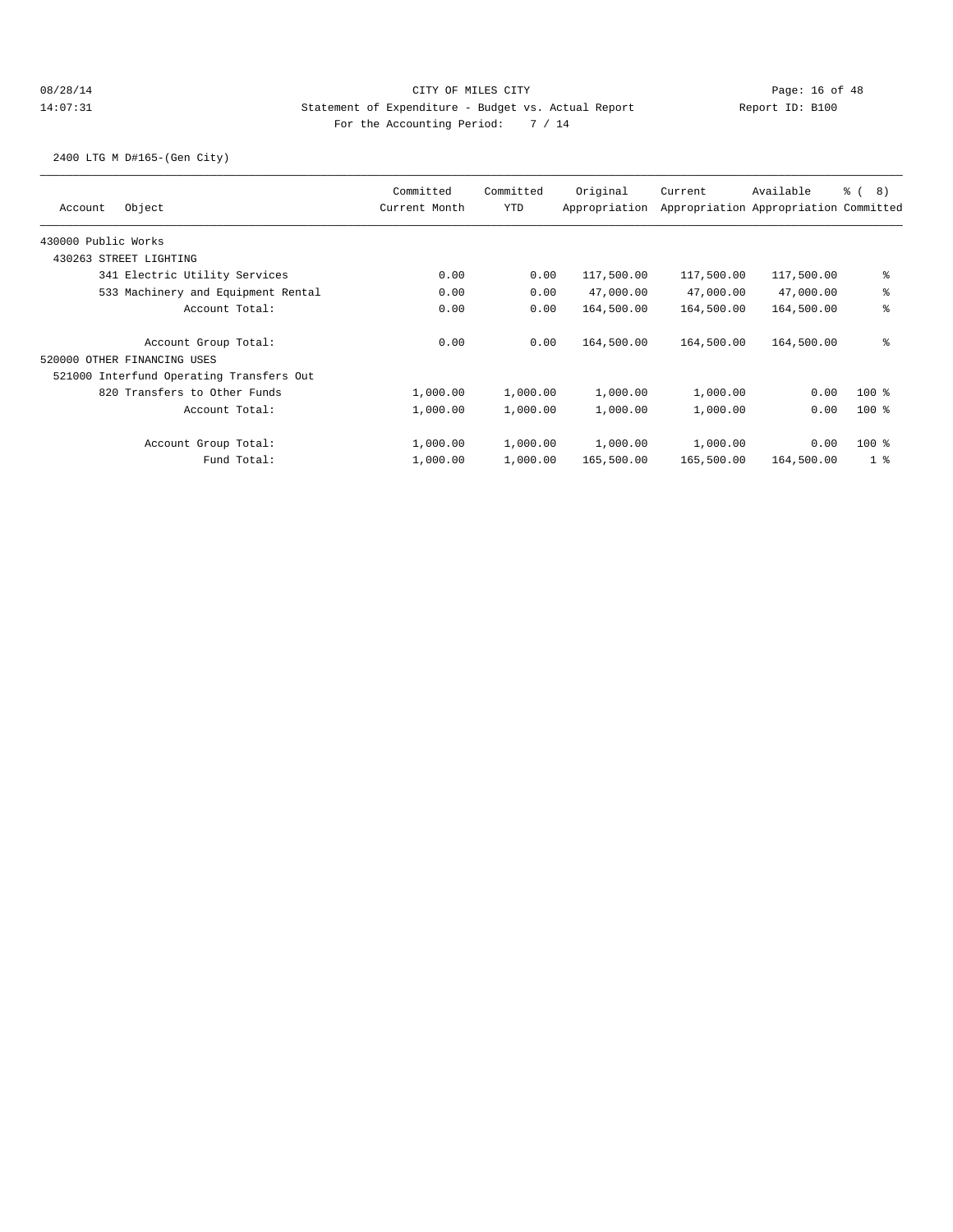2420 LTG M D#167-(MilesAddn Etc)

| Object<br>Account                        | Committed<br>Current Month | Committed<br><b>YTD</b> | Original<br>Appropriation | Current   | Available<br>Appropriation Appropriation Committed | <sub>රි</sub> ( 8 ) |
|------------------------------------------|----------------------------|-------------------------|---------------------------|-----------|----------------------------------------------------|---------------------|
| 430000 Public Works                      |                            |                         |                           |           |                                                    |                     |
| 430263 STREET LIGHTING                   |                            |                         |                           |           |                                                    |                     |
| 341 Electric Utility Services            | 2,191.53                   | 2,191.53                | 21,900.00                 | 21,900.00 | 19,708.47                                          | 10 <sup>8</sup>     |
| 533 Machinery and Equipment Rental       | 413.30                     | 413.30                  | 9,000.00                  | 9,000.00  | 8,586.70                                           | 5 <sup>°</sup>      |
| Account Total:                           | 2,604.83                   | 2,604.83                | 30,900.00                 | 30,900.00 | 28, 295. 17                                        | 8 <sup>8</sup>      |
| Account Group Total:                     | 2,604.83                   | 2,604.83                | 30,900.00                 | 30,900.00 | 28, 295. 17                                        | 8 %                 |
| 520000 OTHER FINANCING USES              |                            |                         |                           |           |                                                    |                     |
| 521000 Interfund Operating Transfers Out |                            |                         |                           |           |                                                    |                     |
| 820 Transfers to Other Funds             | 1,000.00                   | 1,000.00                | 1,000.00                  | 1,000.00  | 0.00                                               | $100$ %             |
| Account Total:                           | 1,000.00                   | 1,000.00                | 1,000.00                  | 1,000.00  | 0.00                                               | $100$ %             |
| Account Group Total:                     | 1,000.00                   | 1,000.00                | 1,000.00                  | 1,000.00  | 0.00                                               | $100$ %             |
| Fund Total:                              | 3,604.83                   | 3,604.83                | 31,900.00                 | 31,900.00 | 28, 295. 17                                        | 11 <sup>8</sup>     |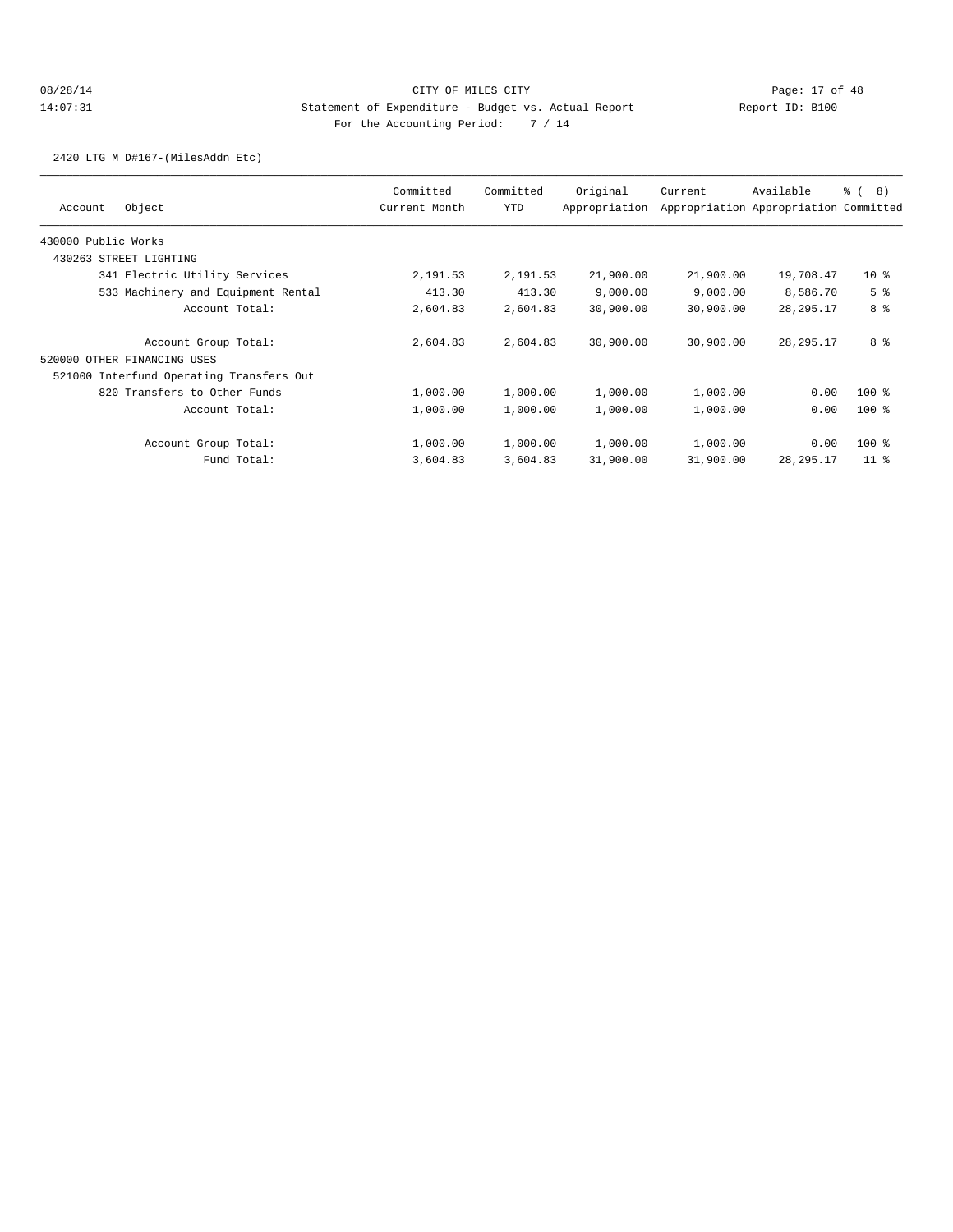## 08/28/14 Page: 18 of 48 14:07:31 Statement of Expenditure - Budget vs. Actual Report Changer Report ID: B100 For the Accounting Period: 7 / 14

2430 LTG M D#171-(Balsam Est)

|                     | Object                                   | Committed<br>Current Month | Committed | Original      | Current  | Available                             | 8)<br><u>ေ</u> ( |
|---------------------|------------------------------------------|----------------------------|-----------|---------------|----------|---------------------------------------|------------------|
| Account             |                                          |                            | YTD       | Appropriation |          | Appropriation Appropriation Committed |                  |
| 430000 Public Works |                                          |                            |           |               |          |                                       |                  |
|                     | 430263 STREET LIGHTING                   |                            |           |               |          |                                       |                  |
|                     | 230 Repair and Maintenance Supplies      | 0.00                       | 0.00      | 700.00        | 700.00   | 700.00                                | နွ               |
|                     | 341 Electric Utility Services            | 136.74                     | 136.74    | 1,700.00      | 1,700.00 | 1,563.26                              | 8 %              |
|                     | 360 Contr R & M                          | 0.00                       | 0.00      | 500.00        | 500.00   | 500.00                                | နွ               |
|                     | Account Total:                           | 136.74                     | 136.74    | 2,900.00      | 2,900.00 | 2,763.26                              | 5 <sup>8</sup>   |
|                     | Account Group Total:                     | 136.74                     | 136.74    | 2,900.00      | 2,900.00 | 2,763.26                              | 5 <sup>8</sup>   |
|                     | 520000 OTHER FINANCING USES              |                            |           |               |          |                                       |                  |
|                     | 521000 Interfund Operating Transfers Out |                            |           |               |          |                                       |                  |
|                     | 820 Transfers to Other Funds             | 1,000.00                   | 1,000.00  | 1,000.00      | 1,000.00 | 0.00                                  | $100$ %          |
|                     | Account Total:                           | 1,000.00                   | 1,000.00  | 1,000.00      | 1,000.00 | 0.00                                  | $100$ %          |
|                     | Account Group Total:                     | 1,000.00                   | 1,000.00  | 1,000.00      | 1,000.00 | 0.00                                  | 100 %            |
|                     | Fund Total:                              | 1,136.74                   | 1,136.74  | 3,900.00      | 3,900.00 | 2,763.26                              | 29%              |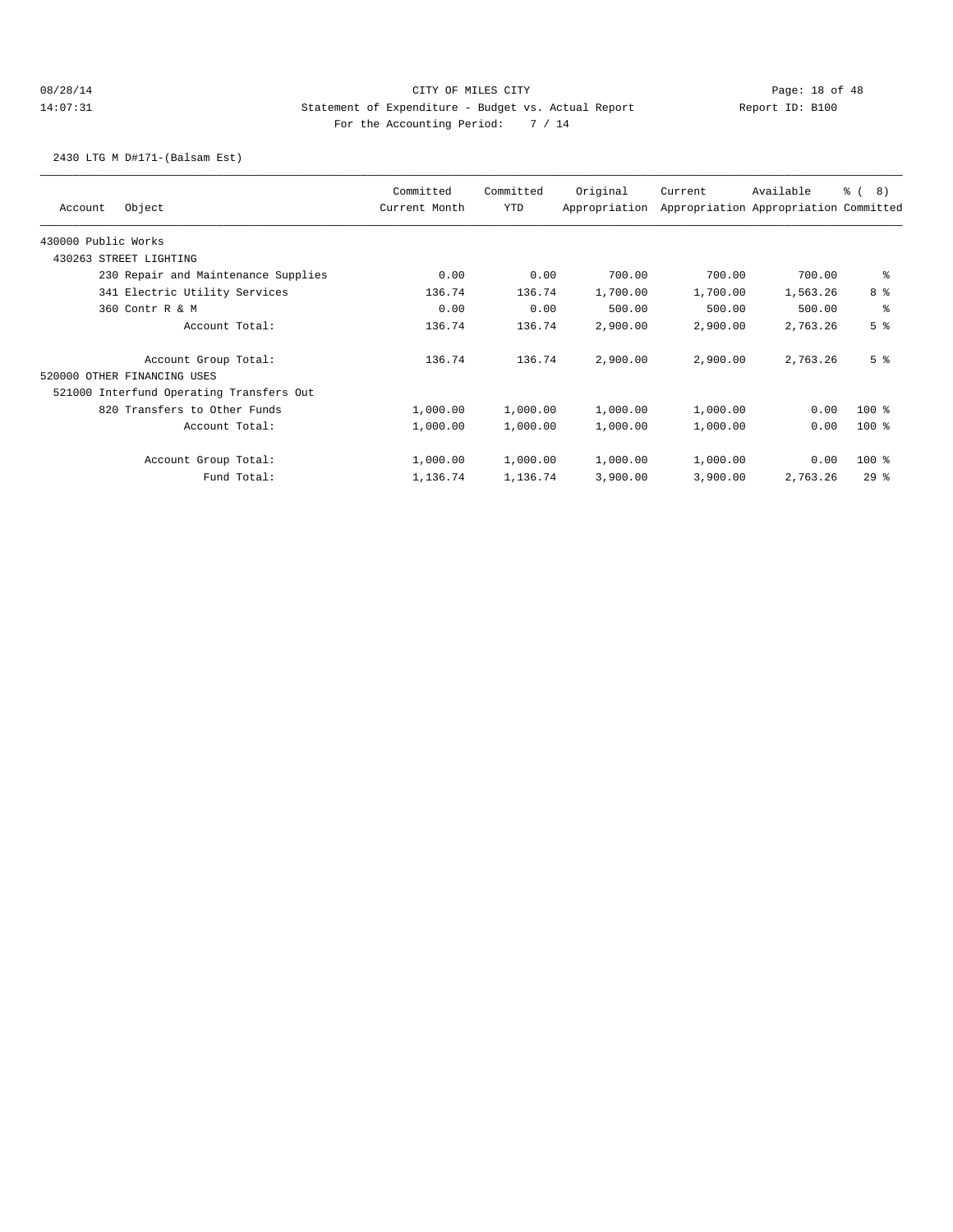2440 LTG M D#172-(Main Str)

|                                          | Committed     | Committed | Original      | Current   | Available                             | 8)<br>ී (      |
|------------------------------------------|---------------|-----------|---------------|-----------|---------------------------------------|----------------|
| Object<br>Account                        | Current Month | YTD       | Appropriation |           | Appropriation Appropriation Committed |                |
| 430000 Public Works                      |               |           |               |           |                                       |                |
| 430263 STREET LIGHTING                   |               |           |               |           |                                       |                |
| 230 Repair and Maintenance Supplies      | 59.17         | 59.17     | 3,000.00      | 3,000.00  | 2,940.83                              | 2 <sup>8</sup> |
| 341 Electric Utility Services            | 1,223.30      | 1,223.30  | 14,000.00     | 14,000.00 | 12,776.70                             | 9%             |
| 360 Contr R & M                          | 399.65        | 399.65    | 1,700.00      | 1,700.00  | 1,300.35                              | $24$ %         |
| Account Total:                           | 1,682.12      | 1,682.12  | 18,700.00     | 18,700.00 | 17,017.88                             | 9 <sup>°</sup> |
| Account Group Total:                     | 1,682.12      | 1,682.12  | 18,700.00     | 18,700.00 | 17,017.88                             | 9 <sup>°</sup> |
| 520000 OTHER FINANCING USES              |               |           |               |           |                                       |                |
| 521000 Interfund Operating Transfers Out |               |           |               |           |                                       |                |
| 820 Transfers to Other Funds             | 1,000.00      | 1,000.00  | 1,000.00      | 1,000.00  | 0.00                                  | $100$ %        |
| Account Total:                           | 1,000.00      | 1,000.00  | 1,000.00      | 1,000.00  | 0.00                                  | $100$ %        |
| Account Group Total:                     | 1,000.00      | 1,000.00  | 1,000.00      | 1,000.00  | 0.00                                  | $100$ %        |
| Fund Total:                              | 2,682.12      | 2,682.12  | 19,700.00     | 19,700.00 | 17,017.88                             | $14*$          |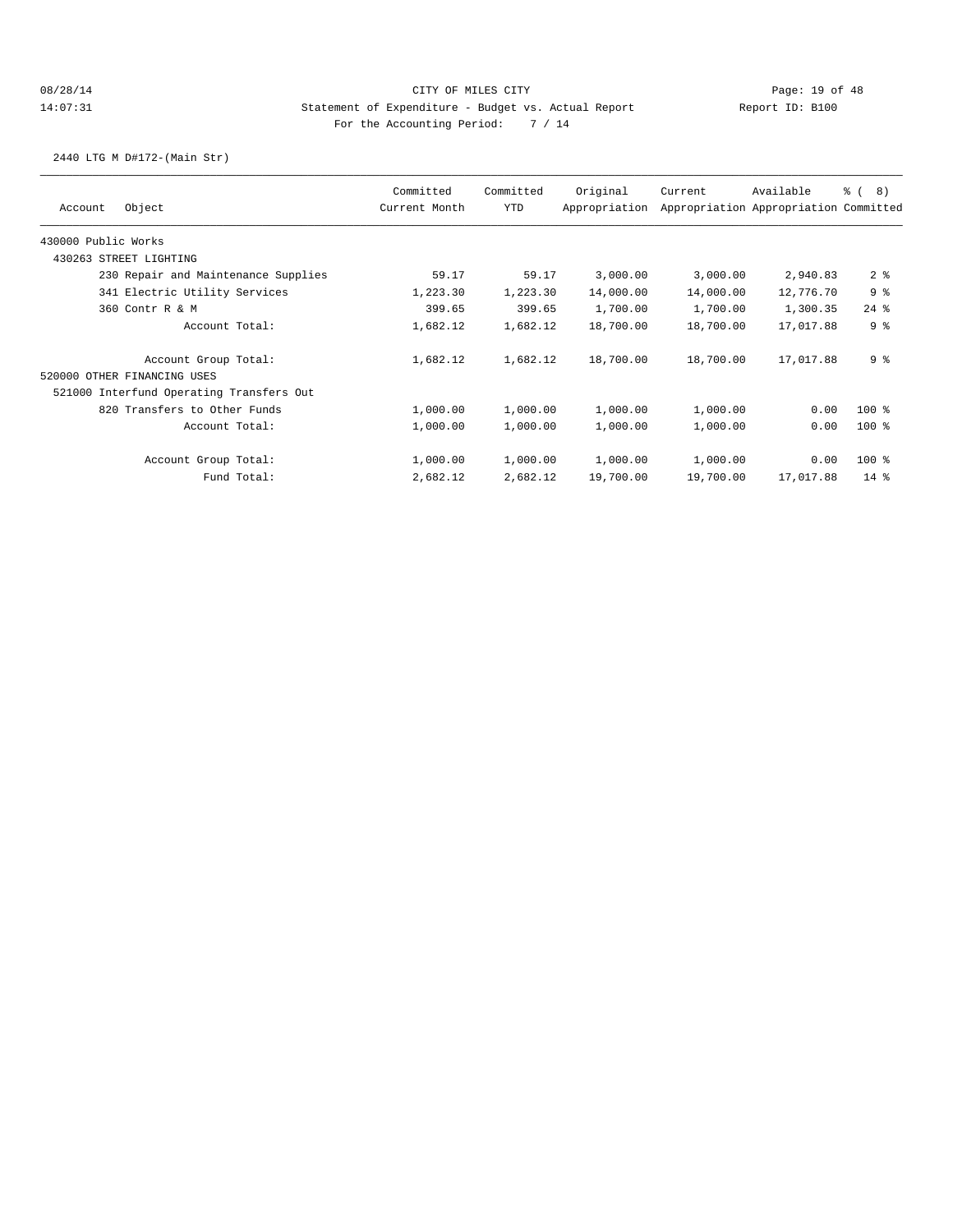## 08/28/14 Page: 20 of 48 14:07:31 Statement of Expenditure - Budget vs. Actual Report Changer Report ID: B100 For the Accounting Period: 7 / 14

2450 LTG M D#195-(SG-Trico)

| Object<br>Account                        | Committed<br>Current Month | Committed<br><b>YTD</b> | Original<br>Appropriation | Current  | Available<br>Appropriation Appropriation Committed | <sub>රි</sub> ( 8 ) |
|------------------------------------------|----------------------------|-------------------------|---------------------------|----------|----------------------------------------------------|---------------------|
| 430000 Public Works                      |                            |                         |                           |          |                                                    |                     |
| 430263 STREET LIGHTING                   |                            |                         |                           |          |                                                    |                     |
| 341 Electric Utility Services            | 401.84                     | 401.84                  | 5,250.00                  | 5,250.00 | 4,848.16                                           | 8 %                 |
| Account Total:                           | 401.84                     | 401.84                  | 5,250.00                  | 5,250.00 | 4,848.16                                           | 8 <sup>8</sup>      |
| Account Group Total:                     | 401.84                     | 401.84                  | 5,250.00                  | 5,250.00 | 4,848.16                                           | 8 %                 |
| 520000 OTHER FINANCING USES              |                            |                         |                           |          |                                                    |                     |
| 521000 Interfund Operating Transfers Out |                            |                         |                           |          |                                                    |                     |
| 820 Transfers to Other Funds             | 1,000.00                   | 1,000.00                | 1,000.00                  | 1,000.00 | 0.00                                               | $100*$              |
| Account Total:                           | 1,000.00                   | 1,000.00                | 1,000.00                  | 1,000.00 | 0.00                                               | $100$ %             |
| Account Group Total:                     | 1,000.00                   | 1,000.00                | 1,000.00                  | 1,000.00 | 0.00                                               | $100$ %             |
| Fund Total:                              | 1,401.84                   | 1,401.84                | 6,250.00                  | 6,250.00 | 4,848.16                                           | $22$ $%$            |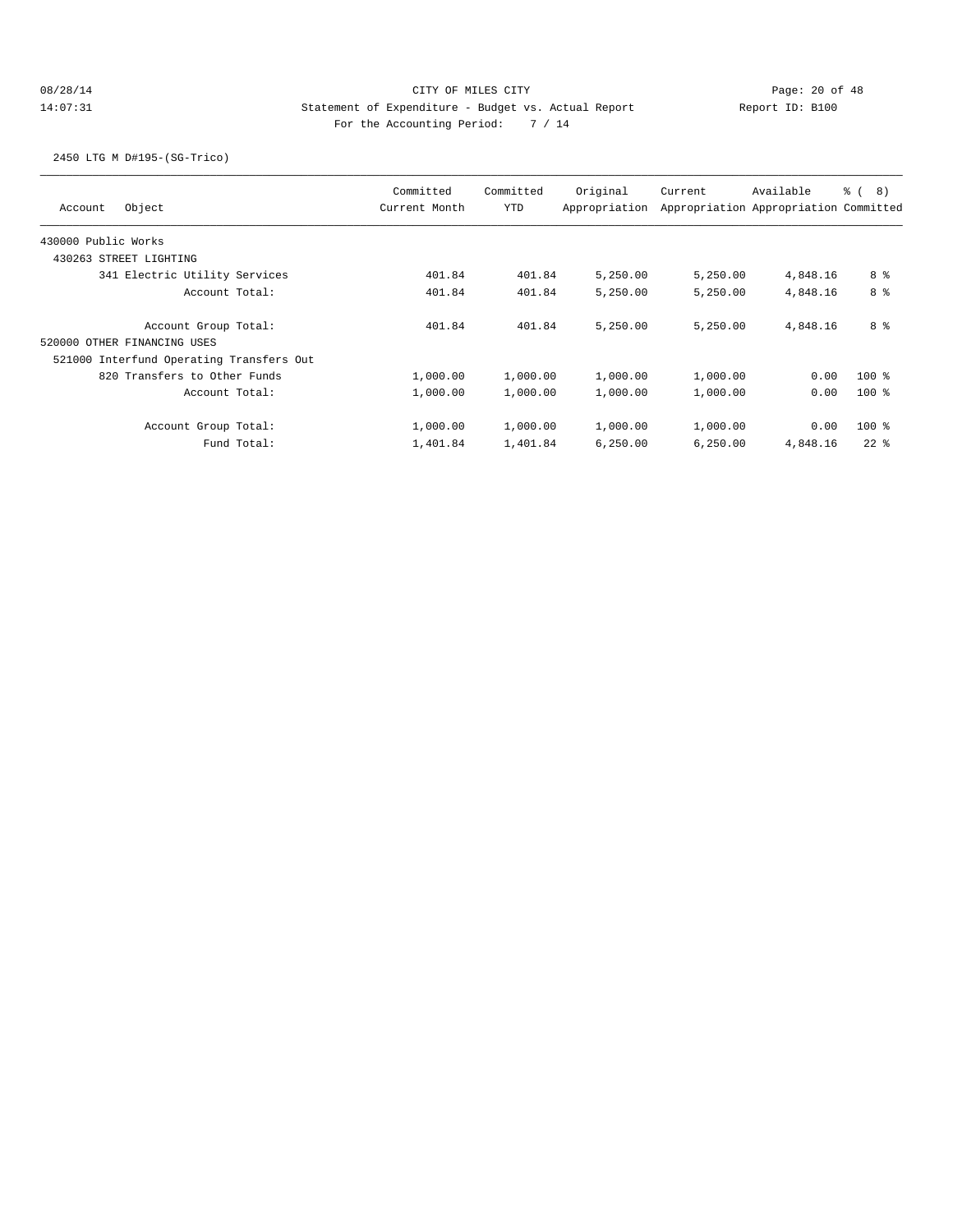2470 LTG M D#202-(SG-MDU&NV)

| Current<br>Appropriation | Available<br>Appropriation Appropriation Committed | <sub>රි</sub> ( 8 )                                                                          |
|--------------------------|----------------------------------------------------|----------------------------------------------------------------------------------------------|
|                          |                                                    |                                                                                              |
|                          |                                                    |                                                                                              |
|                          |                                                    |                                                                                              |
| 3,650.00                 | 3,357.86                                           | 8 %                                                                                          |
| 3,200.00                 | 2,895.88                                           | 10 <sub>8</sub>                                                                              |
| 6,850.00                 | 6,253.74                                           | 9 <sup>8</sup>                                                                               |
| 6,850.00                 | 6,253.74                                           | 9 <sup>8</sup>                                                                               |
|                          |                                                    |                                                                                              |
|                          |                                                    |                                                                                              |
| 1,000.00                 | 0.00                                               | $100$ %                                                                                      |
| 1,000.00                 | 0.00                                               | $100$ %                                                                                      |
| 1,000.00                 | 0.00                                               | $100$ %                                                                                      |
| 7,850.00                 | 6,253.74                                           | $20*$                                                                                        |
|                          |                                                    | 3,650.00<br>3,200.00<br>6,850.00<br>6,850.00<br>1,000.00<br>1,000.00<br>1,000.00<br>7,850.00 |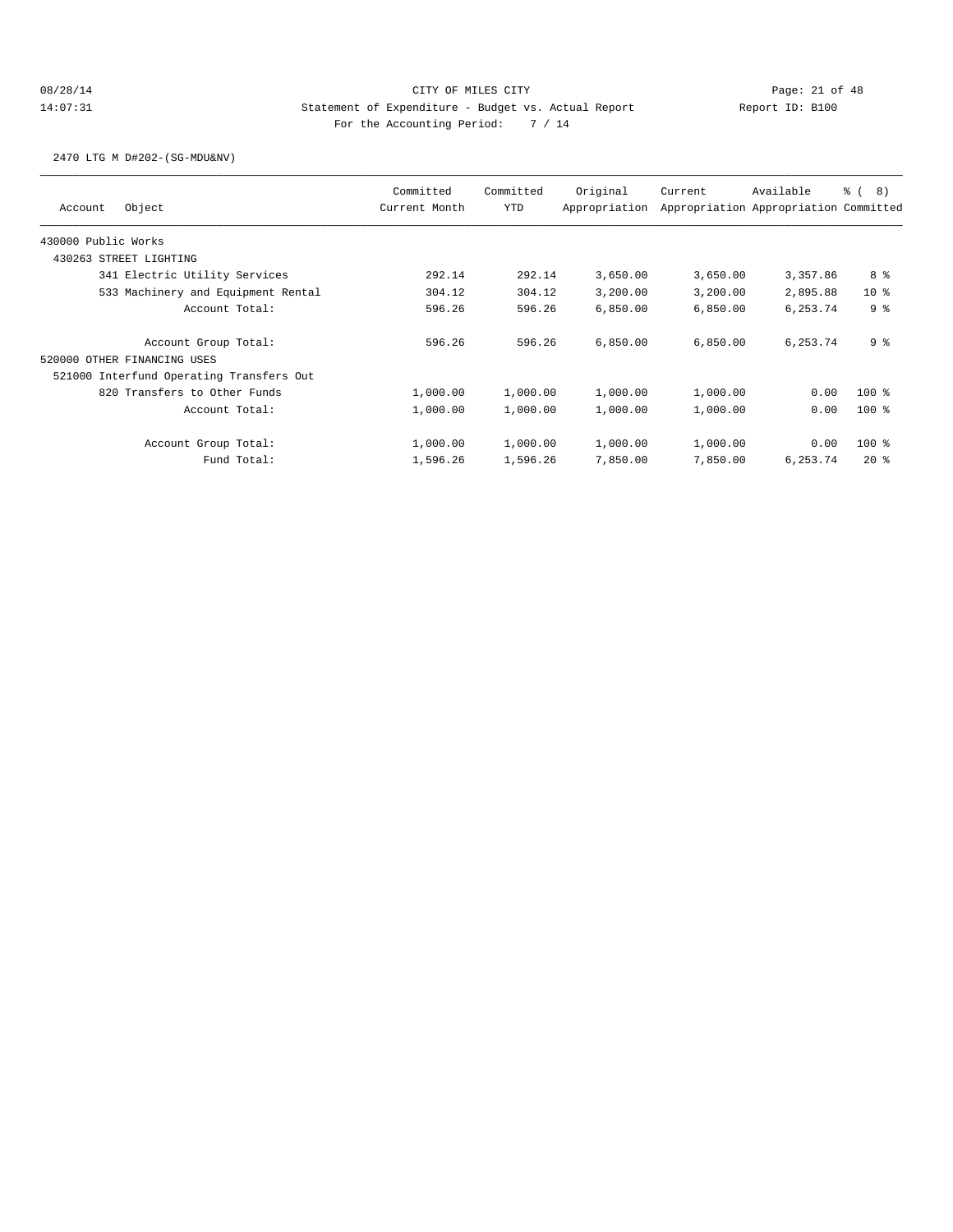## 08/28/14 Page: 22 of 48 14:07:31 Statement of Expenditure - Budget vs. Actual Report Changer Report ID: B100 For the Accounting Period: 7 / 14

2480 LTG M M#173-(Milestown Estates)

| Object<br>Account                        | Committed<br>Current Month | Committed<br>YTD | Original<br>Appropriation | Current  | Available<br>Appropriation Appropriation Committed | <u>ေ</u> (<br>8) |
|------------------------------------------|----------------------------|------------------|---------------------------|----------|----------------------------------------------------|------------------|
| 430000 Public Works                      |                            |                  |                           |          |                                                    |                  |
| STREET LIGHTING<br>430263                |                            |                  |                           |          |                                                    |                  |
| 230 Repair and Maintenance Supplies      | 0.00                       | 0.00             | 460.00                    | 460.00   | 460.00                                             | နွ               |
| 341 Electric Utility Services            | 80.37                      | 80.37            | 1,320.00                  | 1,320.00 | 1,239.63                                           | 6 %              |
| 360 Contr R & M                          | 0.00                       | 0.00             | 100.00                    | 100.00   | 100.00                                             | နွ               |
| Account Total:                           | 80.37                      | 80.37            | 1,880.00                  | 1,880.00 | 1,799.63                                           | $4\degree$       |
| Account Group Total:                     | 80.37                      | 80.37            | 1,880.00                  | 1,880.00 | 1,799.63                                           | $4\degree$       |
| 520000 OTHER FINANCING USES              |                            |                  |                           |          |                                                    |                  |
| 521000 Interfund Operating Transfers Out |                            |                  |                           |          |                                                    |                  |
| 820 Transfers to Other Funds             | 250.00                     | 250.00           | 250.00                    | 250.00   | 0.00                                               | $100$ %          |
| Account Total:                           | 250.00                     | 250.00           | 250.00                    | 250.00   | 0.00                                               | $100$ %          |
| Account Group Total:                     | 250.00                     | 250.00           | 250.00                    | 250.00   | 0.00                                               | $100$ %          |
| Fund Total:                              | 330.37                     | 330.37           | 2,130.00                  | 2,130.00 | 1,799.63                                           | 16 <sup>8</sup>  |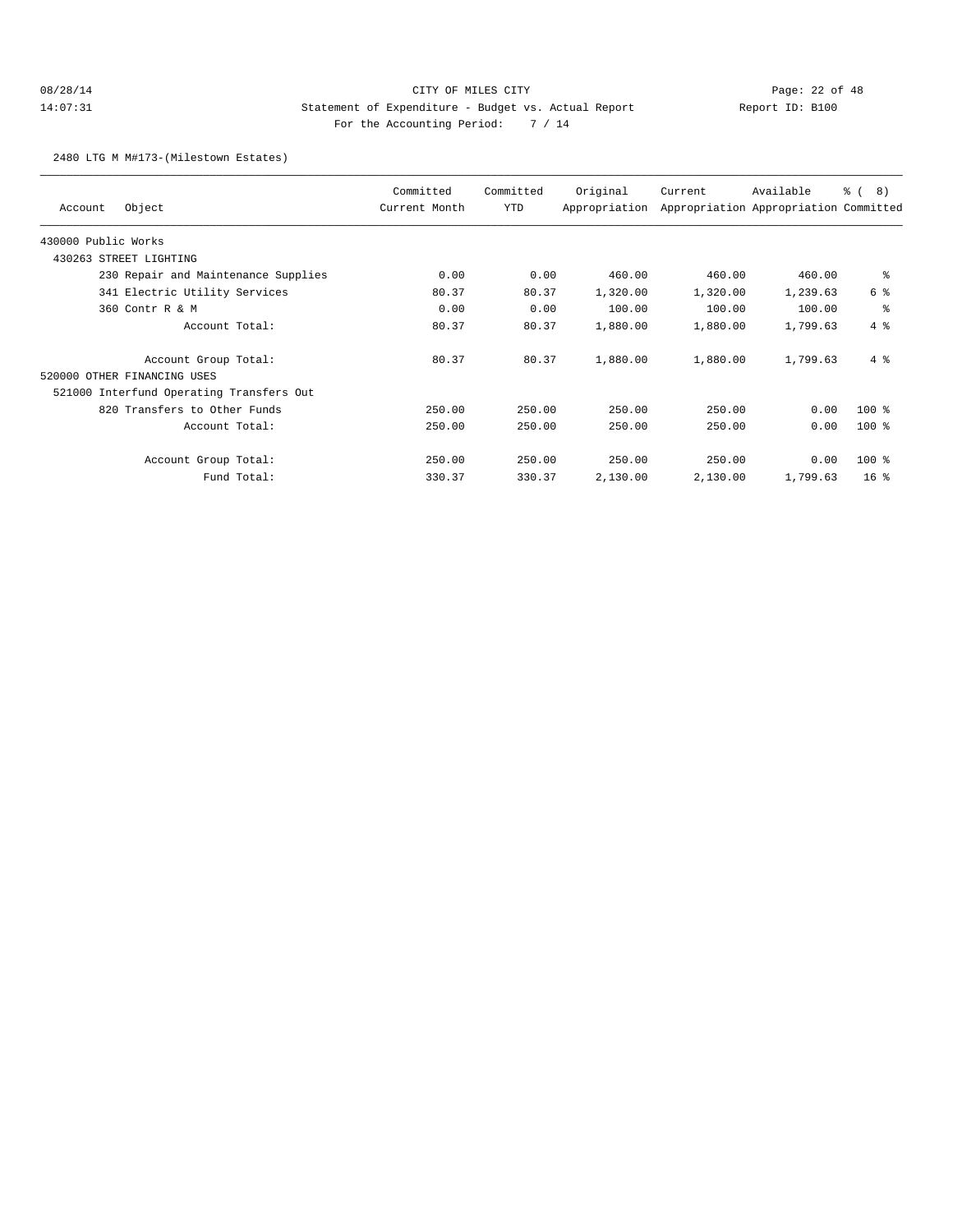| Account             | Object                                  | Committed<br>Current Month | Committed<br><b>YTD</b> | Original   | Current<br>Appropriation Appropriation Appropriation Committed | Available   | $\frac{6}{6}$ ( 8) |
|---------------------|-----------------------------------------|----------------------------|-------------------------|------------|----------------------------------------------------------------|-------------|--------------------|
| 430000 Public Works |                                         |                            |                         |            |                                                                |             |                    |
| 430220 Operations   |                                         |                            |                         |            |                                                                |             |                    |
|                     | 111 Salaries and Wages - Permanent      | 16,738.54                  | 16,738.54               | 213,283.00 | 213,283.00                                                     | 196,544.46  | 8 %                |
|                     | 121 OVERTIME-PERMANENT                  | 2,091.65                   | 2,091.65                | 5,919.00   | 5,919.00                                                       | 3,827.35    | 35 <sup>8</sup>    |
|                     | 131 VACATION                            | 1,004.07                   | 1,004.07                | 10,000.00  | 10,000.00                                                      | 8,995.93    | $10*$              |
|                     | 132 SICK LEAVE                          | 203.21                     | 203.21                  | 5,000.00   | 5,000.00                                                       | 4,796.79    | 4%                 |
|                     | 133 OTHER LEAVE PAY                     | 0.00                       | 0.00                    | 685.00     | 685.00                                                         | 685.00      | $\epsilon$         |
|                     | 134 HOLIDAY PAY                         | 29.20                      | 29.20                   | 400.00     | 400.00                                                         | 370.80      | 7 %                |
|                     | 141 Unemployment Insurance              | 93.36                      | 93.36                   | 1,099.00   | 1,099.00                                                       | 1,005.64    | 8 %                |
|                     | 142 Workers' Compensation               | 1,153.67                   | 1,153.67                | 11,763.00  | 11,763.00                                                      | 10,609.33   | $10*$              |
|                     | 143 Health Insurance                    | 2,842.58                   | 2,842.58                | 39,758.00  | 39,758.00                                                      | 36, 915.42  | 7 %                |
|                     | 144 FICA                                | 1,519.62                   | 1,519.62                | 18,688.00  | 18,688.00                                                      | 17,168.38   | 8 %                |
|                     | 145 PERS                                | 1,532.28                   | 1,532.28                | 19,958.00  | 19,958.00                                                      | 18,425.72   | 8 %                |
|                     | 196 CLOTHING ALLOTMENT                  | 679.50                     | 679.50                  | 600.00     | 600.00                                                         | $-79.50$    | 113 %              |
|                     | 210 Office Supplies and Materials       | 118.45                     | 118.45                  | 500.00     | 500.00                                                         | 381.55      | $24$ %             |
|                     | 214 Small Items of Equipment            | 2,267.24                   | 2,267.24                | 6,000.00   | 6,000.00                                                       | 3,732.76    | 38 %               |
|                     | 220 Operating Expenses                  | 146.03                     | 146.03                  | 15,000.00  | 15,000.00                                                      | 14,853.97   | 1 <sup>8</sup>     |
|                     | 222 Chemicals, Lab & Med Supplies       | 0.00                       | 0.00                    | 600.00     | 600.00                                                         | 600.00      | န္                 |
|                     | 226 Clothing and Uniforms               | 0.00                       | 0.00                    | 550.00     | 550.00                                                         | 550.00      | န္                 |
|                     | 230 Repair and Maintenance Supplies     | 43.13                      | 43.13                   | 18,000.00  | 18,000.00                                                      | 17,956.87   | ి                  |
|                     | 231 Gas, Oil, Diesel Fuel, Grease, etc. | 3,636.14                   | 3,636.14                | 36,000.00  | 36,000.00                                                      | 32,363.86   | $10*$              |
|                     | 241 Consumable Tools                    | 0.00                       | 0.00                    | 50.00      | 50.00                                                          | 50.00       | နွ                 |
|                     | 242 Sign Parts and Supplies             | 0.00                       | 0.00                    | 7,000.00   | 7,000.00                                                       | 7,000.00    | ి                  |
|                     | 311 Postage, Box Rent, Etc.             | 6.15                       | 6.15                    | 75.00      | 75.00                                                          | 68.85       | 8 %                |
|                     | 320 Printing, Duplicating, Typing &     | 0.00                       | 0.00                    | 100.00     | 100.00                                                         | 100.00      | နွ                 |
|                     | 330 Publicity, Subscriptions & Dues     | 0.00                       | 0.00                    | 700.00     | 700.00                                                         | 700.00      | န္                 |
|                     | 334 Memberships, Registrations & Dues   | 0.00                       | 0.00                    | 250.00     | 250.00                                                         | 250.00      | န္                 |
|                     | 341 Electric Utility Services           | 90.01                      | 90.01                   | 1,000.00   | 1,000.00                                                       | 909.99      | 9 %                |
|                     | 344 Gas Utility Service                 | 10.56                      | 10.56                   | 1,000.00   | 1,000.00                                                       | 989.44      | 1 <sup>°</sup>     |
|                     | 345 Telephone                           | 228.29                     | 228.29                  | 2,000.00   | 2,000.00                                                       | 1,771.71    | $11$ %             |
|                     | 346 Garbage Service                     | 0.00                       | 0.00                    | 175.00     | 175.00                                                         | 175.00      | နွ                 |
|                     | 347 Internet                            | 0.00                       | 0.00                    | 200.00     | 200.00                                                         | 200.00      | ి                  |
|                     | 350 Professional Services               | 0.00                       | 0.00                    | 3,000.00   | 3,000.00                                                       | 3,000.00    | ి                  |
|                     | 360 Contr R & M                         | 113.93                     | 113.93                  | 8,000.00   | 8,000.00                                                       | 7,886.07    | 1 <sup>°</sup>     |
|                     | 363 R&M Vehicles/Equip/Labor-PW         | 2,077.67                   | 2,077.67                | 80,000.00  | 80,000.00                                                      | 77,922.33   | 3%                 |
|                     | 370 Travel                              | 0.00                       | 0.00                    | 1,000.00   | 1,000.00                                                       | 1,000.00    | နွ                 |
|                     | 380 Training Services                   | 0.00                       | 0.00                    | 700.00     | 700.00                                                         | 700.00      | န္                 |
|                     | 382 Books                               | 0.00                       | 0.00                    | 200.00     | 200.00                                                         | 200.00      | န္                 |
|                     | 511 Insurance on Buildings              | 791.43                     | 791.43                  | 792.00     | 792.00                                                         | 0.57        | 100 %              |
|                     | 512 Insurance on Vehicles & Equipment   | 2,731.50                   | 2,731.50                | 2,732.00   | 2,732.00                                                       | 0.50        | 100 %              |
|                     | 513 Liability                           | 568.80                     | 568.80                  | 0.00       | 0.00                                                           | $-568.80$   | ಿ                  |
|                     | 531 Building & Office Rental            | 350.00                     | 350.00                  | 4,200.00   | 4,200.00                                                       | 3,850.00    | 8 %                |
|                     | 532 Land Rental                         | 4,697.18                   | 4,697.18                | 8,100.00   | 8,100.00                                                       | 3,402.82    | 58 %               |
|                     | Account Total:                          | 45,764.19                  | 45,764.19               | 525,077.00 | 525,077.00                                                     | 479, 312.81 | 9%                 |
|                     | 430233 Roadway/Re-surfacing             |                            |                         |            |                                                                |             |                    |
|                     | 350 Professional Services               | 531.48                     | 531.48                  | 297,000.00 | 297,000.00                                                     | 296,468.52  | ိင                 |
|                     | Account Total:                          | 531.48                     | 531.48                  | 297,000.00 | 297,000.00                                                     | 296,468.52  | ి                  |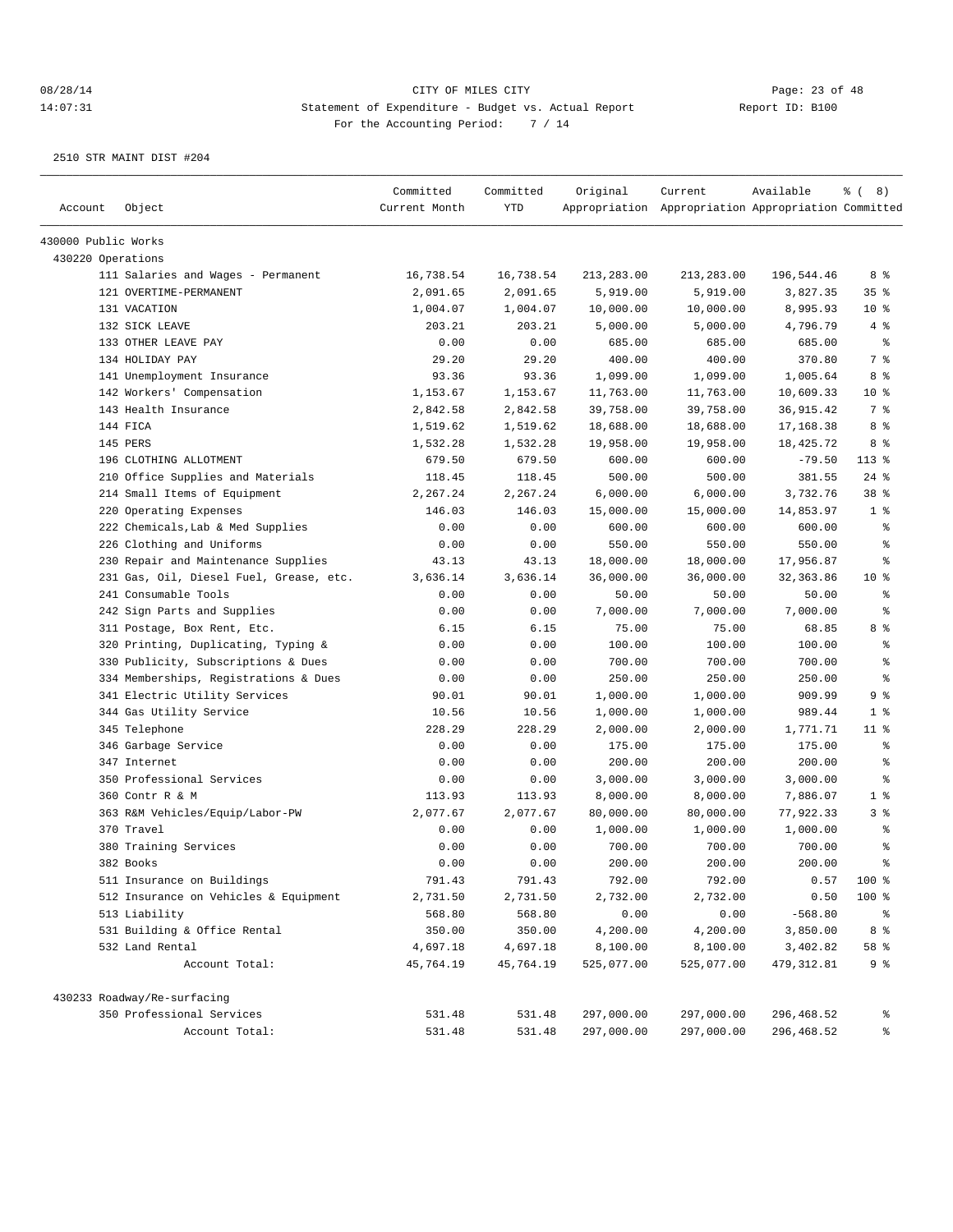08/28/14 Page: 24 of 48 14:07:31 Statement of Expenditure - Budget vs. Actual Report Changery Report ID: B100 For the Accounting Period: 7 / 14

|                      |                                          | Committed     | Committed  | Original      | Current      | Available                             | % (8) |                |
|----------------------|------------------------------------------|---------------|------------|---------------|--------------|---------------------------------------|-------|----------------|
| Account              | Object                                   | Current Month | <b>YTD</b> | Appropriation |              | Appropriation Appropriation Committed |       |                |
|                      | 430234 CURB AND GUTTER                   |               |            |               |              |                                       |       |                |
|                      | 350 Professional Services                | 0.00          | 0.00       | 120,000.00    | 120,000.00   | 120,000.00                            |       | $\epsilon$     |
|                      | Account Total:                           | 0.00          | 0.00       | 120,000.00    | 120,000.00   | 120,000.00                            |       | န္             |
|                      | 430235 Storm Drain & Culvert Maintenance |               |            |               |              |                                       |       |                |
|                      | 230 Repair and Maintenance Supplies      | 0.00          | 0.00       | 25,000.00     | 25,000.00    | 25,000.00                             |       | ್ಠಿ            |
|                      | Account Total:                           | 0.00          | 0.00       | 25,000.00     | 25,000.00    | 25,000.00                             |       | $\epsilon$     |
|                      | Account Group Total:                     | 46,295.67     | 46, 295.67 | 967,077.00    | 967,077.00   | 920,781.33                            |       | 5 <sup>8</sup> |
| 510000 MISCELLANEOUS |                                          |               |            |               |              |                                       |       |                |
|                      | 510330 Comprehensive Liability Insurance |               |            |               |              |                                       |       |                |
|                      | 513 Liability                            | 4,135.32      | 4, 135.32  | 4,136.00      | 4,136.00     | 0.68                                  |       | $100*$         |
|                      | Account Total:                           | 4,135.32      | 4,135.32   | 4,136.00      | 4,136.00     | 0.68                                  |       | $100$ %        |
|                      | Account Group Total:                     | 4,135.32      | 4, 135.32  | 4,136.00      | 4,136.00     | 0.68                                  |       | $100*$         |
|                      | 520000 OTHER FINANCING USES              |               |            |               |              |                                       |       |                |
|                      | 521000 Interfund Operating Transfers Out |               |            |               |              |                                       |       |                |
|                      | 820 Transfers to Other Funds             | 2,002.11      | 2,002.11   | 204,165.00    | 204,165.00   | 202,162.89                            |       | 1 <sup>°</sup> |
|                      | Account Total:                           | 2,002.11      | 2,002.11   | 204,165.00    | 204,165.00   | 202,162.89                            |       | 1 <sup>8</sup> |
|                      | Account Group Total:                     | 2,002.11      | 2,002.11   | 204,165.00    | 204,165.00   | 202,162.89                            |       | 1 <sup>8</sup> |
|                      | Fund Total:                              | 52, 433.10    | 52,433.10  | 1,175,378.00  | 1,175,378.00 | 1,122,944.90                          |       | 4%             |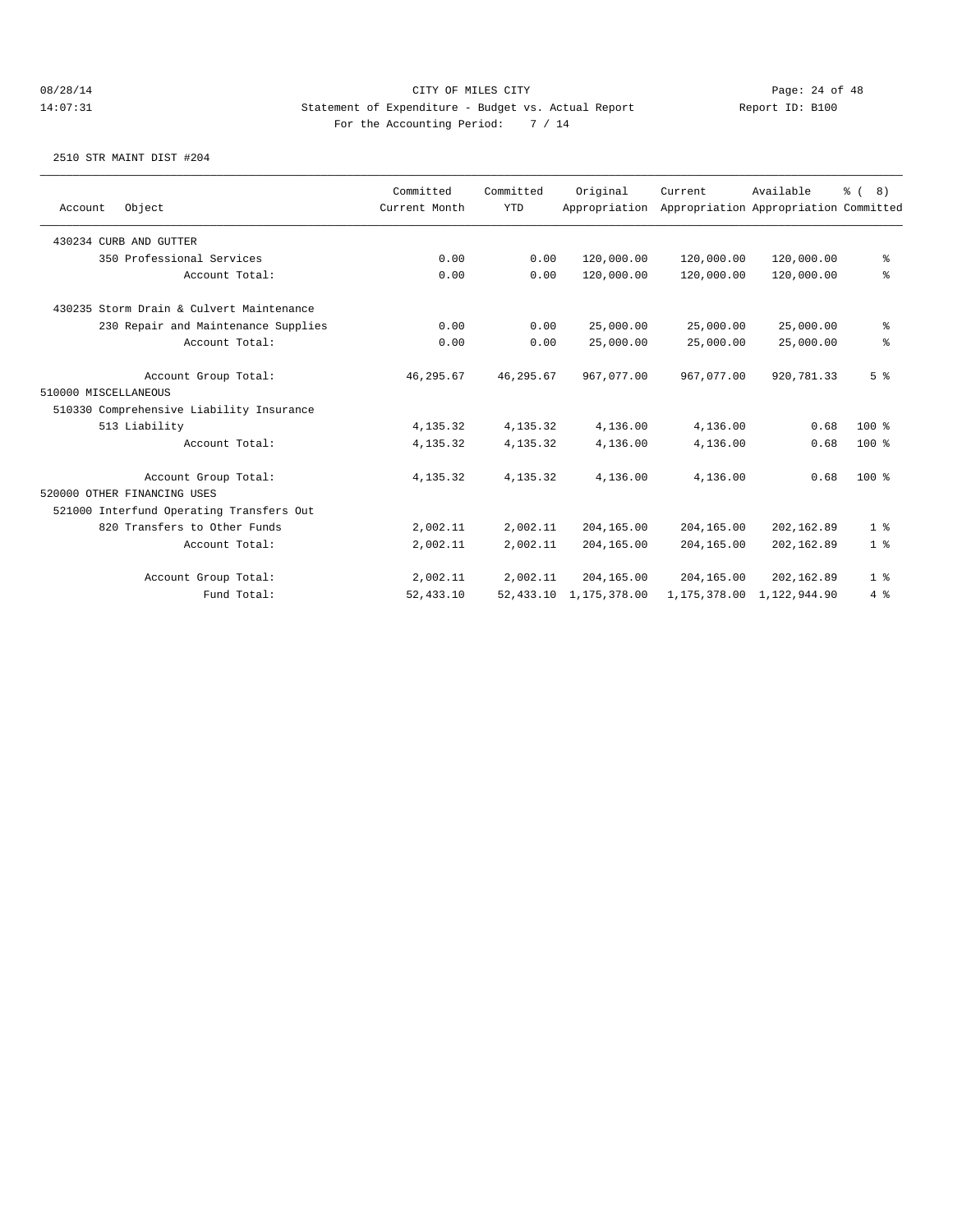|                     |                                          | Committed     | Committed | Original   | Current                                             | Available  | $\frac{6}{6}$ ( 8)                       |
|---------------------|------------------------------------------|---------------|-----------|------------|-----------------------------------------------------|------------|------------------------------------------|
| Account             | Object                                   | Current Month | YTD       |            | Appropriation Appropriation Appropriation Committed |            |                                          |
| 430000 Public Works |                                          |               |           |            |                                                     |            |                                          |
| 430220 Operations   |                                          |               |           |            |                                                     |            |                                          |
|                     | 111 Salaries and Wages - Permanent       | 5,023.60      | 5,023.60  | 53,035.00  | 53,035.00                                           | 48,011.40  | 9 %                                      |
|                     | 121 OVERTIME-PERMANENT                   | 547.01        | 547.01    | 2,096.00   | 2,096.00                                            | 1,548.99   | $26$ %                                   |
|                     | 131 VACATION                             | 321.97        | 321.97    | 10,000.00  | 10,000.00                                           | 9,678.03   | 3%                                       |
|                     | 132 SICK LEAVE                           | 56.75         | 56.75     | 5,000.00   | 5,000.00                                            | 4,943.25   | 1 <sup>8</sup>                           |
|                     | 133 OTHER LEAVE PAY                      | 0.00          | 0.00      | 1,182.00   | 1,182.00                                            | 1,182.00   | နွ                                       |
|                     | 134 HOLIDAY PAY                          | 7.51          | 7.51      | 400.00     | 400.00                                              | 392.49     | 2 <sup>8</sup>                           |
|                     | 141 Unemployment Insurance               | 27.77         | 27.77     | 333.00     | 333.00                                              | 305.23     | 8%                                       |
|                     | 142 Workers' Compensation                | 320.27        | 320.27    | 3,404.00   | 3,404.00                                            | 3,083.73   | 9%                                       |
|                     | 143 Health Insurance                     | 859.70        | 859.70    | 11,747.00  | 11,747.00                                           | 10,887.30  | 7 %                                      |
|                     | 144 FICA                                 | 444.85        | 444.85    | 5,659.00   | 5,659.00                                            | 5,214.15   | 8%                                       |
|                     | 145 PERS                                 | 459.55        | 459.55    | 6,044.00   | 6,044.00                                            | 5,584.45   | 8 %                                      |
|                     | 196 CLOTHING ALLOTMENT                   | 205.50        | 205.50    | 180.00     | 180.00                                              | $-25.50$   | 114 %                                    |
|                     | 210 Office Supplies and Materials        | 33.59         | 33.59     | 200.00     | 200.00                                              | 166.41     | 17 <sup>°</sup>                          |
|                     | 214 Small Items of Equipment             | 566.43        | 566.43    | 3,000.00   | 3,000.00                                            | 2,433.57   | 19 <sup>°</sup>                          |
|                     | 220 Operating Expenses                   | 151.51        | 151.51    | 3,500.00   | 3,500.00                                            | 3,348.49   | 4%                                       |
|                     | 222 Chemicals, Lab & Med Supplies        | 0.00          | 0.00      | 500.00     | 500.00                                              | 500.00     | နွ                                       |
|                     | 226 Clothing and Uniforms                | 0.00          | 0.00      | 150.00     | 150.00                                              | 150.00     | $\epsilon$                               |
|                     | 230 Repair and Maintenance Supplies      | 10.78         | 10.78     | 5,000.00   | 5,000.00                                            | 4,989.22   | ៖                                        |
|                     | 231 Gas, Oil, Diesel Fuel, Grease, etc.  | 909.04        | 909.04    | 10,000.00  | 10,000.00                                           | 9,090.96   | 9%                                       |
|                     | 242 Sign Parts and Supplies              | 0.00          | 0.00      | 2,600.00   | 2,600.00                                            | 2,600.00   | နွ                                       |
|                     | 311 Postage, Box Rent, Etc.              | 0.00          | 0.00      | 40.00      | 40.00                                               | 40.00      | နွ                                       |
|                     | 330 Publicity, Subscriptions & Dues      | 0.00          | 0.00      | 150.00     | 150.00                                              | 150.00     | $\, \raisebox{0.6ex}{\scriptsize{*}} \,$ |
|                     | 334 Memberships, Registrations & Dues    | 0.00          | 0.00      | 50.00      | 50.00                                               | 50.00      | ៖                                        |
|                     | 341 Electric Utility Services            | 4.74          | 4.74      | 150.00     | 150.00                                              | 145.26     | 3%                                       |
|                     | 344 Gas Utility Service                  | 2.64          | 2.64      | 200.00     | 200.00                                              | 197.36     | 1 <sup>°</sup>                           |
|                     | 345 Telephone                            | 71.34         | 71.34     | 750.00     | 750.00                                              | 678.66     | $10*$                                    |
|                     | 350 Professional Services                | 0.00          | 0.00      | 700.00     | 700.00                                              | 700.00     | နွ                                       |
|                     | 360 Contr R & M                          | 56.96         | 56.96     | 1,000.00   | 1,000.00                                            | 943.04     | 6 %                                      |
|                     | 363 R&M Vehicles/Equip/Labor-PW          | 519.42        | 519.42    | 35,000.00  | 35,000.00                                           | 34,480.58  | 1 <sup>8</sup>                           |
|                     | 370 Travel                               | 0.00          | 0.00      | 250.00     | 250.00                                              | 250.00     | နွ                                       |
|                     | 380 Training Services                    | 0.00          | 0.00      | 150.00     | 150.00                                              | 150.00     | ి                                        |
|                     | 382 Books                                | 0.00          | 0.00      | 100.00     | 100.00                                              | 100.00     | ి                                        |
|                     | 511 Insurance on Buildings               | 197.86        | 197.86    | 198.00     | 198.00                                              | 0.14       | 100 %                                    |
|                     | 512 Insurance on Vehicles & Equipment    | 782.52        | 782.52    | 783.00     | 783.00                                              | 0.48       | 100 %                                    |
|                     | 513 Liability                            | 142.20        | 142.20    | 0.00       | 0.00                                                | $-142.20$  | နွ                                       |
|                     | 531 Building & Office Rental             | 166.66        | 166.66    | 2,000.00   | 2,000.00                                            | 1,833.34   | 8 %                                      |
|                     | 532 Land Rental                          | 0.00          | 0.00      | 1,500.00   | 1,500.00                                            | 1,500.00   | $\frac{6}{9}$                            |
|                     | Account Total:                           | 11,890.17     | 11,890.17 | 167,051.00 | 167,051.00                                          | 155,160.83 | 7 %                                      |
|                     |                                          |               |           |            |                                                     |            |                                          |
|                     | 430233 Roadway/Re-surfacing              |               |           |            |                                                     |            |                                          |
|                     | 350 Professional Services                | 0.00          | 0.00      | 375,903.00 | 375,903.00                                          | 375,903.00 | ್ಠಿ                                      |
|                     | Account Total:                           | 0.00          | 0.00      | 375,903.00 | 375,903.00                                          | 375,903.00 | $\rm ^{o}$                               |
|                     | 430235 Storm Drain & Culvert Maintenance |               |           |            |                                                     |            |                                          |
|                     | 230 Repair and Maintenance Supplies      | 0.00          | 0.00      | 20,000.00  | 20,000.00                                           | 20,000.00  | ಕಿ                                       |
|                     | Account Total:                           | 0.00          | 0.00      | 20,000.00  | 20,000.00                                           | 20,000.00  | $\frac{6}{3}$                            |
|                     | Account Group Total:                     | 11,890.17     | 11,890.17 | 562,954.00 | 562,954.00                                          | 551,063.83 | 2 <sup>8</sup>                           |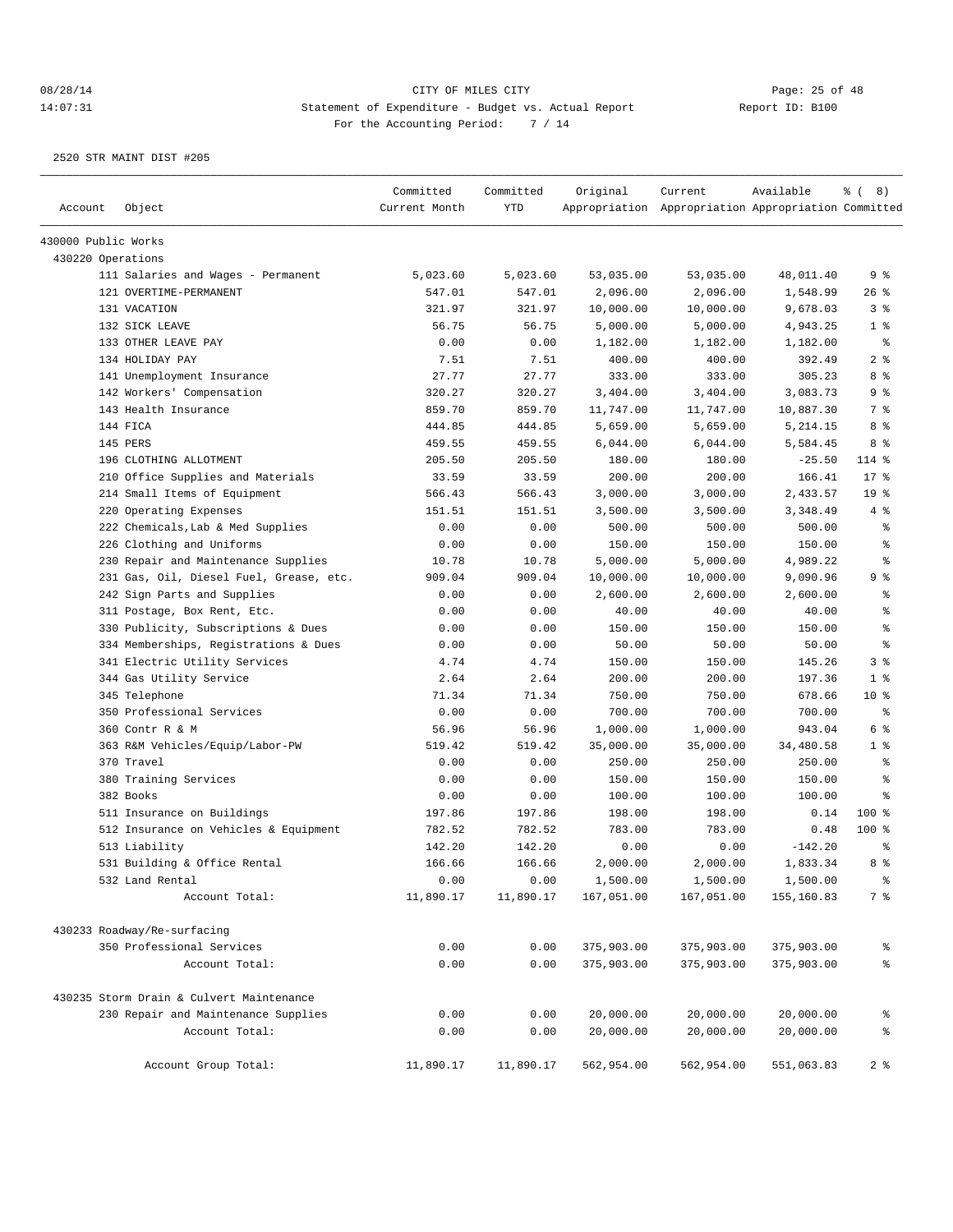| Object<br>Account                        | Committed<br>Current Month | Committed<br><b>YTD</b> | Original<br>Appropriation | Current    | Available<br>Appropriation Appropriation Committed | <u> ද</u> ි ( 8 ) |
|------------------------------------------|----------------------------|-------------------------|---------------------------|------------|----------------------------------------------------|-------------------|
| 510000 MISCELLANEOUS                     |                            |                         |                           |            |                                                    |                   |
| 510330 Comprehensive Liability Insurance |                            |                         |                           |            |                                                    |                   |
| 513 Liability                            | 571.80                     | 571.80                  | 572.00                    | 572.00     | 0.20                                               | $100*$            |
| Account Total:                           | 571.80                     | 571.80                  | 572.00                    | 572.00     | 0.20                                               | $100*$            |
| Account Group Total:                     | 571.80                     | 571.80                  | 572.00                    | 572.00     | 0.20                                               | $100*$            |
| 520000 OTHER FINANCING USES              |                            |                         |                           |            |                                                    |                   |
| 521000 Interfund Operating Transfers Out |                            |                         |                           |            |                                                    |                   |
| 820 Transfers to Other Funds             | 1,060.90                   | 1,060.90                | 58,015.00                 | 58,015.00  | 56,954.10                                          | 2 <sub>8</sub>    |
| Account Total:                           | 1,060.90                   | 1,060.90                | 58,015.00                 | 58,015.00  | 56,954.10                                          | 2 <sup>8</sup>    |
| Account Group Total:                     | 1,060.90                   | 1,060.90                | 58,015.00                 | 58,015.00  | 56,954.10                                          | 2 <sup>8</sup>    |
| Fund Total:                              | 13,522.87                  | 13,522.87               | 621,541.00                | 621,541.00 | 608,018.13                                         | 2 <sup>8</sup>    |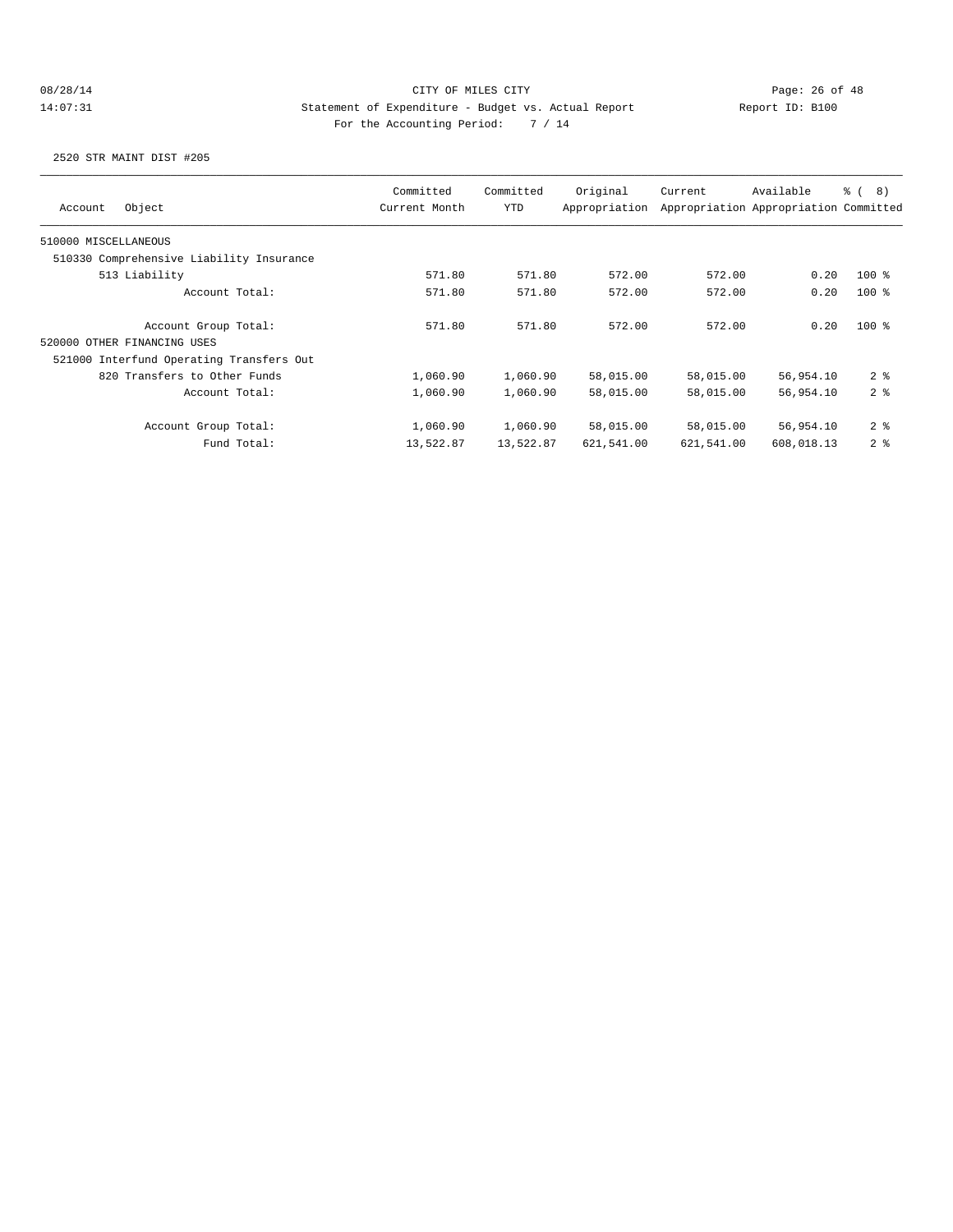## 08/28/14 Page: 27 of 48 14:07:31 Statement of Expenditure - Budget vs. Actual Report Changery Report ID: B100 For the Accounting Period: 7 / 14

2540 STR MAINT DIST#207-(MILESTOWN ESTATES)

| Account              | Object                                   | Committed<br>Current Month | Committed<br><b>YTD</b> | Original<br>Appropriation | Current  | Available<br>Appropriation Appropriation Committed | % (8)           |
|----------------------|------------------------------------------|----------------------------|-------------------------|---------------------------|----------|----------------------------------------------------|-----------------|
| 430000 Public Works  |                                          |                            |                         |                           |          |                                                    |                 |
| 430220 Operations    |                                          |                            |                         |                           |          |                                                    |                 |
|                      | 111 Salaries and Wages - Permanent       | 258.65                     | 258.65                  | 3,048.00                  | 3,048.00 | 2,789.35                                           | 8 %             |
|                      | 121 OVERTIME-PERMANENT                   | 31.97                      | 31.97                   | 100.00                    | 100.00   | 68.03                                              | 328             |
|                      | 131 VACATION                             | 15.57                      | 15.57                   | 300.00                    | 300.00   | 284.43                                             | 5 <sup>°</sup>  |
|                      | 132 SICK LEAVE                           | 2.29                       | 2.29                    | 100.00                    | 100.00   | 97.71                                              | 2 <sup>8</sup>  |
|                      | 133 OTHER LEAVE PAY                      | 0.00                       | 0.00                    | 54.00                     | 54.00    | 54.00                                              | နွ              |
|                      | 134 HOLIDAY PAY                          | 0.83                       | 0.83                    | 20.00                     | 20.00    | 19.17                                              | 4%              |
|                      | 141 Unemployment Insurance               | 1.42                       | 1.42                    | 17.00                     | 17.00    | 15.58                                              | 8 %             |
|                      | 142 Workers' Compensation                | 16.53                      | 16.53                   | 176.00                    | 176.00   | 159.47                                             | 9 <sup>°</sup>  |
|                      | 143 Health Insurance                     | 43.93                      | 43.93                   | 602.00                    | 602.00   | 558.07                                             | 7 %             |
|                      | 144 FICA                                 | 23.08                      | 23.08                   | 286.00                    | 286.00   | 262.92                                             | 8 %             |
|                      | 145 PERS                                 | 23.89                      | 23.89                   | 305.00                    | 305.00   | 281.11                                             | 8 %             |
|                      | 196 CLOTHING ALLOTMENT                   | 10.50                      | 10.50                   | 10.00                     | 10.00    | $-0.50$                                            | $105$ %         |
|                      | Account Total:                           | 428.66                     | 428.66                  | 5,018.00                  | 5,018.00 | 4,589.34                                           | 9 <sup>°</sup>  |
|                      | Account Group Total:                     | 428.66                     | 428.66                  | 5,018.00                  | 5,018.00 | 4,589.34                                           | 9 <sup>°</sup>  |
| 510000 MISCELLANEOUS |                                          |                            |                         |                           |          |                                                    |                 |
|                      | 510330 Comprehensive Liability Insurance |                            |                         |                           |          |                                                    |                 |
|                      | 513 Liability                            | 29.10                      | 29.10                   | 30.00                     | 30.00    | 0.90                                               | 97 <sub>8</sub> |
|                      | Account Total:                           | 29.10                      | 29.10                   | 30.00                     | 30.00    | 0.90                                               | 97 <sub>8</sub> |
|                      | Account Group Total:                     | 29.10                      | 29.10                   | 30.00                     | 30.00    | 0.90                                               | 97 <sup>8</sup> |
|                      | Fund Total:                              | 457.76                     | 457.76                  | 5,048.00                  | 5,048.00 | 4,590.24                                           | 9%              |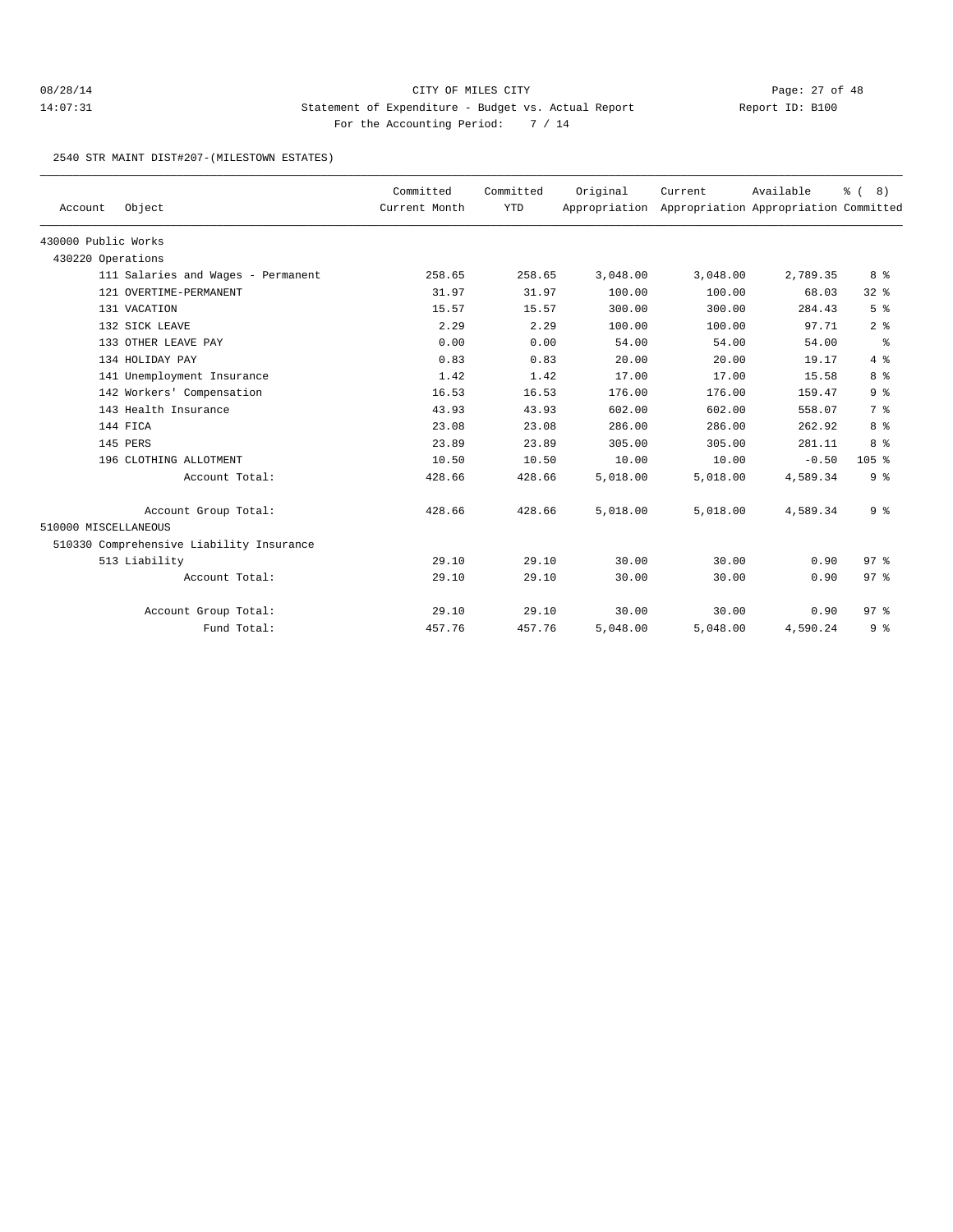# 08/28/14 Page: 28 of 48 14:07:31 Statement of Expenditure - Budget vs. Actual Report Changery Report ID: B100 For the Accounting Period: 7 / 14

2820 GAS TAX

| Object<br>Account                        | Committed<br>Current Month | Committed<br><b>YTD</b> | Original<br>Appropriation | Current    | Available<br>Appropriation Appropriation Committed | $\frac{6}{6}$ ( 8) |
|------------------------------------------|----------------------------|-------------------------|---------------------------|------------|----------------------------------------------------|--------------------|
| 520000 OTHER FINANCING USES              |                            |                         |                           |            |                                                    |                    |
| 521000 Interfund Operating Transfers Out |                            |                         |                           |            |                                                    |                    |
| 820 Transfers to Other Funds             | 510.72                     | 510.72                  | 6,129.00                  | 6,129.00   | 5,618.28                                           | 8 %                |
| Account Total:                           | 510.72                     | 510.72                  | 6,129.00                  | 6,129.00   | 5,618.28                                           | 8 <sup>8</sup>     |
| SID 204<br>521204 TRANSFER:              |                            |                         |                           |            |                                                    |                    |
| 820 Transfers to Other Funds             | 0.00                       | 0.00                    | 87, 274.00                | 87, 274.00 | 87, 274.00                                         | ៖                  |
| Account Total:                           | 0.00                       | 0.00                    | 87, 274.00                | 87, 274.00 | 87, 274.00                                         | ి                  |
| 521205 TRANSFER:<br>SID 205              |                            |                         |                           |            |                                                    |                    |
| 820 Transfers to Other Funds             | 0.00                       | 0.00                    | 87, 274.00                | 87, 274.00 | 87, 274.00                                         | ៖                  |
| Account Total:                           | 0.00                       | 0.00                    | 87, 274.00                | 87, 274.00 | 87, 274.00                                         | ి                  |
| Account Group Total:                     | 510.72                     | 510.72                  | 180,677.00                | 180,677.00 | 180,166.28                                         | ៖                  |
| Fund Total:                              | 510.72                     | 510.72                  | 180,677.00                | 180,677.00 | 180,166.28                                         | ៖                  |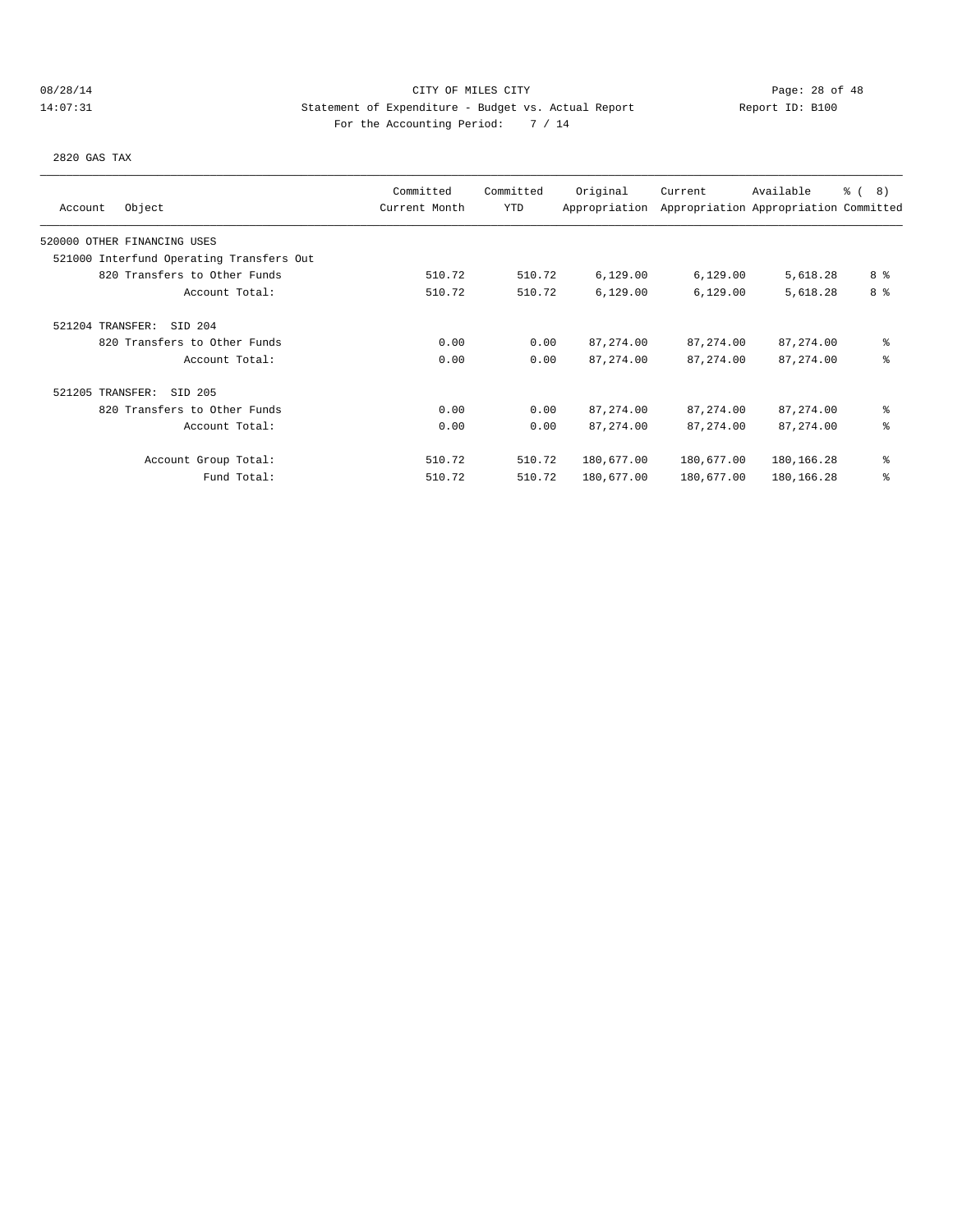2850 911 EMERGENCY

| Account              | Object                                     | Committed<br>Current Month | Committed<br><b>YTD</b> | Original   | Current<br>Appropriation Appropriation Appropriation Committed | Available  | $\frac{6}{6}$ ( 8) |
|----------------------|--------------------------------------------|----------------------------|-------------------------|------------|----------------------------------------------------------------|------------|--------------------|
| 420000 PUBLIC SAFETY |                                            |                            |                         |            |                                                                |            |                    |
|                      | 420140 Crime Control and Investigation(05) |                            |                         |            |                                                                |            |                    |
|                      | 210 Office Supplies and Materials          | 0.00                       | 0.00                    | 1,000.00   | 1,000.00                                                       | 1,000.00   | ွေ                 |
|                      | 214 Small Items of Equipment               | 0.00                       | 0.00                    | 3,350.00   | 3,350.00                                                       | 3,350.00   | နွ                 |
|                      | 220 Operating Expenses                     | 0.00                       | 0.00                    | 15,000.00  | 15,000.00                                                      | 15,000.00  | နွ                 |
|                      | 311 Postage, Box Rent, Etc.                | 0.00                       | 0.00                    | 200.00     | 200.00                                                         | 200.00     | န္                 |
|                      | 320 Printing, Duplicating, Typing &        | 0.00                       | 0.00                    | 200.00     | 200.00                                                         | 200.00     | န္                 |
|                      | 334 Memberships, Registrations & Dues      | 0.00                       | 0.00                    | 200.00     | 200.00                                                         | 200.00     | ి                  |
|                      | 341 Electric Utility Services              | 42.14                      | 42.14                   | 1,854.00   | 1,854.00                                                       | 1,811.86   | 2 <sup>8</sup>     |
|                      | 345 Telephone                              | 2,313.07                   | 2,313.07                | 25,000.00  | 25,000.00                                                      | 22,686.93  | 9 <sup>8</sup>     |
|                      | 350 Professional Services                  | 12,090.00                  | 12,090.00               | 72,000.00  | 72,000.00                                                      | 59,910.00  | $17*$              |
|                      | 370 Travel                                 | 0.00                       | 0.00                    | 500.00     | 500.00                                                         | 500.00     | ႜ                  |
|                      | 380 Training Services                      | 0.00                       | 0.00                    | 2,000.00   | 2,000.00                                                       | 2,000.00   | ႜ                  |
|                      | 512 Insurance on Vehicles & Equipment      | 124.41                     | 124.41                  | 150.00     | 150.00                                                         | 25.59      | 83 %               |
|                      | 940 Machinery & Equipment                  | 0.00                       | 0.00                    | 25,000.00  | 25,000.00                                                      | 25,000.00  | နွ                 |
|                      | 941 911 Eq & Software (2/01)               | 0.00                       | 0.00                    | 50,000.00  | 50,000.00                                                      | 50,000.00  | နွ                 |
|                      | Account Total:                             | 14,569.62                  | 14,569.62               | 196,454.00 | 196,454.00                                                     | 181,884.38 | 7 %                |
|                      | Account Group Total:                       | 14,569.62                  | 14,569.62               | 196,454.00 | 196,454.00                                                     | 181,884.38 | 7 %                |
|                      | 520000 OTHER FINANCING USES                |                            |                         |            |                                                                |            |                    |
|                      | 521000 Interfund Operating Transfers Out   |                            |                         |            |                                                                |            |                    |
|                      | 820 Transfers to Other Funds               | 0.00                       | 0.00                    | 112,000.00 | 112,000.00                                                     | 112,000.00 | ႜွ                 |
|                      | Account Total:                             | 0.00                       | 0.00                    | 112,000.00 | 112,000.00                                                     | 112,000.00 | နွ                 |
|                      | Account Group Total:                       | 0.00                       | 0.00                    | 112,000.00 | 112,000.00                                                     | 112,000.00 | ႜ                  |
|                      | Fund Total:                                | 14,569.62                  | 14,569.62               | 308,454.00 | 308,454.00                                                     | 293,884.38 | 5 <sup>°</sup>     |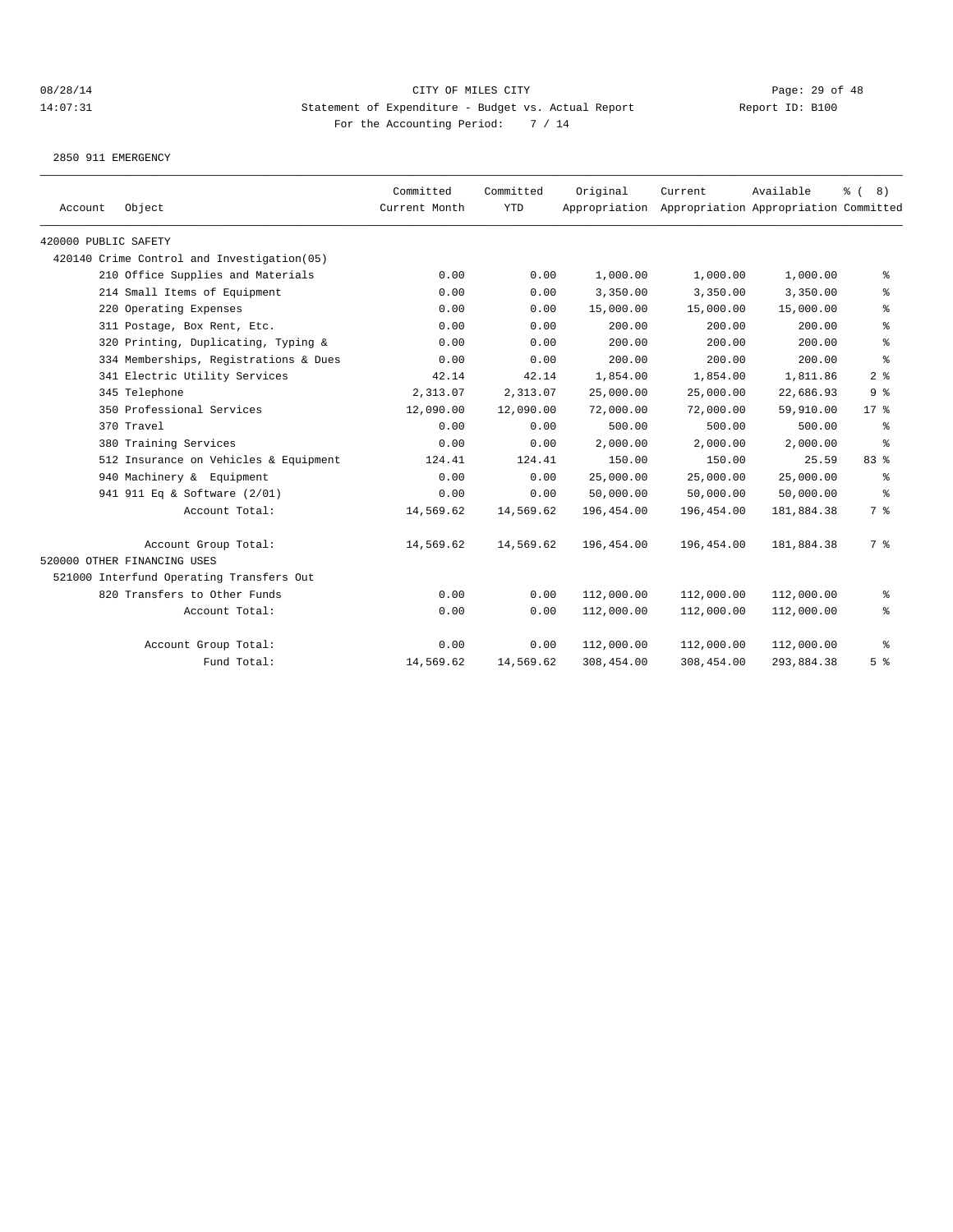2880 LIBRARY GRANTS

|         |                                   | Committed     | Committed | Original      | Current     | Available                             | <sub>රි</sub> ( 8 ) |
|---------|-----------------------------------|---------------|-----------|---------------|-------------|---------------------------------------|---------------------|
| Account | Object                            | Current Month | YTD       | Appropriation |             | Appropriation Appropriation Committed |                     |
|         | 460000 CULTURE AND RECREATION     |               |           |               |             |                                       |                     |
|         | 460100 Library Services(16)       |               |           |               |             |                                       |                     |
|         | 210 Office Supplies and Materials | 0.00          | 0.00      | 617.00        | 617.00      | 617.00                                | နွ                  |
|         | 214 Small Items of Equipment      | 0.00          | 0.00      | 3,800.00      | 3,800.00    | 3,800.00                              | ి                   |
|         | 311 Postage, Box Rent, Etc.       | 235.00        | 235.00    | 4,900.00      | 4,900.00    | 4,665.00                              | 5 <sup>8</sup>      |
|         | 350 Professional Services         | 0.00          | 0.00      | 10,399.00     | 10,399.00   | 10,399.00                             | နွ                  |
|         | 370 Travel                        | 0.00          | 0.00      | 7,409.00      | 7,409.00    | 7,409.00                              | နွ                  |
|         | 380 Training Services             | 0.00          | 0.00      | 1,000.00      | 1,000.00    | 1,000.00                              | နွ                  |
|         | 382 Books                         | 0.00          | 0.00      | 100.00        | 100.00      | 100.00                                | နွ                  |
|         | Account Total:                    | 235.00        | 235.00    | 28, 225, 00   | 28, 225, 00 | 27,990.00                             | 1 <sup>8</sup>      |
|         | Account Group Total:              | 235.00        | 235.00    | 28,225.00     | 28,225.00   | 27,990.00                             | 1 <sup>°</sup>      |
|         | Fund Total:                       | 235.00        | 235.00    | 28,225.00     | 28,225.00   | 27,990.00                             | 1 <sup>8</sup>      |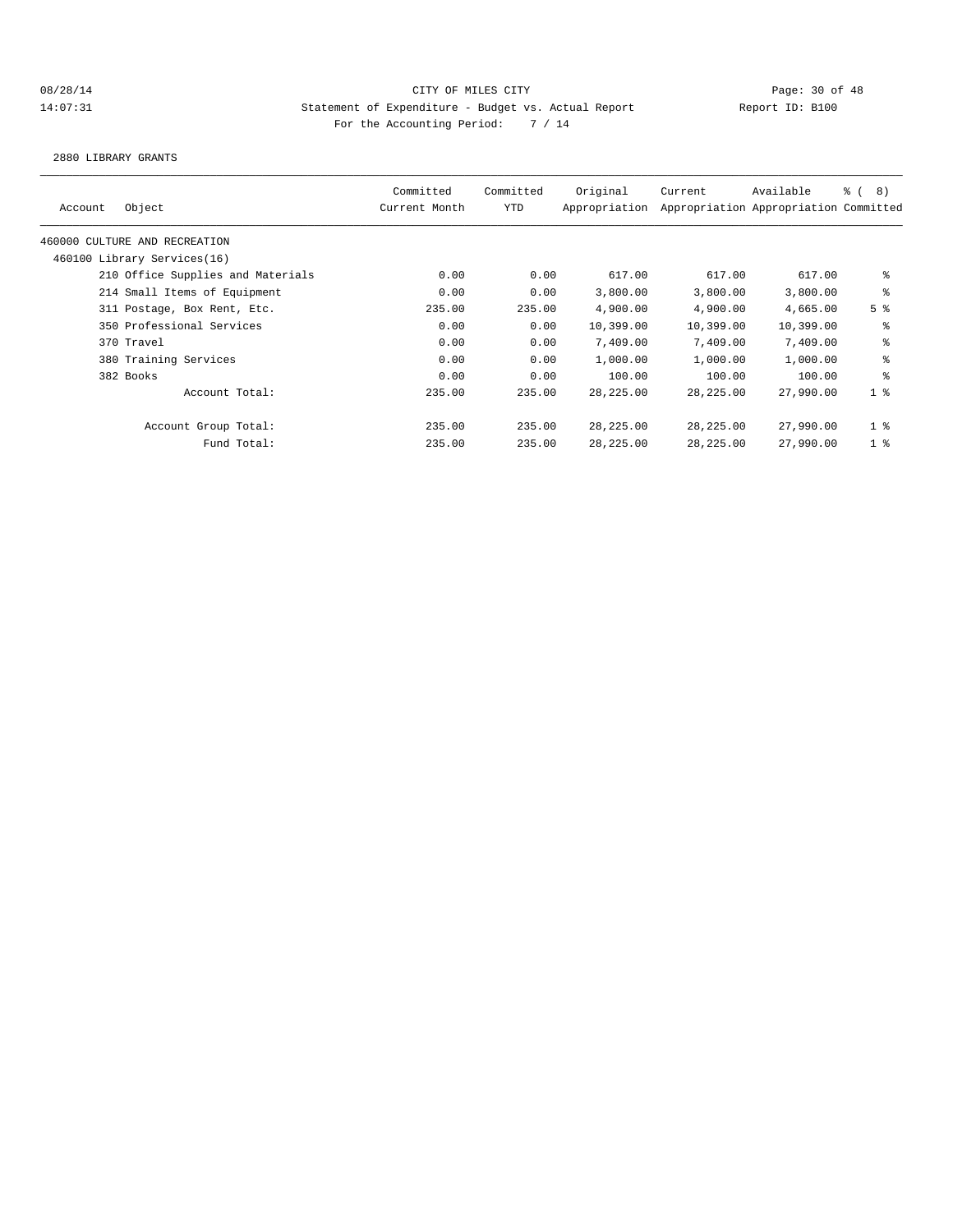2935 Historic Preservation

| Account | Object                                        | Committed<br>Current Month | Committed<br><b>YTD</b> | Original   | Current<br>Appropriation Appropriation Appropriation Committed | Available | දි (<br>8)         |
|---------|-----------------------------------------------|----------------------------|-------------------------|------------|----------------------------------------------------------------|-----------|--------------------|
|         | 460000 CULTURE AND RECREATION                 |                            |                         |            |                                                                |           |                    |
|         | 460461 Historic Preservation-Administration   |                            |                         |            |                                                                |           |                    |
|         | 111 Salaries and Wages - Permanent            | 1,411.26                   | 1,411.26                | 2,098.00   | 2,098.00                                                       | 686.74    | $67$ $\frac{6}{3}$ |
|         | 131 VACATION                                  | 0.00                       | 0.00                    | 33.00      | 33.00                                                          | 33.00     | ႜ                  |
|         | 132 SICK LEAVE                                | 0.00                       | 0.00                    | 33.00      | 33.00                                                          | 33.00     | ి                  |
|         | 141 Unemployment Insurance                    | 6.35                       | 6.35                    | 10.00      | 10.00                                                          | 3.65      | 64 %               |
|         | 142 Workers' Compensation                     | 17.33                      | 17.33                   | 25.00      | 25.00                                                          | 7.67      | 69 %               |
|         | 144 FICA                                      | 107.96                     | 107.96                  | 165.00     | 165.00                                                         | 57.04     | 65 %               |
|         | 145 PERS                                      | 115.30                     | 115.30                  | 177.00     | 177.00                                                         | 61.70     | 65 %               |
|         | 210 Office Supplies and Materials             | 0.00                       | 0.00                    | 750.00     | 750.00                                                         | 750.00    | ႜ                  |
|         | 220 Operating Expenses                        | 0.00                       | 0.00                    | 200.00     | 200.00                                                         | 200.00    | ి                  |
|         | 320 Printing, Duplicating, Typing &           | 0.00                       | 0.00                    | 200.00     | 200.00                                                         | 200.00    | ి                  |
|         | 330 Publicity, Subscriptions & Dues           | 0.00                       | 0.00                    | 125.00     | 125.00                                                         | 125.00    | ి                  |
|         | 345 Telephone                                 | 111.35                     | 111.35                  | 600.00     | 600.00                                                         | 488.65    | 19 <sup>8</sup>    |
|         | 360 Contr R & M                               | 0.00                       | 0.00                    | 100.00     | 100.00                                                         | 100.00    | ి                  |
|         | 370 Travel                                    | 0.00                       | 0.00                    | 985.00     | 985.00                                                         | 985.00    | ి                  |
|         | 531 Building & Office Rental                  | 300.00                     | 300.00                  | 0.00       | 0.00                                                           | $-300.00$ | ి                  |
|         | Account Total:                                | 2,069.55                   | 2,069.55                | 5,501.00   | 5,501.00                                                       | 3, 431.45 | 38 %               |
|         | 460465 Historic Preservation- CDGB-ED Grant   |                            |                         |            |                                                                |           |                    |
|         | 350 Professional Services                     | 935.00                     | 935.00                  | 7,500.00   | 7,500.00                                                       | 6,565.00  | $12*$              |
|         | 370 Travel                                    | 367.76                     | 367.76                  | 0.00       | 0.00                                                           | $-367.76$ | ႜ                  |
|         | Account Total:                                | 1,302.76                   | 1,302.76                | 7,500.00   | 7,500.00                                                       | 6,197.24  | $17*$              |
|         | 460466 Historic Preservation- Montana Main St |                            |                         |            |                                                                |           |                    |
|         | 350 Professional Services                     | 0.00                       | 0.00                    | 8,216.00   | 8,216.00                                                       | 8,216.00  | ႜ                  |
|         | Account Total:                                | 0.00                       | 0.00                    | 8,216.00   | 8,216.00                                                       | 8,216.00  | နွ                 |
|         | Account Group Total:                          | 3,372.31                   | 3,372.31                | 21, 217.00 | 21, 217.00                                                     | 17,844.69 | $16*$              |
|         | Fund Total:                                   | 3, 372.31                  | 3,372.31                | 21, 217.00 | 21, 217.00                                                     | 17,844.69 | $16*$              |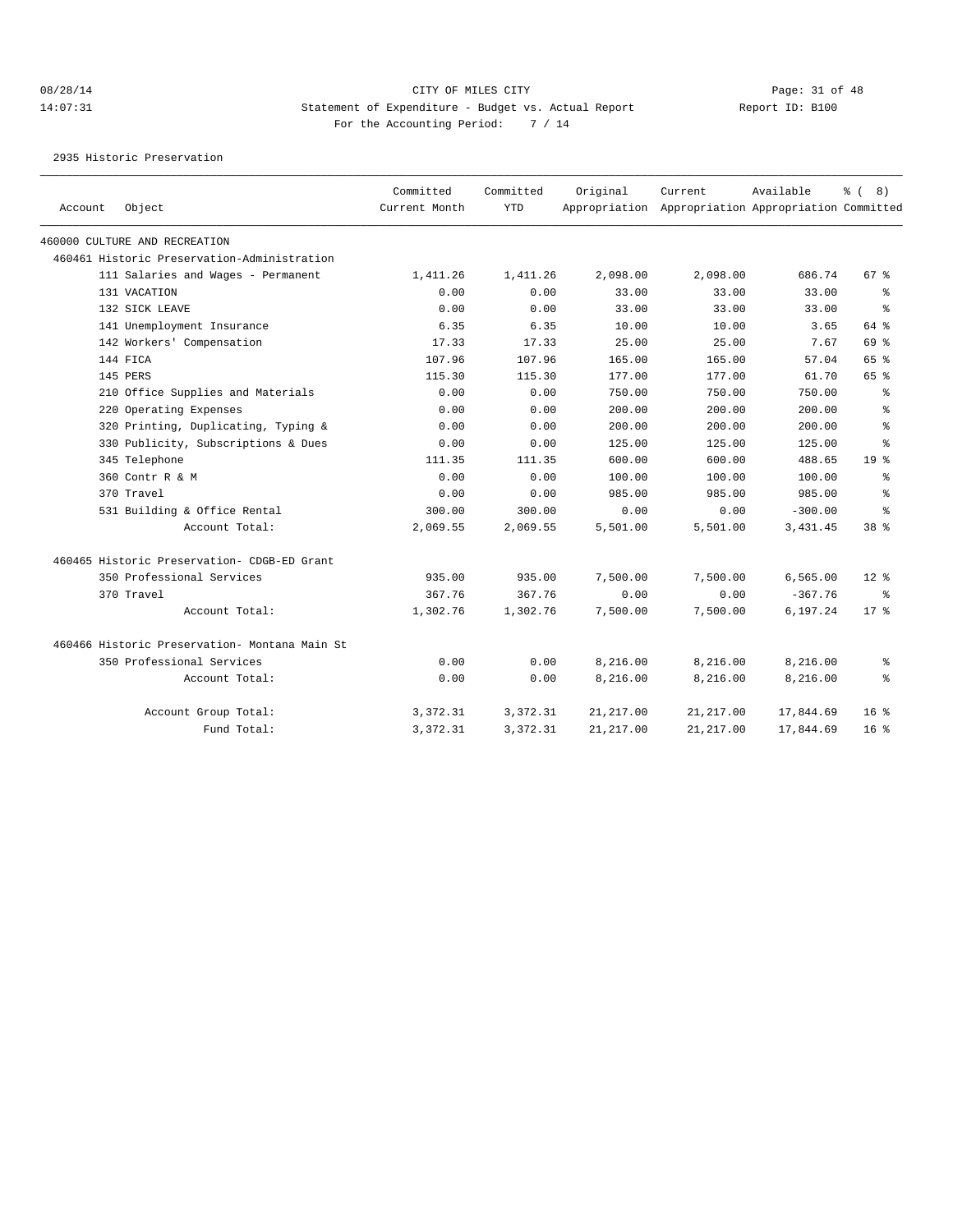## 08/28/14 Page: 32 of 48 14:07:31 Statement of Expenditure - Budget vs. Actual Report Report ID: B100 For the Accounting Period: 7 / 14

2985 RETIRED SENIOR VOLUNTEER PROG (RSVP)

| Account | Object                                | Committed<br>Current Month | Committed<br><b>YTD</b> | Original  | Current<br>Appropriation Appropriation Appropriation Committed | Available  | $\frac{6}{6}$ ( 8) |
|---------|---------------------------------------|----------------------------|-------------------------|-----------|----------------------------------------------------------------|------------|--------------------|
|         |                                       |                            |                         |           |                                                                |            |                    |
|         | 450000 Social and Economic Services   |                            |                         |           |                                                                |            |                    |
|         | 450300 RSVP-FEDERAL GRANT- CUSTER     |                            |                         |           |                                                                |            |                    |
|         | 111 Salaries and Wages - Permanent    | 2,523.61                   | 2,523.61                | 40,359.00 | 40,359.00                                                      | 37,835.39  | 6 %                |
|         | 131 VACATION                          | 81.91                      | 81.91                   | 0.00      | 0.00                                                           | $-81.91$   | ႜ                  |
|         | 132 SICK LEAVE                        | 307.18                     | 307.18                  | 0.00      | 0.00                                                           | $-307.18$  | နွ                 |
|         | 141 Unemployment Insurance            | 16.04                      | 16.04                   | 134.00    | 134.00                                                         | 117.96     | $12*$              |
|         | 142 Workers' Compensation             | 43.74                      | 43.74                   | 420.00    | 420.00                                                         | 376.26     | $10*$              |
|         | 143 Health Insurance                  | 627.15                     | 627.15                  | 7,980.00  | 7,980.00                                                       | 7,352.85   | 8%                 |
|         | 144 FICA                              | 272.58                     | 272.58                  | 3,120.00  | 3,120.00                                                       | 2,847.42   | 9%                 |
|         | 145 PERS                              | 291.12                     | 291.12                  | 2,856.00  | 2,856.00                                                       | 2,564.88   | $10*$              |
|         | 210 Office Supplies and Materials     | 0.00                       | 0.00                    | 1,434.00  | 1,434.00                                                       | 1,434.00   | ႜ                  |
|         | 345 Telephone                         | 128.86                     | 128.86                  | 0.00      | 0.00                                                           | $-128.86$  | နွ                 |
|         | 370 Travel                            | 121.26                     | 121.26                  | 4,425.00  | 4,425.00                                                       | 4,303.74   | 3 %                |
|         | Account Total:                        | 4, 413.45                  | 4, 413. 45              | 60,728.00 | 60,728.00                                                      | 56, 314.55 | 7 %                |
|         | 450330 RSVP Non-Federal Grant-Custer  |                            |                         |           |                                                                |            |                    |
|         | 111 Salaries and Wages - Permanent    | 450.56                     | 450.56                  | 5,225.00  | 5,225.00                                                       | 4,774.44   | 9 <sup>°</sup>     |
|         | 141 Unemployment Insurance            | 0.00                       | 0.00                    | 10.00     | 10.00                                                          | 10.00      | ႜ                  |
|         | 142 Workers' Compensation             | 0.00                       | 0.00                    | 30.00     | 30.00                                                          | 30.00      | န္                 |
|         | 144 FICA                              | 0.00                       | 0.00                    | 424.00    | 424.00                                                         | 424.00     | š                  |
|         | 145 PERS                              | 0.00                       | 0.00                    | 371.00    | 371.00                                                         | 371.00     | နွ                 |
|         | 220 Operating Expenses                | 465.23                     | 465.23                  | 4,560.00  | 4,560.00                                                       | 4,094.77   | $10*$              |
|         | 311 Postage, Box Rent, Etc.           | 118.47                     | 118.47                  | 0.00      | 0.00                                                           | $-118.47$  | နွ                 |
|         | 330 Publicity, Subscriptions & Dues   | 0.00                       | 0.00                    | 140.00    | 140.00                                                         | 140.00     | နွ                 |
|         | 334 Memberships, Registrations & Dues | 150.00                     | 150.00                  | 150.00    | 150.00                                                         | 0.00       | 100 %              |
|         | 345 Telephone                         | 0.00                       | 0.00                    | 1,680.00  | 1,680.00                                                       | 1,680.00   | ႜ                  |
|         | 370 Travel                            | 0.00                       | 0.00                    | 500.00    | 500.00                                                         | 500.00     | š                  |
|         | 512 Insurance on Vehicles & Equipment | 0.00                       | 0.00                    | 300.00    | 300.00                                                         | 300.00     | š                  |
|         | 513 Liability                         | 0.00                       | 0.00                    | 837.00    | 837.00                                                         | 837.00     | န္                 |
|         | 530 Rent                              | 0.00                       | 0.00                    | 4,650.00  | 4,650.00                                                       | 4,650.00   | နွ                 |
|         | Account Total:                        | 1,184.26                   | 1,184.26                | 18,877.00 | 18,877.00                                                      | 17,692.74  | 6 %                |
|         | 450340 RSVP FEDERAL GRANT- FALLON     |                            |                         |           |                                                                |            |                    |
|         | 111 Salaries and Wages - Permanent    | 200.00                     | 200.00                  | 11,621.00 | 11,621.00                                                      | 11,421.00  | $2$ %              |
|         | 141 Unemployment Insurance            | 0.00                       | 0.00                    | 52.00     | 52.00                                                          | 52.00      | ್ಠಿ                |
|         | 142 Workers' Compensation             | 0.00                       | 0.00                    | 144.00    | 144.00                                                         | 144.00     | ႜ                  |
|         | 144 FICA                              | 0.00                       | 0.00                    | 890.00    | 890.00                                                         | 890.00     | š                  |
|         | 145 PERS                              | 0.00                       | 0.00                    | 802.00    | 802.00                                                         | 802.00     | ٥Ŗ                 |
|         | 210 Office Supplies and Materials     | 0.00                       | 0.00                    | 885.00    | 885.00                                                         | 885.00     | ి                  |
|         | 214 Small Items of Equipment          | 0.00                       | 0.00                    | 1,943.00  | 1,943.00                                                       | 1,943.00   | ి                  |
|         | 220 Operating Expenses                | 80.00                      | 80.00                   | 178.00    | 178.00                                                         | 98.00      | 45 %               |
|         | 311 Postage, Box Rent, Etc.           | 0.00                       | 0.00                    | 500.00    | 500.00                                                         | 500.00     | နွ                 |
|         | 330 Publicity, Subscriptions & Dues   | 0.00                       | 0.00                    | 100.00    | 100.00                                                         | 100.00     | နွ                 |
|         | 370 Travel                            | 0.00                       | 0.00                    | 6,069.00  | 6,069.00                                                       | 6,069.00   | ి                  |
|         | Account Total:                        | 280.00                     | 280.00                  | 23,184.00 | 23,184.00                                                      | 22,904.00  | 1 <sup>8</sup>     |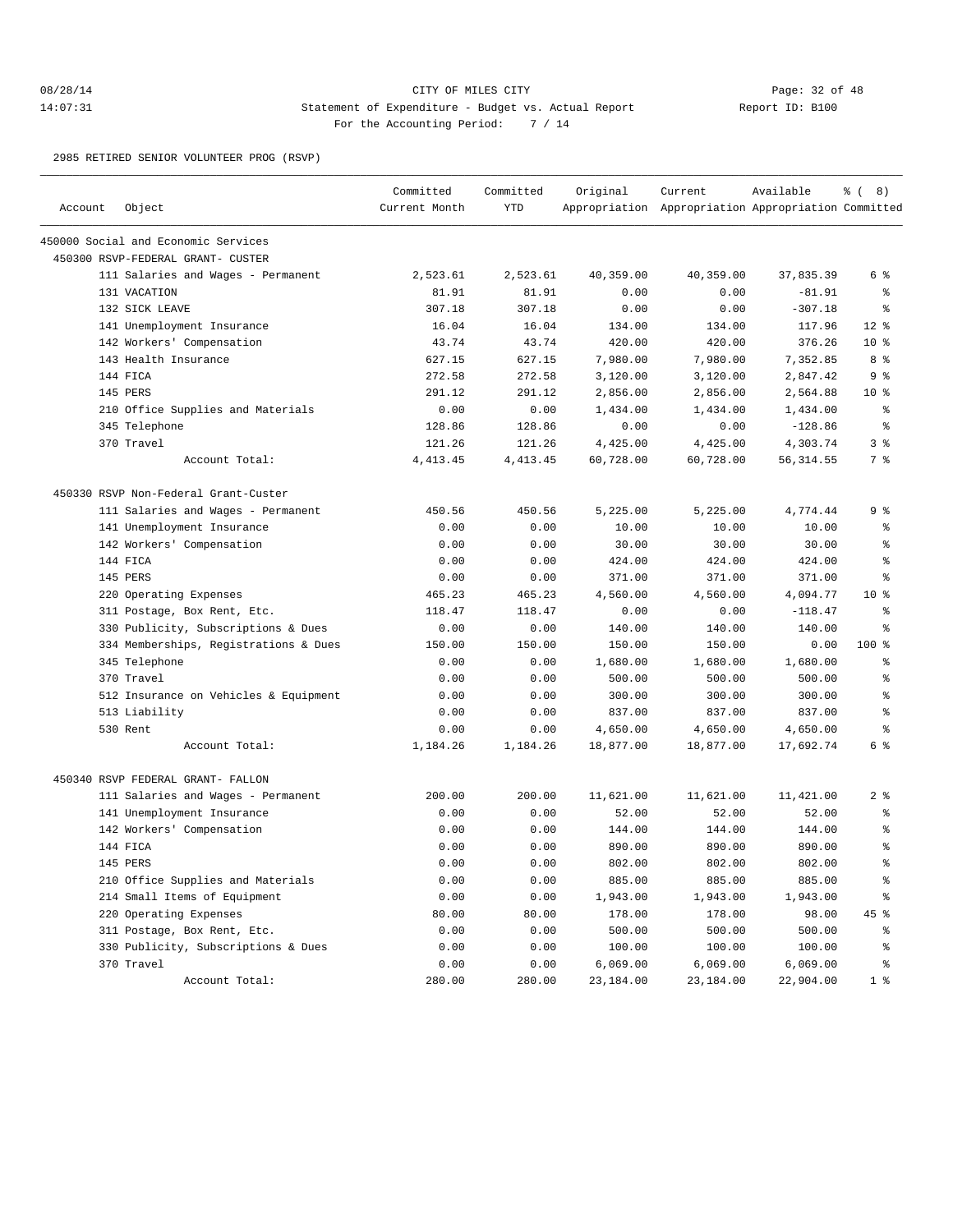## 08/28/14 Page: 33 of 48 14:07:31 Statement of Expenditure - Budget vs. Actual Report Changery Report ID: B100 For the Accounting Period: 7 / 14

2985 RETIRED SENIOR VOLUNTEER PROG (RSVP)

| Account | Object                                | Committed<br>Current Month | Committed<br>YTD | Original<br>Appropriation | Current    | Available<br>Appropriation Appropriation Committed | $\frac{6}{6}$ ( 8) |
|---------|---------------------------------------|----------------------------|------------------|---------------------------|------------|----------------------------------------------------|--------------------|
|         | 450350 RSVP-Non federal grant- Fallon |                            |                  |                           |            |                                                    |                    |
|         | 111 Salaries and Wages - Permanent    | 0.00                       | 0.00             | 485.00                    | 485.00     | 485.00                                             | နွ                 |
|         | 141 Unemployment Insurance            | 0.00                       | 0.00             | 3.00                      | 3.00       | 3.00                                               | နွ                 |
|         | 142 Workers' Compensation             | 0.00                       | 0.00             | 6.00                      | 6.00       | 6.00                                               | နွ                 |
|         | 144 FICA                              | 0.00                       | 0.00             | 38.00                     | 38.00      | 38.00                                              | နွ                 |
|         | 145 PERS                              | 0.00                       | 0.00             | 34.00                     | 34.00      | 34.00                                              | နွ                 |
|         | 210 Office Supplies and Materials     | 0.00                       | 0.00             | 100.00                    | 100.00     | 100.00                                             | နွ                 |
|         | 220 Operating Expenses                | 0.00                       | 0.00             | 500.00                    | 500.00     | 500.00                                             | နွ                 |
|         | 512 Insurance on Vehicles & Equipment | 0.00                       | 0.00             | 58.00                     | 58.00      | 58.00                                              | နွ                 |
|         | 513 Liability                         | 0.00                       | 0.00             | 100.00                    | 100.00     | 100.00                                             | နွ                 |
|         | Account Total:                        | 0.00                       | 0.00             | 1,324.00                  | 1,324.00   | 1,324.00                                           | နွ                 |
|         | Account Group Total:                  | 5,877.71                   | 5,877.71         | 104,113.00                | 104,113.00 | 98,235.29                                          | 6 %                |
|         | Fund Total:                           | 5,877.71                   | 5,877.71         | 104,113.00                | 104,113.00 | 98,235.29                                          | 6 %                |
|         |                                       |                            |                  |                           |            |                                                    |                    |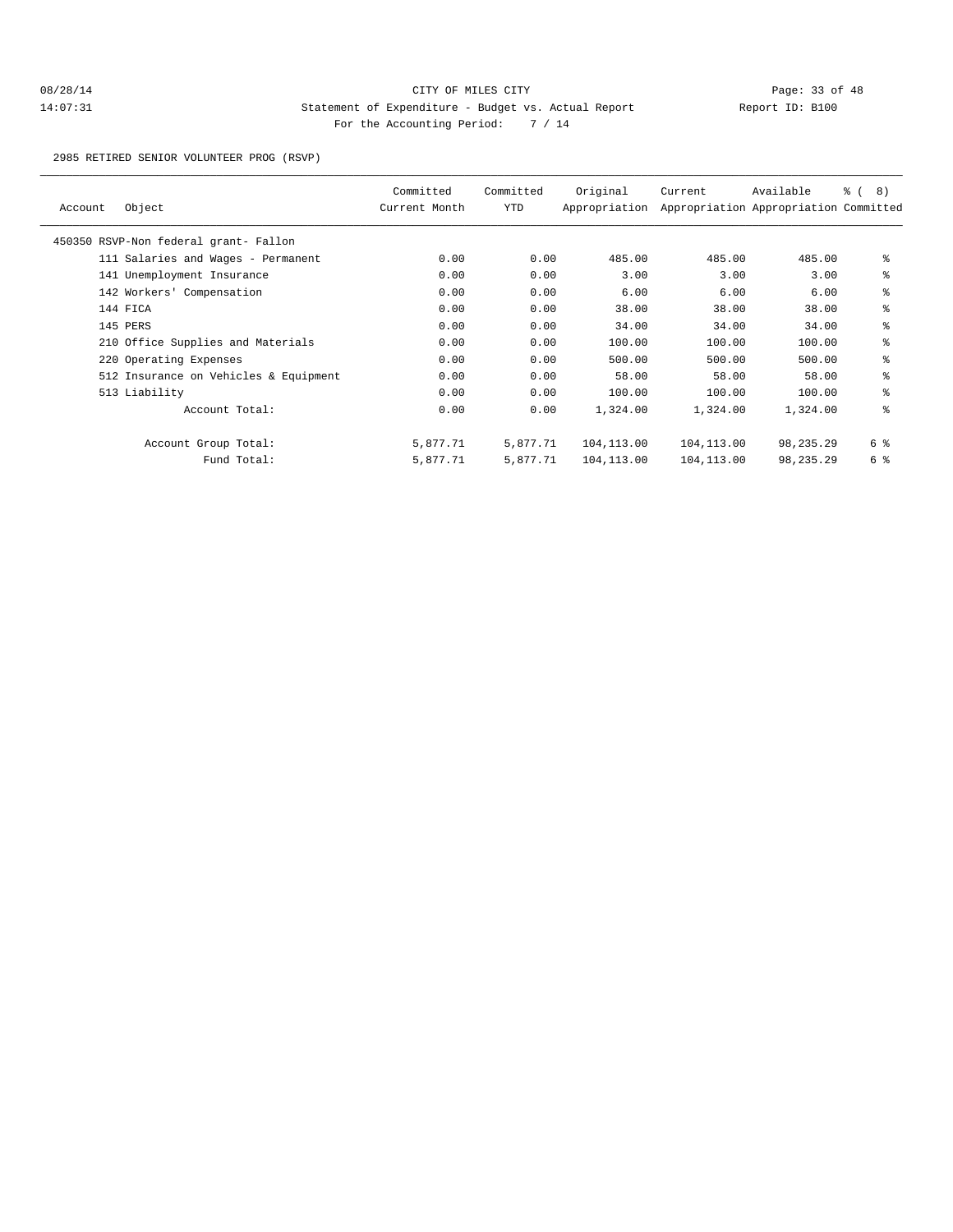4000 General Fund Capitol Improvement Fund

| Object<br>Account               | Committed<br>Current Month | Committed<br>YTD | Original<br>Appropriation | Current   | Available<br>Appropriation Appropriation Committed | る (<br>8) |
|---------------------------------|----------------------------|------------------|---------------------------|-----------|----------------------------------------------------|-----------|
| 410000 GENERAL GOVERNMENT       |                            |                  |                           |           |                                                    |           |
| 410100 Legislative Services(02) |                            |                  |                           |           |                                                    |           |
| 940 Machinery &<br>Equipment    | 0.00                       | 0.00             | 30,000.00                 | 30,000.00 | 30,000.00                                          | ႜ         |
| Account Total:                  | 0.00                       | 0.00             | 30,000.00                 | 30,000.00 | 30,000.00                                          | ႜ         |
| Account Group Total:            | 0.00                       | 0.00             | 30,000.00                 | 30,000.00 | 30,000.00                                          | ⊱         |
| Fund Total:                     | 0.00                       | 0.00             | 30,000.00                 | 30,000.00 | 30,000.00                                          | ႜ         |
|                                 |                            |                  |                           |           |                                                    |           |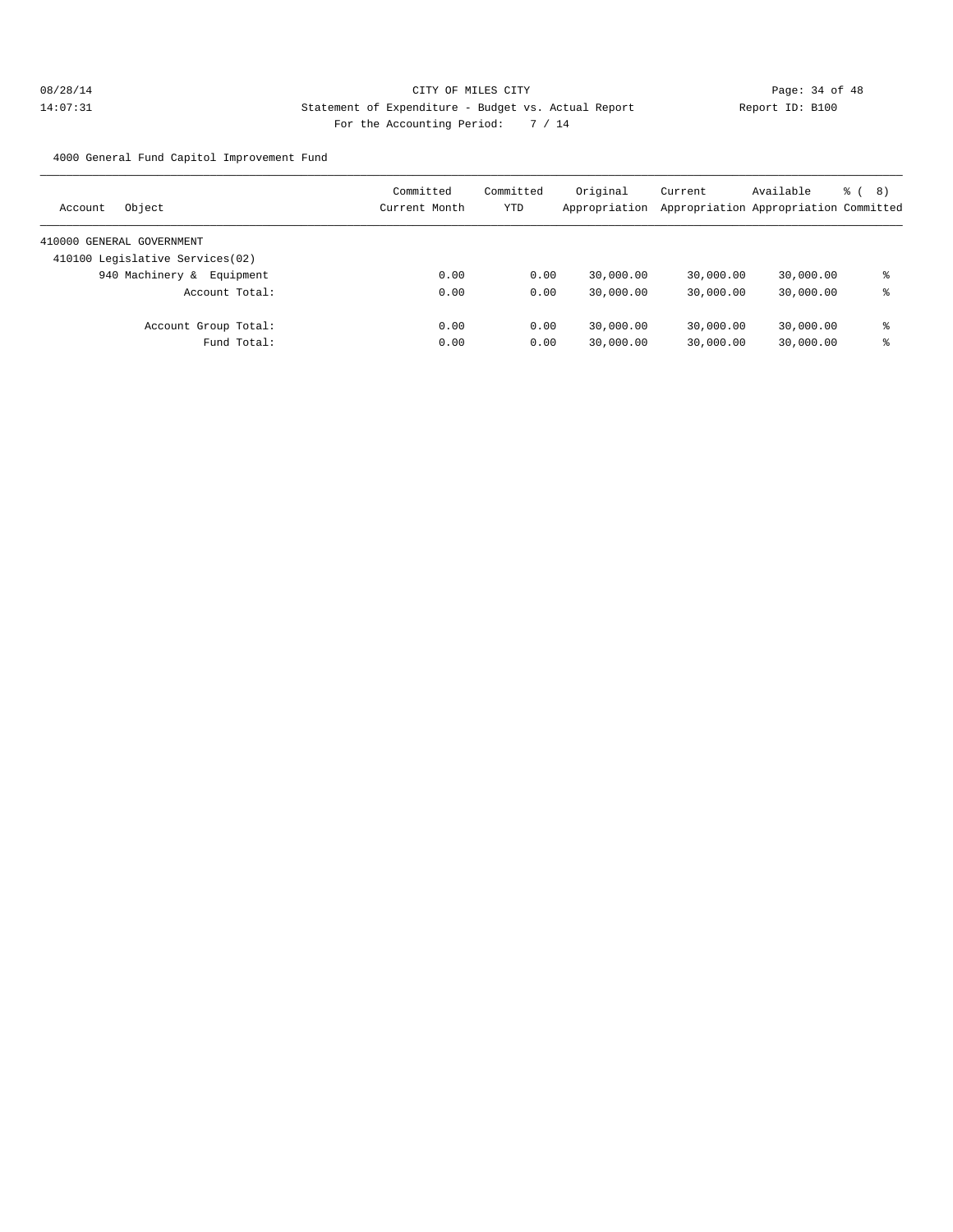4060 CAPITAL IMPROV-PUBLIC WORKS

| Object<br>Account            | Committed<br>Current Month | Committed<br>YTD | Original<br>Appropriation | Current    | Available<br>Appropriation Appropriation Committed | <sub>රි</sub> ( 8 ) |
|------------------------------|----------------------------|------------------|---------------------------|------------|----------------------------------------------------|---------------------|
| 430000 Public Works          |                            |                  |                           |            |                                                    |                     |
| 430233 Roadway/Re-surfacing  |                            |                  |                           |            |                                                    |                     |
| 940 Machinery &<br>Equipment | 0.00                       | 0.00             | 231,659.00                | 231,659.00 | 231,659.00                                         | ႜ                   |
| Account Total:               | 0.00                       | 0.00             | 231,659.00                | 231,659.00 | 231,659.00                                         | ႜ                   |
| Account Group Total:         | 0.00                       | 0.00             | 231,659.00                | 231,659.00 | 231,659.00                                         | ႜ                   |
| Fund Total:                  | 0.00                       | 0.00             | 231,659.00                | 231,659.00 | 231,659.00                                         | ႜ                   |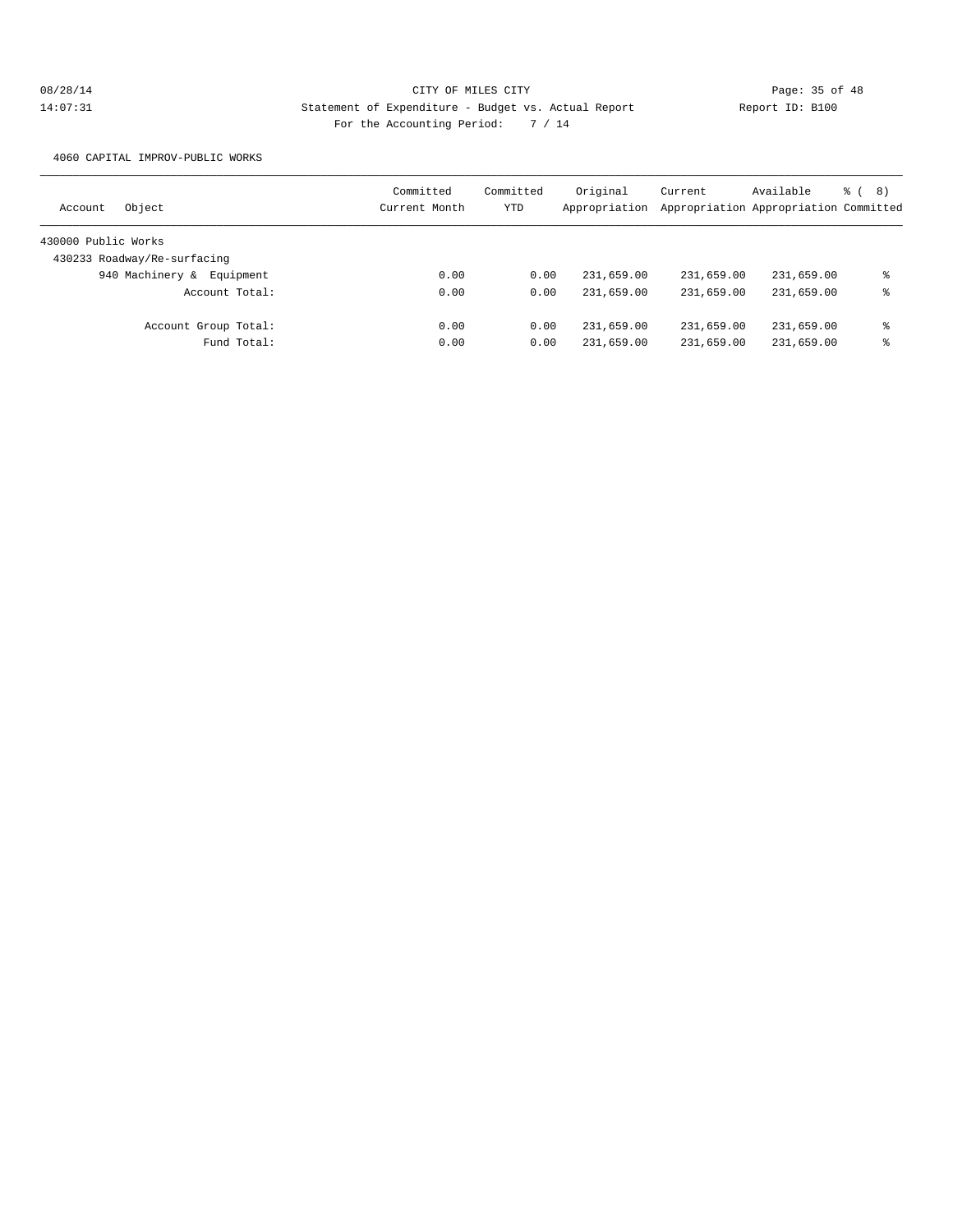| Account             | Object                                        | Committed<br>Current Month | Committed<br>YTD | Original   | Current<br>Appropriation Appropriation Appropriation Committed | Available  | $\frac{6}{6}$ ( 8) |
|---------------------|-----------------------------------------------|----------------------------|------------------|------------|----------------------------------------------------------------|------------|--------------------|
| 430000 Public Works |                                               |                            |                  |            |                                                                |            |                    |
|                     | 430510 Water Administration(25)               |                            |                  |            |                                                                |            |                    |
|                     | 111 Salaries and Wages - Permanent            | 2,084.18                   | 2,084.18         | 23,009.00  | 23,009.00                                                      | 20,924.82  | ९ %                |
|                     | 121 OVERTIME-PERMANENT                        | 0.00                       | 0.00             | 250.00     | 250.00                                                         | 250.00     | ွေ                 |
|                     | 131 VACATION                                  | 33.26                      | 33.26            | 1,500.00   | 1,500.00                                                       | 1,466.74   | 2 <sup>8</sup>     |
|                     | 132 SICK LEAVE                                | 24.02                      | 24.02            | 1,000.00   | 1,000.00                                                       | 975.98     | 2 <sup>8</sup>     |
|                     | 141 Unemployment Insurance                    | 10.24                      | 10.24            | 116.00     | 116.00                                                         | 105.76     | 9 %                |
|                     | 142 Workers' Compensation                     | 27.98                      | 27.98            | 297.00     | 297.00                                                         | 269.02     | 9 %                |
|                     | 143 Health Insurance                          | 313.58                     | 313.58           | 3,765.00   | 3,765.00                                                       | 3,451.42   | 8 %                |
|                     | 144 FICA                                      | 174.34                     | 174.34           | 1,970.00   | 1,970.00                                                       | 1,795.66   | 9 %                |
|                     | 145 PERS                                      | 115.18                     | 115.18           | 2,105.00   | 2,105.00                                                       | 1,989.82   | 5 <sup>°</sup>     |
|                     | 196 CLOTHING ALLOTMENT                        | 137.50                     | 137.50           | 128.00     | 128.00                                                         | $-9.50$    | 107 %              |
|                     | 210 Office Supplies and Materials             | 0.00                       | 0.00             | 2,000.00   | 2,000.00                                                       | 2,000.00   | ႜ                  |
|                     | 214 Small Items of Equipment                  | 0.00                       | 0.00             | 3,067.00   | 3,067.00                                                       | 3,067.00   | န္                 |
|                     | 220 Operating Expenses                        | 3.29                       | 3.29             | 1,500.00   | 1,500.00                                                       | 1,496.71   | န္                 |
|                     | 230 Repair and Maintenance Supplies           | 0.00                       | 0.00             | 200.00     | 200.00                                                         | 200.00     | ి                  |
|                     | 311 Postage, Box Rent, Etc.                   | 584.02                     | 584.02           | 10,000.00  | 10,000.00                                                      | 9,415.98   | 6 %                |
|                     | 320 Printing, Duplicating, Typing &           | 70.74                      | 70.74            | 2,100.00   | 2,100.00                                                       | 2,029.26   | 3 %                |
|                     | 330 Publicity, Subscriptions & Dues           | 0.00                       | 0.00             | 1,000.00   | 1,000.00                                                       | 1,000.00   | နွ                 |
|                     | 345 Telephone                                 | 44.91                      | 44.91            | 600.00     | 600.00                                                         | 555.09     | 7 %                |
|                     | 347 Internet                                  | 10.84                      | 10.84            | 200.00     | 200.00                                                         | 189.16     | 5 <sup>°</sup>     |
|                     | 350 Professional Services                     | 1,618.34                   | 1,618.34         | 2,000.00   | 2,000.00                                                       | 381.66     | 81 %               |
|                     | 360 Contr R & M                               | 5,011.41                   | 5,011.41         | 7,000.00   | 7,000.00                                                       | 1,988.59   | 72 %               |
|                     | 370 Travel                                    | 0.00                       | 0.00             | 300.00     | 300.00                                                         | 300.00     | နွ                 |
|                     | 380 Training Services                         | 18.33                      | 18.33            | 300.00     | 300.00                                                         | 281.67     | 6 %                |
|                     | 382 Books                                     | 12.88                      | 12.88            | 40.00      | 40.00                                                          | 27.12      | $32$ $%$           |
|                     | 521 Surety Bonds for Officials & Employees    | 0.00                       | 0.00             | 400.00     | 400.00                                                         | 400.00     | နွ                 |
|                     | 531 Building & Office Rental                  | 500.00                     | 500.00           | 6,000.00   | 6,000.00                                                       | 5,500.00   | 8 %                |
|                     | 810 Losses (Bad debt expense - Enterprise     | 0.00                       | 0.00             | 500.00     | 500.00                                                         | 500.00     | နွ                 |
|                     | Account Total:                                | 10,795.04                  | 10,795.04        | 71,347.00  | 71,347.00                                                      | 60,551.96  | 15 <sup>°</sup>    |
|                     | 430530 Water Source of Supply and Pumping(22) |                            |                  |            |                                                                |            |                    |
|                     | 111 Salaries and Wages - Permanent            | 18,771.23                  | 18,771.23        | 218,861.00 | 218,861.00                                                     | 200,089.77 | 9 %                |
|                     | 121 OVERTIME-PERMANENT                        | 2,021.52                   | 2,021.52         | 16,709.00  | 16,709.00                                                      | 14,687.48  | $12*$              |
|                     | 131 VACATION                                  | 1,364.34                   | 1,364.34         | 15,773.00  | 15,773.00                                                      | 14,408.66  | 9%                 |
|                     | 132 SICK LEAVE                                | 170.77                     | 170.77           | 7,093.00   | 7,093.00                                                       | 6,922.23   | 2 <sub>8</sub>     |
|                     | 133 OTHER LEAVE PAY                           | 174.62                     | 174.62           | 3,817.00   | 3,817.00                                                       | 3,642.38   | 5 <sup>°</sup>     |
|                     | 134 HOLIDAY PAY                               | 588.80                     | 588.80           | 5,002.00   | 5,002.00                                                       | 4, 413.20  | $12*$              |
|                     | 141 Unemployment Insurance                    | 107.87                     | 107.87           | 1,190.00   | 1,190.00                                                       | 1,082.13   | 9 %                |
|                     | 142 Workers' Compensation                     | 1,431.37                   | 1,431.37         | 13,993.00  | 13,993.00                                                      | 12,561.63  | 10 <sup>°</sup>    |
|                     | 143 Health Insurance                          | 3,513.85                   | 3,513.85         | 42,169.00  | 42,169.00                                                      | 38,655.15  | 8 %                |
|                     | 144 FICA                                      | 1,721.73                   | 1,721.73         | 20,229.00  | 20,229.00                                                      | 18,507.27  | 9 %                |
|                     | 145 PERS                                      | 1,853.01                   | 1,853.01         | 21,604.00  | 21,604.00                                                      | 19,750.99  | 9 %                |
|                     | 196 CLOTHING ALLOTMENT                        | 840.00                     | 840.00           | 800.00     | 800.00                                                         | $-40.00$   | 105 %              |
|                     | 210 Office Supplies and Materials             | 0.00                       | 0.00             | 200.00     | 200.00                                                         | 200.00     | ိင                 |
|                     | 214 Small Items of Equipment                  | 0.00                       | 0.00             | 750.00     | 750.00                                                         | 750.00     | န့                 |
|                     | 220 Operating Expenses                        | 100.42                     | 100.42           | 2,000.00   | 2,000.00                                                       | 1,899.58   | 5 %                |
|                     | 222 Chemicals, Lab & Med Supplies             | 0.00                       | 0.00             | 150.00     | 150.00                                                         | 150.00     | ႜ                  |
|                     | 226 Clothing and Uniforms                     | 72.00                      | 72.00            | 400.00     | 400.00                                                         | 328.00     | 18 %               |
|                     | 230 Repair and Maintenance Supplies           | 134.66                     | 134.66           | 5,000.00   | 5,000.00                                                       | 4,865.34   | 3 <sup>8</sup>     |
|                     | 231 Gas, Oil, Diesel Fuel, Grease, etc.       | 329.69                     | 329.69           | 1,300.00   | 1,300.00                                                       | 970.31     | 25%                |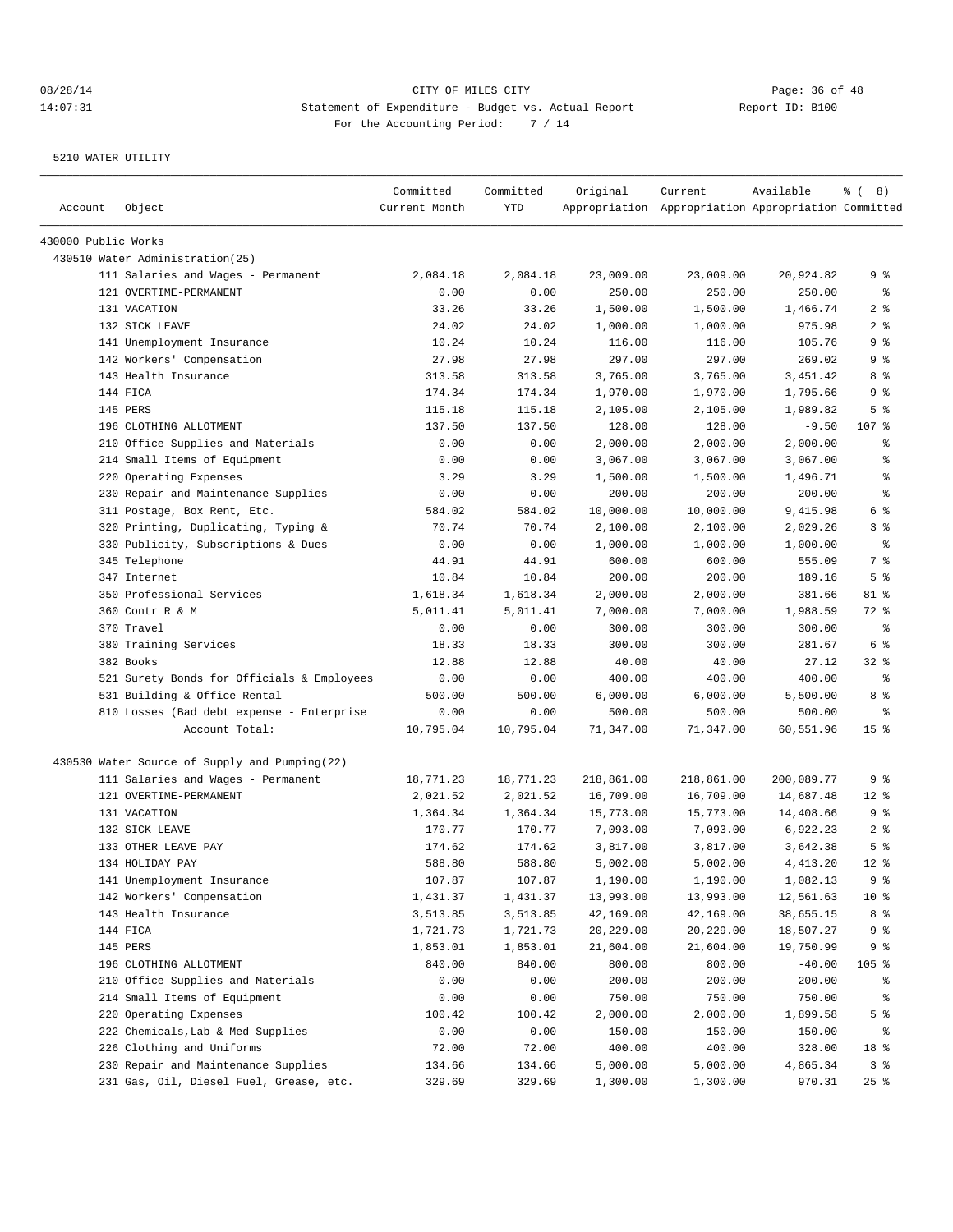| 241 Consumable Tools<br>0.00<br>0.00<br>150.00<br>150.00<br>150.00<br>0.00<br>311 Postage, Box Rent, Etc.<br>0.00<br>50.00<br>50.00<br>50.00<br>ి<br>330 Publicity, Subscriptions & Dues<br>0.00<br>0.00<br>500.00<br>500.00<br>500.00<br>န္<br>334 Memberships, Registrations & Dues<br>0.00<br>0.00<br>400.00<br>400.00<br>န္<br>400.00<br>29%<br>341 Electric Utility Services<br>15,733.46<br>55,000.00<br>55,000.00<br>39,266.54<br>15,733.46<br>344 Gas Utility Service<br>4,552.84<br>4,552.84<br>20,000.00<br>20,000.00<br>$23$ %<br>15,447.16<br>345 Telephone<br>74.02<br>74.02<br>1,200.00<br>1,200.00<br>1,125.98<br>6 %<br>346 Garbage Service<br>0.00<br>0.00<br>250.00<br>250.00<br>250.00<br>ႜ<br>347 Internet<br>80.25<br>80.25<br>750.00<br>750.00<br>669.75<br>$11$ %<br>350 Professional Services<br>0.00<br>500.00<br>500.00<br>500.00<br>န္<br>0.00<br>352 Wtr/Swr Lab Testing<br>0.00<br>0.00<br>1,000.00<br>1,000.00<br>1,000.00<br>န္<br>357 Architectual, Engineering Serv Etc.<br>0.00<br>0.00<br>10,000.00<br>10,000.00<br>10,000.00<br>ి<br>360 Contr R & M<br>92.43<br>92.43<br>120,300.00<br>န္<br>120,300.00<br>120,207.57<br>363 R&M Vehicles/Equip/Labor-PW<br>71.76<br>71.76<br>7,000.00<br>7,000.00<br>1 <sup>8</sup><br>6,928.24<br>$\,$ %<br>369 Other Repair and Maintenance<br>0.00<br>2,000.00<br>2,000.00<br>2,000.00<br>0.00<br>370 Travel<br>0.00<br>0.00<br>1,000.00<br>1,000.00<br>န္<br>1,000.00<br>380 Training Services<br>0.00<br>0.00<br>1,400.00<br>1,400.00<br>1,400.00<br>$\,{}^{\circ}\!$<br>382 Books<br>53.25<br>53.25<br>200.00<br>$27$ %<br>200.00<br>146.75<br>400 BUILDING MATERIALS<br>0.00<br>0.00<br>500.00<br>500.00<br>500.00<br>နွ<br>100 %<br>511 Insurance on Buildings<br>9,142.93<br>9,142.93<br>9,143.00<br>9,143.00<br>0.07<br>512 Insurance on Vehicles & Equipment<br>261.32<br>261.32<br>262.00<br>262.00<br>100 %<br>0.68<br>940 Machinery & Equipment<br>0.00<br>0.00<br>220,000.00<br>220,000.00<br>220,000.00<br>ႜ<br>Account Total:<br>63, 258.14<br>63, 258.14<br>765,386.86<br>8 %<br>828,645.00<br>828,645.00<br>430540 Water Purification and Treatment<br>210 Office Supplies and Materials<br>0.00<br>0.00<br>200.00<br>200.00<br>200.00<br>ႜ<br>214 Small Items of Equipment<br>0.00<br>0.00<br>23,450.00<br>23,450.00<br>23,450.00<br>နွ<br>220 Operating Expenses<br>206.77<br>206.77<br>3,000.00<br>7 %<br>3,000.00<br>2,793.23<br>222 Chemicals, Lab & Med Supplies<br>58,350.00<br>1 <sup>8</sup><br>644.21<br>644.21<br>58,350.00<br>57,705.79<br>226 Clothing and Uniforms<br>400.00<br>400.00<br>18 %<br>71.98<br>71.98<br>328.02<br>230 Repair and Maintenance Supplies<br>1,290.80<br>1,290.80<br>9,500.00<br>9,500.00<br>8,209.20<br>$14*$<br>231 Gas, Oil, Diesel Fuel, Grease, etc.<br>136.80<br>136.80<br>1,300.00<br>1,300.00<br>1,163.20<br>$11$ %<br>241 Consumable Tools<br>0.00<br>0.00<br>150.00<br>150.00<br>150.00<br>ႜ<br>$12$ %<br>17.70<br>17.70<br>150.00<br>150.00<br>311 Postage, Box Rent, Etc.<br>132.30<br>320 Printing, Duplicating, Typing &<br>0.00<br>100.00<br>100.00<br>100.00<br>0.00<br>330 Publicity, Subscriptions & Dues<br>0.00<br>400.00<br>400.00<br>400.00<br>န္<br>0.00<br>$\epsilon$<br>334 Memberships, Registrations & Dues<br>0.00<br>0.00<br>450.00<br>450.00<br>450.00<br>0.00<br>345 Telephone<br>0.00<br>200.00<br>200.00<br>200.00<br>ి<br>352 Wtr/Swr Lab Testing<br>353.00<br>353.00<br>10,000.00<br>10,000.00<br>9,647.00<br>4%<br>357 Architectual, Engineering Serv Etc.<br>0.00<br>0.00<br>12,000.00<br>12,000.00<br>12,000.00<br>ႜૢ<br>360 Contr R & M<br>47.50<br>47.50<br>6,000.00<br>6,000.00<br>5,952.50<br>369 Other Repair and Maintenance<br>0.00<br>0.00<br>1,500.00<br>1,500.00<br>1,500.00<br>ိင<br>370 Travel<br>0.00<br>0.00<br>1,200.00<br>1,200.00<br>1,200.00<br>ိင<br>380 Training Services<br>0.00<br>0.00<br>1,000.00<br>1,000.00<br>1,000.00<br>ိင<br>382 Books<br>$27$ %<br>53.25<br>53.25<br>200.00<br>200.00<br>146.75<br>533 Machinery and Equipment Rental<br>0.00<br>0.00<br>1,000.00<br>1,000.00<br>1,000.00 | Account | Object         | Committed<br>Current Month | Committed<br>YTD | Original   | Current<br>Appropriation Appropriation Appropriation Committed | Available  | $\frac{6}{6}$ ( 8) |
|-----------------------------------------------------------------------------------------------------------------------------------------------------------------------------------------------------------------------------------------------------------------------------------------------------------------------------------------------------------------------------------------------------------------------------------------------------------------------------------------------------------------------------------------------------------------------------------------------------------------------------------------------------------------------------------------------------------------------------------------------------------------------------------------------------------------------------------------------------------------------------------------------------------------------------------------------------------------------------------------------------------------------------------------------------------------------------------------------------------------------------------------------------------------------------------------------------------------------------------------------------------------------------------------------------------------------------------------------------------------------------------------------------------------------------------------------------------------------------------------------------------------------------------------------------------------------------------------------------------------------------------------------------------------------------------------------------------------------------------------------------------------------------------------------------------------------------------------------------------------------------------------------------------------------------------------------------------------------------------------------------------------------------------------------------------------------------------------------------------------------------------------------------------------------------------------------------------------------------------------------------------------------------------------------------------------------------------------------------------------------------------------------------------------------------------------------------------------------------------------------------------------------------------------------------------------------------------------------------------------------------------------------------------------------------------------------------------------------------------------------------------------------------------------------------------------------------------------------------------------------------------------------------------------------------------------------------------------------------------------------------------------------------------------------------------------------------------------------------------------------------------------------------------------------------------------------------------------------------------------------------------------------------------------------------------------------------------------------------------------------------------------------------------------------------------------------------------------------------------------------------------------------------------------------------------------------------------------------------------------------------------------------------------------------------------------------------------------------------------------------------------------------------------------------------------------------------------------------------------------------------------------------------------------------------------------------------------------------------------------------------------------------------------------------------------------------------------------------|---------|----------------|----------------------------|------------------|------------|----------------------------------------------------------------|------------|--------------------|
|                                                                                                                                                                                                                                                                                                                                                                                                                                                                                                                                                                                                                                                                                                                                                                                                                                                                                                                                                                                                                                                                                                                                                                                                                                                                                                                                                                                                                                                                                                                                                                                                                                                                                                                                                                                                                                                                                                                                                                                                                                                                                                                                                                                                                                                                                                                                                                                                                                                                                                                                                                                                                                                                                                                                                                                                                                                                                                                                                                                                                                                                                                                                                                                                                                                                                                                                                                                                                                                                                                                                                                                                                                                                                                                                                                                                                                                                                                                                                                                                                                                                                               |         |                |                            |                  |            |                                                                |            | ွေ                 |
|                                                                                                                                                                                                                                                                                                                                                                                                                                                                                                                                                                                                                                                                                                                                                                                                                                                                                                                                                                                                                                                                                                                                                                                                                                                                                                                                                                                                                                                                                                                                                                                                                                                                                                                                                                                                                                                                                                                                                                                                                                                                                                                                                                                                                                                                                                                                                                                                                                                                                                                                                                                                                                                                                                                                                                                                                                                                                                                                                                                                                                                                                                                                                                                                                                                                                                                                                                                                                                                                                                                                                                                                                                                                                                                                                                                                                                                                                                                                                                                                                                                                                               |         |                |                            |                  |            |                                                                |            |                    |
|                                                                                                                                                                                                                                                                                                                                                                                                                                                                                                                                                                                                                                                                                                                                                                                                                                                                                                                                                                                                                                                                                                                                                                                                                                                                                                                                                                                                                                                                                                                                                                                                                                                                                                                                                                                                                                                                                                                                                                                                                                                                                                                                                                                                                                                                                                                                                                                                                                                                                                                                                                                                                                                                                                                                                                                                                                                                                                                                                                                                                                                                                                                                                                                                                                                                                                                                                                                                                                                                                                                                                                                                                                                                                                                                                                                                                                                                                                                                                                                                                                                                                               |         |                |                            |                  |            |                                                                |            |                    |
|                                                                                                                                                                                                                                                                                                                                                                                                                                                                                                                                                                                                                                                                                                                                                                                                                                                                                                                                                                                                                                                                                                                                                                                                                                                                                                                                                                                                                                                                                                                                                                                                                                                                                                                                                                                                                                                                                                                                                                                                                                                                                                                                                                                                                                                                                                                                                                                                                                                                                                                                                                                                                                                                                                                                                                                                                                                                                                                                                                                                                                                                                                                                                                                                                                                                                                                                                                                                                                                                                                                                                                                                                                                                                                                                                                                                                                                                                                                                                                                                                                                                                               |         |                |                            |                  |            |                                                                |            |                    |
|                                                                                                                                                                                                                                                                                                                                                                                                                                                                                                                                                                                                                                                                                                                                                                                                                                                                                                                                                                                                                                                                                                                                                                                                                                                                                                                                                                                                                                                                                                                                                                                                                                                                                                                                                                                                                                                                                                                                                                                                                                                                                                                                                                                                                                                                                                                                                                                                                                                                                                                                                                                                                                                                                                                                                                                                                                                                                                                                                                                                                                                                                                                                                                                                                                                                                                                                                                                                                                                                                                                                                                                                                                                                                                                                                                                                                                                                                                                                                                                                                                                                                               |         |                |                            |                  |            |                                                                |            |                    |
|                                                                                                                                                                                                                                                                                                                                                                                                                                                                                                                                                                                                                                                                                                                                                                                                                                                                                                                                                                                                                                                                                                                                                                                                                                                                                                                                                                                                                                                                                                                                                                                                                                                                                                                                                                                                                                                                                                                                                                                                                                                                                                                                                                                                                                                                                                                                                                                                                                                                                                                                                                                                                                                                                                                                                                                                                                                                                                                                                                                                                                                                                                                                                                                                                                                                                                                                                                                                                                                                                                                                                                                                                                                                                                                                                                                                                                                                                                                                                                                                                                                                                               |         |                |                            |                  |            |                                                                |            |                    |
|                                                                                                                                                                                                                                                                                                                                                                                                                                                                                                                                                                                                                                                                                                                                                                                                                                                                                                                                                                                                                                                                                                                                                                                                                                                                                                                                                                                                                                                                                                                                                                                                                                                                                                                                                                                                                                                                                                                                                                                                                                                                                                                                                                                                                                                                                                                                                                                                                                                                                                                                                                                                                                                                                                                                                                                                                                                                                                                                                                                                                                                                                                                                                                                                                                                                                                                                                                                                                                                                                                                                                                                                                                                                                                                                                                                                                                                                                                                                                                                                                                                                                               |         |                |                            |                  |            |                                                                |            |                    |
|                                                                                                                                                                                                                                                                                                                                                                                                                                                                                                                                                                                                                                                                                                                                                                                                                                                                                                                                                                                                                                                                                                                                                                                                                                                                                                                                                                                                                                                                                                                                                                                                                                                                                                                                                                                                                                                                                                                                                                                                                                                                                                                                                                                                                                                                                                                                                                                                                                                                                                                                                                                                                                                                                                                                                                                                                                                                                                                                                                                                                                                                                                                                                                                                                                                                                                                                                                                                                                                                                                                                                                                                                                                                                                                                                                                                                                                                                                                                                                                                                                                                                               |         |                |                            |                  |            |                                                                |            |                    |
|                                                                                                                                                                                                                                                                                                                                                                                                                                                                                                                                                                                                                                                                                                                                                                                                                                                                                                                                                                                                                                                                                                                                                                                                                                                                                                                                                                                                                                                                                                                                                                                                                                                                                                                                                                                                                                                                                                                                                                                                                                                                                                                                                                                                                                                                                                                                                                                                                                                                                                                                                                                                                                                                                                                                                                                                                                                                                                                                                                                                                                                                                                                                                                                                                                                                                                                                                                                                                                                                                                                                                                                                                                                                                                                                                                                                                                                                                                                                                                                                                                                                                               |         |                |                            |                  |            |                                                                |            |                    |
|                                                                                                                                                                                                                                                                                                                                                                                                                                                                                                                                                                                                                                                                                                                                                                                                                                                                                                                                                                                                                                                                                                                                                                                                                                                                                                                                                                                                                                                                                                                                                                                                                                                                                                                                                                                                                                                                                                                                                                                                                                                                                                                                                                                                                                                                                                                                                                                                                                                                                                                                                                                                                                                                                                                                                                                                                                                                                                                                                                                                                                                                                                                                                                                                                                                                                                                                                                                                                                                                                                                                                                                                                                                                                                                                                                                                                                                                                                                                                                                                                                                                                               |         |                |                            |                  |            |                                                                |            |                    |
|                                                                                                                                                                                                                                                                                                                                                                                                                                                                                                                                                                                                                                                                                                                                                                                                                                                                                                                                                                                                                                                                                                                                                                                                                                                                                                                                                                                                                                                                                                                                                                                                                                                                                                                                                                                                                                                                                                                                                                                                                                                                                                                                                                                                                                                                                                                                                                                                                                                                                                                                                                                                                                                                                                                                                                                                                                                                                                                                                                                                                                                                                                                                                                                                                                                                                                                                                                                                                                                                                                                                                                                                                                                                                                                                                                                                                                                                                                                                                                                                                                                                                               |         |                |                            |                  |            |                                                                |            |                    |
|                                                                                                                                                                                                                                                                                                                                                                                                                                                                                                                                                                                                                                                                                                                                                                                                                                                                                                                                                                                                                                                                                                                                                                                                                                                                                                                                                                                                                                                                                                                                                                                                                                                                                                                                                                                                                                                                                                                                                                                                                                                                                                                                                                                                                                                                                                                                                                                                                                                                                                                                                                                                                                                                                                                                                                                                                                                                                                                                                                                                                                                                                                                                                                                                                                                                                                                                                                                                                                                                                                                                                                                                                                                                                                                                                                                                                                                                                                                                                                                                                                                                                               |         |                |                            |                  |            |                                                                |            |                    |
|                                                                                                                                                                                                                                                                                                                                                                                                                                                                                                                                                                                                                                                                                                                                                                                                                                                                                                                                                                                                                                                                                                                                                                                                                                                                                                                                                                                                                                                                                                                                                                                                                                                                                                                                                                                                                                                                                                                                                                                                                                                                                                                                                                                                                                                                                                                                                                                                                                                                                                                                                                                                                                                                                                                                                                                                                                                                                                                                                                                                                                                                                                                                                                                                                                                                                                                                                                                                                                                                                                                                                                                                                                                                                                                                                                                                                                                                                                                                                                                                                                                                                               |         |                |                            |                  |            |                                                                |            |                    |
|                                                                                                                                                                                                                                                                                                                                                                                                                                                                                                                                                                                                                                                                                                                                                                                                                                                                                                                                                                                                                                                                                                                                                                                                                                                                                                                                                                                                                                                                                                                                                                                                                                                                                                                                                                                                                                                                                                                                                                                                                                                                                                                                                                                                                                                                                                                                                                                                                                                                                                                                                                                                                                                                                                                                                                                                                                                                                                                                                                                                                                                                                                                                                                                                                                                                                                                                                                                                                                                                                                                                                                                                                                                                                                                                                                                                                                                                                                                                                                                                                                                                                               |         |                |                            |                  |            |                                                                |            |                    |
|                                                                                                                                                                                                                                                                                                                                                                                                                                                                                                                                                                                                                                                                                                                                                                                                                                                                                                                                                                                                                                                                                                                                                                                                                                                                                                                                                                                                                                                                                                                                                                                                                                                                                                                                                                                                                                                                                                                                                                                                                                                                                                                                                                                                                                                                                                                                                                                                                                                                                                                                                                                                                                                                                                                                                                                                                                                                                                                                                                                                                                                                                                                                                                                                                                                                                                                                                                                                                                                                                                                                                                                                                                                                                                                                                                                                                                                                                                                                                                                                                                                                                               |         |                |                            |                  |            |                                                                |            |                    |
|                                                                                                                                                                                                                                                                                                                                                                                                                                                                                                                                                                                                                                                                                                                                                                                                                                                                                                                                                                                                                                                                                                                                                                                                                                                                                                                                                                                                                                                                                                                                                                                                                                                                                                                                                                                                                                                                                                                                                                                                                                                                                                                                                                                                                                                                                                                                                                                                                                                                                                                                                                                                                                                                                                                                                                                                                                                                                                                                                                                                                                                                                                                                                                                                                                                                                                                                                                                                                                                                                                                                                                                                                                                                                                                                                                                                                                                                                                                                                                                                                                                                                               |         |                |                            |                  |            |                                                                |            |                    |
|                                                                                                                                                                                                                                                                                                                                                                                                                                                                                                                                                                                                                                                                                                                                                                                                                                                                                                                                                                                                                                                                                                                                                                                                                                                                                                                                                                                                                                                                                                                                                                                                                                                                                                                                                                                                                                                                                                                                                                                                                                                                                                                                                                                                                                                                                                                                                                                                                                                                                                                                                                                                                                                                                                                                                                                                                                                                                                                                                                                                                                                                                                                                                                                                                                                                                                                                                                                                                                                                                                                                                                                                                                                                                                                                                                                                                                                                                                                                                                                                                                                                                               |         |                |                            |                  |            |                                                                |            |                    |
|                                                                                                                                                                                                                                                                                                                                                                                                                                                                                                                                                                                                                                                                                                                                                                                                                                                                                                                                                                                                                                                                                                                                                                                                                                                                                                                                                                                                                                                                                                                                                                                                                                                                                                                                                                                                                                                                                                                                                                                                                                                                                                                                                                                                                                                                                                                                                                                                                                                                                                                                                                                                                                                                                                                                                                                                                                                                                                                                                                                                                                                                                                                                                                                                                                                                                                                                                                                                                                                                                                                                                                                                                                                                                                                                                                                                                                                                                                                                                                                                                                                                                               |         |                |                            |                  |            |                                                                |            |                    |
|                                                                                                                                                                                                                                                                                                                                                                                                                                                                                                                                                                                                                                                                                                                                                                                                                                                                                                                                                                                                                                                                                                                                                                                                                                                                                                                                                                                                                                                                                                                                                                                                                                                                                                                                                                                                                                                                                                                                                                                                                                                                                                                                                                                                                                                                                                                                                                                                                                                                                                                                                                                                                                                                                                                                                                                                                                                                                                                                                                                                                                                                                                                                                                                                                                                                                                                                                                                                                                                                                                                                                                                                                                                                                                                                                                                                                                                                                                                                                                                                                                                                                               |         |                |                            |                  |            |                                                                |            |                    |
|                                                                                                                                                                                                                                                                                                                                                                                                                                                                                                                                                                                                                                                                                                                                                                                                                                                                                                                                                                                                                                                                                                                                                                                                                                                                                                                                                                                                                                                                                                                                                                                                                                                                                                                                                                                                                                                                                                                                                                                                                                                                                                                                                                                                                                                                                                                                                                                                                                                                                                                                                                                                                                                                                                                                                                                                                                                                                                                                                                                                                                                                                                                                                                                                                                                                                                                                                                                                                                                                                                                                                                                                                                                                                                                                                                                                                                                                                                                                                                                                                                                                                               |         |                |                            |                  |            |                                                                |            |                    |
|                                                                                                                                                                                                                                                                                                                                                                                                                                                                                                                                                                                                                                                                                                                                                                                                                                                                                                                                                                                                                                                                                                                                                                                                                                                                                                                                                                                                                                                                                                                                                                                                                                                                                                                                                                                                                                                                                                                                                                                                                                                                                                                                                                                                                                                                                                                                                                                                                                                                                                                                                                                                                                                                                                                                                                                                                                                                                                                                                                                                                                                                                                                                                                                                                                                                                                                                                                                                                                                                                                                                                                                                                                                                                                                                                                                                                                                                                                                                                                                                                                                                                               |         |                |                            |                  |            |                                                                |            |                    |
|                                                                                                                                                                                                                                                                                                                                                                                                                                                                                                                                                                                                                                                                                                                                                                                                                                                                                                                                                                                                                                                                                                                                                                                                                                                                                                                                                                                                                                                                                                                                                                                                                                                                                                                                                                                                                                                                                                                                                                                                                                                                                                                                                                                                                                                                                                                                                                                                                                                                                                                                                                                                                                                                                                                                                                                                                                                                                                                                                                                                                                                                                                                                                                                                                                                                                                                                                                                                                                                                                                                                                                                                                                                                                                                                                                                                                                                                                                                                                                                                                                                                                               |         |                |                            |                  |            |                                                                |            |                    |
|                                                                                                                                                                                                                                                                                                                                                                                                                                                                                                                                                                                                                                                                                                                                                                                                                                                                                                                                                                                                                                                                                                                                                                                                                                                                                                                                                                                                                                                                                                                                                                                                                                                                                                                                                                                                                                                                                                                                                                                                                                                                                                                                                                                                                                                                                                                                                                                                                                                                                                                                                                                                                                                                                                                                                                                                                                                                                                                                                                                                                                                                                                                                                                                                                                                                                                                                                                                                                                                                                                                                                                                                                                                                                                                                                                                                                                                                                                                                                                                                                                                                                               |         |                |                            |                  |            |                                                                |            |                    |
|                                                                                                                                                                                                                                                                                                                                                                                                                                                                                                                                                                                                                                                                                                                                                                                                                                                                                                                                                                                                                                                                                                                                                                                                                                                                                                                                                                                                                                                                                                                                                                                                                                                                                                                                                                                                                                                                                                                                                                                                                                                                                                                                                                                                                                                                                                                                                                                                                                                                                                                                                                                                                                                                                                                                                                                                                                                                                                                                                                                                                                                                                                                                                                                                                                                                                                                                                                                                                                                                                                                                                                                                                                                                                                                                                                                                                                                                                                                                                                                                                                                                                               |         |                |                            |                  |            |                                                                |            |                    |
|                                                                                                                                                                                                                                                                                                                                                                                                                                                                                                                                                                                                                                                                                                                                                                                                                                                                                                                                                                                                                                                                                                                                                                                                                                                                                                                                                                                                                                                                                                                                                                                                                                                                                                                                                                                                                                                                                                                                                                                                                                                                                                                                                                                                                                                                                                                                                                                                                                                                                                                                                                                                                                                                                                                                                                                                                                                                                                                                                                                                                                                                                                                                                                                                                                                                                                                                                                                                                                                                                                                                                                                                                                                                                                                                                                                                                                                                                                                                                                                                                                                                                               |         |                |                            |                  |            |                                                                |            |                    |
|                                                                                                                                                                                                                                                                                                                                                                                                                                                                                                                                                                                                                                                                                                                                                                                                                                                                                                                                                                                                                                                                                                                                                                                                                                                                                                                                                                                                                                                                                                                                                                                                                                                                                                                                                                                                                                                                                                                                                                                                                                                                                                                                                                                                                                                                                                                                                                                                                                                                                                                                                                                                                                                                                                                                                                                                                                                                                                                                                                                                                                                                                                                                                                                                                                                                                                                                                                                                                                                                                                                                                                                                                                                                                                                                                                                                                                                                                                                                                                                                                                                                                               |         |                |                            |                  |            |                                                                |            |                    |
|                                                                                                                                                                                                                                                                                                                                                                                                                                                                                                                                                                                                                                                                                                                                                                                                                                                                                                                                                                                                                                                                                                                                                                                                                                                                                                                                                                                                                                                                                                                                                                                                                                                                                                                                                                                                                                                                                                                                                                                                                                                                                                                                                                                                                                                                                                                                                                                                                                                                                                                                                                                                                                                                                                                                                                                                                                                                                                                                                                                                                                                                                                                                                                                                                                                                                                                                                                                                                                                                                                                                                                                                                                                                                                                                                                                                                                                                                                                                                                                                                                                                                               |         |                |                            |                  |            |                                                                |            |                    |
|                                                                                                                                                                                                                                                                                                                                                                                                                                                                                                                                                                                                                                                                                                                                                                                                                                                                                                                                                                                                                                                                                                                                                                                                                                                                                                                                                                                                                                                                                                                                                                                                                                                                                                                                                                                                                                                                                                                                                                                                                                                                                                                                                                                                                                                                                                                                                                                                                                                                                                                                                                                                                                                                                                                                                                                                                                                                                                                                                                                                                                                                                                                                                                                                                                                                                                                                                                                                                                                                                                                                                                                                                                                                                                                                                                                                                                                                                                                                                                                                                                                                                               |         |                |                            |                  |            |                                                                |            |                    |
|                                                                                                                                                                                                                                                                                                                                                                                                                                                                                                                                                                                                                                                                                                                                                                                                                                                                                                                                                                                                                                                                                                                                                                                                                                                                                                                                                                                                                                                                                                                                                                                                                                                                                                                                                                                                                                                                                                                                                                                                                                                                                                                                                                                                                                                                                                                                                                                                                                                                                                                                                                                                                                                                                                                                                                                                                                                                                                                                                                                                                                                                                                                                                                                                                                                                                                                                                                                                                                                                                                                                                                                                                                                                                                                                                                                                                                                                                                                                                                                                                                                                                               |         |                |                            |                  |            |                                                                |            |                    |
|                                                                                                                                                                                                                                                                                                                                                                                                                                                                                                                                                                                                                                                                                                                                                                                                                                                                                                                                                                                                                                                                                                                                                                                                                                                                                                                                                                                                                                                                                                                                                                                                                                                                                                                                                                                                                                                                                                                                                                                                                                                                                                                                                                                                                                                                                                                                                                                                                                                                                                                                                                                                                                                                                                                                                                                                                                                                                                                                                                                                                                                                                                                                                                                                                                                                                                                                                                                                                                                                                                                                                                                                                                                                                                                                                                                                                                                                                                                                                                                                                                                                                               |         |                |                            |                  |            |                                                                |            |                    |
|                                                                                                                                                                                                                                                                                                                                                                                                                                                                                                                                                                                                                                                                                                                                                                                                                                                                                                                                                                                                                                                                                                                                                                                                                                                                                                                                                                                                                                                                                                                                                                                                                                                                                                                                                                                                                                                                                                                                                                                                                                                                                                                                                                                                                                                                                                                                                                                                                                                                                                                                                                                                                                                                                                                                                                                                                                                                                                                                                                                                                                                                                                                                                                                                                                                                                                                                                                                                                                                                                                                                                                                                                                                                                                                                                                                                                                                                                                                                                                                                                                                                                               |         |                |                            |                  |            |                                                                |            |                    |
|                                                                                                                                                                                                                                                                                                                                                                                                                                                                                                                                                                                                                                                                                                                                                                                                                                                                                                                                                                                                                                                                                                                                                                                                                                                                                                                                                                                                                                                                                                                                                                                                                                                                                                                                                                                                                                                                                                                                                                                                                                                                                                                                                                                                                                                                                                                                                                                                                                                                                                                                                                                                                                                                                                                                                                                                                                                                                                                                                                                                                                                                                                                                                                                                                                                                                                                                                                                                                                                                                                                                                                                                                                                                                                                                                                                                                                                                                                                                                                                                                                                                                               |         |                |                            |                  |            |                                                                |            |                    |
|                                                                                                                                                                                                                                                                                                                                                                                                                                                                                                                                                                                                                                                                                                                                                                                                                                                                                                                                                                                                                                                                                                                                                                                                                                                                                                                                                                                                                                                                                                                                                                                                                                                                                                                                                                                                                                                                                                                                                                                                                                                                                                                                                                                                                                                                                                                                                                                                                                                                                                                                                                                                                                                                                                                                                                                                                                                                                                                                                                                                                                                                                                                                                                                                                                                                                                                                                                                                                                                                                                                                                                                                                                                                                                                                                                                                                                                                                                                                                                                                                                                                                               |         |                |                            |                  |            |                                                                |            |                    |
|                                                                                                                                                                                                                                                                                                                                                                                                                                                                                                                                                                                                                                                                                                                                                                                                                                                                                                                                                                                                                                                                                                                                                                                                                                                                                                                                                                                                                                                                                                                                                                                                                                                                                                                                                                                                                                                                                                                                                                                                                                                                                                                                                                                                                                                                                                                                                                                                                                                                                                                                                                                                                                                                                                                                                                                                                                                                                                                                                                                                                                                                                                                                                                                                                                                                                                                                                                                                                                                                                                                                                                                                                                                                                                                                                                                                                                                                                                                                                                                                                                                                                               |         |                |                            |                  |            |                                                                |            |                    |
|                                                                                                                                                                                                                                                                                                                                                                                                                                                                                                                                                                                                                                                                                                                                                                                                                                                                                                                                                                                                                                                                                                                                                                                                                                                                                                                                                                                                                                                                                                                                                                                                                                                                                                                                                                                                                                                                                                                                                                                                                                                                                                                                                                                                                                                                                                                                                                                                                                                                                                                                                                                                                                                                                                                                                                                                                                                                                                                                                                                                                                                                                                                                                                                                                                                                                                                                                                                                                                                                                                                                                                                                                                                                                                                                                                                                                                                                                                                                                                                                                                                                                               |         |                |                            |                  |            |                                                                |            | နွ                 |
|                                                                                                                                                                                                                                                                                                                                                                                                                                                                                                                                                                                                                                                                                                                                                                                                                                                                                                                                                                                                                                                                                                                                                                                                                                                                                                                                                                                                                                                                                                                                                                                                                                                                                                                                                                                                                                                                                                                                                                                                                                                                                                                                                                                                                                                                                                                                                                                                                                                                                                                                                                                                                                                                                                                                                                                                                                                                                                                                                                                                                                                                                                                                                                                                                                                                                                                                                                                                                                                                                                                                                                                                                                                                                                                                                                                                                                                                                                                                                                                                                                                                                               |         |                |                            |                  |            |                                                                |            |                    |
|                                                                                                                                                                                                                                                                                                                                                                                                                                                                                                                                                                                                                                                                                                                                                                                                                                                                                                                                                                                                                                                                                                                                                                                                                                                                                                                                                                                                                                                                                                                                                                                                                                                                                                                                                                                                                                                                                                                                                                                                                                                                                                                                                                                                                                                                                                                                                                                                                                                                                                                                                                                                                                                                                                                                                                                                                                                                                                                                                                                                                                                                                                                                                                                                                                                                                                                                                                                                                                                                                                                                                                                                                                                                                                                                                                                                                                                                                                                                                                                                                                                                                               |         |                |                            |                  |            |                                                                |            |                    |
|                                                                                                                                                                                                                                                                                                                                                                                                                                                                                                                                                                                                                                                                                                                                                                                                                                                                                                                                                                                                                                                                                                                                                                                                                                                                                                                                                                                                                                                                                                                                                                                                                                                                                                                                                                                                                                                                                                                                                                                                                                                                                                                                                                                                                                                                                                                                                                                                                                                                                                                                                                                                                                                                                                                                                                                                                                                                                                                                                                                                                                                                                                                                                                                                                                                                                                                                                                                                                                                                                                                                                                                                                                                                                                                                                                                                                                                                                                                                                                                                                                                                                               |         |                |                            |                  |            |                                                                |            |                    |
|                                                                                                                                                                                                                                                                                                                                                                                                                                                                                                                                                                                                                                                                                                                                                                                                                                                                                                                                                                                                                                                                                                                                                                                                                                                                                                                                                                                                                                                                                                                                                                                                                                                                                                                                                                                                                                                                                                                                                                                                                                                                                                                                                                                                                                                                                                                                                                                                                                                                                                                                                                                                                                                                                                                                                                                                                                                                                                                                                                                                                                                                                                                                                                                                                                                                                                                                                                                                                                                                                                                                                                                                                                                                                                                                                                                                                                                                                                                                                                                                                                                                                               |         |                |                            |                  |            |                                                                |            |                    |
|                                                                                                                                                                                                                                                                                                                                                                                                                                                                                                                                                                                                                                                                                                                                                                                                                                                                                                                                                                                                                                                                                                                                                                                                                                                                                                                                                                                                                                                                                                                                                                                                                                                                                                                                                                                                                                                                                                                                                                                                                                                                                                                                                                                                                                                                                                                                                                                                                                                                                                                                                                                                                                                                                                                                                                                                                                                                                                                                                                                                                                                                                                                                                                                                                                                                                                                                                                                                                                                                                                                                                                                                                                                                                                                                                                                                                                                                                                                                                                                                                                                                                               |         |                |                            |                  |            |                                                                |            |                    |
|                                                                                                                                                                                                                                                                                                                                                                                                                                                                                                                                                                                                                                                                                                                                                                                                                                                                                                                                                                                                                                                                                                                                                                                                                                                                                                                                                                                                                                                                                                                                                                                                                                                                                                                                                                                                                                                                                                                                                                                                                                                                                                                                                                                                                                                                                                                                                                                                                                                                                                                                                                                                                                                                                                                                                                                                                                                                                                                                                                                                                                                                                                                                                                                                                                                                                                                                                                                                                                                                                                                                                                                                                                                                                                                                                                                                                                                                                                                                                                                                                                                                                               |         |                |                            |                  |            |                                                                |            | 1 <sup>8</sup>     |
|                                                                                                                                                                                                                                                                                                                                                                                                                                                                                                                                                                                                                                                                                                                                                                                                                                                                                                                                                                                                                                                                                                                                                                                                                                                                                                                                                                                                                                                                                                                                                                                                                                                                                                                                                                                                                                                                                                                                                                                                                                                                                                                                                                                                                                                                                                                                                                                                                                                                                                                                                                                                                                                                                                                                                                                                                                                                                                                                                                                                                                                                                                                                                                                                                                                                                                                                                                                                                                                                                                                                                                                                                                                                                                                                                                                                                                                                                                                                                                                                                                                                                               |         |                |                            |                  |            |                                                                |            |                    |
|                                                                                                                                                                                                                                                                                                                                                                                                                                                                                                                                                                                                                                                                                                                                                                                                                                                                                                                                                                                                                                                                                                                                                                                                                                                                                                                                                                                                                                                                                                                                                                                                                                                                                                                                                                                                                                                                                                                                                                                                                                                                                                                                                                                                                                                                                                                                                                                                                                                                                                                                                                                                                                                                                                                                                                                                                                                                                                                                                                                                                                                                                                                                                                                                                                                                                                                                                                                                                                                                                                                                                                                                                                                                                                                                                                                                                                                                                                                                                                                                                                                                                               |         |                |                            |                  |            |                                                                |            |                    |
|                                                                                                                                                                                                                                                                                                                                                                                                                                                                                                                                                                                                                                                                                                                                                                                                                                                                                                                                                                                                                                                                                                                                                                                                                                                                                                                                                                                                                                                                                                                                                                                                                                                                                                                                                                                                                                                                                                                                                                                                                                                                                                                                                                                                                                                                                                                                                                                                                                                                                                                                                                                                                                                                                                                                                                                                                                                                                                                                                                                                                                                                                                                                                                                                                                                                                                                                                                                                                                                                                                                                                                                                                                                                                                                                                                                                                                                                                                                                                                                                                                                                                               |         |                |                            |                  |            |                                                                |            |                    |
|                                                                                                                                                                                                                                                                                                                                                                                                                                                                                                                                                                                                                                                                                                                                                                                                                                                                                                                                                                                                                                                                                                                                                                                                                                                                                                                                                                                                                                                                                                                                                                                                                                                                                                                                                                                                                                                                                                                                                                                                                                                                                                                                                                                                                                                                                                                                                                                                                                                                                                                                                                                                                                                                                                                                                                                                                                                                                                                                                                                                                                                                                                                                                                                                                                                                                                                                                                                                                                                                                                                                                                                                                                                                                                                                                                                                                                                                                                                                                                                                                                                                                               |         |                |                            |                  |            |                                                                |            |                    |
|                                                                                                                                                                                                                                                                                                                                                                                                                                                                                                                                                                                                                                                                                                                                                                                                                                                                                                                                                                                                                                                                                                                                                                                                                                                                                                                                                                                                                                                                                                                                                                                                                                                                                                                                                                                                                                                                                                                                                                                                                                                                                                                                                                                                                                                                                                                                                                                                                                                                                                                                                                                                                                                                                                                                                                                                                                                                                                                                                                                                                                                                                                                                                                                                                                                                                                                                                                                                                                                                                                                                                                                                                                                                                                                                                                                                                                                                                                                                                                                                                                                                                               |         |                |                            |                  |            |                                                                |            | ွေ                 |
|                                                                                                                                                                                                                                                                                                                                                                                                                                                                                                                                                                                                                                                                                                                                                                                                                                                                                                                                                                                                                                                                                                                                                                                                                                                                                                                                                                                                                                                                                                                                                                                                                                                                                                                                                                                                                                                                                                                                                                                                                                                                                                                                                                                                                                                                                                                                                                                                                                                                                                                                                                                                                                                                                                                                                                                                                                                                                                                                                                                                                                                                                                                                                                                                                                                                                                                                                                                                                                                                                                                                                                                                                                                                                                                                                                                                                                                                                                                                                                                                                                                                                               |         | Account Total: | 2,822.01                   | 2,822.01         | 130,550.00 | 130,550.00                                                     | 127,727.99 | 2 <sub>8</sub>     |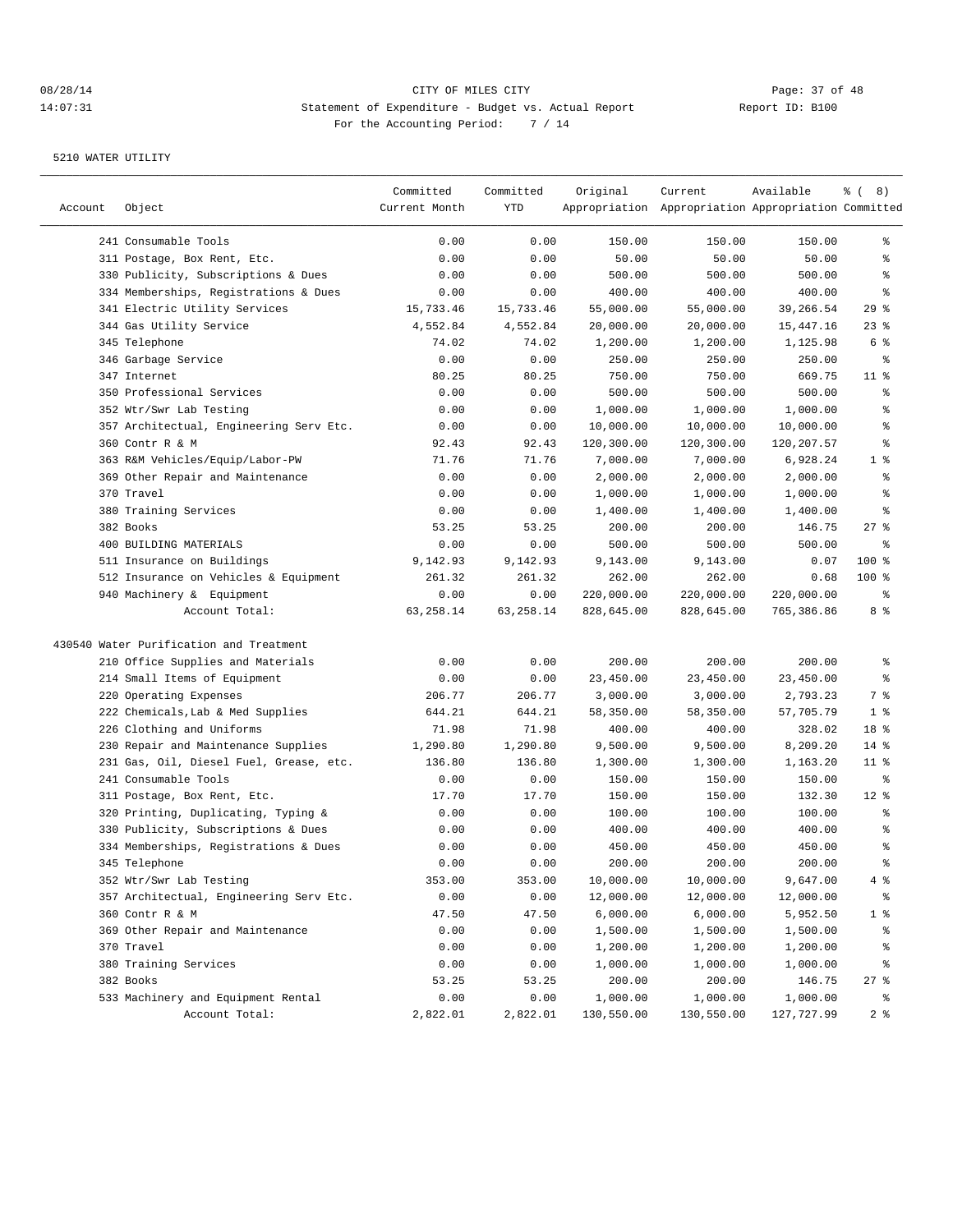| Account | Object                                   | Committed<br>Current Month | Committed<br>YTD | Original                  | Current<br>Appropriation Appropriation Appropriation Committed | Available                     | $\frac{6}{6}$ ( 8)       |
|---------|------------------------------------------|----------------------------|------------------|---------------------------|----------------------------------------------------------------|-------------------------------|--------------------------|
|         | 430550 Transmission and Distribution(23) |                            |                  |                           |                                                                |                               |                          |
|         | 111 Salaries and Wages - Permanent       | 12,603.18                  | 12,603.18        | 124,701.00                | 124,701.00                                                     | 112,097.82                    | $10*$                    |
|         | 121 OVERTIME-PERMANENT                   | 984.34                     | 984.34           | 10,598.00                 | 10,598.00                                                      | 9,613.66                      | 9 %                      |
|         | 131 VACATION                             | 1,120.66                   | 1,120.66         | 15,773.00                 | 15,773.00                                                      | 14,652.34                     | 7 %                      |
|         | 132 SICK LEAVE                           | 181.96                     | 181.96           | 7,093.00                  | 7,093.00                                                       | 6,911.04                      | 3%                       |
|         | 133 OTHER LEAVE PAY                      | 0.00                       | 0.00             | 2,108.00                  | 2,108.00                                                       | 2,108.00                      | ್ಠಿ                      |
|         | 134 HOLIDAY PAY                          | 58.48                      | 58.48            | 4,558.00                  | 4,558.00                                                       | 4,499.52                      | 1 <sup>°</sup>           |
|         | 141 Unemployment Insurance               | 70.24                      | 70.24            | 742.00                    | 742.00                                                         | 671.76                        | 9%                       |
|         | 142 Workers' Compensation                | 819.87                     | 819.87           | 8,514.00                  | 8,514.00                                                       | 7,694.13                      | $10*$                    |
|         | 143 Health Insurance                     | 2,729.25                   | 2,729.25         | 27,108.00                 | 27,108.00                                                      | 24, 378. 75                   | $10*$                    |
|         | 144 FICA                                 | 1,175.20                   | 1,175.20         | 12,609.00                 | 12,609.00                                                      | 11,433.80                     | 9%                       |
|         | 145 PERS                                 | 1,221.29                   | 1,221.29         | 13,467.00                 | 13,467.00                                                      | 12,245.71                     | 9%                       |
|         | 196 CLOTHING ALLOTMENT                   | 652.50                     | 652.50           | 670.00                    | 670.00                                                         | 17.50                         | 97%                      |
|         | 210 Office Supplies and Materials        | 7.45                       | 7.45             | 500.00                    | 500.00                                                         | 492.55                        | 1 <sup>°</sup>           |
|         | 214 Small Items of Equipment             | 0.00                       | 0.00             | 8,400.00                  | 8,400.00                                                       | 8,400.00                      | နွ                       |
|         | 220 Operating Expenses                   | 3,585.21                   | 3,585.21         | 20,000.00                 | 20,000.00                                                      | 16, 414.79                    | 18 %                     |
|         | 222 Chemicals, Lab & Med Supplies        | 0.00                       | 0.00             | 200.00                    | 200.00                                                         | 200.00                        | နွ                       |
|         | 226 Clothing and Uniforms                | 170.94                     | 170.94           | 900.00                    | 900.00                                                         | 729.06                        | 19 <sup>°</sup>          |
|         | 230 Repair and Maintenance Supplies      | 2,233.45                   | 2,233.45         | 25,000.00                 | 25,000.00                                                      | 22,766.55                     | 9%                       |
|         | 231 Gas, Oil, Diesel Fuel, Grease, etc.  | 1,582.42                   | 1,582.42         | 12,000.00                 | 12,000.00                                                      | 10,417.58                     | $13*$                    |
|         | 233 Water/Sewer Main Replacement and     | 0.00                       | 0.00             | 10,000.00                 | 10,000.00                                                      | 10,000.00                     | ್ಠಿ                      |
|         | 234 Hydrant/Manhole Replacement, Valves  | 386.37                     | 386.37           | 30,000.00                 | 30,000.00                                                      | 29,613.63                     | 1 <sup>°</sup>           |
|         | 235 Curb Stop Replacement                | 751.03                     | 751.03           | 10,000.00                 | 10,000.00                                                      | 9,248.97                      | 8 %                      |
|         | 241 Consumable Tools                     | 0.00                       | 0.00             | 200.00                    | 200.00                                                         | 200.00                        | နွ                       |
|         | 311 Postage, Box Rent, Etc.              | 8.47                       | 8.47             | 100.00                    | 100.00                                                         | 91.53                         | 8 %                      |
|         | 320 Printing, Duplicating, Typing &      | 0.00                       | 0.00             | 100.00                    | 100.00                                                         | 100.00                        | နွ                       |
|         | 330 Publicity, Subscriptions & Dues      | 0.00                       | 0.00             | 200.00                    | 200.00                                                         | 200.00                        | ి                        |
|         | 334 Memberships, Registrations & Dues    | 125.00                     | 125.00           | 300.00                    | 300.00                                                         | 175.00                        | 42 %                     |
|         | 341 Electric Utility Services            | 1,178.62                   | 1,178.62         | 250.00                    | 250.00                                                         | $-928.62$                     | 471 %                    |
|         | 344 Gas Utility Service                  | 61.61                      | 61.61            | 450.00                    | 450.00                                                         | 388.39                        | $14$ %                   |
|         | 345 Telephone                            | 34.73                      | 34.73            | 600.00                    | 600.00                                                         | 565.27                        | 6 %                      |
|         | 347 Internet                             | 11.40                      | 11.40            | 250.00                    | 250.00                                                         | 238.60                        | 5 <sup>8</sup>           |
|         | 350 Professional Services                | 0.00                       | 0.00             | 56,000.00                 | 56,000.00                                                      | 56,000.00                     | နွ                       |
|         | 357 Architectual, Engineering Serv Etc.  | 0.00                       | 0.00             | 20,000.00                 | 20,000.00                                                      | 20,000.00                     | နွ                       |
|         | 360 Contr R & M                          | 85.45                      | 85.45            | 8,000.00                  | 8,000.00                                                       | 7,914.55                      | 1 <sup>°</sup>           |
|         | 363 R&M Vehicles/Equip/Labor-PW          | 548.01                     | 548.01           | 28,000.00                 | 28,000.00                                                      | 27, 451.99                    | 2 <sub>8</sub>           |
|         | 369 Other Repair and Maintenance         | 0.00                       | 0.00             | 1,000.00                  | 1,000.00                                                       | 1,000.00                      | ್ಠಿ                      |
|         | 370 Travel                               | 0.00                       | 0.00             | 750.00                    | 750.00                                                         | 750.00                        | ి                        |
|         | 380 Training Services                    | 0.00                       | 0.00             | 800.00                    | 800.00                                                         | 800.00                        | ៖                        |
|         | 382 Books                                | 0.00                       | 0.00             | 200.00                    | 200.00                                                         | 200.00                        | $\,{}^{\circ}\!$         |
|         | 400 BUILDING MATERIALS                   | 0.00                       | 0.00             | 500.00                    | 500.00                                                         | 500.00                        | $\,{}^{\circ}\!\!\delta$ |
|         | 511 Insurance on Buildings               | 2,965.82                   | 2,965.82         | 2,966.00                  | 2,966.00                                                       | 0.18                          | 100 %                    |
|         | 512 Insurance on Vehicles & Equipment    | 455.76                     | 455.76           | 456.00                    | 456.00                                                         | 0.24                          | 100 %                    |
|         | 513 Liability                            | 237.00                     | 237.00           | 386.00                    | 386.00                                                         | 149.00                        | 61 %                     |
|         | 532 Land Rental                          | 146.16                     | 146.16           | 1,500.00                  | 1,500.00                                                       | 1,353.84                      | 10 <sup>°</sup>          |
|         | 533 Machinery and Equipment Rental       | 0.00                       | 0.00             | 1,000.00                  | 1,000.00                                                       | 1,000.00                      | န့                       |
|         | 940 Machinery & Equipment                | 0.00                       | 0.00             | 540,537.00                | 540,537.00                                                     | 540,537.00                    | $\approx$                |
|         | 958 Strevell/Merriam Wtr Line Proj       | 0.00                       | 0.00             | 75,000.00                 | 75,000.00                                                      | 75,000.00                     | ႜૢ                       |
|         | Account Total:                           | 36,191.87                  |                  | 36, 191.87 1, 084, 486.00 |                                                                | 1,084,486.00 1,048,294.13     | 3%                       |
|         | Account Group Total:                     | 113,067.06                 |                  | 113,067.06 2,115,028.00   |                                                                | 2, 115, 028.00 2, 001, 960.94 | 5 <sup>8</sup>           |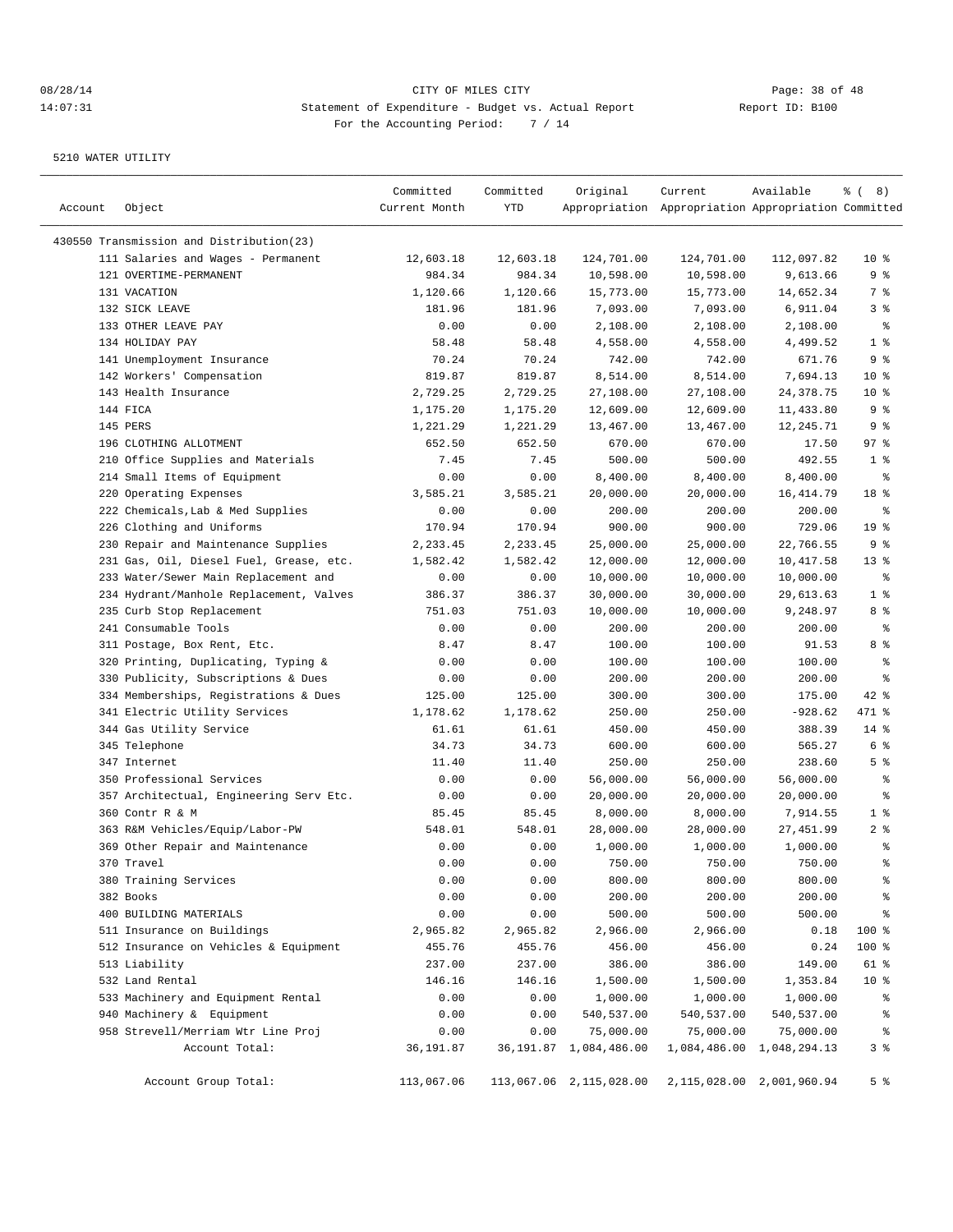|                      |                                            | Committed     | Committed  | Original     | Current                                             | Available                 | $\frac{6}{6}$ (<br>8) |
|----------------------|--------------------------------------------|---------------|------------|--------------|-----------------------------------------------------|---------------------------|-----------------------|
| Account              | Object                                     | Current Month | <b>YTD</b> |              | Appropriation Appropriation Appropriation Committed |                           |                       |
| 490000 DEBT SERVICE  |                                            |               |            |              |                                                     |                           |                       |
|                      | 490200 Revenue Bonds                       |               |            |              |                                                     |                           |                       |
|                      | 611 Principal-NE Wtr Line Phase II         | 0.00          | 0.00       | 16,000.00    | 16,000.00                                           | 16,000.00                 | °                     |
|                      | 615 Principal-Northeast Water Ln \$2.2     | 0.00          | 0.00       | 58,000.00    | 58,000.00                                           | 58,000.00                 | နွ                    |
|                      | 616 Principal-Carbon Hill Water Tank \$2.2 | 0.00          | 0.00       | 56,000.00    | 56,000.00                                           | 56,000.00                 | ి                     |
|                      | 617 Principal - NE Wtr Line \$500k         | 0.00          | 0.00       | 13,000.00    | 13,000.00                                           | 13,000.00                 | $\,$ %                |
|                      | 618 Principal-Carbon Hill \$500k           | 0.00          | 0.00       | 13,000.00    | 13,000.00                                           | 13,000.00                 | $\epsilon$            |
|                      | 622 Interest-NE Wtr Line Phase II          | 0.00          | 0.00       | 1,928.00     | 1,928.00                                            | 1,928.00                  | နွ                    |
|                      | 631 Interest - NE Wtr Line \$500k          | 0.00          | 0.00       | 11,963.00    | 11,963.00                                           | 11,963.00                 | နွ                    |
|                      | 632 Interest - Carbon Hill Wtr Tank \$500k | 0.00          | 0.00       | 11,963.00    | 11,963.00                                           | 11,963.00                 | ి                     |
|                      | 634 Interest-Northeast Wtr Ln \$2.2        | 0.00          | 0.00       | 58,035.00    | 58,035.00                                           | 58,035.00                 | နွ                    |
|                      | 638 Interest-Carbon Hill Tank \$2.2        | 0.00          | 0.00       | 56,490.00    | 56,490.00                                           | 56,490.00                 | နွ                    |
|                      | Account Total:                             | 0.00          | 0.00       | 296,379.00   | 296,379.00                                          | 296,379.00                | နွ                    |
|                      | Account Group Total:                       | 0.00          | 0.00       | 296,379.00   | 296,379.00                                          | 296,379.00                | နွ                    |
| 510000 MISCELLANEOUS |                                            |               |            |              |                                                     |                           |                       |
|                      | 510330 Comprehensive Liability Insurance   |               |            |              |                                                     |                           |                       |
|                      | 513 Liability                              | 6,242.85      | 6,242.85   | 6,243.00     | 6,243.00                                            | 0.15                      | $100*$                |
|                      | Account Total:                             | 6,242.85      | 6,242.85   | 6,243.00     | 6,243.00                                            | 0.15                      | $100$ %               |
|                      | Account Group Total:                       | 6,242.85      | 6,242.85   | 6,243.00     | 6,243.00                                            | 0.15                      | $100*$                |
|                      | 520000 OTHER FINANCING USES                |               |            |              |                                                     |                           |                       |
|                      | 521000 Interfund Operating Transfers Out   |               |            |              |                                                     |                           |                       |
|                      | 820 Transfers to Other Funds               | 4,982.08      | 4,982.08   | 70,498.00    | 70,498.00                                           | 65,515.92                 | 7 %                   |
|                      | Account Total:                             | 4,982.08      | 4,982.08   | 70,498.00    | 70,498.00                                           | 65,515.92                 | 7 %                   |
|                      | Account Group Total:                       | 4,982.08      | 4,982.08   | 70,498.00    | 70,498.00                                           | 65, 515.92                | 7 <sup>°</sup>        |
|                      | Fund Total:                                | 124,291.99    | 124,291.99 | 2,488,148.00 |                                                     | 2,488,148.00 2,363,856.01 | 5 <sup>8</sup>        |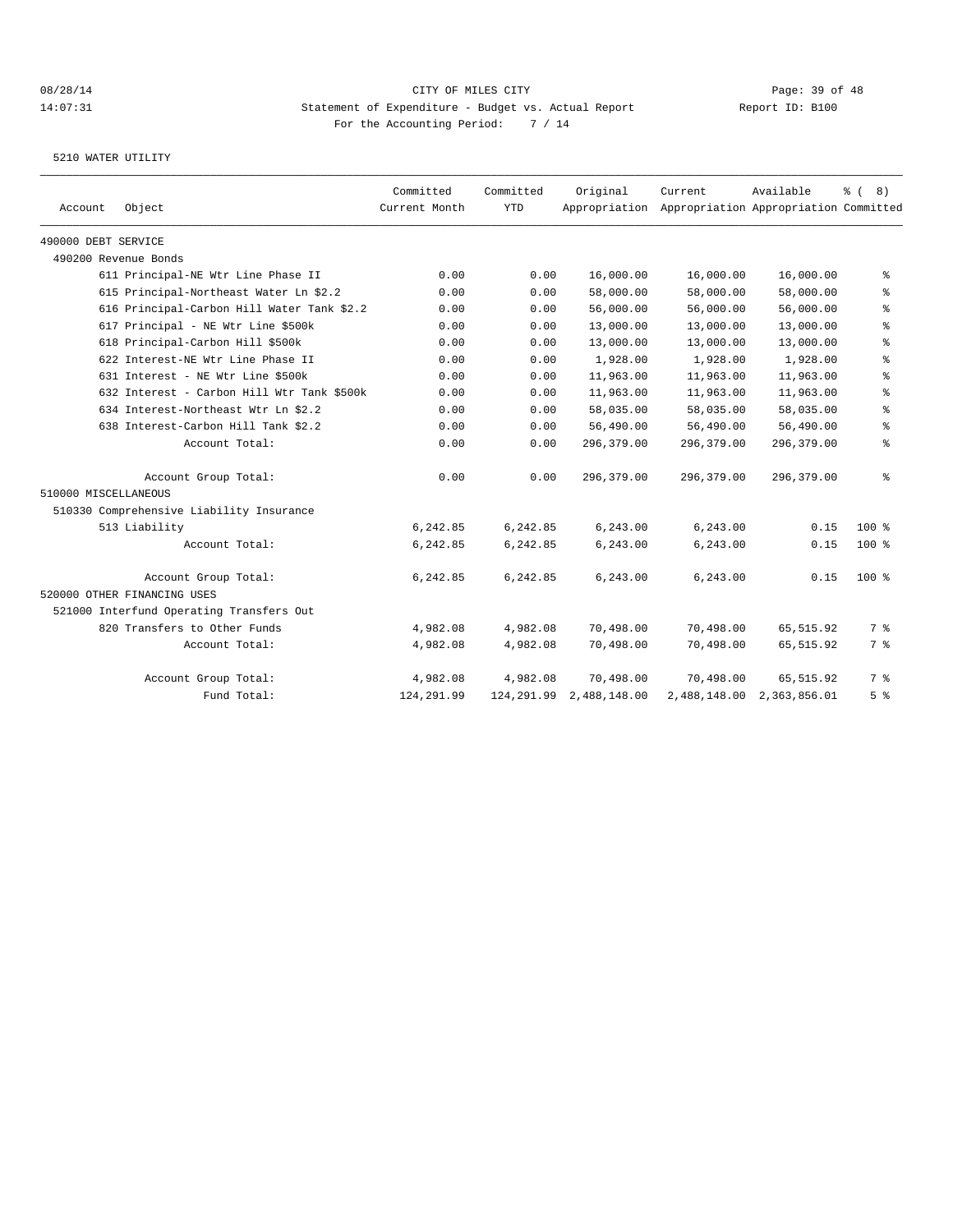| Account             | Object                                       | Committed<br>Current Month | Committed<br><b>YTD</b> | Original   | Current<br>Appropriation Appropriation Appropriation Committed | Available   | $\frac{6}{6}$ ( 8) |
|---------------------|----------------------------------------------|----------------------------|-------------------------|------------|----------------------------------------------------------------|-------------|--------------------|
| 430000 Public Works |                                              |                            |                         |            |                                                                |             |                    |
|                     | 430610 Sewer Administration(29)              |                            |                         |            |                                                                |             |                    |
|                     | 111 Salaries and Wages - Permanent           | 2,084.20                   | 2,084.20                | 23,009.00  | 23,009.00                                                      | 20,924.80   | 9 %                |
|                     | 121 OVERTIME-PERMANENT                       | 0.00                       | 0.00                    | 250.00     | 250.00                                                         | 250.00      | $\epsilon$         |
|                     | 131 VACATION                                 | 33.26                      | 33.26                   | 1,500.00   | 1,500.00                                                       | 1,466.74    | 2 <sup>8</sup>     |
|                     | 132 STCK LEAVE                               | 24.04                      | 24.04                   | 1,000.00   | 1,000.00                                                       | 975.96      | 28                 |
|                     | 141 Unemployment Insurance                   | 10.26                      | 10.26                   | 116.00     | 116.00                                                         | 105.74      | 9 %                |
|                     | 142 Workers' Compensation                    | 27.98                      | 27.98                   | 297.00     | 297.00                                                         | 269.02      | 9 %                |
|                     | 143 Health Insurance                         | 313.57                     | 313.57                  | 3,765.00   | 3,765.00                                                       | 3, 451.43   | 8 %                |
|                     | 144 FICA                                     | 174.36                     | 174.36                  | 1,970.00   | 1,970.00                                                       | 1,795.64    | 9%                 |
|                     | 145 PERS                                     | 115.18                     | 115.18                  | 2,105.00   | 2,105.00                                                       | 1,989.82    | 5 <sup>°</sup>     |
|                     | 196 CLOTHING ALLOTMENT                       | 137.50                     | 137.50                  | 128.00     | 128.00                                                         | $-9.50$     | 107 %              |
|                     | 210 Office Supplies and Materials            | 0.00                       | 0.00                    | 2,000.00   | 2,000.00                                                       | 2,000.00    | ႜ                  |
|                     | 214 Small Items of Equipment                 | 0.00                       | 0.00                    | 3,067.00   | 3,067.00                                                       | 3,067.00    | န္                 |
|                     | 220 Operating Expenses                       | 3.29                       | 3.29                    | 1,500.00   | 1,500.00                                                       | 1,496.71    | $\epsilon$         |
|                     | 230 Repair and Maintenance Supplies          | 0.00                       | 0.00                    | 200.00     | 200.00                                                         | 200.00      | $\epsilon$         |
|                     | 311 Postage, Box Rent, Etc.                  | 584.02                     | 584.02                  | 7,000.00   | 7,000.00                                                       | 6,415.98    | 8 %                |
|                     | 320 Printing, Duplicating, Typing &          | 70.75                      | 70.75                   | 2,100.00   | 2,100.00                                                       | 2,029.25    | 3 <sup>°</sup>     |
|                     | 330 Publicity, Subscriptions & Dues          | 0.00                       | 0.00                    | 1,000.00   | 1,000.00                                                       | 1,000.00    | $\epsilon$         |
|                     | 345 Telephone                                | 44.89                      | 44.89                   | 600.00     | 600.00                                                         | 555.11      | 7 <sup>°</sup>     |
|                     | 347 Internet                                 | 19.51                      | 19.51                   | 225.00     | 225.00                                                         | 205.49      | 9%                 |
|                     | 350 Professional Services                    | 1,618.34                   | 1,618.34                | 4,000.00   | 4,000.00                                                       | 2,381.66    | $40*$              |
|                     | 360 Contr R & M                              | 5,011.41                   | 5,011.41                | 5,000.00   | 5,000.00                                                       | $-11.41$    | 100 %              |
|                     | 370 Travel                                   | 0.00                       | 0.00                    | 500.00     | 500.00                                                         | 500.00      | $\epsilon$         |
|                     | 380 Training Services                        | 18.34                      | 18.34                   | 300.00     | 300.00                                                         | 281.66      | 6 %                |
|                     | 382 Books                                    | 12.89                      | 12.89                   | 0.00       | 0.00                                                           | $-12.89$    | $\epsilon$         |
|                     | 521 Surety Bonds for Officials & Employees   | 0.00                       | 0.00                    | 400.00     | 400.00                                                         | 400.00      | နွ                 |
|                     | 531 Building & Office Rental                 | 333.33                     | 333.33                  | 5,500.00   | 5,500.00                                                       | 5,166.67    | 6 %                |
|                     | 540 Special Assessments                      | 0.00                       | 0.00                    | 5,200.00   | 5,200.00                                                       | 5,200.00    | န္                 |
|                     | 810 Losses (Bad debt expense - Enterprise    | 0.00                       | 0.00                    | 500.00     | 500.00                                                         | 500.00      | ి                  |
|                     | Account Total:                               | 10,637.12                  | 10,637.12               | 73,232.00  | 73,232.00                                                      | 62,594.88   | 15 <sup>°</sup>    |
|                     | 430630 Sewer Collection and Transmission(31) |                            |                         |            |                                                                |             |                    |
|                     | 111 Salaries and Wages - Permanent           | 9,281.82                   | 9,281.82                | 121,274.00 | 121,274.00                                                     | 111,992.18  | 8 %                |
|                     | 121 OVERTIME-PERMANENT                       | 844.32                     | 844.32                  | 10,598.00  | 10,598.00                                                      | 9,753.68    | 8 %                |
|                     | 131 VACATION                                 | 1,029.90                   | 1,029.90                | 15,773.00  | 15,773.00                                                      | 14,743.10   | 7 %                |
|                     | 132 SICK LEAVE                               | 32.13                      | 32.13                   | 7,093.00   | 7,093.00                                                       | 7,060.87    | နွ                 |
|                     | 133 OTHER LEAVE PAY                          | 0.00                       | 0.00                    | 1,811.00   | 1,811.00                                                       | 1,811.00    | ÷                  |
|                     | 134 HOLIDAY PAY                              | 58.48                      | 58.48                   | 4,558.00   | 4,558.00                                                       | 4,499.52    | 1 <sup>8</sup>     |
|                     | 141 Unemployment Insurance                   | 52.86                      | 52.86                   | 737.00     | 737.00                                                         | 684.14      | 7 %                |
|                     | 142 Workers' Compensation                    | 607.40                     | 607.40                  | 8,316.00   | 8,316.00                                                       | 7,708.60    | 7 %                |
|                     | 143 Health Insurance                         | 2,070.50                   | 2,070.50                | 26,732.00  | 26,732.00                                                      | 24,661.50   | 8 %                |
|                     | 144 FICA                                     | 887.94                     | 887.94                  | 12,519.00  | 12,519.00                                                      | 11,631.06   | 7 %                |
|                     | 145 PERS                                     | 918.87                     | 918.87                  | 13,162.00  | 13,162.00                                                      | 12, 243. 13 | 7 %                |
|                     | 196 CLOTHING ALLOTMENT                       | 495.00                     | 495.00                  | 475.00     | 475.00                                                         | $-20.00$    | $104$ %            |
|                     | 210 Office Supplies and Materials            | 7.45                       | 7.45                    | 350.00     | 350.00                                                         | 342.55      | 2 <sub>8</sub>     |
|                     | 214 Small Items of Equipment                 | 0.00                       | 0.00                    | 4,162.00   | 4,162.00                                                       | 4,162.00    | ိ                  |
|                     | 220 Operating Expenses                       | 146.52                     | 146.52                  | 2,500.00   | 2,500.00                                                       | 2,353.48    | 6 %                |
|                     | 222 Chemicals, Lab & Med Supplies            | 0.00                       | 0.00                    | 3,000.00   | 3,000.00                                                       | 3,000.00    | ိင                 |
|                     | 226 Clothing and Uniforms                    | 0.00                       | 0.00                    | 700.00     | 700.00                                                         | 700.00      | နွ                 |
|                     | 230 Repair and Maintenance Supplies          | 432.97                     | 432.97                  | 7,000.00   | 7,000.00                                                       | 6,567.03    | 6 %                |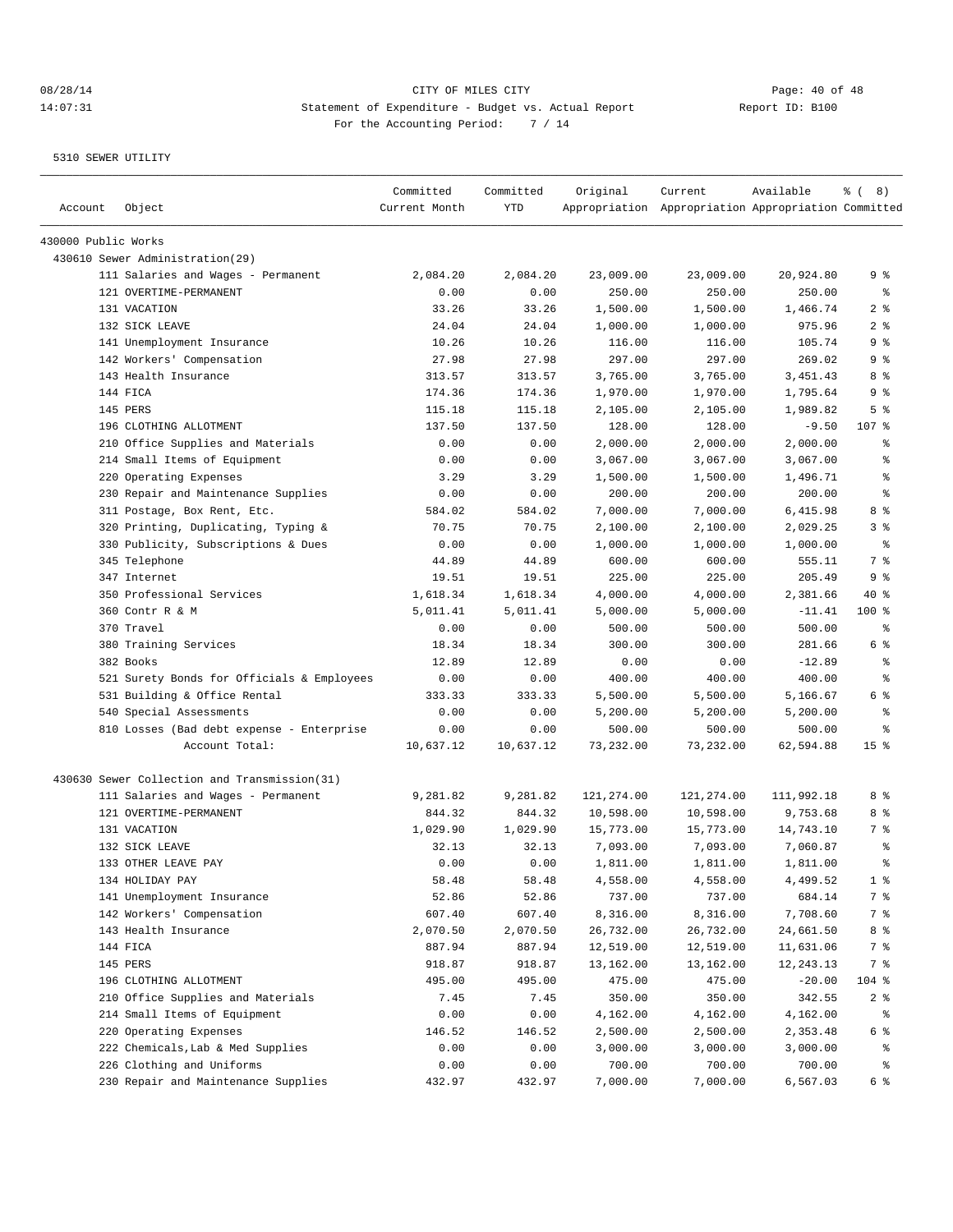## 08/28/14 Page: 41 of 48 14:07:31 Statement of Expenditure - Budget vs. Actual Report Changer Report ID: B100 For the Accounting Period: 7 / 14

| Account | Object                                  | Committed<br>Current Month | Committed<br>YTD | Original   | Current<br>Appropriation Appropriation Appropriation Committed | Available  | $\frac{6}{6}$ ( 8) |
|---------|-----------------------------------------|----------------------------|------------------|------------|----------------------------------------------------------------|------------|--------------------|
|         | 231 Gas, Oil, Diesel Fuel, Grease, etc. | 1,582.41                   | 1,582.41         | 11,000.00  | 11,000.00                                                      | 9,417.59   | $14$ %             |
|         | 233 Water/Sewer Main Replacement and    | 0.00                       | 0.00             | 5,000.00   | 5,000.00                                                       | 5,000.00   | န္                 |
|         | 234 Hydrant/Manhole Replacement, Valves | 0.00                       | 0.00             | 10,000.00  | 10,000.00                                                      | 10,000.00  | ႜ                  |
|         | 241 Consumable Tools                    | 0.00                       | 0.00             | 100.00     | 100.00                                                         | 100.00     | န္                 |
|         | 311 Postage, Box Rent, Etc.             | 0.00                       | 0.00             | 50.00      | 50.00                                                          | 50.00      | $\epsilon$         |
|         | 320 Printing, Duplicating, Typing &     | 0.00                       | 0.00             | 75.00      | 75.00                                                          | 75.00      | $\epsilon$         |
|         | 330 Publicity, Subscriptions & Dues     | 0.00                       | 0.00             | 125.00     | 125.00                                                         | 125.00     | ి                  |
|         | 334 Memberships, Registrations & Dues   | 125.00                     | 125.00           | 200.00     | 200.00                                                         | 75.00      | 63 %               |
|         | 341 Electric Utility Services           | 11.85                      | 11.85            | 200.00     | 200.00                                                         | 188.15     | 6 %                |
|         | 344 Gas Utility Service                 | 6.60                       | 6.60             | 400.00     | 400.00                                                         | 393.40     | 2 <sup>8</sup>     |
|         | 345 Telephone                           | 34.72                      | 34.72            | 550.00     | 550.00                                                         | 515.28     | 6 %                |
|         | 347 Internet                            | 11.40                      | 11.40            | 125.00     | 125.00                                                         | 113.60     | 9 %                |
|         | 350 Professional Services               | 0.00                       | 0.00             | 60,000.00  | 60,000.00                                                      | 60,000.00  | ႜ                  |
|         | 356 Purchsed Services (MMIA Div '01)    | 0.00                       | 0.00             | 2,000.00   | 2,000.00                                                       | 2,000.00   | န္                 |
|         | 357 Architectual, Engineering Serv Etc. | 0.00                       | 0.00             | 5,000.00   | 5,000.00                                                       | 5,000.00   | $\epsilon$         |
|         | 360 Contr R & M                         | 85.45                      | 85.45            | 3,000.00   | 3,000.00                                                       | 2,914.55   | 3%                 |
|         | 363 R&M Vehicles/Equip/Labor-PW         | 508.01                     | 508.01           | 27,000.00  | 27,000.00                                                      | 26, 491.99 | 2 <sup>8</sup>     |
|         | 369 Other Repair and Maintenance        | 0.00                       | 0.00             | 2,500.00   | 2,500.00                                                       | 2,500.00   | ႜ                  |
|         | 370 Travel                              | 0.00                       | 0.00             | 400.00     | 400.00                                                         | 400.00     | န္                 |
|         | 380 Training Services                   | 0.00                       | 0.00             | 350.00     | 350.00                                                         | 350.00     | ి                  |
|         | 382 Books                               | 0.00                       | 0.00             | 100.00     | 100.00                                                         | 100.00     | ి                  |
|         | 512 Insurance on Vehicles & Equipment   | 1,389.02                   | 1,389.02         | 1,390.00   | 1,390.00                                                       | 0.98       | $100$ %            |
|         | 513 Liability                           | 237.00                     | 237.00           | 5,000.00   | 5,000.00                                                       | 4,763.00   | 5 <sup>°</sup>     |
|         | 532 Land Rental                         | 146.16                     | 146.16           | 700.00     | 700.00                                                         | 553.84     | $21$ %             |
|         | 533 Machinery and Equipment Rental      | 0.00                       | 0.00             | 1,000.00   | 1,000.00                                                       | 1,000.00   | နွ                 |
|         | 940 Machinery & Equipment               | 0.00                       | 0.00             | 98,600.00  | 98,600.00                                                      | 98,600.00  | န္                 |
|         | Account Total:                          | 21,003.78                  | 21,003.78        | 475,625.00 | 475,625.00                                                     | 454,621.22 | 4 %                |
|         | 430640 Sewer Treatment and Disposal(33) |                            |                  |            |                                                                |            |                    |
|         | 111 Salaries and Wages - Permanent      | 7,896.86                   | 7,896.86         | 94,425.00  | 94,425.00                                                      | 86,528.14  | 8 %                |
|         | 121 OVERTIME-PERMANENT                  | 808.51                     | 808.51           | 6,848.00   | 6,848.00                                                       | 6,039.49   | $12$ %             |
|         | 131 VACATION                            | 727.60                     | 727.60           | 6,309.00   | 6,309.00                                                       | 5,581.40   | $12*$              |
|         | 132 SICK LEAVE                          | 68.32                      | 68.32            | 2,810.00   | 2,810.00                                                       | 2,741.68   | 2 <sup>8</sup>     |
|         | 133 OTHER LEAVE PAY                     | 69.85                      | 69.85            | 3,817.00   | 3,817.00                                                       | 3,747.15   | 2 <sup>°</sup>     |
|         | 134 HOLIDAY PAY                         | 235.47                     | 235.47           | 2,167.00   | 2,167.00                                                       | 1,931.53   | $11$ %             |
|         | 141 Unemployment Insurance              | 45.66                      | 45.66            | 524.00     | 524.00                                                         | 478.34     | 9%                 |
|         | 142 Workers' Compensation               | 605.27                     | 605.27           | 6,238.00   | 6,238.00                                                       | 5,632.73   | $10*$              |
|         | 143 Health Insurance                    | 1,468.23                   | 1,468.23         | 17,169.00  | 17,169.00                                                      | 15,700.77  | 9 %                |
|         | 144 FICA                                | 732.78                     | 732.78           | 8,903.00   | 8,903.00                                                       | 8,170.22   | 8 %                |
|         | 145 PERS                                | 787.80                     | 787.80           | 9,508.00   | 9,508.00                                                       | 8,720.20   | 8 %                |
|         | 196 CLOTHING ALLOTMENT                  | 351.00                     | 351.00           | 351.00     | 351.00                                                         | 0.00       | 100 %              |
|         | 210 Office Supplies and Materials       | 0.00                       | 0.00             | 150.00     | 150.00                                                         | 150.00     | ႜૢ                 |
|         | 214 Small Items of Equipment            | 0.00                       | 0.00             | 24,000.00  | 24,000.00                                                      | 24,000.00  | ိင                 |
|         | 220 Operating Expenses                  | 15.87                      | 15.87            | 3,000.00   | 3,000.00                                                       | 2,984.13   | 1 <sup>8</sup>     |
|         | 222 Chemicals, Lab & Med Supplies       | 363.26                     | 363.26           | 7,000.00   | 7,000.00                                                       | 6,636.74   | 5 %                |
|         | 226 Clothing and Uniforms               | 81.60                      | 81.60            | 500.00     | 500.00                                                         | 418.40     | 16 <sup>°</sup>    |
|         | 230 Repair and Maintenance Supplies     | 664.24                     | 664.24           | 8,000.00   | 8,000.00                                                       | 7,335.76   | 8 %                |
|         | 231 Gas, Oil, Diesel Fuel, Grease, etc. | 0.00                       | 0.00             | 2,000.00   | 2,000.00                                                       | 2,000.00   | ွေ                 |
|         | 241 Consumable Tools                    | 0.00                       | 0.00             | 100.00     | 100.00                                                         | 100.00     | ိင                 |
|         | 300 PURCHASED SERVICES                  | 0.00                       | 0.00             | 750.00     | 750.00                                                         | 750.00     | ႜ                  |
|         | 311 Postage, Box Rent, Etc.             | 4.07                       | 4.07             | 100.00     | 100.00                                                         | 95.93      | 4%                 |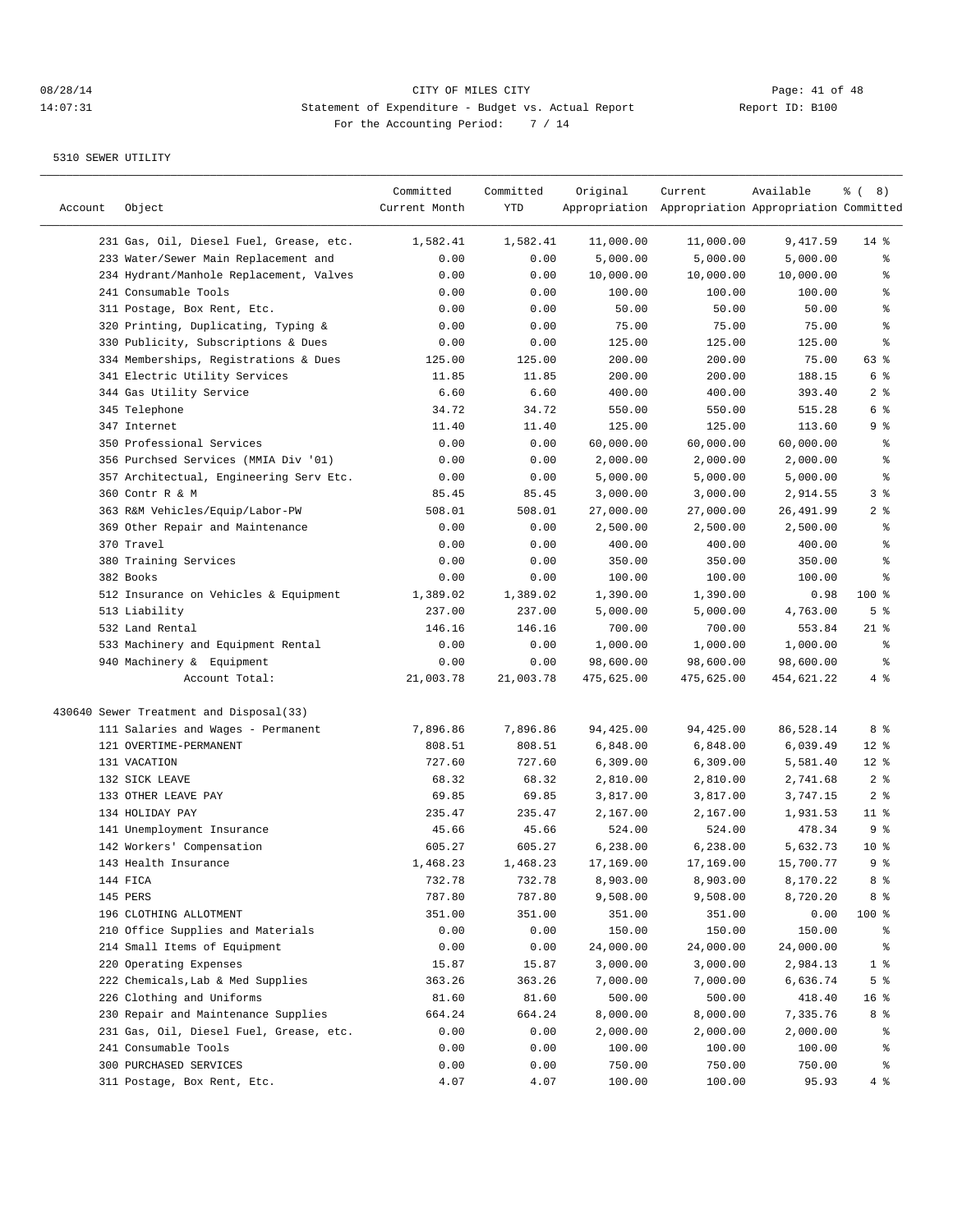————————————————————————————————————————————————————————————————————————————————————————————————————————————————————————————————————

|         |                                                              | Committed       | Committed | Original                  | Current                                             | Available                 | ී (<br>8)       |
|---------|--------------------------------------------------------------|-----------------|-----------|---------------------------|-----------------------------------------------------|---------------------------|-----------------|
| Account | Object                                                       | Current Month   | YTD       |                           | Appropriation Appropriation Appropriation Committed |                           |                 |
|         | 320 Printing, Duplicating, Typing &                          | 0.00            | 0.00      | 100.00                    | 100.00                                              | 100.00                    | ွေ              |
|         | 330 Publicity, Subscriptions & Dues                          | 0.00            | 0.00      | 100.00                    | 100.00                                              | 100.00                    | န္              |
|         | 334 Memberships, Registrations & Dues                        | 0.00            | 0.00      | 700.00                    | 700.00                                              | 700.00                    | ႜ               |
|         | 341 Electric Utility Services                                | 8,709.13        | 8,709.13  | 68,000.00                 | 68,000.00                                           | 59,290.87                 | 13 <sup>8</sup> |
|         | 342 Water Utility Services                                   | 82.32           | 82.32     | 1,000.00                  | 1,000.00                                            | 917.68                    | 8 %             |
|         | 343 Sewer Utility Services                                   | 48.14           | 48.14     | 450.00                    | 450.00                                              | 401.86                    | $11$ %          |
|         | 345 Telephone                                                | 32.76           | 32.76     | 800.00                    | 800.00                                              | 767.24                    | 4%              |
|         | 346 Garbage Service                                          | 0.00            | 0.00      | 800.00                    | 800.00                                              | 800.00                    | နွ              |
|         | 347 Internet                                                 | 45.60           | 45.60     | 500.00                    | 500.00                                              | 454.40                    | 9 %             |
|         | 350 Professional Services                                    | 49.40           | 49.40     | 500.00                    | 500.00                                              | 450.60                    | $10*$           |
|         | 352 Wtr/Swr Lab Testing                                      | 177.00          | 177.00    | 8,000.00                  | 8,000.00                                            | 7,823.00                  | 2 <sup>8</sup>  |
|         | 357 Architectual, Engineering Serv Etc.                      | 0.00            | 0.00      | 5,000.00                  | 5,000.00                                            | 5,000.00                  | နွ              |
|         | 360 Contr R & M                                              | 175.82          | 175.82    | 7,500.00                  | 7,500.00                                            | 7,324.18                  | 2 <sup>8</sup>  |
|         | 363 R&M Vehicles/Equip/Labor-PW                              | 24.96           | 24.96     | 8,000.00                  | 8,000.00                                            | 7,975.04                  | နွ              |
|         | 370 Travel                                                   | 0.00            | 0.00      | 750.00                    | 750.00                                              | 750.00                    | ႜ               |
|         | 380 Training Services                                        | 0.00            | 0.00      | 750.00                    | 750.00                                              | 750.00                    | ႜ               |
|         | 382 Books                                                    | 42.60           | 42.60     | 200.00                    | 200.00                                              | 157.40                    | $21$ %          |
|         | 400 BUILDING MATERIALS                                       | 0.00            | 0.00      | 500.00                    | 500.00                                              | 500.00                    | န္              |
|         | 511 Insurance on Buildings                                   | 7,114.87        | 7,114.87  | 7,115.00                  | 7,115.00                                            | 0.13                      | 100 %           |
|         | 512 Insurance on Vehicles & Equipment                        | 260.67          | 260.67    | 261.00                    | 261.00                                              | 0.33                      | 100 %           |
|         | 533 Machinery and Equipment Rental                           | 0.00            | 0.00      | 2,000.00                  | 2,000.00                                            | 2,000.00                  | ႜ               |
|         | 810 Losses (Bad debt expense - Enterprise                    | 0.00            | 0.00      | 2,000.00                  | 2,000.00                                            | 2,000.00                  | ႜ               |
|         | 920 Buildings                                                | 0.00            |           | $0.00 \quad 6,976,000.00$ |                                                     | 6,976,000.00 6,976,000.00 | ႜ               |
|         | Account Total:                                               | 31,689.66       |           | 31,689.66 7,295,695.00    |                                                     | 7,295,695.00 7,264,005.34 | ి               |
|         | 430690 Sewer Lift Stations(32)                               |                 |           |                           |                                                     |                           |                 |
|         | 111 Salaries and Wages - Permanent                           | 5,070.19        | 5,070.19  | 59,557.00                 | 59,557.00                                           | 54,486.81                 | 9 %             |
|         | 121 OVERTIME-PERMANENT                                       | 539.19          | 539.19    | 3,134.00                  | 3,134.00                                            | 2,594.81                  | $17*$           |
|         | 131 VACATION                                                 | 393.94          | 393.94    | 4,206.00                  | 4,206.00                                            | 3,812.06                  | 9 %             |
|         | 132 SICK LEAVE                                               | 45.55           | 45.55     | 1,840.00                  | 1,840.00                                            | 1,794.45                  | 2 <sup>8</sup>  |
|         | 133 OTHER LEAVE PAY                                          | 46.57           | 46.57     | 1,117.00                  | 1,117.00                                            | 1,070.43                  | 4 %             |
|         | 134 HOLIDAY PAY                                              | 157.09          | 157.09    | 1,133.00                  | 1,133.00                                            | 975.91                    | $14$ %          |
|         | 141 Unemployment Insurance                                   | 29.08           | 29.08     | 320.00                    | 320.00                                              | 290.92                    | 9%              |
|         | 142 Workers' Compensation                                    | 387.20          | 387.20    | 3,717.00                  | 3,717.00                                            | 3,329.80                  | $10*$           |
|         | 143 Health Insurance                                         | 947.40          | 947.40    | 11,370.00                 | 11,370.00                                           | 10,422.60                 | 8 %             |
|         | 144 FICA                                                     | 466.43          | 466.43    | 5,430.00                  | 5,430.00                                            | 4,963.57                  | 9%              |
|         | 145 PERS                                                     | 501.91          | 501.91    | 5,800.00                  | 5,800.00                                            | 5,298.09                  | 9%              |
|         | 196 CLOTHING ALLOTMENT                                       | 226.50          | 226.50    | 236.00                    | 236.00                                              | 9.50                      | 96%             |
|         | 210 Office Supplies and Materials                            | 0.00            | 0.00      | 150.00                    | 150.00                                              | 150.00                    | ွေ              |
|         | 214 Small Items of Equipment                                 | 0.00            | 0.00      | 36,500.00                 | 36,500.00                                           | 36,500.00                 | ႜૢ              |
|         | 220 Operating Expenses                                       | 9.62            | 9.62      | 1,000.00                  | 1,000.00                                            | 990.38                    | 1 <sup>8</sup>  |
|         | 222 Chemicals, Lab & Med Supplies                            | 0.00            | 0.00      | 3,000.00                  | 3,000.00                                            | 3,000.00                  | $\frac{6}{9}$   |
|         | 226 Clothing and Uniforms                                    | 14.40           | 14.40     | 100.00                    | 100.00                                              | 85.60                     | $14$ %          |
|         | 230 Repair and Maintenance Supplies                          | 125.02          | 125.02    | 5,500.00                  | 5,500.00                                            | 5,374.98                  | 2 <sub>8</sub>  |
|         | 231 Gas, Oil, Diesel Fuel, Grease, etc.                      | 372.78          | 372.78    | 2,500.00                  |                                                     |                           | 15 <sup>°</sup> |
|         | 241 Consumable Tools                                         |                 | 0.00      | 100.00                    | 2,500.00                                            | 2,127.22                  |                 |
|         |                                                              | 0.00            |           |                           | 100.00                                              | 100.00                    | ိ<br>ိင         |
|         | 311 Postage, Box Rent, Etc.<br>341 Electric Utility Services | 0.00            | 0.00      | 50.00<br>12,580.00        | 50.00<br>12,580.00                                  | 50.00                     | 3 %             |
|         | 344 Gas Utility Service                                      | 431.45<br>25.48 | 431.45    |                           | 1,500.00                                            | 12,148.55                 |                 |
|         |                                                              |                 | 25.48     | 1,500.00                  |                                                     | 1,474.52                  | 2 <sub>8</sub>  |
|         | 345 Telephone                                                | 0.00            | 0.00      | 500.00                    | 500.00                                              | 500.00                    | ႜွ              |
|         | 347 Internet                                                 | 0.00            | 0.00      | 230.00                    | 230.00                                              | 230.00                    | ွေ              |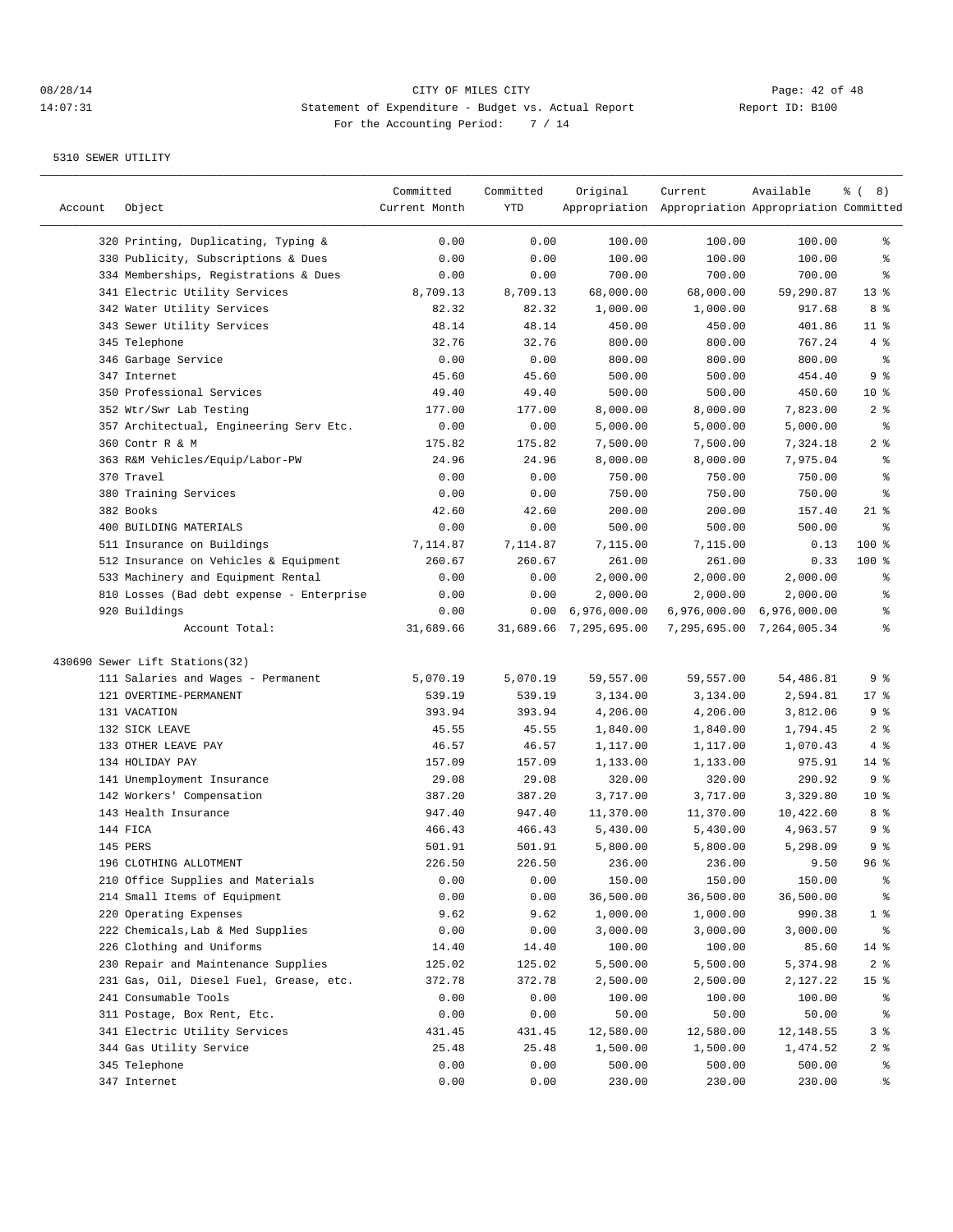## 08/28/14 Page: 43 of 48 14:07:31 Statement of Expenditure - Budget vs. Actual Report Changery Report ID: B100 For the Accounting Period: 7 / 14

| Account              | Object                                              | Committed<br>Current Month | Committed<br><b>YTD</b> | Original                    | Current<br>Appropriation Appropriation Appropriation Committed | Available                 | % (8)           |
|----------------------|-----------------------------------------------------|----------------------------|-------------------------|-----------------------------|----------------------------------------------------------------|---------------------------|-----------------|
|                      | 352 Wtr/Swr Lab Testing                             | 0.00                       | 0.00                    | 250.00                      | 250.00                                                         | 250.00                    | ి               |
|                      | 360 Contr R & M                                     | 192.00                     | 192.00                  | 2,500.00                    | 2,500.00                                                       | 2,308.00                  | 8 %             |
|                      | 369 Other Repair and Maintenance                    | 0.00                       | 0.00                    | 1,000.00                    | 1,000.00                                                       | 1,000.00                  | န္              |
|                      | 370 Travel                                          | 0.00                       | 0.00                    | 500.00                      | 500.00                                                         | 500.00                    | န္              |
|                      | 380 Training Services                               | 0.00                       | 0.00                    | 500.00                      | 500.00                                                         | 500.00                    | ి               |
|                      | 382 Books                                           | 28.40                      | 28.40                   | 50.00                       | 50.00                                                          | 21.60                     | 57 <sub>8</sub> |
|                      | 400 BUILDING MATERIALS                              | 0.00                       | 0.00                    | 100.00                      | 100.00                                                         | 100.00                    | 昙               |
|                      | 511 Insurance on Buildings                          | 1,650.50                   | 1,650.50                | 1,651.00                    | 1,651.00                                                       | 0.50                      | $100*$          |
|                      | 513 Liability                                       | 0.00                       | 0.00                    | 3,750.00                    | 3,750.00                                                       | 3,750.00                  | ⊱               |
|                      | 532 Land Rental                                     | 530.45                     | 530.45                  | 700.00                      | 700.00                                                         | 169.55                    | 76 %            |
|                      | 533 Machinery and Equipment Rental                  | 0.00                       | 0.00                    | 150.00                      | 150.00                                                         | 150.00                    | နွ              |
|                      | Account Total:                                      | 12, 191. 15                | 12, 191. 15             | 172,721.00                  | 172,721.00                                                     | 160,529.85                | 7 %             |
|                      | Account Group Total:                                | 75,521.71                  |                         | 75, 521. 71 8, 017, 273. 00 |                                                                | 8,017,273.00 7,941,751.29 | 1 <sup>°</sup>  |
| 490000 DEBT SERVICE  |                                                     |                            |                         |                             |                                                                |                           |                 |
| 490200 Revenue Bonds |                                                     |                            |                         |                             |                                                                |                           |                 |
|                      | 608 Prpl-Wastewater Project Phase I                 | 0.00                       | 0.00                    | 60,000.00                   | 60,000.00                                                      | 60,000.00                 | ి               |
|                      | 626 Interest-Wastewater Project Phase I             | 0.00                       | 0.00                    | 41,430.00                   | 41,430.00                                                      | 41,430.00                 | နွ              |
|                      | Account Total:                                      | 0.00                       | 0.00                    | 101,430.00                  | 101,430.00                                                     | 101,430.00                | ి               |
|                      | Account Group Total:                                | 0.00                       | 0.00                    | 101,430.00                  | 101,430.00                                                     | 101,430.00                | ి               |
| 510000 MISCELLANEOUS |                                                     |                            |                         |                             |                                                                |                           |                 |
|                      | 510330 Comprehensive Liability Insurance            |                            |                         |                             |                                                                |                           |                 |
|                      | 513 Liability                                       | 26,070.69                  | 26,070.69               | 26,071.00                   | 26,071.00                                                      | 0.31                      | $100$ %         |
|                      | Account Total:                                      | 26,070.69                  | 26,070.69               | 26,071.00                   | 26,071.00                                                      | 0.31                      | $100$ %         |
|                      | Account Group Total:<br>520000 OTHER FINANCING USES | 26,070.69                  | 26,070.69               | 26,071.00                   | 26,071.00                                                      | 0.31                      | $100$ %         |
|                      | 521000 Interfund Operating Transfers Out            |                            |                         |                             |                                                                |                           |                 |
|                      | 820 Transfers to Other Funds                        | 3,733.10                   | 3,733.10                | 55,510.00                   | 55,510.00                                                      | 51,776.90                 | 7 %             |
|                      | Account Total:                                      | 3,733.10                   | 3,733.10                | 55,510.00                   | 55,510.00                                                      | 51,776.90                 | 7 %             |
|                      | Account Group Total:                                | 3,733.10                   | 3,733.10                | 55,510.00                   | 55,510.00                                                      | 51,776.90                 | 7 %             |
|                      | Fund Total:                                         | 105, 325.50                | 105,325.50              | 8,200,284.00                | 8,200,284.00                                                   | 8,094,958.50              | 1 <sup>8</sup>  |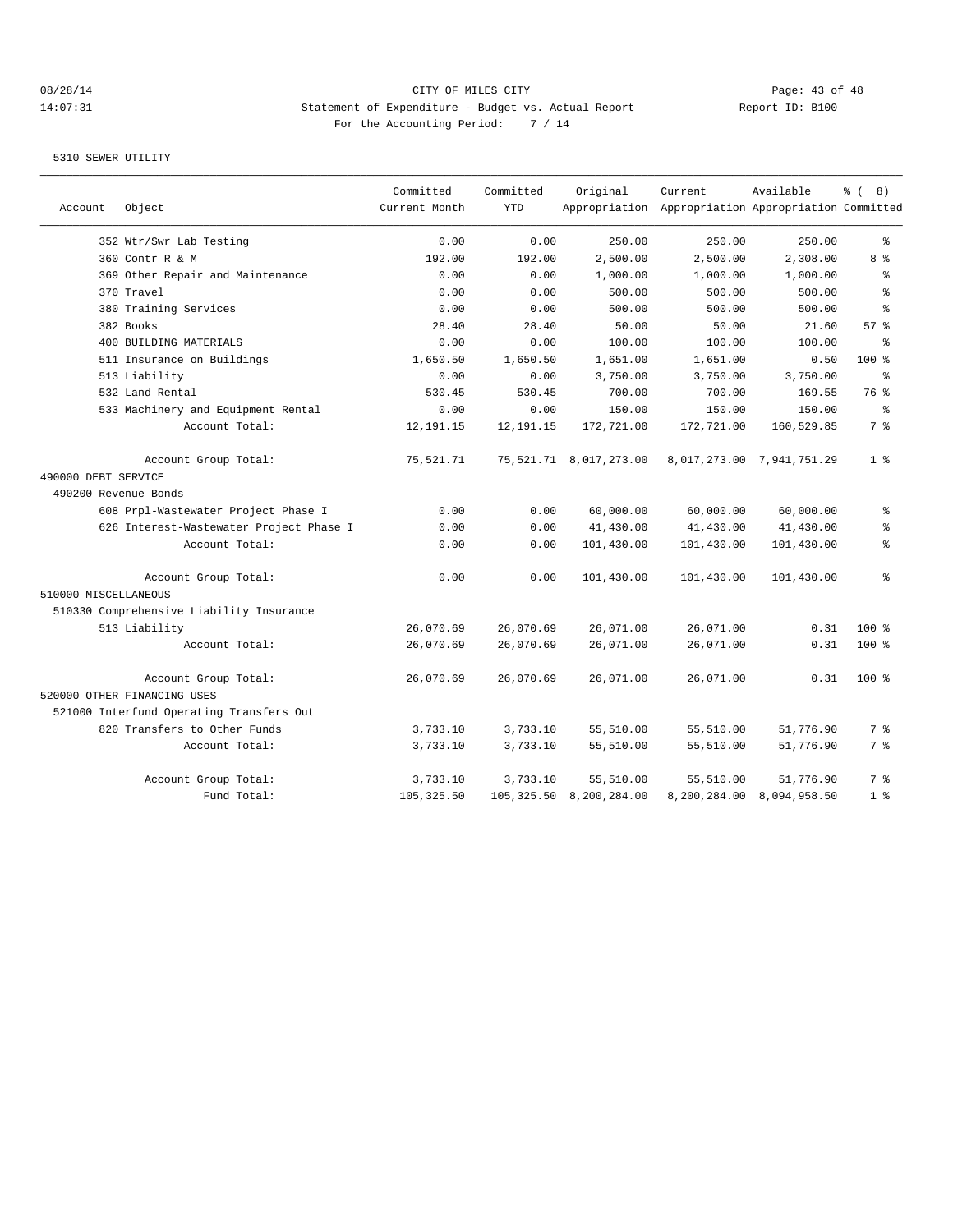5510 AMBULANCE FUND

| 420000 PUBLIC SAFETY<br>420730 Emergency Medical Services-Ambulance<br>111 Salaries and Wages - Permanent<br>12,727.83<br>12,727.83<br>156,172.00<br>156,172.00<br>143, 444. 17<br>112 SALARIES AND WAGES - PART PAID<br>0.00<br>0.00<br>4,000.00<br>4,000.00<br>4,000.00<br>121 OVERTIME-PERMANENT<br>6,240.74<br>6,240.74<br>60,000.00<br>60,000.00<br>53,759.26<br>131 VACATION<br>4,406.04<br>4,406.04<br>10,000.00<br>10,000.00<br>5,593.96<br>132 SICK LEAVE<br>2,293.06<br>2,293.06<br>10,000.00<br>10,000.00<br>7,706.94<br>133 OTHER LEAVE PAY<br>0.00<br>0.00<br>2,000.00<br>2,000.00<br>2,000.00<br>134 HOLIDAY PAY<br>381.05<br>381.05<br>7,000.00<br>7,000.00<br>6,618.95<br>141 Unemployment Insurance<br>117.25<br>117.25<br>1,105.00<br>1,105.00<br>987.75<br>142 Workers' Compensation<br>902.34<br>902.34<br>6, 193.00<br>5,290.66<br>6,193.00<br>143 Health Insurance<br>2,286.41<br>2,286.41<br>29,518.00<br>29,518.00<br>27, 231.59<br>144 FICA<br>377.04<br>377.04<br>3,561.00<br>3,183.96<br>3,561.00<br>147 Firemen's Pension<br>2,456.57<br>2,456.57<br>35,264.00<br>35,264.00<br>32,807.43<br>210 Office Supplies and Materials<br>8.25<br>8.25<br>1,000.00<br>1,000.00<br>991.75<br>214 Small Items of Equipment<br>0.00<br>0.00<br>5,000.00<br>5,000.00<br>5,000.00<br>220 Operating Expenses<br>0.00<br>0.00<br>4,000.00<br>4,000.00<br>4,000.00<br>222 Chemicals, Lab & Med Supplies<br>526.00<br>526.00<br>10,000.00<br>10,000.00<br>9,474.00<br>230 Repair and Maintenance Supplies<br>13.42<br>5,000.00<br>13.42<br>5,000.00<br>4,986.58<br>231 Gas, Oil, Diesel Fuel, Grease, etc.<br>2,285.69<br>2,285.69<br>18,000.00<br>18,000.00<br>15,714.31<br>241 Consumable Tools<br>1,000.00<br>1,000.00<br>0.00<br>0.00<br>1,000.00<br>300 PURCHASED SERVICES<br>0.00<br>0.00<br>2,000.00<br>2,000.00<br>2,000.00<br>2.09<br>2.09<br>311 Postage, Box Rent, Etc.<br>200.00<br>200.00<br>197.91<br>320 Printing, Duplicating, Typing &<br>0.00<br>0.00<br>200.00<br>200.00<br>200.00<br>341 Electric Utility Services<br>128.71<br>128.71<br>2,500.00<br>2,500.00<br>2,371.29<br>22.16<br>22.16<br>342 Water Utility Services<br>400.00<br>400.00<br>377.84<br>343 Sewer Utility Services<br>13.98<br>13.98<br>250.00<br>250.00<br>236.02<br>344 Gas Utility Service<br>7.79<br>7.79<br>1,200.00<br>1,200.00<br>1,192.21<br>345 Telephone<br>107.20<br>107.20<br>1,800.00<br>1,800.00<br>1,692.80<br>346 Garbage Service<br>261.80<br>261.80<br>700.00<br>700.00<br>438.20<br>347 Internet<br>28.24<br>28.24<br>400.00<br>400.00<br>371.76<br>350 Professional Services<br>3,508.38<br>3,508.38<br>38,000.00<br>38,000.00<br>34,491.62<br>352 Wtr/Swr Lab Testing<br>0.00<br>0.00<br>2,500.00<br>2,500.00<br>2,500.00<br>360 Contr R & M<br>0.00<br>3,000.00<br>0.00<br>3,000.00<br>3,000.00 | 8 %<br>$\epsilon$<br>10 <sup>8</sup><br>44 %<br>$23$ $%$<br>နွ<br>5 <sup>°</sup><br>$11$ % |
|-------------------------------------------------------------------------------------------------------------------------------------------------------------------------------------------------------------------------------------------------------------------------------------------------------------------------------------------------------------------------------------------------------------------------------------------------------------------------------------------------------------------------------------------------------------------------------------------------------------------------------------------------------------------------------------------------------------------------------------------------------------------------------------------------------------------------------------------------------------------------------------------------------------------------------------------------------------------------------------------------------------------------------------------------------------------------------------------------------------------------------------------------------------------------------------------------------------------------------------------------------------------------------------------------------------------------------------------------------------------------------------------------------------------------------------------------------------------------------------------------------------------------------------------------------------------------------------------------------------------------------------------------------------------------------------------------------------------------------------------------------------------------------------------------------------------------------------------------------------------------------------------------------------------------------------------------------------------------------------------------------------------------------------------------------------------------------------------------------------------------------------------------------------------------------------------------------------------------------------------------------------------------------------------------------------------------------------------------------------------------------------------------------------------------------------------------------------------------------------------------------------------------------------------------------------------------------------------------------------------------------------------------------------------------------------------------------------------------------------------------------------------------------------------------------------------------|--------------------------------------------------------------------------------------------|
|                                                                                                                                                                                                                                                                                                                                                                                                                                                                                                                                                                                                                                                                                                                                                                                                                                                                                                                                                                                                                                                                                                                                                                                                                                                                                                                                                                                                                                                                                                                                                                                                                                                                                                                                                                                                                                                                                                                                                                                                                                                                                                                                                                                                                                                                                                                                                                                                                                                                                                                                                                                                                                                                                                                                                                                                                         |                                                                                            |
|                                                                                                                                                                                                                                                                                                                                                                                                                                                                                                                                                                                                                                                                                                                                                                                                                                                                                                                                                                                                                                                                                                                                                                                                                                                                                                                                                                                                                                                                                                                                                                                                                                                                                                                                                                                                                                                                                                                                                                                                                                                                                                                                                                                                                                                                                                                                                                                                                                                                                                                                                                                                                                                                                                                                                                                                                         |                                                                                            |
|                                                                                                                                                                                                                                                                                                                                                                                                                                                                                                                                                                                                                                                                                                                                                                                                                                                                                                                                                                                                                                                                                                                                                                                                                                                                                                                                                                                                                                                                                                                                                                                                                                                                                                                                                                                                                                                                                                                                                                                                                                                                                                                                                                                                                                                                                                                                                                                                                                                                                                                                                                                                                                                                                                                                                                                                                         |                                                                                            |
|                                                                                                                                                                                                                                                                                                                                                                                                                                                                                                                                                                                                                                                                                                                                                                                                                                                                                                                                                                                                                                                                                                                                                                                                                                                                                                                                                                                                                                                                                                                                                                                                                                                                                                                                                                                                                                                                                                                                                                                                                                                                                                                                                                                                                                                                                                                                                                                                                                                                                                                                                                                                                                                                                                                                                                                                                         |                                                                                            |
|                                                                                                                                                                                                                                                                                                                                                                                                                                                                                                                                                                                                                                                                                                                                                                                                                                                                                                                                                                                                                                                                                                                                                                                                                                                                                                                                                                                                                                                                                                                                                                                                                                                                                                                                                                                                                                                                                                                                                                                                                                                                                                                                                                                                                                                                                                                                                                                                                                                                                                                                                                                                                                                                                                                                                                                                                         |                                                                                            |
|                                                                                                                                                                                                                                                                                                                                                                                                                                                                                                                                                                                                                                                                                                                                                                                                                                                                                                                                                                                                                                                                                                                                                                                                                                                                                                                                                                                                                                                                                                                                                                                                                                                                                                                                                                                                                                                                                                                                                                                                                                                                                                                                                                                                                                                                                                                                                                                                                                                                                                                                                                                                                                                                                                                                                                                                                         |                                                                                            |
|                                                                                                                                                                                                                                                                                                                                                                                                                                                                                                                                                                                                                                                                                                                                                                                                                                                                                                                                                                                                                                                                                                                                                                                                                                                                                                                                                                                                                                                                                                                                                                                                                                                                                                                                                                                                                                                                                                                                                                                                                                                                                                                                                                                                                                                                                                                                                                                                                                                                                                                                                                                                                                                                                                                                                                                                                         |                                                                                            |
|                                                                                                                                                                                                                                                                                                                                                                                                                                                                                                                                                                                                                                                                                                                                                                                                                                                                                                                                                                                                                                                                                                                                                                                                                                                                                                                                                                                                                                                                                                                                                                                                                                                                                                                                                                                                                                                                                                                                                                                                                                                                                                                                                                                                                                                                                                                                                                                                                                                                                                                                                                                                                                                                                                                                                                                                                         |                                                                                            |
|                                                                                                                                                                                                                                                                                                                                                                                                                                                                                                                                                                                                                                                                                                                                                                                                                                                                                                                                                                                                                                                                                                                                                                                                                                                                                                                                                                                                                                                                                                                                                                                                                                                                                                                                                                                                                                                                                                                                                                                                                                                                                                                                                                                                                                                                                                                                                                                                                                                                                                                                                                                                                                                                                                                                                                                                                         |                                                                                            |
|                                                                                                                                                                                                                                                                                                                                                                                                                                                                                                                                                                                                                                                                                                                                                                                                                                                                                                                                                                                                                                                                                                                                                                                                                                                                                                                                                                                                                                                                                                                                                                                                                                                                                                                                                                                                                                                                                                                                                                                                                                                                                                                                                                                                                                                                                                                                                                                                                                                                                                                                                                                                                                                                                                                                                                                                                         |                                                                                            |
|                                                                                                                                                                                                                                                                                                                                                                                                                                                                                                                                                                                                                                                                                                                                                                                                                                                                                                                                                                                                                                                                                                                                                                                                                                                                                                                                                                                                                                                                                                                                                                                                                                                                                                                                                                                                                                                                                                                                                                                                                                                                                                                                                                                                                                                                                                                                                                                                                                                                                                                                                                                                                                                                                                                                                                                                                         | 15 <sup>°</sup>                                                                            |
|                                                                                                                                                                                                                                                                                                                                                                                                                                                                                                                                                                                                                                                                                                                                                                                                                                                                                                                                                                                                                                                                                                                                                                                                                                                                                                                                                                                                                                                                                                                                                                                                                                                                                                                                                                                                                                                                                                                                                                                                                                                                                                                                                                                                                                                                                                                                                                                                                                                                                                                                                                                                                                                                                                                                                                                                                         | 8 %                                                                                        |
|                                                                                                                                                                                                                                                                                                                                                                                                                                                                                                                                                                                                                                                                                                                                                                                                                                                                                                                                                                                                                                                                                                                                                                                                                                                                                                                                                                                                                                                                                                                                                                                                                                                                                                                                                                                                                                                                                                                                                                                                                                                                                                                                                                                                                                                                                                                                                                                                                                                                                                                                                                                                                                                                                                                                                                                                                         | $11$ %                                                                                     |
|                                                                                                                                                                                                                                                                                                                                                                                                                                                                                                                                                                                                                                                                                                                                                                                                                                                                                                                                                                                                                                                                                                                                                                                                                                                                                                                                                                                                                                                                                                                                                                                                                                                                                                                                                                                                                                                                                                                                                                                                                                                                                                                                                                                                                                                                                                                                                                                                                                                                                                                                                                                                                                                                                                                                                                                                                         | 7 %                                                                                        |
|                                                                                                                                                                                                                                                                                                                                                                                                                                                                                                                                                                                                                                                                                                                                                                                                                                                                                                                                                                                                                                                                                                                                                                                                                                                                                                                                                                                                                                                                                                                                                                                                                                                                                                                                                                                                                                                                                                                                                                                                                                                                                                                                                                                                                                                                                                                                                                                                                                                                                                                                                                                                                                                                                                                                                                                                                         | 1 <sup>°</sup>                                                                             |
|                                                                                                                                                                                                                                                                                                                                                                                                                                                                                                                                                                                                                                                                                                                                                                                                                                                                                                                                                                                                                                                                                                                                                                                                                                                                                                                                                                                                                                                                                                                                                                                                                                                                                                                                                                                                                                                                                                                                                                                                                                                                                                                                                                                                                                                                                                                                                                                                                                                                                                                                                                                                                                                                                                                                                                                                                         | နွ                                                                                         |
|                                                                                                                                                                                                                                                                                                                                                                                                                                                                                                                                                                                                                                                                                                                                                                                                                                                                                                                                                                                                                                                                                                                                                                                                                                                                                                                                                                                                                                                                                                                                                                                                                                                                                                                                                                                                                                                                                                                                                                                                                                                                                                                                                                                                                                                                                                                                                                                                                                                                                                                                                                                                                                                                                                                                                                                                                         | နွ                                                                                         |
|                                                                                                                                                                                                                                                                                                                                                                                                                                                                                                                                                                                                                                                                                                                                                                                                                                                                                                                                                                                                                                                                                                                                                                                                                                                                                                                                                                                                                                                                                                                                                                                                                                                                                                                                                                                                                                                                                                                                                                                                                                                                                                                                                                                                                                                                                                                                                                                                                                                                                                                                                                                                                                                                                                                                                                                                                         | 5 <sup>°</sup>                                                                             |
|                                                                                                                                                                                                                                                                                                                                                                                                                                                                                                                                                                                                                                                                                                                                                                                                                                                                                                                                                                                                                                                                                                                                                                                                                                                                                                                                                                                                                                                                                                                                                                                                                                                                                                                                                                                                                                                                                                                                                                                                                                                                                                                                                                                                                                                                                                                                                                                                                                                                                                                                                                                                                                                                                                                                                                                                                         | နွ                                                                                         |
|                                                                                                                                                                                                                                                                                                                                                                                                                                                                                                                                                                                                                                                                                                                                                                                                                                                                                                                                                                                                                                                                                                                                                                                                                                                                                                                                                                                                                                                                                                                                                                                                                                                                                                                                                                                                                                                                                                                                                                                                                                                                                                                                                                                                                                                                                                                                                                                                                                                                                                                                                                                                                                                                                                                                                                                                                         | $13*$                                                                                      |
|                                                                                                                                                                                                                                                                                                                                                                                                                                                                                                                                                                                                                                                                                                                                                                                                                                                                                                                                                                                                                                                                                                                                                                                                                                                                                                                                                                                                                                                                                                                                                                                                                                                                                                                                                                                                                                                                                                                                                                                                                                                                                                                                                                                                                                                                                                                                                                                                                                                                                                                                                                                                                                                                                                                                                                                                                         | နွ                                                                                         |
|                                                                                                                                                                                                                                                                                                                                                                                                                                                                                                                                                                                                                                                                                                                                                                                                                                                                                                                                                                                                                                                                                                                                                                                                                                                                                                                                                                                                                                                                                                                                                                                                                                                                                                                                                                                                                                                                                                                                                                                                                                                                                                                                                                                                                                                                                                                                                                                                                                                                                                                                                                                                                                                                                                                                                                                                                         | $\epsilon$                                                                                 |
|                                                                                                                                                                                                                                                                                                                                                                                                                                                                                                                                                                                                                                                                                                                                                                                                                                                                                                                                                                                                                                                                                                                                                                                                                                                                                                                                                                                                                                                                                                                                                                                                                                                                                                                                                                                                                                                                                                                                                                                                                                                                                                                                                                                                                                                                                                                                                                                                                                                                                                                                                                                                                                                                                                                                                                                                                         | 1 <sup>°</sup>                                                                             |
|                                                                                                                                                                                                                                                                                                                                                                                                                                                                                                                                                                                                                                                                                                                                                                                                                                                                                                                                                                                                                                                                                                                                                                                                                                                                                                                                                                                                                                                                                                                                                                                                                                                                                                                                                                                                                                                                                                                                                                                                                                                                                                                                                                                                                                                                                                                                                                                                                                                                                                                                                                                                                                                                                                                                                                                                                         | နွ                                                                                         |
|                                                                                                                                                                                                                                                                                                                                                                                                                                                                                                                                                                                                                                                                                                                                                                                                                                                                                                                                                                                                                                                                                                                                                                                                                                                                                                                                                                                                                                                                                                                                                                                                                                                                                                                                                                                                                                                                                                                                                                                                                                                                                                                                                                                                                                                                                                                                                                                                                                                                                                                                                                                                                                                                                                                                                                                                                         | 5 <sup>8</sup>                                                                             |
|                                                                                                                                                                                                                                                                                                                                                                                                                                                                                                                                                                                                                                                                                                                                                                                                                                                                                                                                                                                                                                                                                                                                                                                                                                                                                                                                                                                                                                                                                                                                                                                                                                                                                                                                                                                                                                                                                                                                                                                                                                                                                                                                                                                                                                                                                                                                                                                                                                                                                                                                                                                                                                                                                                                                                                                                                         | 6 %                                                                                        |
|                                                                                                                                                                                                                                                                                                                                                                                                                                                                                                                                                                                                                                                                                                                                                                                                                                                                                                                                                                                                                                                                                                                                                                                                                                                                                                                                                                                                                                                                                                                                                                                                                                                                                                                                                                                                                                                                                                                                                                                                                                                                                                                                                                                                                                                                                                                                                                                                                                                                                                                                                                                                                                                                                                                                                                                                                         | 6 %                                                                                        |
|                                                                                                                                                                                                                                                                                                                                                                                                                                                                                                                                                                                                                                                                                                                                                                                                                                                                                                                                                                                                                                                                                                                                                                                                                                                                                                                                                                                                                                                                                                                                                                                                                                                                                                                                                                                                                                                                                                                                                                                                                                                                                                                                                                                                                                                                                                                                                                                                                                                                                                                                                                                                                                                                                                                                                                                                                         | 1 <sup>°</sup>                                                                             |
|                                                                                                                                                                                                                                                                                                                                                                                                                                                                                                                                                                                                                                                                                                                                                                                                                                                                                                                                                                                                                                                                                                                                                                                                                                                                                                                                                                                                                                                                                                                                                                                                                                                                                                                                                                                                                                                                                                                                                                                                                                                                                                                                                                                                                                                                                                                                                                                                                                                                                                                                                                                                                                                                                                                                                                                                                         | 6 %                                                                                        |
|                                                                                                                                                                                                                                                                                                                                                                                                                                                                                                                                                                                                                                                                                                                                                                                                                                                                                                                                                                                                                                                                                                                                                                                                                                                                                                                                                                                                                                                                                                                                                                                                                                                                                                                                                                                                                                                                                                                                                                                                                                                                                                                                                                                                                                                                                                                                                                                                                                                                                                                                                                                                                                                                                                                                                                                                                         | 37%                                                                                        |
|                                                                                                                                                                                                                                                                                                                                                                                                                                                                                                                                                                                                                                                                                                                                                                                                                                                                                                                                                                                                                                                                                                                                                                                                                                                                                                                                                                                                                                                                                                                                                                                                                                                                                                                                                                                                                                                                                                                                                                                                                                                                                                                                                                                                                                                                                                                                                                                                                                                                                                                                                                                                                                                                                                                                                                                                                         | 7 %                                                                                        |
|                                                                                                                                                                                                                                                                                                                                                                                                                                                                                                                                                                                                                                                                                                                                                                                                                                                                                                                                                                                                                                                                                                                                                                                                                                                                                                                                                                                                                                                                                                                                                                                                                                                                                                                                                                                                                                                                                                                                                                                                                                                                                                                                                                                                                                                                                                                                                                                                                                                                                                                                                                                                                                                                                                                                                                                                                         | 9%                                                                                         |
|                                                                                                                                                                                                                                                                                                                                                                                                                                                                                                                                                                                                                                                                                                                                                                                                                                                                                                                                                                                                                                                                                                                                                                                                                                                                                                                                                                                                                                                                                                                                                                                                                                                                                                                                                                                                                                                                                                                                                                                                                                                                                                                                                                                                                                                                                                                                                                                                                                                                                                                                                                                                                                                                                                                                                                                                                         | နွ                                                                                         |
|                                                                                                                                                                                                                                                                                                                                                                                                                                                                                                                                                                                                                                                                                                                                                                                                                                                                                                                                                                                                                                                                                                                                                                                                                                                                                                                                                                                                                                                                                                                                                                                                                                                                                                                                                                                                                                                                                                                                                                                                                                                                                                                                                                                                                                                                                                                                                                                                                                                                                                                                                                                                                                                                                                                                                                                                                         | နွ                                                                                         |
| 364 R&M Vehicles - Fire/Amb<br>0.00<br>8,000.00<br>8,000.00<br>0.00<br>8,000.00                                                                                                                                                                                                                                                                                                                                                                                                                                                                                                                                                                                                                                                                                                                                                                                                                                                                                                                                                                                                                                                                                                                                                                                                                                                                                                                                                                                                                                                                                                                                                                                                                                                                                                                                                                                                                                                                                                                                                                                                                                                                                                                                                                                                                                                                                                                                                                                                                                                                                                                                                                                                                                                                                                                                         | နွ                                                                                         |
| 370 Travel<br>0.00<br>0.00<br>2,500.00<br>2,500.00<br>2,500.00                                                                                                                                                                                                                                                                                                                                                                                                                                                                                                                                                                                                                                                                                                                                                                                                                                                                                                                                                                                                                                                                                                                                                                                                                                                                                                                                                                                                                                                                                                                                                                                                                                                                                                                                                                                                                                                                                                                                                                                                                                                                                                                                                                                                                                                                                                                                                                                                                                                                                                                                                                                                                                                                                                                                                          | နွ                                                                                         |
| 380 Training Services<br>0.00<br>0.00<br>2,500.00<br>2,500.00<br>2,500.00                                                                                                                                                                                                                                                                                                                                                                                                                                                                                                                                                                                                                                                                                                                                                                                                                                                                                                                                                                                                                                                                                                                                                                                                                                                                                                                                                                                                                                                                                                                                                                                                                                                                                                                                                                                                                                                                                                                                                                                                                                                                                                                                                                                                                                                                                                                                                                                                                                                                                                                                                                                                                                                                                                                                               | ి                                                                                          |
| 0.00<br>382 Books<br>0.00<br>1,000.00<br>1,000.00<br>1,000.00                                                                                                                                                                                                                                                                                                                                                                                                                                                                                                                                                                                                                                                                                                                                                                                                                                                                                                                                                                                                                                                                                                                                                                                                                                                                                                                                                                                                                                                                                                                                                                                                                                                                                                                                                                                                                                                                                                                                                                                                                                                                                                                                                                                                                                                                                                                                                                                                                                                                                                                                                                                                                                                                                                                                                           | န္                                                                                         |
| 400 BUILDING MATERIALS<br>28.00<br>28.00<br>1,000.00<br>1,000.00<br>972.00                                                                                                                                                                                                                                                                                                                                                                                                                                                                                                                                                                                                                                                                                                                                                                                                                                                                                                                                                                                                                                                                                                                                                                                                                                                                                                                                                                                                                                                                                                                                                                                                                                                                                                                                                                                                                                                                                                                                                                                                                                                                                                                                                                                                                                                                                                                                                                                                                                                                                                                                                                                                                                                                                                                                              | 3 <sup>8</sup>                                                                             |
| 512 Insurance on Vehicles & Equipment<br>1,194.96<br>1,194.96<br>1,195.00<br>1,195.00<br>0.04                                                                                                                                                                                                                                                                                                                                                                                                                                                                                                                                                                                                                                                                                                                                                                                                                                                                                                                                                                                                                                                                                                                                                                                                                                                                                                                                                                                                                                                                                                                                                                                                                                                                                                                                                                                                                                                                                                                                                                                                                                                                                                                                                                                                                                                                                                                                                                                                                                                                                                                                                                                                                                                                                                                           | 100 %                                                                                      |
| 810 Losses (Bad debt expense - Enterprise<br>0.00<br>0.00<br>100,000.00<br>100,000.00<br>100,000.00                                                                                                                                                                                                                                                                                                                                                                                                                                                                                                                                                                                                                                                                                                                                                                                                                                                                                                                                                                                                                                                                                                                                                                                                                                                                                                                                                                                                                                                                                                                                                                                                                                                                                                                                                                                                                                                                                                                                                                                                                                                                                                                                                                                                                                                                                                                                                                                                                                                                                                                                                                                                                                                                                                                     | ಿ                                                                                          |
| 811 Contractual Allowances (Ambl)<br>18,018.48<br>18,018.48<br>150,000.00<br>150,000.00<br>131,981.52                                                                                                                                                                                                                                                                                                                                                                                                                                                                                                                                                                                                                                                                                                                                                                                                                                                                                                                                                                                                                                                                                                                                                                                                                                                                                                                                                                                                                                                                                                                                                                                                                                                                                                                                                                                                                                                                                                                                                                                                                                                                                                                                                                                                                                                                                                                                                                                                                                                                                                                                                                                                                                                                                                                   | $12$ %                                                                                     |
| Account Total:<br>58, 343.48<br>58, 343.48<br>629,814.52<br>688,158.00<br>688,158.00                                                                                                                                                                                                                                                                                                                                                                                                                                                                                                                                                                                                                                                                                                                                                                                                                                                                                                                                                                                                                                                                                                                                                                                                                                                                                                                                                                                                                                                                                                                                                                                                                                                                                                                                                                                                                                                                                                                                                                                                                                                                                                                                                                                                                                                                                                                                                                                                                                                                                                                                                                                                                                                                                                                                    | 8 %                                                                                        |
| Account Group Total:<br>58, 343.48<br>58, 343.48<br>688,158.00<br>688,158.00<br>629,814.52<br>490000 DEBT SERVICE                                                                                                                                                                                                                                                                                                                                                                                                                                                                                                                                                                                                                                                                                                                                                                                                                                                                                                                                                                                                                                                                                                                                                                                                                                                                                                                                                                                                                                                                                                                                                                                                                                                                                                                                                                                                                                                                                                                                                                                                                                                                                                                                                                                                                                                                                                                                                                                                                                                                                                                                                                                                                                                                                                       |                                                                                            |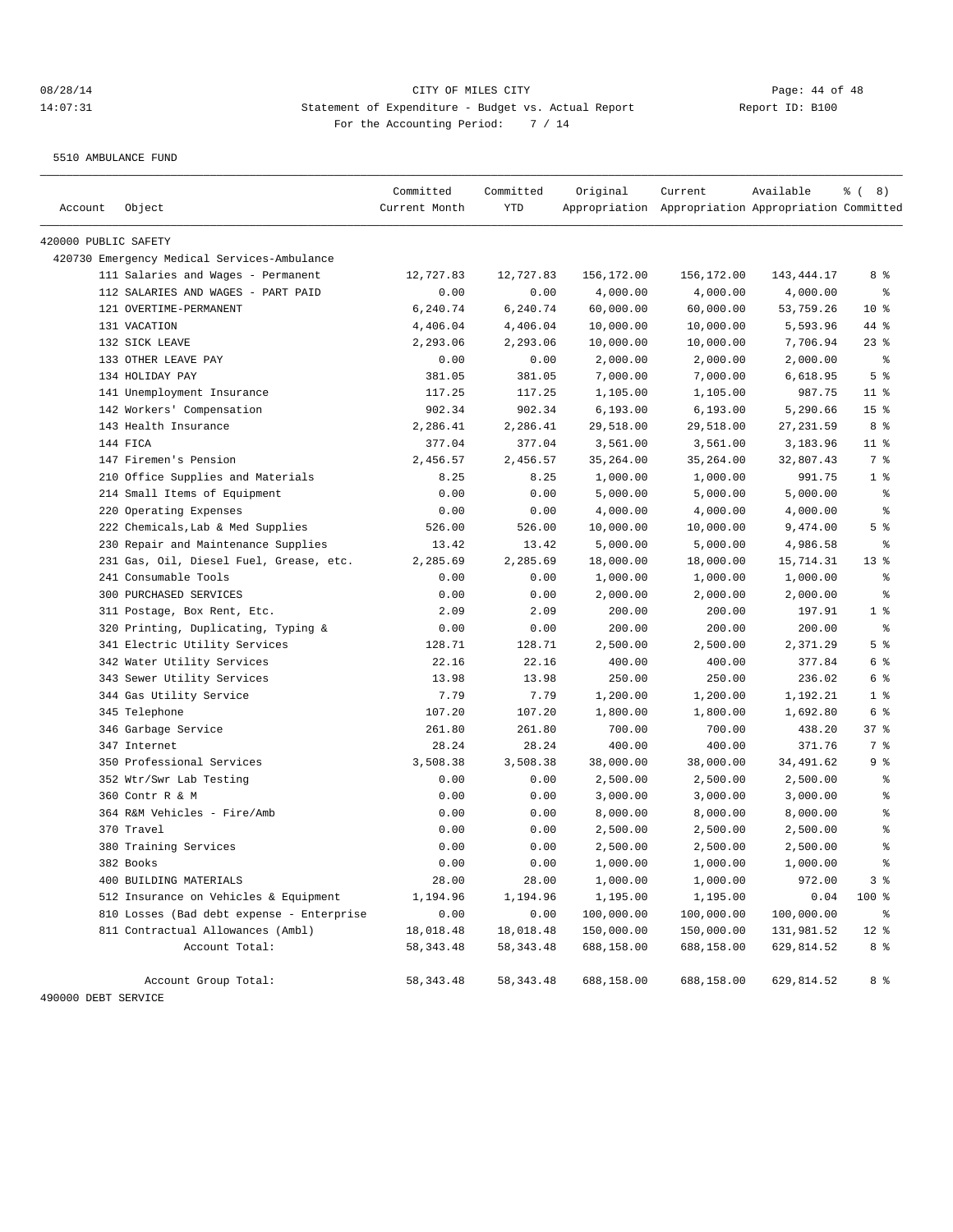#### 5510 AMBULANCE FUND

| Original<br>Committed<br>Committed<br>Object<br>Current Month<br><b>YTD</b><br>Appropriation<br>Account<br>490500 Other Debt Service Payments<br>25,815.00<br>602 Prpl-Ambulance<br>12,849.10<br>12,849.10<br>629 Interest-Ambulance<br>323.88<br>323.88<br>589.00<br>Account Total:<br>13, 172.98<br>13, 172.98<br>26,404.00<br>Account Group Total:<br>13,172.98<br>13, 172.98<br>26,404.00<br>510000 MISCELLANEOUS<br>510330 Comprehensive Liability Insurance<br>513 Liability<br>2,941.08<br>2,941.08<br>2,942.00<br>Account Total:<br>2,941.08<br>2,941.08<br>2,942.00<br>2,941.08<br>2,942.00<br>Account Group Total:<br>2,941.08<br>520000 OTHER FINANCING USES<br>521000 Interfund Operating Transfers Out<br>820 Transfers to Other Funds<br>1,950.36<br>1,950.36<br>33,404.00<br>1,950.36<br>33,404.00<br>Account Total:<br>1,950.36 |            |                                       |                 |
|-------------------------------------------------------------------------------------------------------------------------------------------------------------------------------------------------------------------------------------------------------------------------------------------------------------------------------------------------------------------------------------------------------------------------------------------------------------------------------------------------------------------------------------------------------------------------------------------------------------------------------------------------------------------------------------------------------------------------------------------------------------------------------------------------------------------------------------------------|------------|---------------------------------------|-----------------|
|                                                                                                                                                                                                                                                                                                                                                                                                                                                                                                                                                                                                                                                                                                                                                                                                                                                 | Current    | Available                             | % (8)           |
|                                                                                                                                                                                                                                                                                                                                                                                                                                                                                                                                                                                                                                                                                                                                                                                                                                                 |            | Appropriation Appropriation Committed |                 |
|                                                                                                                                                                                                                                                                                                                                                                                                                                                                                                                                                                                                                                                                                                                                                                                                                                                 |            |                                       |                 |
|                                                                                                                                                                                                                                                                                                                                                                                                                                                                                                                                                                                                                                                                                                                                                                                                                                                 | 25,815.00  | 12,965.90                             | $50*$           |
|                                                                                                                                                                                                                                                                                                                                                                                                                                                                                                                                                                                                                                                                                                                                                                                                                                                 | 589.00     | 265.12                                | $55$ $%$        |
|                                                                                                                                                                                                                                                                                                                                                                                                                                                                                                                                                                                                                                                                                                                                                                                                                                                 | 26,404.00  | 13,231.02                             | 50%             |
|                                                                                                                                                                                                                                                                                                                                                                                                                                                                                                                                                                                                                                                                                                                                                                                                                                                 | 26,404.00  | 13,231.02                             | 50%             |
|                                                                                                                                                                                                                                                                                                                                                                                                                                                                                                                                                                                                                                                                                                                                                                                                                                                 |            |                                       |                 |
|                                                                                                                                                                                                                                                                                                                                                                                                                                                                                                                                                                                                                                                                                                                                                                                                                                                 |            |                                       |                 |
|                                                                                                                                                                                                                                                                                                                                                                                                                                                                                                                                                                                                                                                                                                                                                                                                                                                 | 2,942.00   | 0.92                                  | $100*$          |
|                                                                                                                                                                                                                                                                                                                                                                                                                                                                                                                                                                                                                                                                                                                                                                                                                                                 | 2,942.00   | 0.92                                  | $100$ %         |
|                                                                                                                                                                                                                                                                                                                                                                                                                                                                                                                                                                                                                                                                                                                                                                                                                                                 | 2,942.00   | 0.92                                  | $100$ %         |
|                                                                                                                                                                                                                                                                                                                                                                                                                                                                                                                                                                                                                                                                                                                                                                                                                                                 |            |                                       |                 |
|                                                                                                                                                                                                                                                                                                                                                                                                                                                                                                                                                                                                                                                                                                                                                                                                                                                 |            |                                       |                 |
|                                                                                                                                                                                                                                                                                                                                                                                                                                                                                                                                                                                                                                                                                                                                                                                                                                                 | 33,404.00  | 31,453.64                             | 6 %             |
|                                                                                                                                                                                                                                                                                                                                                                                                                                                                                                                                                                                                                                                                                                                                                                                                                                                 | 33,404.00  | 31,453.64                             | 6 %             |
| Account Group Total:<br>1,950.36<br>1,950.36<br>33,404.00                                                                                                                                                                                                                                                                                                                                                                                                                                                                                                                                                                                                                                                                                                                                                                                       | 33,404.00  | 31,453.64                             | 6 %             |
| Fund Total:<br>76,407.90<br>76,407.90<br>750,908.00                                                                                                                                                                                                                                                                                                                                                                                                                                                                                                                                                                                                                                                                                                                                                                                             | 750,908.00 | 674,500.10                            | 10 <sup>8</sup> |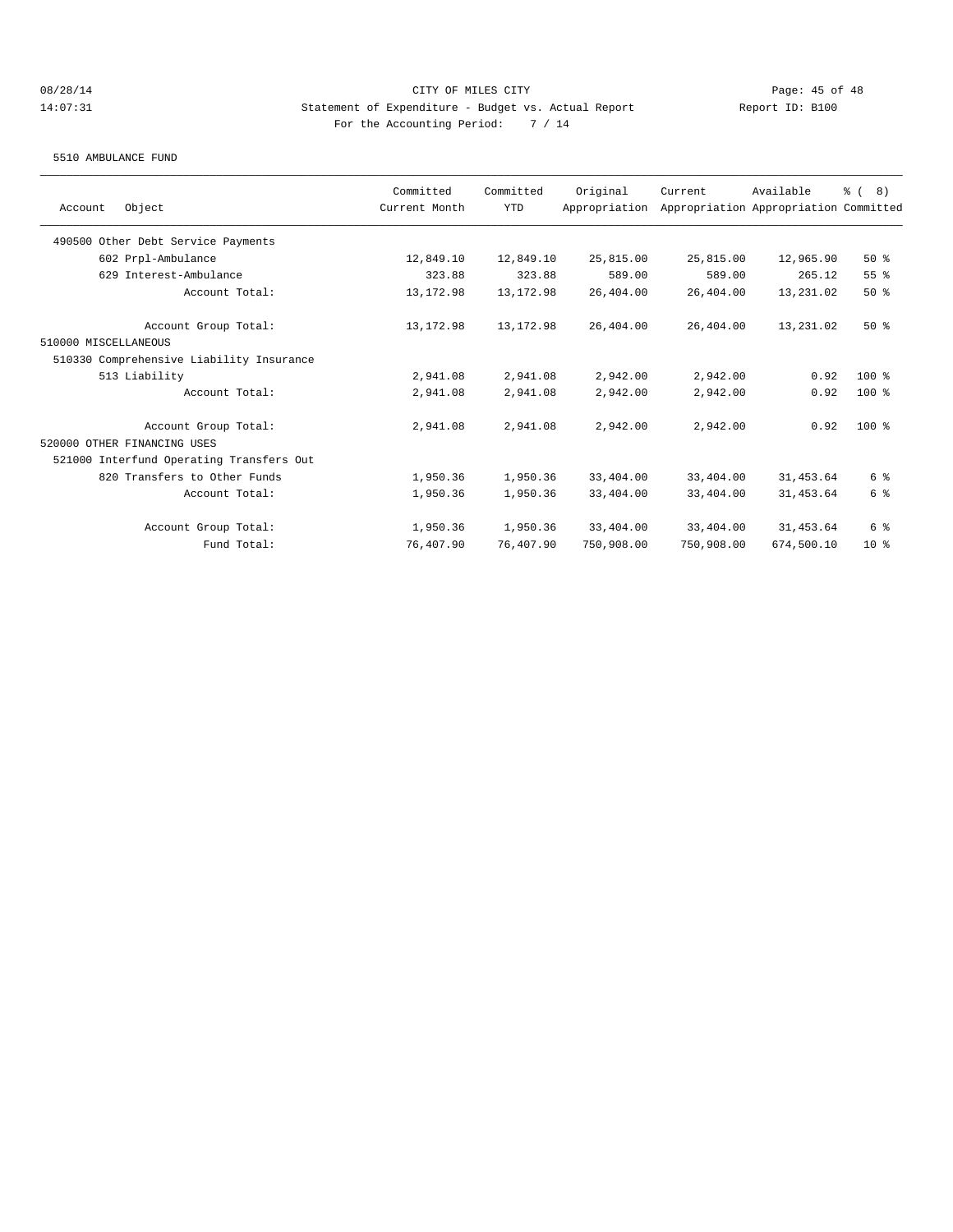5610 AIRPORT OPERATING

| Account             | Object                                     | Committed<br>Current Month | Committed<br>YTD | Original   | Current<br>Appropriation Appropriation Appropriation Committed | Available    | $\frac{6}{6}$ ( 8) |
|---------------------|--------------------------------------------|----------------------------|------------------|------------|----------------------------------------------------------------|--------------|--------------------|
| 430000 Public Works |                                            |                            |                  |            |                                                                |              |                    |
| 430300 Airport (87) |                                            |                            |                  |            |                                                                |              |                    |
|                     | 111 Salaries and Wages - Permanent         | 4,527.44                   | 4,527.44         | 70,604.00  | 70,604.00                                                      | 66,076.56    | 6 %                |
|                     | 121 OVERTIME-PERMANENT                     | 0.00                       | 0.00             | 5,000.00   | 5,000.00                                                       | 5,000.00     | နွ                 |
|                     | 131 VACATION                               | 0.00                       | 0.00             | 10,000.00  | 10,000.00                                                      | 10,000.00    | ి                  |
|                     | 132 SICK LEAVE                             | 0.00                       | 0.00             | 6,000.00   | 6,000.00                                                       | 6,000.00     | ి                  |
|                     | 133 OTHER LEAVE PAY                        | 0.00                       | 0.00             | 3,420.00   | 3,420.00                                                       | 3,420.00     | န္                 |
|                     | 134 HOLIDAY PAY                            | 0.00                       | 0.00             | 3,000.00   | 3,000.00                                                       | 3,000.00     | ి                  |
|                     | 141 Unemployment Insurance                 | 20.37                      | 20.37            | 495.00     | 495.00                                                         | 474.63       | 4%                 |
|                     | 142 Workers' Compensation                  | 252.34                     | 252.34           | 5,761.00   | 5,761.00                                                       | 5,508.66     | 4%                 |
|                     | 143 Health Insurance                       | 0.00                       | 0.00             | 15,060.00  | 15,060.00                                                      | 15,060.00    | နွ                 |
|                     | 144 FICA                                   | 346.34                     | 346.34           | 8,417.00   | 8,417.00                                                       | 8,070.66     | 4%                 |
|                     | 145 PERS                                   | 369.89                     | 369.89           | 8,989.00   | 8,989.00                                                       | 8,619.11     | 4 %                |
|                     | 196 CLOTHING ALLOTMENT                     | 0.00                       | 0.00             | 300.00     | 300.00                                                         | 300.00       | နွ                 |
|                     | 210 Office Supplies and Materials          | 0.00                       | 0.00             | 700.00     | 700.00                                                         | 700.00       | ి                  |
|                     | 214 Small Items of Equipment               | 0.00                       | 0.00             | 2,000.00   | 2,000.00                                                       | 2,000.00     | န္                 |
|                     | 220 Operating Expenses                     | 520.36                     | 520.36           | 3,000.00   | 3,000.00                                                       | 2,479.64     | $17$ %             |
|                     | 230 Repair and Maintenance Supplies        | 1,671.42                   | 1,671.42         | 10,000.00  | 10,000.00                                                      | 8,328.58     | $17*$              |
|                     | 231 Gas, Oil, Diesel Fuel, Grease, etc.    | 405.52                     | 405.52           | 8,000.00   | 8,000.00                                                       | 7,594.48     | 5 <sup>°</sup>     |
|                     | 237 Aviation Fuel                          | 57,105.05                  | 57,105.05        | 420,000.00 | 420,000.00                                                     | 362,894.95   | $14$ %             |
|                     | 239 Tires, Tubes Etc.                      | 0.00                       | 0.00             | 2,000.00   | 2,000.00                                                       | 2,000.00     | နွ                 |
|                     | 250 Supplies for Resale                    | 0.00                       | 0.00             | 1,000.00   | 1,000.00                                                       | 1,000.00     | ి                  |
|                     | 311 Postage, Box Rent, Etc.                | 0.00                       | 0.00             | 250.00     | 250.00                                                         | 250.00       | ి                  |
|                     | 319 Other Communication and Transportation | 50.60                      | 50.60            | 350.00     | 350.00                                                         | 299.40       | 14 %               |
|                     | 330 Publicity, Subscriptions & Dues        | 0.00                       | 0.00             | 100.00     | 100.00                                                         | 100.00       | ి                  |
|                     | 334 Memberships, Registrations & Dues      | 0.00                       | 0.00             | 250.00     | 250.00                                                         | 250.00       | ి                  |
|                     | 341 Electric Utility Services              | 702.27                     | 702.27           | 11,000.00  | 11,000.00                                                      | 10,297.73    | 6 %                |
|                     | 344 Gas Utility Service                    | 84.87                      | 84.87            | 5,000.00   | 5,000.00                                                       | 4,915.13     | 2 <sub>8</sub>     |
|                     | 345 Telephone                              | 248.68                     | 248.68           | 3,000.00   | 3,000.00                                                       | 2,751.32     | 8%                 |
|                     | 347 Internet                               | 40.74                      | 40.74            | 450.00     | 450.00                                                         | 409.26       | 9%                 |
|                     | 350 Professional Services                  | 21,670.00                  | 21,670.00        | 2,000.00   | 2,000.00                                                       | $-19,670.00$ | $***$ $-$          |
|                     | 360 Contr R & M                            | 0.00                       | 0.00             | 4,000.00   | 4,000.00                                                       | 4,000.00     | နွ                 |
|                     | 363 R&M Vehicles/Equip/Labor-PW            | 0.00                       | 0.00             | 2,000.00   | 2,000.00                                                       | 2,000.00     | ి                  |
|                     | 367 Plumbing, Heating, Electrical          | 1,645.97                   | 1,645.97         | 3,500.00   | 3,500.00                                                       | 1,854.03     | 47 %               |
|                     | 380 Training Services                      | 150.00                     | 150.00           | 500.00     | 500.00                                                         | 350.00       | $30*$              |
|                     | 511 Insurance on Buildings                 | 3,181.82                   | 3,181.82         | 3,182.00   | 3,182.00                                                       | 0.18         | 100 %              |
|                     | 512 Insurance on Vehicles & Equipment      | 1,832.02                   | 1,832.02         | 1,833.00   | 1,833.00                                                       | 0.98         | $100$ %            |
|                     | 530 Rent                                   | 1,850.00                   | 1,850.00         | 22,000.00  | 22,000.00                                                      | 20,150.00    | 8 %                |
|                     | Account Total:                             | 96,675.70                  | 96,675.70        | 643,161.00 | 643,161.00                                                     | 546,485.30   | 15 <sup>8</sup>    |
|                     | Account Group Total:                       | 96,675.70                  | 96,675.70        | 643,161.00 | 643,161.00                                                     | 546,485.30   | 15 <sub>8</sub>    |
| 490000 DEBT SERVICE |                                            |                            |                  |            |                                                                |              |                    |
|                     | 490500 Other Debt Service Payments         |                            |                  |            |                                                                |              |                    |
|                     | 641 Principal - Aeronautics Loan 08        | 0.00                       | 0.00             | 4,921.00   | 4,921.00                                                       | 4,921.00     | ိင                 |
|                     | 642 Interest - Aeronautics Loan 08         | 0.00                       | 0.00             | 714.00     | 714.00                                                         | 714.00       | ್ಠಿ                |
|                     | Account Total:                             | 0.00                       | 0.00             | 5,635.00   | 5,635.00                                                       | 5,635.00     | ್ಠಿ                |
|                     | Account Group Total:                       | 0.00                       | 0.00             | 5,635.00   | 5,635.00                                                       | 5,635.00     | နွ                 |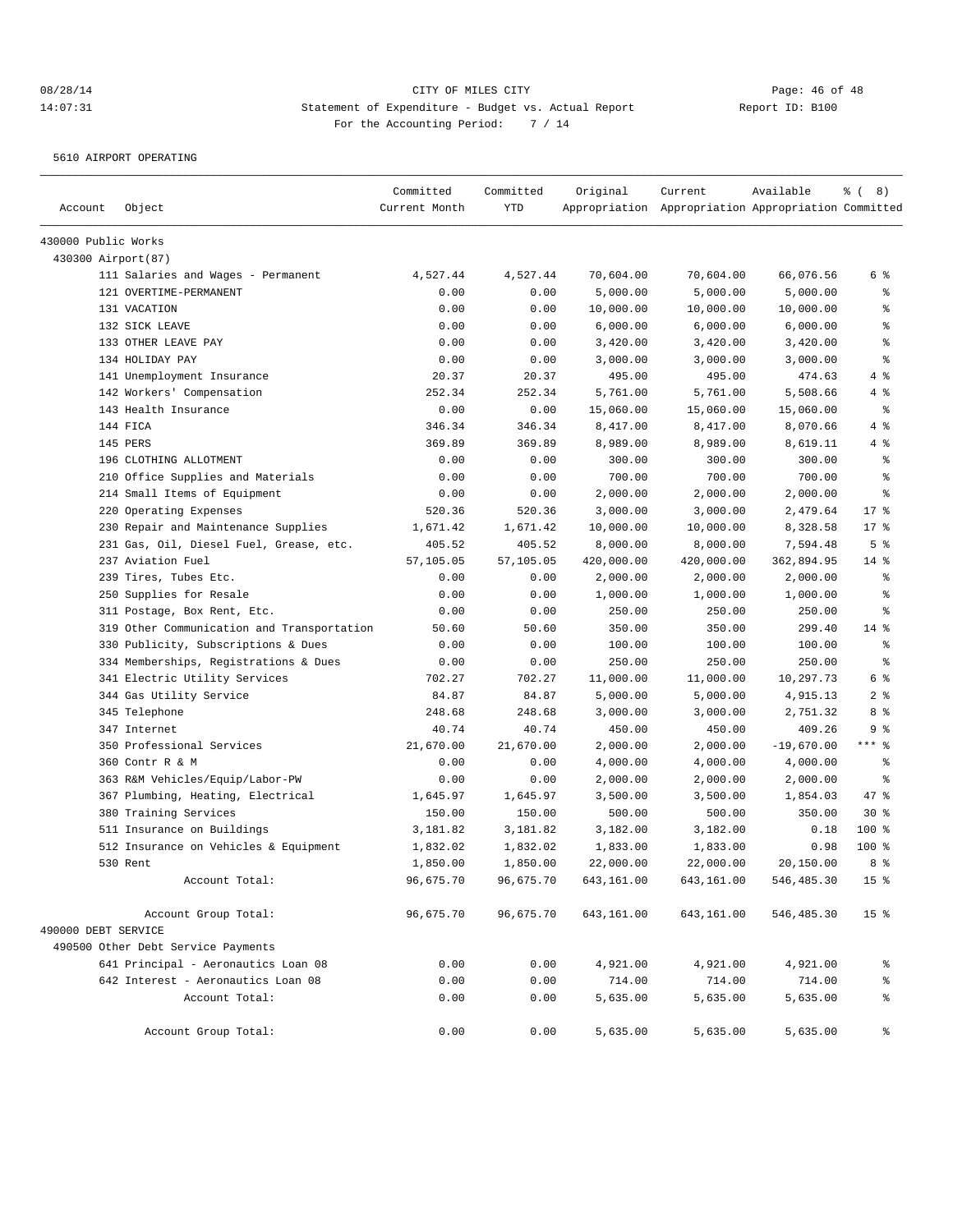5610 AIRPORT OPERATING

| Object<br>Account                        | Committed<br>Current Month | Committed<br><b>YTD</b> | Original<br>Appropriation | Current    | Available<br>Appropriation Appropriation Committed | <sub>රි</sub> ( 8 ) |
|------------------------------------------|----------------------------|-------------------------|---------------------------|------------|----------------------------------------------------|---------------------|
| 510000 MISCELLANEOUS                     |                            |                         |                           |            |                                                    |                     |
| 510330 Comprehensive Liability Insurance |                            |                         |                           |            |                                                    |                     |
| 513 Liability                            | 0.00                       | 0.00                    | 4,500.00                  | 4,500.00   | 4,500.00                                           | နွ                  |
| Account Total:                           | 0.00                       | 0.00                    | 4,500.00                  | 4,500.00   | 4,500.00                                           | နွ                  |
| Account Group Total:                     | 0.00                       | 0.00                    | 4,500.00                  | 4,500.00   | 4,500.00                                           | နွ                  |
| 520000 OTHER FINANCING USES              |                            |                         |                           |            |                                                    |                     |
| 521000 Interfund Operating Transfers Out |                            |                         |                           |            |                                                    |                     |
| 820 Transfers to Other Funds             | 1,435.15                   | 1,435.15                | 17,222.00                 | 17,222.00  | 15,786.85                                          | 8 %                 |
| Account Total:                           | 1,435.15                   | 1,435.15                | 17,222.00                 | 17,222.00  | 15,786.85                                          | 8 %                 |
| Account Group Total:                     | 1,435.15                   | 1,435.15                | 17,222.00                 | 17,222.00  | 15,786.85                                          | 8 %                 |
| Fund Total:                              | 98,110.85                  | 98,110.85               | 670,518.00                | 670,518.00 | 572,407.15                                         | 15 <sup>8</sup>     |